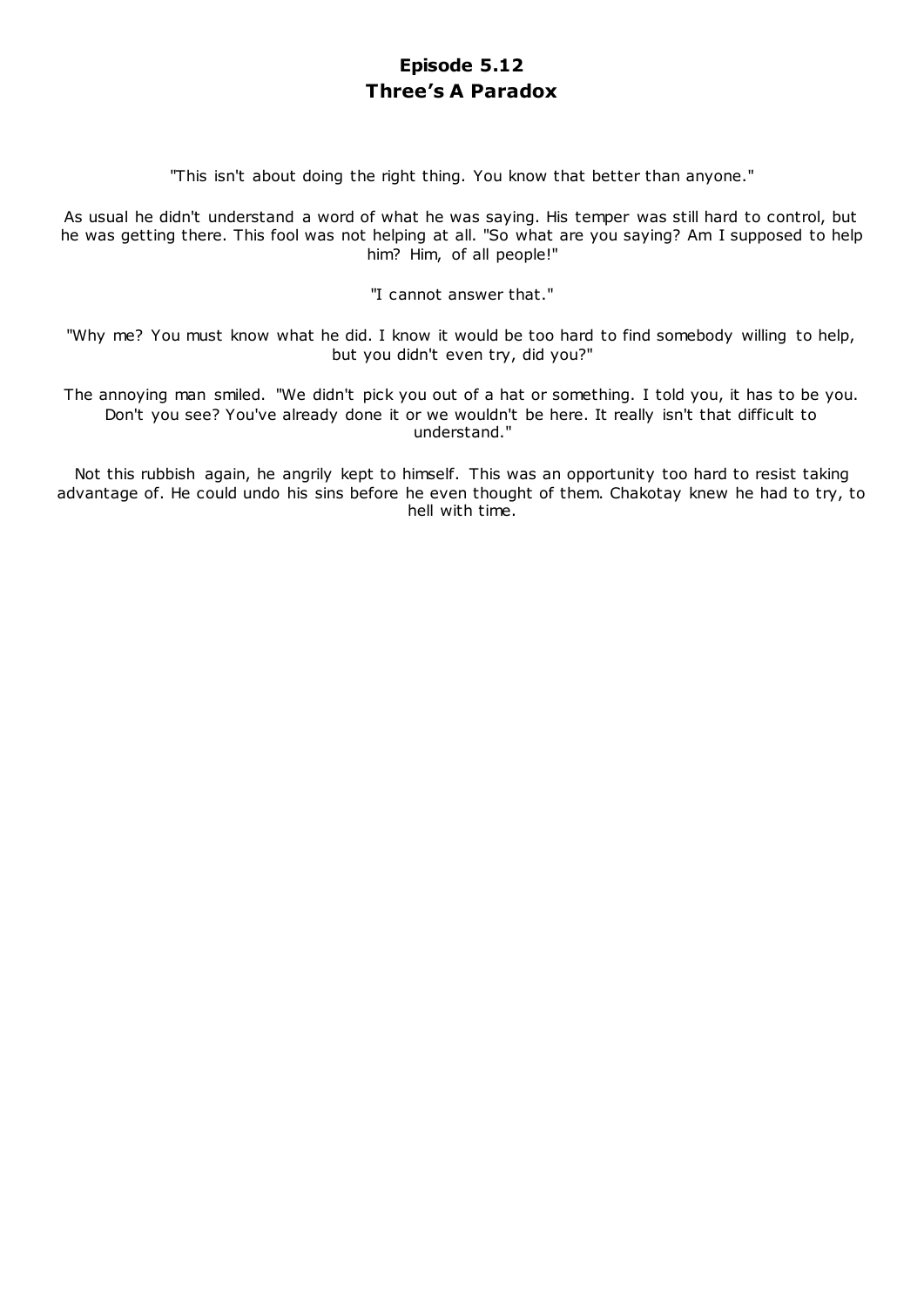### **PART ONE**

Getting onboard was as easy as he planned. He wasn't surprised of course, but in a tiny way he felt sorry for the so called opponents he faced.

There was nothing stopping him from completing his task. At least that was what he thought. He had no idea that within the team he had infiltrated, he was not the only one who didn't belong there.

"This time, I'll finally get what I deserve," the man thought. A smile threatened his cover so he held it back for now. As the team split up at a corridor junction he let it loose. He only had to lose this one guy who was walking behind him and he was free to begin his plan.

That man would make sure he would fail again.

The USS Leda continued its slow orbit around the planet known as Shurouva. A few alien ships had joined them, but kept their distance behind them.

*Lieutenant Kim's Log Stardate 58647.4: The Leda has returned from another evacuation mission, but for now we're postponing the next one for a more important assignment. I'll be more than happy when this one is complete, for numerous reasons.*

*"Hey Harry," Tom's loud but muffled voice cut in. Harry sighed in annoyance. "We're swapping Captain seats when this is done, see."*

*As if. End log.*

Harry quickly leapt from his desk, dashed out of his Ready Room and entered the Bridge. He groaned when he found Tom reclining in his chair so far he was lying down.

"See, it's broken."

"Dream on, Tom," Harry muttered. "Shouldn't you be getting back to Voyager?"

"I would but the chair's knackered and I can't get up. You'll just have to beam me to my Bridge," Tom said with a cheeky smile.

Harry shook his head, "as you wish." He nodded in Opps direction, all he got was a roll of the eyes. "I'm starting to miss Faye. Where is she anyway?"

"Why? I'm much more interesting," Damien countered.

"She did her job, that's the difference," Harry sighed angrily. His attention went back to Tom who had decided to rest his head in his crossed arms. "Hint, hint."

Tom smiled, he was enjoying every minute of Harry's tantrums. "I don't know why you're hinting, Harry. I was doing my job as the fleet Captain."

"That doesn't mean you had to tag along. You have Voyager," Harry protested. His eyes lit up slightly, "it was also agreed that I'm the Captain when the Leda is on its own, ha!"

"Yes because I'm not there," Tom smugly retorted. Harry's throat growled, he kept his mouth shut. "I am now."

"So... so you're okay with James in command of Voyager?" Harry was running out of arguments.

Tom shrugged. "He's not going to piss anyone off or pick a fight with someone sitting in a dead farmers field, is he? It's a workless job right now, hence why I'm here, keeping busy."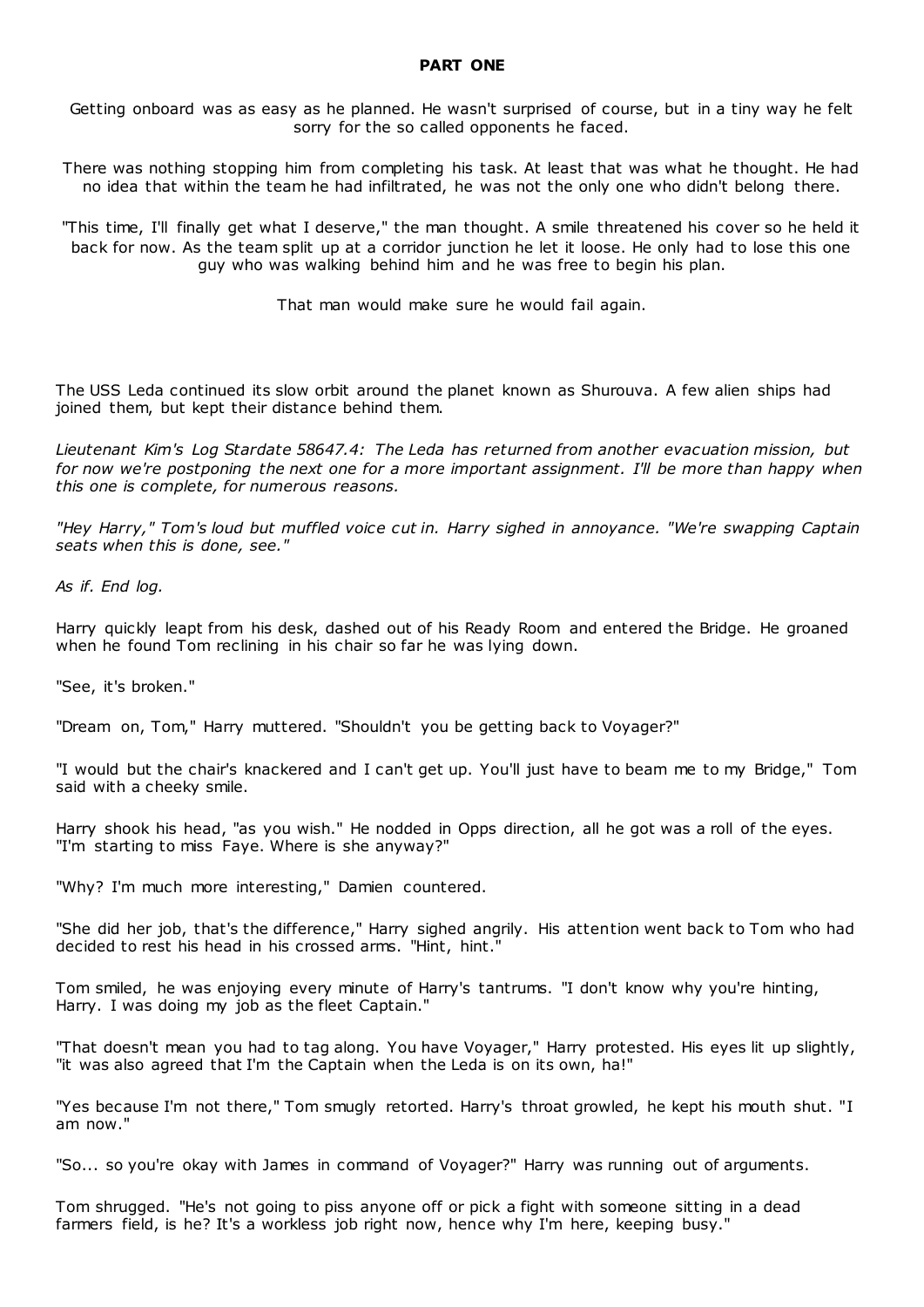Harry stared blankly at his so called friend as he continued to relax in his chair, now bed. "Are you serious? Look at you! Also you've been waiting for this day for weeks."

"You're damn right, this is a fine chair. I wonder if it's too late to tell repair teams to redesign the Bridge. I can't have a recliner chair with a barrier behind me," Tom said gleefully.

Harry sighed, that was not what he meant at all. He racked his brains to t hink of something, anything to get that man off his Bridge and onto his own. While he was doing that the viewscreen showed a small object approach from the planet.

"This is gonna end well. I'm video-ing this," Damien grinned. Everyone who was not Tom and Harry gave him a dirty look.

"Of course it's too late, that's what I'm trying to tell you," Harry groaned.

The object got a lot bigger, and much clearer as it approached. The people who were watching could make out the colour and shape of it.

"Nah, I'm sure a few certain people could rip that banister off in five minutes," Tom said.

"You're missing my point," Harry groaned.

The oval shaped front of the object glided towards them, banking slightly left to approach them nose to nose. Its speed slowed down much to Damien's disappointment.

"See!" Harry pointed at it.

The object was so close now everyone could see the individual lights coming from it, and even inside the tiny glass windows on the front of it. Tom finally chose the moment it stopped to look.

"Voyager? She... well sh..." he stammered. Harry face palmed as the man in his seat tried desperately to get the chair upright again. "Take her back down and we'll do it again."

"I volunteer for the first half of the mission," Damien sneered. Once again he got a few dirty looks. "I don't need permission." He scoffed at the console beeping at him. "They're hailing."

Harry shook his head, "on screen if you can manage that."

Damien was too disappointed that nothing had gone wrong, he couldn't be bothered to mess wit h him. He did as he was told for once.

The familiar sight of the Voyager Bridge appeared on the screen. Tom's reaction was to panic a little more.

"Who did that? I didn't..." he stuttered. He then caught sight of something else that annoyed him. "What is she doing in my seat?"

Jessie smiled as she relaxed in the Captain's seat. "Just trying it out." A foot rest appeared from the base, Tom's eyes widened. "Someone should."

"You... you bitch," he growled.

Jessie's smile just got bigger, her legs stretched on the new foot rest. She waved sweetly at him.

"How could you let her... We were getting along," Tom stuttered. "And how could you do this without me? You two are too cruel to me."

"This is shock to you? Did you bump your head?" James asked from the helm. The sight of him there made him tear up a little, but that was probably because his eyes were so wide.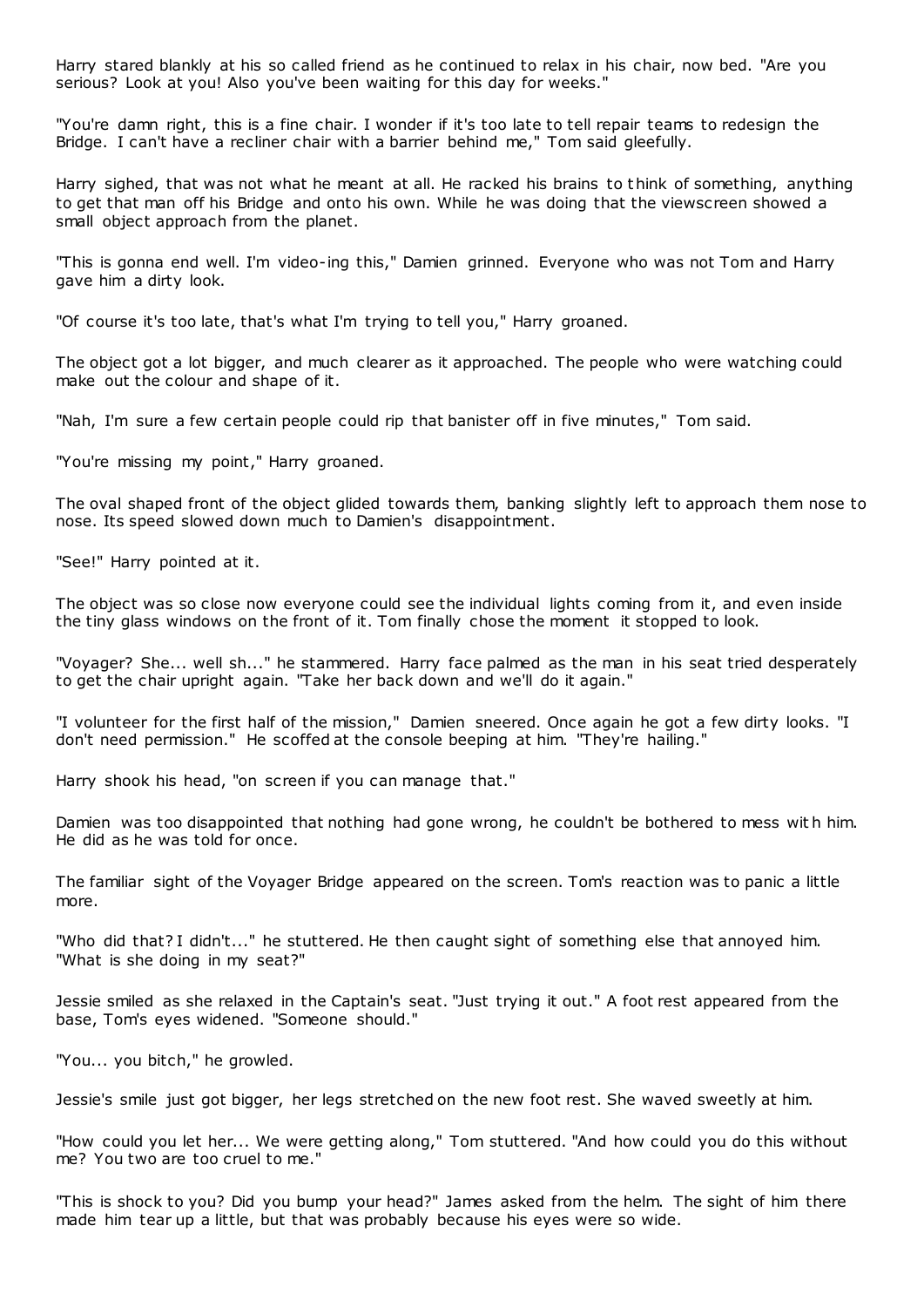Damien growled, "you could have bumped the ship a little. Just a little head on collision, is that too much to ask?"

"That didn't end too well for the Enterprise E and the ship it hit, did it?" Harry said.

"It ended well for me. While it was getting fixed I stole it," Damien smiled. "I remember trapping that bald Captain in his seat with that stupid seatbelt, which I designed myself for the occasion. He wouldn't give in until I threatened to let my brainwashed Deanna Troi take the helm. He surrendered very quickly."

Tom and Harry nodded at each other, finally it made sense. Tom shook his head very quickly, "wait, are we really remembering Season Two cliffhangers? Look at us and our continuity." He and Harry quickly high fived.

"Jesus Chr... if you think I'm letting one of you two reclaim that ship, you've got another thing coming. The Pegasus was a shuttle in comparison," Damien huffed.

"If the Enterprise is still in one piece, I think it would be better off towed back to Earth, honestly," James commented. Both Tom and Harry glared at him, Damien was too busy reliving his victory in his head.

"I was its First Officer for years," Tom protested.

"Yes and a fine job you did of it too. Speaking of which, where is it?" James asked with a smile on his face.

Tom looked around nervously. "You know what I've still got the Flyer to fix, so toodles." With that he ran off.

"Toodles?" Harry mumbled. "Never mind. Now that Voyager's back in space, we can get back to our evacuation mission. How long has B'Elanna quoted for the rest of the repairs?"

"Another few hours and she'll be ready to test the warp core," James replied.

Damien's attention came back, "oh, I have a perfect addition to the warp core to make it work better."

B'Elanna's head appeared from the side of the screen, scaring the crap out of everyone who didn't know she was there. "No warp core shield!"

Damien looked very disappointed, "how did you know?"

"Please. Only you would invent something that's supposed to be useful, but would fail at the slightest nudge," B'Elanna groaned. "Besides you've admitted to being responsible for certain *upgrades* to the Enterprise before you stole it."

Damien pouted angrily. Harry smiled like it was him that caused it. "You know what this means."

"That Damien was responsible for everything bad that happened in Nemesis. A little harsh, don't you think?" B'Elanna giggled.

"No, well yes. Admitting to being the one who stole a starship, as well as sabotaging her," Harry said with a sly smile. He tapped his commbadge. "Kim to Anderson. You're going to like this one."

### **Voyager:**

The smell was enough to tell her not to drink it, but Yasmin was so desperate for a coffee she decided to take a chance. She dared to take one tiny sip, but that was harder than she figured. Instead of a soothing hot liquid in her mouth, the contents of the cup had left her top lip covered in a brown sludge. Her eyes studied the coffee, which did look like a normal black coffee to her while her tongue absent mindedly cleaned the sludge off of her lip. She immediately regretted doing that.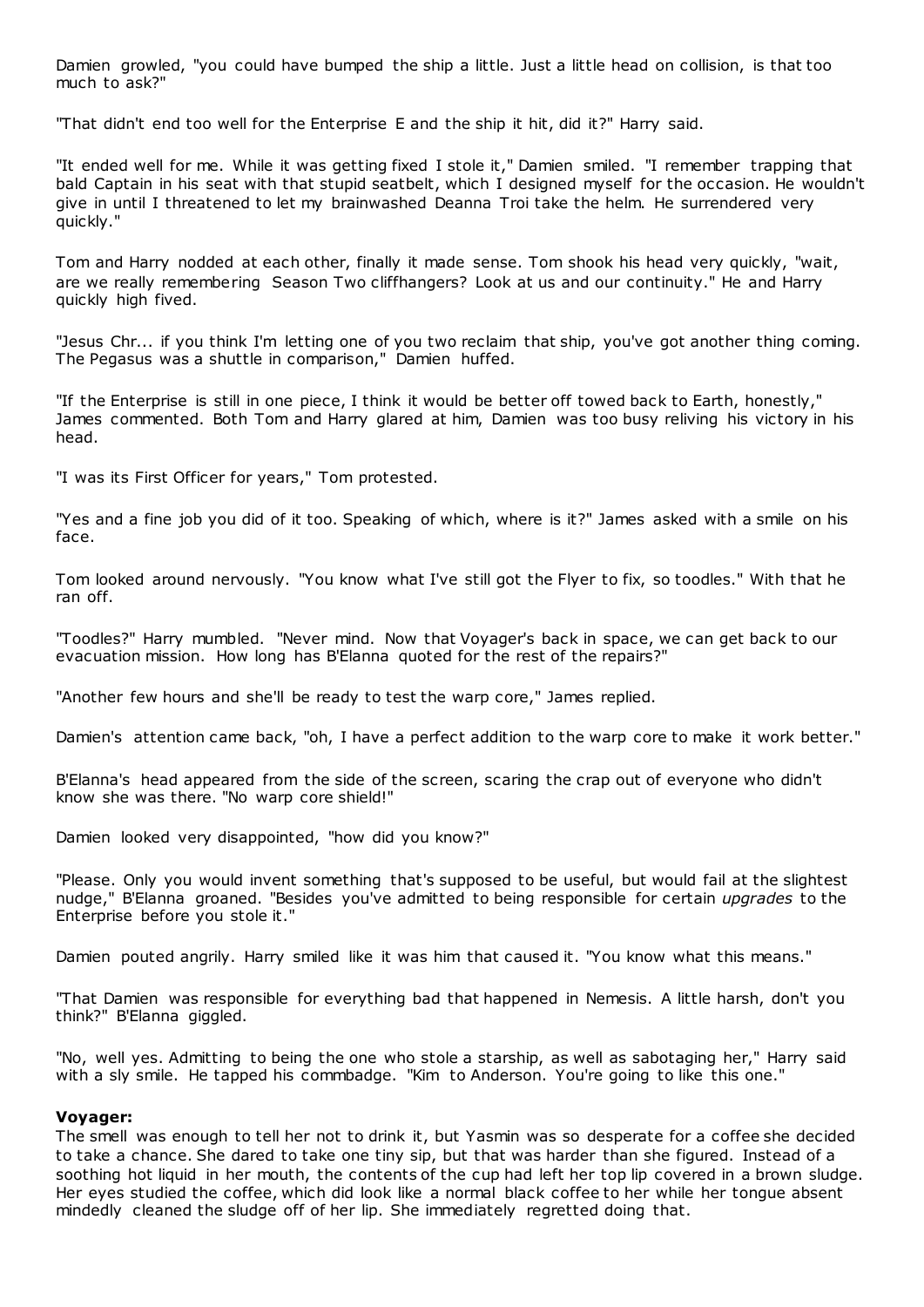A few crewmembers walked passed her in the opposite direction just as she tried to spit what seemed like soil out of her mouth. Unfortunately for her it was already dissolving on her tongue. Desperate to get that disgusting taste from her mouth she stuck out her tongue, and then tried to wipe it with her fingers. Luckily by this point she didn't really have an audience.

"Ugh, this is why mum called Neelix the coffee devil. It's not a good thing," she grumbled. Now she wanted a coffee even more than she had ever done. Heck she'd settle for tea if it meant getting the taste out of her mouth.

Yasmin failed to realise that a door nearby was opening as she was walking by it. The noise of it made her leap backwards. Normally she'd spill the contents of her cup but it barely even budged, making her scowl at whatever this stuff was. All she knew is that it was definitely not a liquid.

"Yasmin?" a familiar voice said from the doorway.

Yasmin's eyes widened slightly as her pupils followed the voice. She blinked many times as she assumed the fake coffee had made her hallucinate. No matter how many times she did it, what she saw was still the same.

"Shouldn't you be on the Leda?" the voice continued.

Yasmin decided to rub her eyes slightly, all that did was blur her vision for a few seconds. What was standing in front of her was still a much healthier looking Chakotay, with far less technology on his face. All that remained was a sole implant attached to the side of his neck. "What did you do?"

He looked confused for a second or two. "Oh. I was getting a bit tired of the Borg and dead jokes. It's been a while."

"Yeah," Yasmin said uncomfortably. "You looked a lot cooler before."

Chakotay sighed, "only you would think that." Yasmin shrugged her shoulders with a smile on her face. "Don't tell anyone, okay?" He turned away to walk down the corridor.

"Hey, is what my brother says true?" she called after him.

"No," Chakotay bluntly replied.

"Oh," Yasmin seemed a little disappointed. Chakotay sensed that and stopped, a curious look on his face formed. "I miss mum, it's too bad it didn't work."

"You..." Chakotay mumbled. He looked over his shoulder. "You keep doing stuff that makes me rethink you being just a girl clone of James. He doesn't see it the same way as you do."

Yasmin shrugged again. "I keep telling people that there's more to me than that, why does nobody listen?" Chakotay turned around fully. "Damien made me to betray everyone, didn't he? Mum used to say that was probably why I had my creepy moments."

"Great," Chakotay groaned with disappointment.

"What?" Yasmin said curiously.

Chakotay shook his head, "forget it." He turned away again. "If only a James clone with even less morals is okay with what you've done, you know you've screwed up," he muttered to himself.

"Weird, what was his problem?" Yasmin said.

Sleep didn't come easy for him that night. He had hoped now that his body was recovering that he would feel an improvement. He did not. Strangely he was even more restless than usual. It didn't help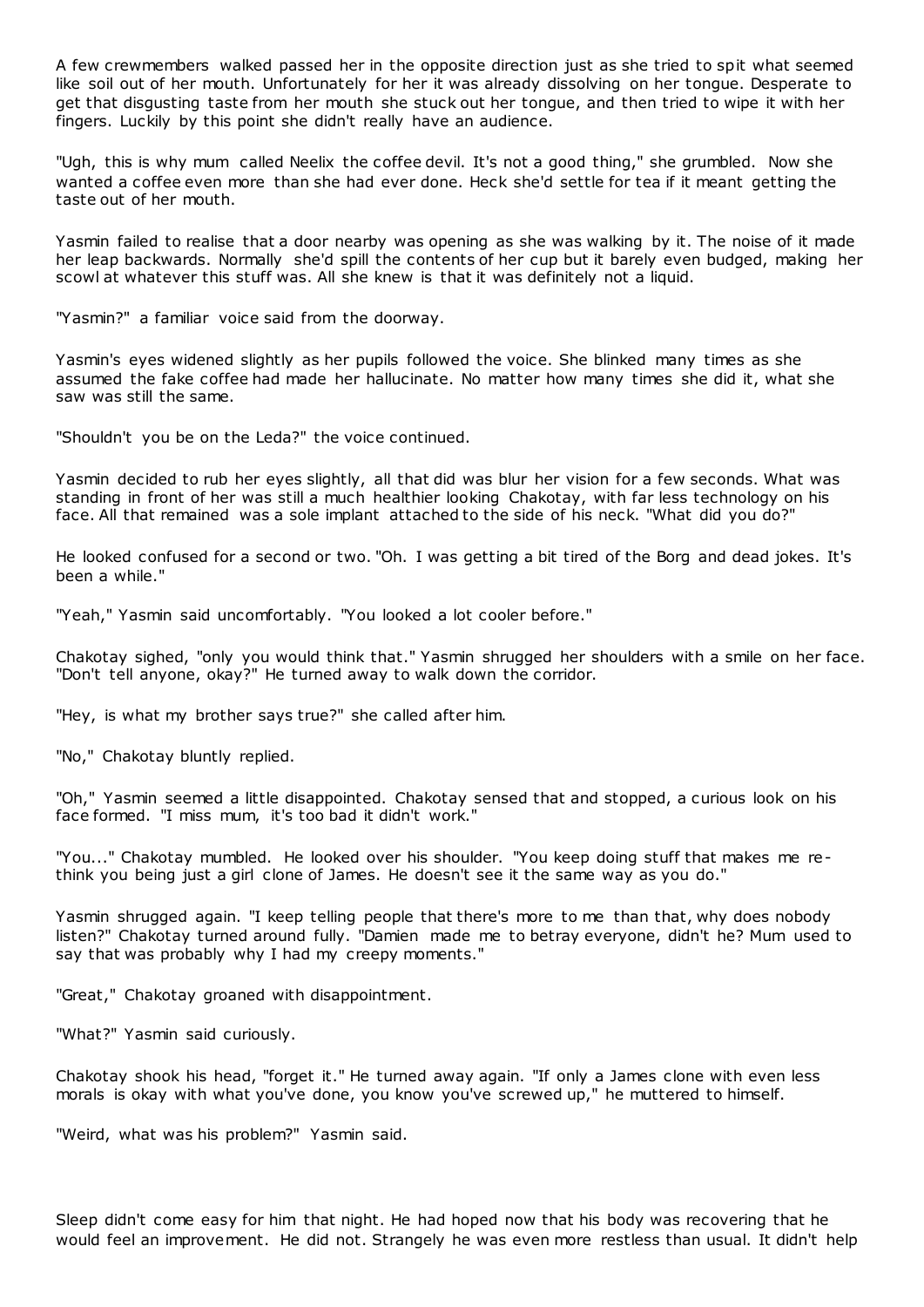that the only quarters he could find were on the Leda, also he had to settle for a bunkbed. Fortunately though he didn't have to share it.

Normally the stars would soothe him but he had no window. All he could do was wait for the darkness and his exhaustion to knock him out.

It felt like hours before he finally drifted off.

When he awoke again he felt even worse than he did before. His eyelids were so heavy he could barely open them. It even felt like a struggle to move, never mind sit up. The first thing he decided to do was pull his sheet off him, in the vain hope that the cold would coax him out of bed. As he settled it down beside him he noticed a shadow at the end of the bed.

A hand flew out to touch the light panel beside him, it took him a few tries before the room lit up. His tiredness was a faint memory as he bolted upright.

His eyes weren't playing any tricks on him. Even when his eyes adjusted to the sudden bright light he still saw it. A man stood at the foot of his bed.

"What the hell do you..." Chakotay growled. Something else was wrong. The last time he had sat up quickly he had bumped his head on the top bunk, this time nothing happened. He shook that off, the man in his quarters was more important. "Get out!"

The man was not alarmed, he was even calm. "I apologise, I did not mean to startle you."

"What?" Chakotay snapped. He threw his legs over the side of the bed and climbed out. This guy was going to get thrown out if he didn't explain himself. That was too lenient, he thought, he would just get rid of him now. His hands were about to grab the intruder when he noticed something else that was odd. The entire room was different. He remembered the thought about his bed and turned back to look at it. It was no longer a bunk bed, it was now a regular double bed. "What the hell is going on?"

"I apologise. Normally I'd let the subject get a feel of things before I confront them," the man said. Chakotay's attention flew back to him. That was when he noticed the man was wearing a Starfleet type uniform, but it was still a style he had not seen before. That didn't matter though, he had just admitted that whatever was happening was his fault. He went to grab him again. "Please, do not be alarmed. I'm here to help."

"Help?" Chakotay scoffed. "So far you've kidnapped me, placed me in a different room and watched me sleep. You better have a damn good explanation."

The man gestured to the device in his hands. It looked like a tricorder at first glance, but the design of it and the readings on it looked completely different. "I wasn't. I was waiting for you to wake up."

"You've got to do better than that," Chakotay warned.

"Of course," the man managed a smile. "I am Maxwell Evans, Commander of the USS Sedna."

Chakotay's angry exterior weakened slightly; that name was familiar to him. "Sedna? I know that..."

"I imagine you do. Our ship was assigned to fix a paradox involving your ship before," Maxwell said. "That was before I joined the crew, I'm afraid."

"Paradox? Good lord, don't you think we have enough?" Chakotay groaned.

Maxwell smiled, he resisted the urge to laugh. This didn't amuse Chakotay at all. "I understand your frustration, but the paradox involving your daughter had nothing to do with us."

Chakotay's temper was starting to run out, he grabbed the man by the arm. "Don't ever mention her again."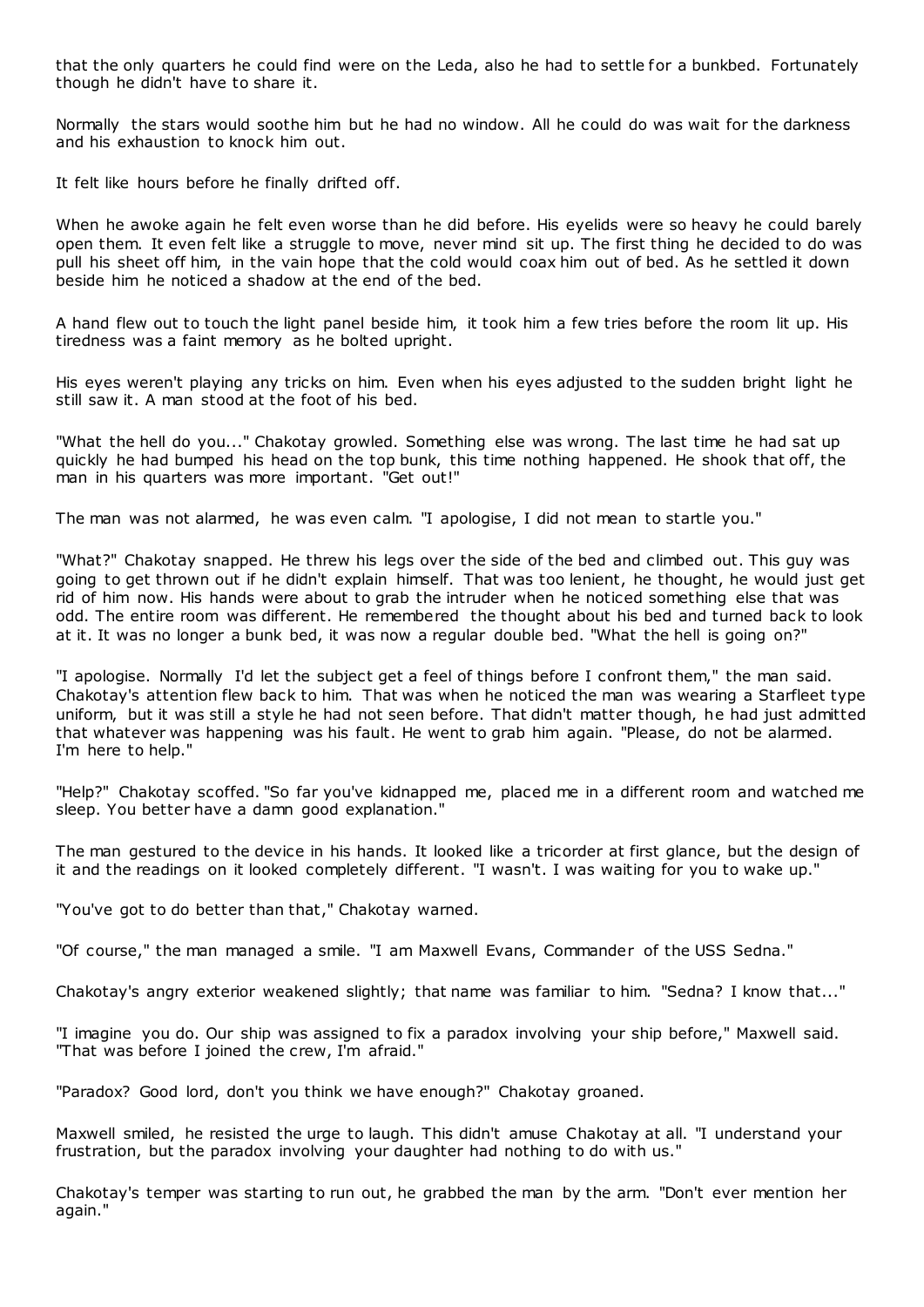Maxwell pulled his arm away without even blinking. "I have no intention of doing so, Commander. My visit is about something else."

"Oh? So..." Chakotay said.

"As you probably remember now, the Sedna is a Time Management vessel. We monitor the temporal continuum for paradoxes and in laments terms, fix them. Your Voyager keeps us in a job, let me tell you," Maxwell chuckled.

"Hilarious," Chakotay muttered.

"We detected three distinct paradoxes, that's why I'm here," Maxwell said.

"Three?" Chakotay was surprised. "Are you sure you're not detec ting the current one."

Maxwell shook his head, "we know what we're doing, Commander. The point is we need your help with one of them."

"Can't you do it yourself? You're the expert," Chakotay said.

"I'm afraid not. Like many paradoxes, this can only be fixed by one particular person," Maxwell said. "We need you for one of them."

"Me? Right now I'm of no use to anyone," Chakotay muttered.

"It has to be you. I cannot explain why as you must figure that out for yourself," Maxwell said. Chakotay stared blankly at the man, he nodded. "I don't make the rules."

"Explain to me again what you people on the Sedna do," he said. "The last time you basically had us do all the dirty work for you, and here we are again. How the hell am I supposed to help fix a paradox when I know nothing about it."

"I didn't say that I won't tell you anything about it," Maxwell smiled. He looked around the room, "take a look around."

"What?" Chakotay was running out of patience again.

"Go ahead, take your time. I'll return when you figure it out," Maxwell said. He pressed something on his tricorder, he soon disappeared in a green transporter beam.

Chakotay shook his head angrily. He briefly had a look around as he was suggested to do, but it only frustrated him more. His attention soon went to the window he didn't have before. He approached slowly while he took in the sight. It didn't soothe him one bit, it just made him all the more uneasy. It didn't matter how beautiful it was, it was wrong.

"You son of a bitch. You didn't even ask, you've transported me back in time already. Haven't you?" he snapped. He looked behind him to see if that strange man had appeared again, but nothing happened. His head turned back to the window. All he could see was the glistening blue oceans of Earth. The man appeared then instead, this time beside him at the window.

"No," he answered.

Chakotay shook his head, "could have fooled me."

Maxwell smiled, "I have then. The date is still 2382." Chakotay swung his head in his direction. "I find it's a lot easier to show people than tell them."

"More cryptic rubbish," Chakotay muttered.

"This is the result of not helping me," Maxwell continued like he wasn't interrupted.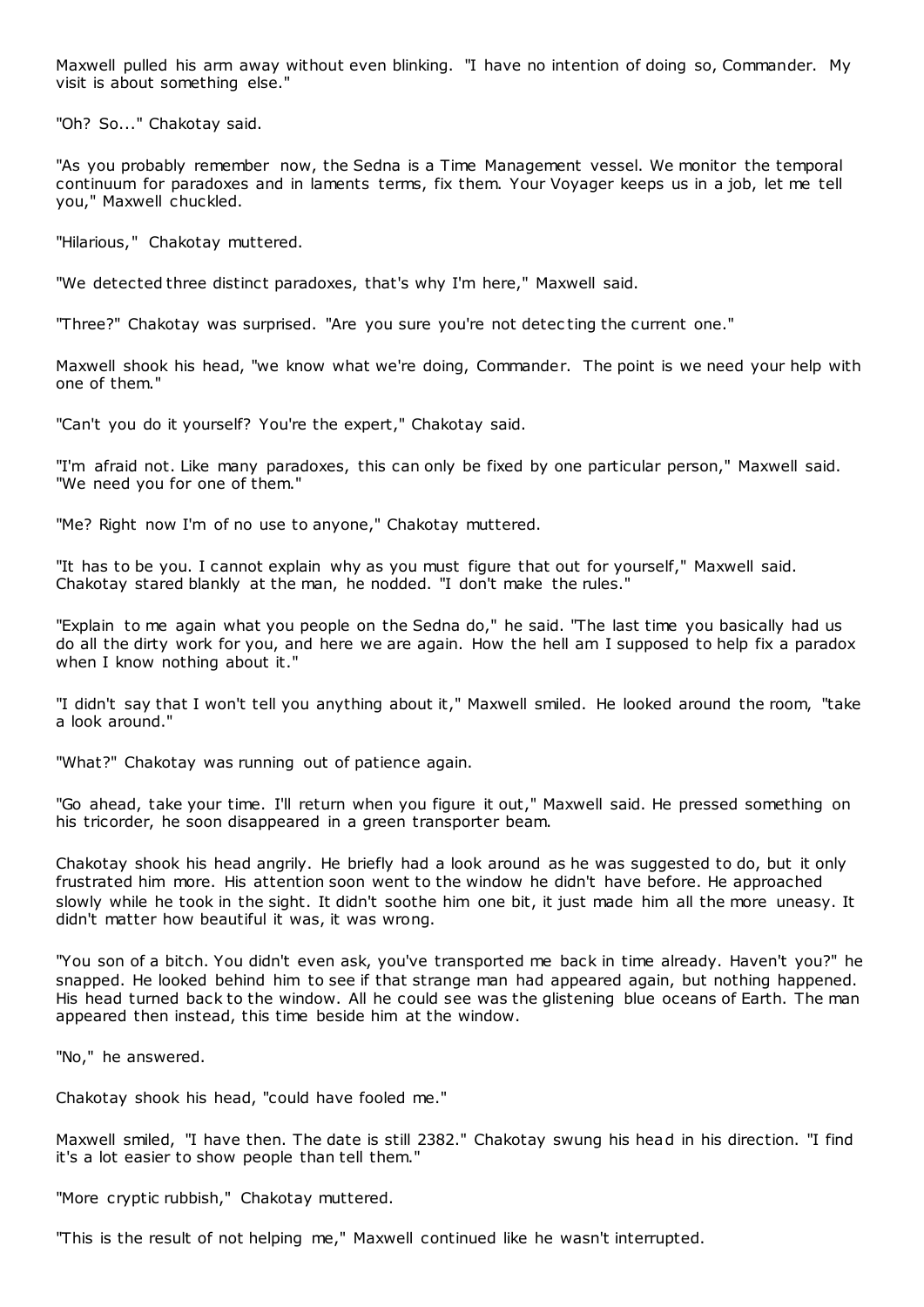"What?" Chakotay snapped. "What's so bad about this?"

Maxwell looked down to the floor, his shoulders slumped. "The beauty of Earth often deceives, doesn't it?" He turned to face him. "As I said, I can't fully explain it. All I can tell you is what has happened." He waited to see if Chakotay had anything else to say, but he didn't. "The Federation is crippled. We only have a few ships left, and we've barely just saved Earth from a devastating Game Sphere. Sound familiar?"

"I doubt I'll ever forget," Chakotay replied. "That happened two years ago though."

"Yes, but the Federation is still reeling from it. Our sister ship, the Erona did not interfere this time around," Maxwell explained. Chakotay didn't have to ask, his face said it. "That would be too difficult to explain. Voyager is one of the few remaining defences we have, and it's not enough."

"So you're not going to explain how a paradox has caused this, even though you've admitted your own ship didn't do anything to help here," Chakotay said.

Maxwell sighed, "it's because they couldn't. They don't exist in this version of the timeline. If I go into this further it will interfere in your decisions while you fix this, I can't."

"Then what the hell do you expect me to do? This is very vague," Chakotay grumbled.

"I know, but believe me, that's for the best. If I gave you the information, you will handle it differently," Maxwell said. "You see in my perspective, and technically yours, what you do has already been done. It's only if you don't do it, a paradox forms." Chakotay mouthed *what* as his headache grew into a migraine. "I'll make this simple. I'll be sending you back to a certain point, what you do there will result in the timeline you're used to. I cannot influence you anymore than what I've already done."

"What I do there... you don't even know what I'll do. I may do something terrible," Chakotay said.

Maxwell shrugged, "I do already know, and that's beside the point. All I have to do to fix the paradox is send you back to an earlier date, with the clues I have given you already and the one I'll give you before you go."

"Jesus Christ, this is why Kathryn hated time travel," Chakotay muttered to himself.

"You hate it because you're thinking too much about it," Maxwell said.

Chakotay rolled his eyes, "yes that must be it. So what's the clue you haven't given me yet?"

"You're not going to like it," Maxwell answered. "In order to achieve your goal you'll need to help someone you're not going to want to."

"I have to help someone? One someone helps save Earth from a Game Sphere, and/or creates the Erona in the future. This is ridiculous," Chakotay grumbled.

Maxwell tried to hide his smile but Chakotay caught it, he scowled. "You know as well as I do that one tiny event can change the course of history."

"So who are we talking about?" Chakotay dared to ask.

"If I told you, it's likely you'd resist coming with me," Maxwell didn't answer.

Inside a darkened quarters a green transporter beam formed, materialising Chakotay just beside the window.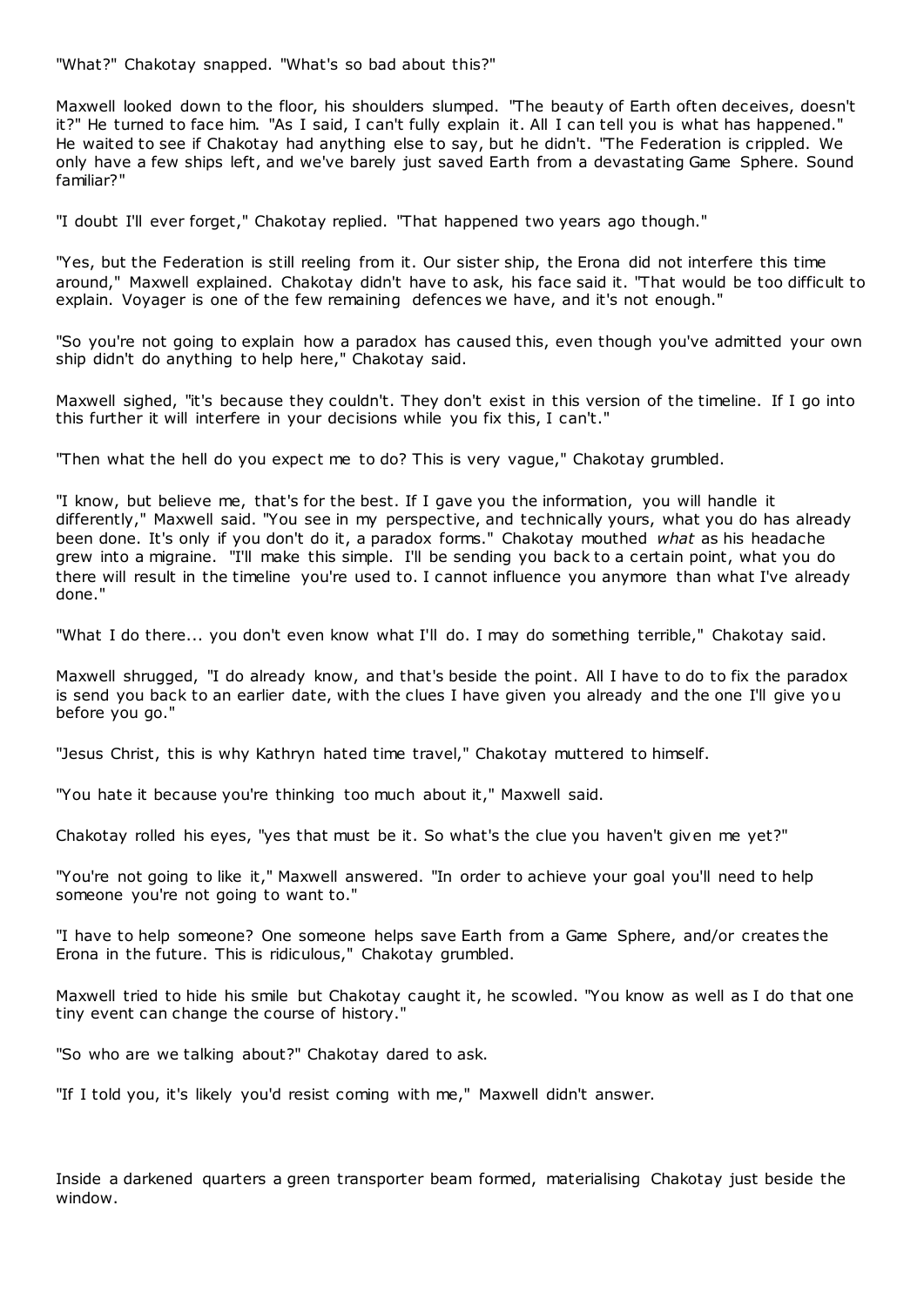"Whatever gave him that idea?" he smiled, looking at the tricorder device in his hand. "Okay so this is the time he had in, I wonder..." He looked around to try and figure out where or when he was. His attention returned back to the tricorder as he shrugged his shoulders. The date, time and place were clearly shown but there were lots of other readings he didn't understand. A red line was crossing a tiny chart, gradually lowering as it did. He looked back to the part he did understand.

"December Twelfth, 2369, USS Endeavor. What does this time and place have to do with *him*?" He winced slightly, "I'd better get a disguise first."

Before Chakotay could even move the doors opened. Panicked he darted under the nearby table.

Whoever had come in stomped his or her feet and dropped a jacket on the floor. The lights activated. All Chakotay could hear now was the person huffing and grunting.

Chakotay glanced down at his tricorder, he hoped it would tell him a little bit more.

"I'll teach her," a man's voice muttered angrily.

Chakotay's head raised, his eyes widened. He'd recognise that voice anywhere. Just in case he tried to edge closer so he could see a bit better, all he could see were a pair of legs pacing nearby.

"Nobody makes a fool out of Damien. Who does she think I am?" the voice continued. The pacing stopped, Chakotay heard a devious laugh. "Oh I'll get you your coffee, Commander. Enjoy, it'll be your last." The legs went out of sight. All Chakotay could hear now was a chair being moved and a computer switched on.

"Kathryn?" Chakotay mouthed, his eyes narrowed.

He listened, expecting to hear more about what he was going to do or even just sounds giving him away. All he heard eventually was a lid being peeled off a plastic pot and the theme music for Watership Down. Chakotay tried not to groan audibly, but it was very difficult.

After a few hours Chakotay was trying not to doze off. He knew Damien was up to something but he wasn't entirely sure what. He knew it had something to do with coffee, and he had muttered something about a delivery.

"Excellent," Damien finally announced. He stood within inches of where Chakotay lay, it was very tempting to attack him but he didn't have a weapon he wanted to use on him. "I hope you enjoy your last drink, Janeway. It'll be black and hot, just like you asked. Mwahahahaha." A small thud just above him startled him slightly. Damien then seemed to walk away and go through some doors.

"Finally," Chakotay muttered. He peeped out from under the table, looking directly up to see what was on the table. All he could see was a small metal box. It had been closed up but it wasn't sealed so he decided to have a look inside. As he expected he saw a few jars of Nescafe coffee, but they were clearly covering a device sitting underneath them. "Hmm, I wonder how much time I have?"

Right on cue the shower in the bathroom started running, he could only just make it out. Luckily another sound confirmed it.

"Don't be so quick to, walk away, dance with me," Damien's voice sang. Chakotay quickly covered one of his ears to block out the noise. Fortunately for him he didn't sing anymore. "God! Why is that song in my head? It's bloody awful." Chakotay heard a few angry grunts. "Wish I could kill that squeaky, bald, over hyped, can't dance at all asshole."

"And so it begins," Chakotay groaned. As he had plenty of time he picked up all of the jars of coffee and rushed to the replicator. Once he had finished he returned the jars to the box and then rushed out of the room.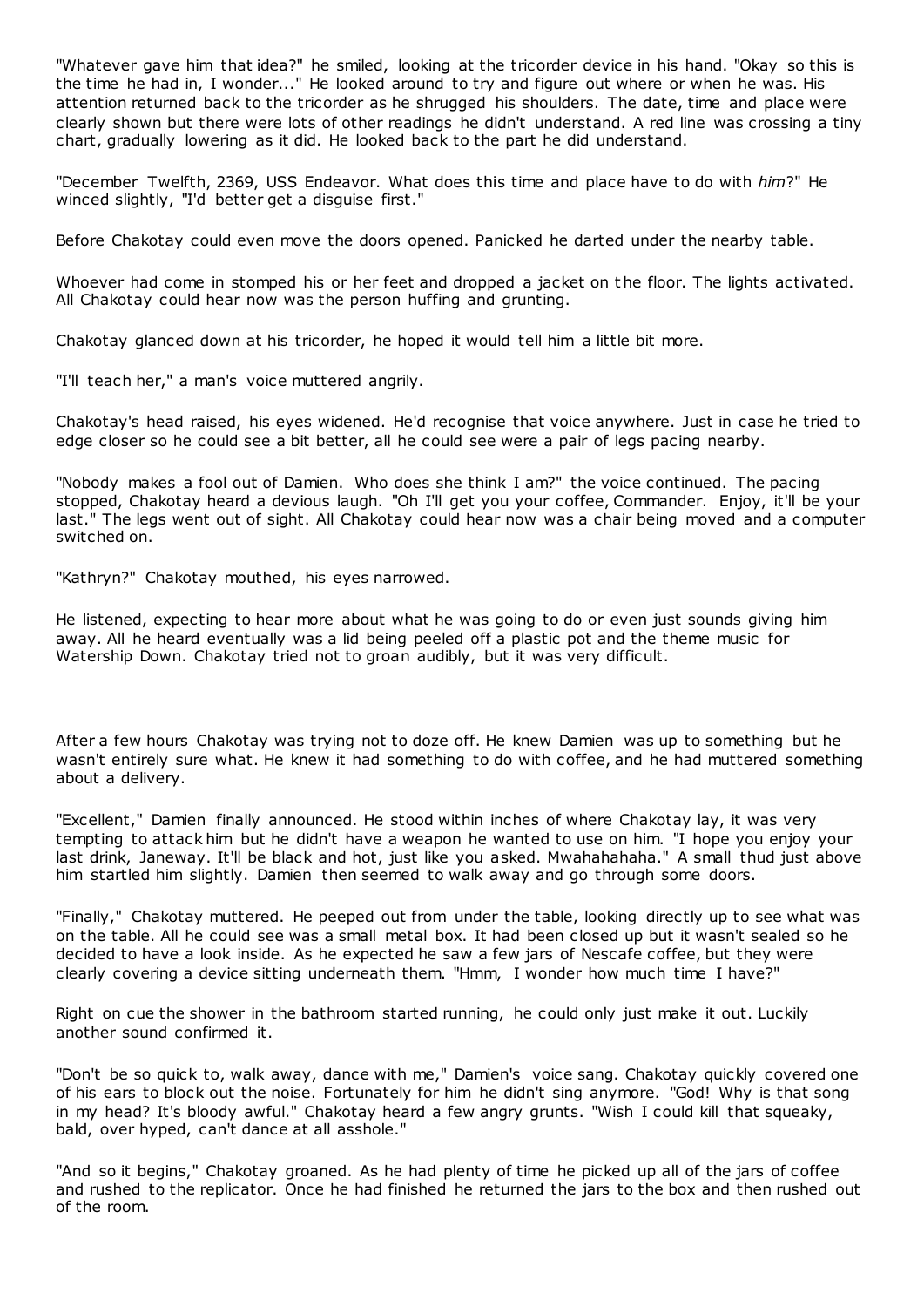## **Later:**

What Damien didn't realise was that he was being followed. Chakotay had tried to remove the gel he had in his hair, so it would droop over his tattoo. He didn't have time to disguise himself better.

With the turbolift dead ahead, Chakotay quickly racked his brain for a solution to this problem. He didn't follow the other man inside, he continued down the corridor, hoping there was another one nearby.

Chakotay eventually found what he was looking for and rushed inside. "Deck one. I hope." The turbolift ignored his second comment and sprung into action. Only a few seconds later it stopped, the doors opened. Carefully he stepped back out onto the Bridge.

Everyone there were in shock, well almost everyone.

"What? I'm not late," a very familiar voice said.

Chakotay felt his heart skip a beat, the blood in his face drain away. He didn't even see her, her voice alone gave him chills. "Kathryn," he whispered.

"Your office just blew up," another man said from the command chairs. That was when Chakotay spotted another familiar person walking up to them. He quickly turned to his side so the man wouldn't see his face.

"Oh... bummer," Kathryn casually said.

"Commander, I am pleased to see you are all right," the Vulcan calmly said. "Admiral Paris was wondering if you gave anymore thought about the promotion offer?"

"Why yes I have, a lot of thought," Kathryn said quickly. Chakotay smiled, she was never that good at lying after at least her fifth coffee.

"You don't know what Lieutenant Tuvok is talking about, do you?" the other man confirmed for him.

"Of course, does that get me out of this dump?"

Chakotay tried his best not to laugh so nobody would notice him. That was when he spotted Damien in the corner of his eye. He was surprised to see him in a Starfleet uniform, it looked very strange to him. The so called villain was facing away from everyone, towards a station.

"Um, why would they promote you and keep you here, when I'm still here?" the other man asked impatiently.

Kathryn's voice scoffed. "Why wouldn't they? At least if I was in command I wouldn't have offices blowing up, willy nilly. Tell Paris I'll take it."

"That can't be it," Chakotay muttered in disbelief. His eye went back to Damien who glanced behind him.

"God damnit! Plan B it is." Chakotay watched him dash back into a turbolift on the other side of the Bridge. He decided to turn directly around and re-enter his own. The tricorder beeped at him so he quickly glanced at it. The only difference was the line on the chart had stopped sloping down, it was going in a completely horizontal direction.

"What does that even mean?" he asked it.

The line spiked for a second, but that wasn't what startled Chakotay. "Temporal transport complete," it spoke to him.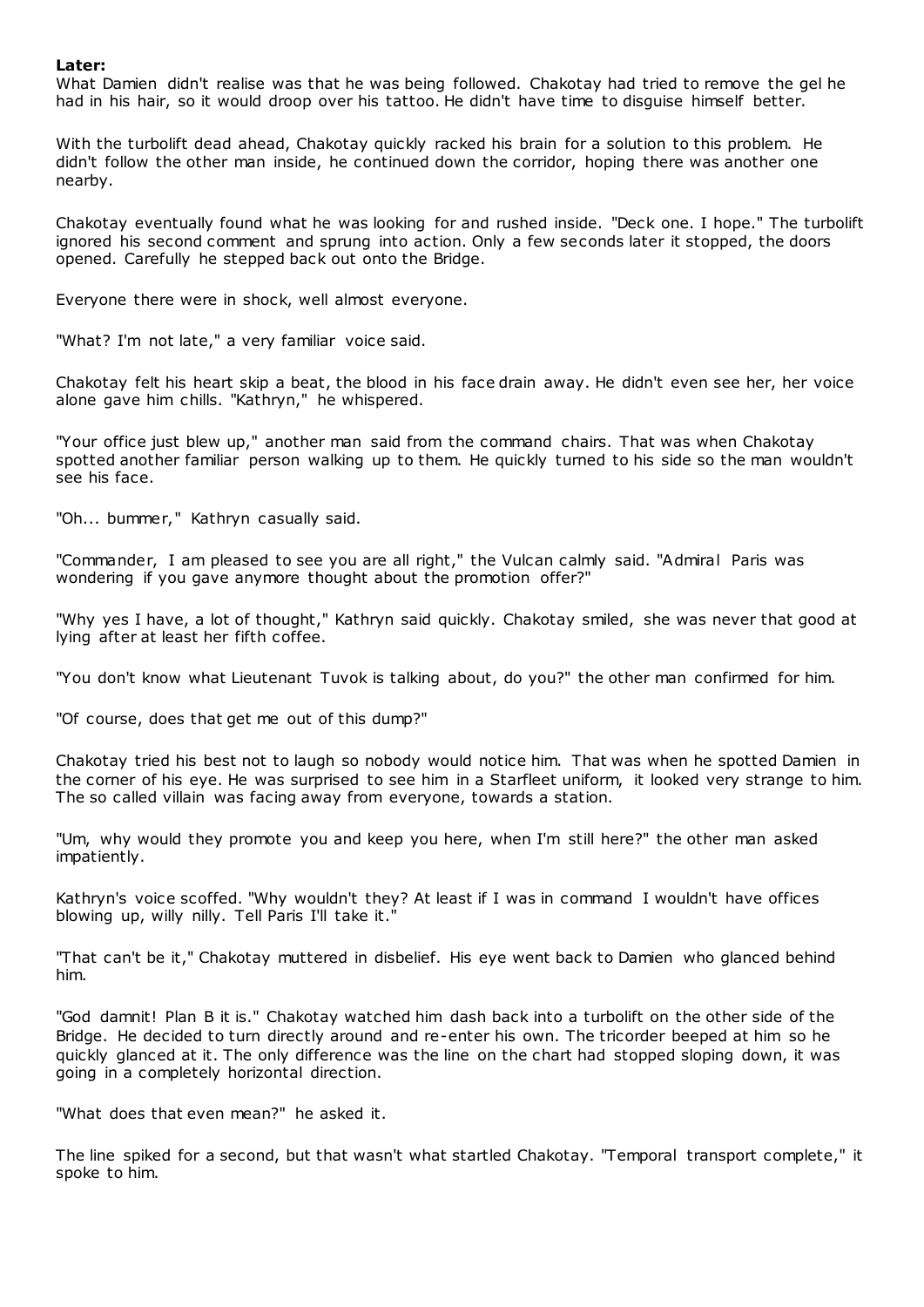"What?" Chakotay said, glancing around. Nothing was changing. He returned to the tricorder, the button he had pressed to transport himself was flashing. "Oh what the hell." His finger pushed it. The green light took him away again.

This time he appeared in a large corridor, luckily nobody was around to see him. He quickly inspected his surroundings. Directly beside him was a huge window, on the other side of it was the familiar sight of the USS Voyager. He then noticed the corridor lead to numerous junctions connecting to it. The tricorder was his next glance.

"August twenty ninth, 2370." A group of two men and a woman walked passed him, each carrying repair kits. They headed into the nearest junction. Chakotay was about to follow them when a third man ran up to catch up with them. He lingered at the back. Chakotay recognised him immediately, that was a lot more incentive to follow.

Chakotay carefully turned the corner to continue his stalking of Damien. After following him to the turbolift he overheard his destination and quickly called another turbolift of his own. He had caught a few people's attention on the way which worried him. He hadn't worn a Starfleet uniform in years, even if he did it would have been the wrong one for this time period anyway. Walking around an unlaunched starship in the casual clothes he slept in wasn't doing him any favours, but he had no time to stop and change.

Even though he was still thinking about his lack of disguise, he waltzed straight into Engineering like that. Luckily nobody noticed as he quickly dashed through the nearest door. He expected the navigational control room to be empty when the ship was standing still, but he was dead wrong.

Damien swung around to face him. "You!"

Chakotay tried not to give away how much he hated him or just knew him. He forced a confused look on his face. "Me what?"

Damien wasn't buying it. "Don't play dumb with me. I'm much, much smarter than you."

"Okay well, I'm just a little lost and..." Chakotay improvised.

"I'll say. How you got from the Endeavor to here, with the same Wesley Crusher outfit and greasy hair you had a year ago, only I could figure that out," Damien said.

"Don't let me stop you then, excuse me," Chakotay muttered. His eyebrow twitched when what he said registered with him. "Wesley Crusher outfit?"

"I know, it's bad enough that one twerp wears colours like that. Now do you mind, you're distracting me," Damien groaned.

Chakotay frowned at him, he did so back mockingly. "You remember me from the Endeavor?"

"You know I was told to be patient with very slow people, but I really don't have the give a craps to do so," Damien muttered.

"That's all?" Chakotay questioned. Damien rolled his eyes and started pointing at the door. "I'm just some bloke you saw on a Bridge, so what's the *you* stuff all about?" He then noticed a replicator sitting on a console behind Damien, it was in a couple of pieces. "Surely the replicators would be pre-setup, all you'd have to do is pop them into place and connect the power."

"The Captain wants hers to be..." Damien replied, deviousness appeared in his eyes. "Specially prepared."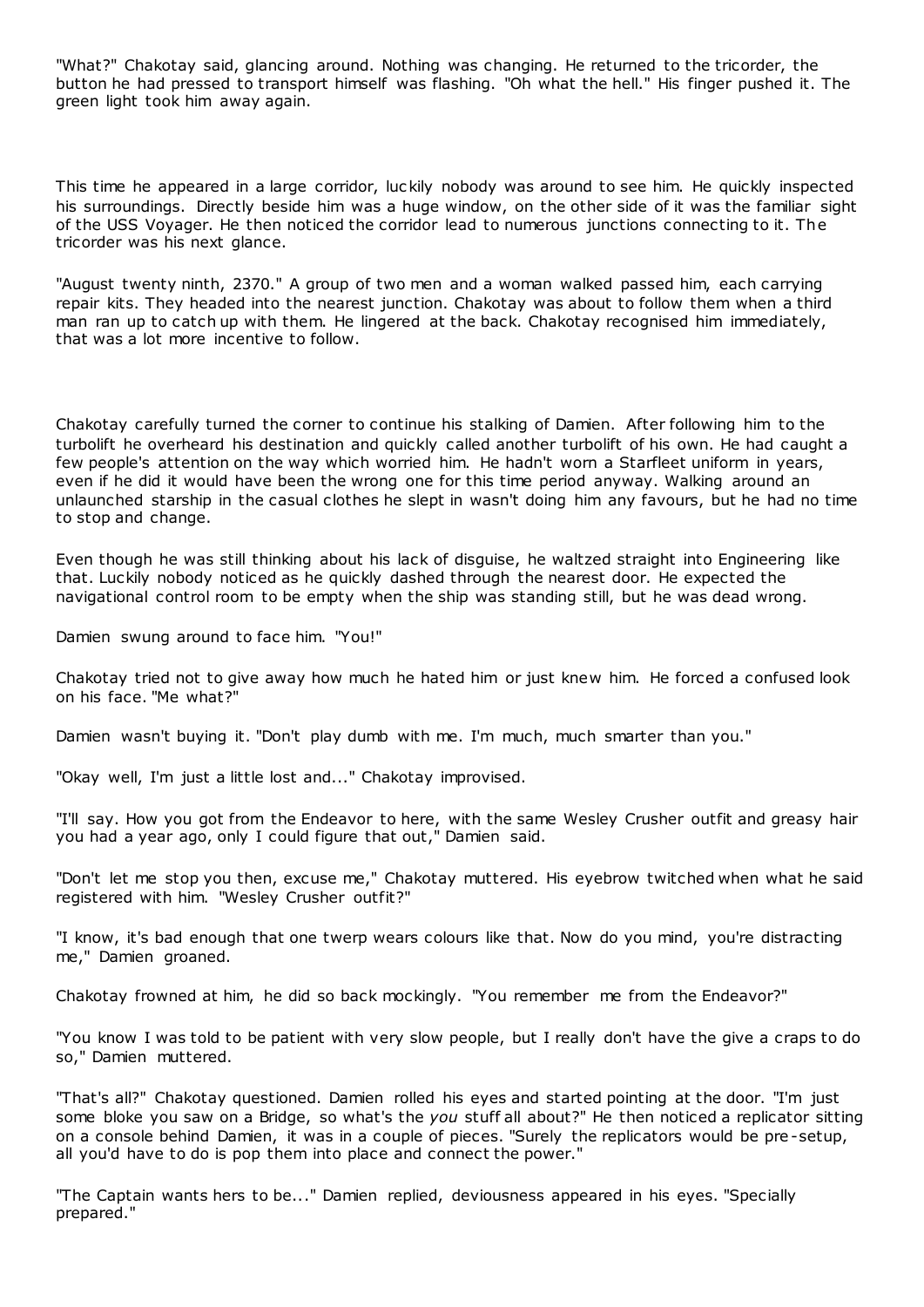"Do you mean sabotaged?" Chakotay asked plainly.

Damien's eyes narrowed. "What, why would somebody want their replicator sabotaged? You really are a big stupid ape, aren't you?"

Chakotay tried to contain his temper. "I know you planted the bomb in her office last year. I saw you leave before it went off."

"Hmph!" Damien grunted. "She didn't die in any explosion. If I had done it, she would have."

"Yeah sure, your plans always go well," Chakotay laughed. Damien looked at him suspiciously so he quickly tried to brush it off. "You know what you did wrong, didn't you, smart guy?"

"I don't know the meaning of the word wrong, but I think you're in its definition somewhere," Damien muttered.

"You filled the package with coffee. Don't you know anything?" Chakotay said.

Damien laughed, "I know everything... except what wrong means." He cleared his throat. "That bitch thought I was just some dumb kid that would serve her coffee. I'm much more than that. She got what she deserved."

"What? Splattered coffee all over her office," Chakotay tried not to laugh. "No, it's a test. She asks for coffee, you get her coffee and she'll treat you that way forever. Get her tea and she'll respect you. Everyone knows that."

Damien kept his eyes narrowed, he didn't look too sure. "Is that... that why she left her office early? She wasn't interested. Ah, it all makes sense now."

"Yes," Chakotay said, trying desperately not to laugh. "Serve her tea and she won't be able to resist."

"Hmm. Why would you want to help me?" Damien asked.

"Look me up, I'm a member of the Marquis," Chakotay said. This was almost too easy.

Damien smiled deviously, "ah, very good. I would have known that if you had bothered to disguise yourself. I know, I can't expect everyone to be smart like me." He turned back to his replicator to finish his work. Chakotay contemplated grabbing his neck from behind but he quickly shook it off. He soon turned around carrying the replicator, "before I go, do you want to replicate a less vomit coloured outfit?"

"No, no thank you," Chakotay said through almost gritted teeth.

### **The Bridge:**

"For god's sake! Why me?" Damien complained. Once again Kathryn had escaped disaster and had stepped into a turbolift with a random Admiral. He ignored the sounds of a man screaming inside the Ready Room. Nobody else did, they all rushed inside to help him.

Hiding behind and partially underneath the Tactical station, Chakotay smiled smugly. He enjoyed that for a second, removed it and stood up into view. Damien scowled at him as he stomped over.

"Do you think I'm a fool?"

"Yes," Chakotay answered on instinct. He winced slightly, he should have kept that one in his head.

Damien smirked deviously, his annoyance seemed to have dissolved instantly. "I see, well thankfully everyone makes that mistake."

"Yeah yeah, that's why you're a measly Ensign serving coffee to superiors," Chakotay retorted.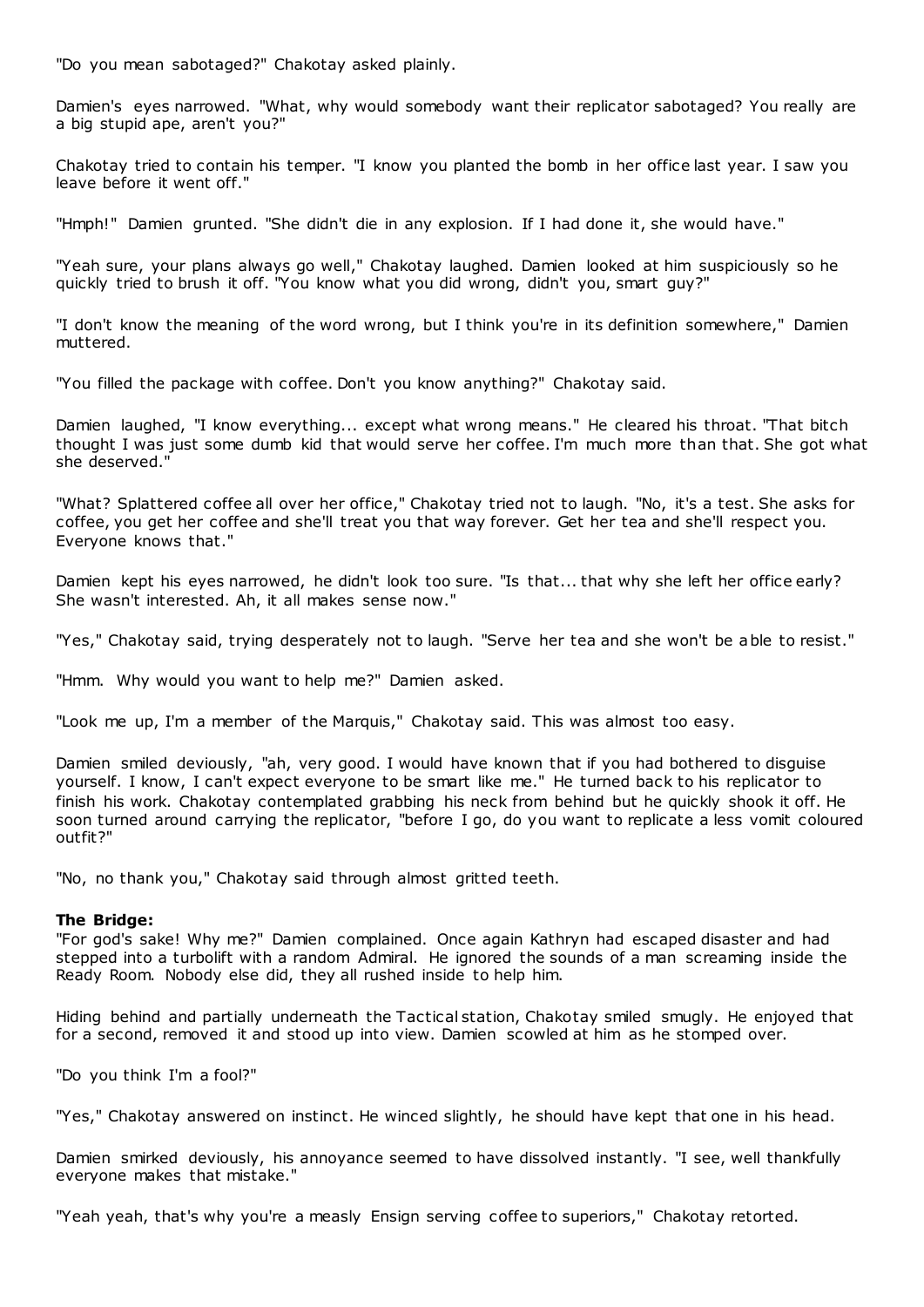Damien's smile didn't waver, only then did Chakotay take him a little seriously. Only a little. "Is that what you think? I should give myself better credit." He stepped backwards while fishing in his pocket. "Congratulations Commander Chuckles..."

"How do you..." Chakotay stuttered, then it hit him.

"Once again you've naively become the bad guy," Damien sneered. The tricorder Chakotay had earlier emerged from his pocket. Chakotay's eyes widened as the other man waved it in front of him, and quickly backed away. "You really are an excellent sidekick. I'll know who to turn to if I need help again." He laughed in his usual evil way as he pressed a button.

"You... you played me. You son of a..." Chakotay growled. Damien began to disappear in a green transporter beam, Chakotay quickly lunged forward to grab him. Both of them disappeared a second later.

Both men appeared in the centre of a strange Bridge, everyone manning it turned their heads to look at the newcomers.

"Hey, don't you realise what you've done?" Damien hissed.

"When did you steal the device?" Chakotay snapped.

Damien's smile returned, "does it matter?"

Chakotay frowned at the villain, "if you didn't have one of your own, how did you even get into the past?"

"Ho boy, why they picked you to fix a temporal paradox is a mystery. You have no real grasp of them, do you?" Damien sneered, waving the tricorder again.

Chakotay stared blankly at him for what felt like a few minutes. "That makes no bloody sense. You know what, I only didn't do this before because I thought you were from 2369 so..." He threw a punch towards Damien. He ducked just in time for some random bald guy to walk passed, he got it instead.

Two other men approached the pair as Damien straightened back up, he looked back to laugh at the guy who was punched. "Damien, what are you playing at? You were supposed to be infiltrating Voyager while the Kazon still have it."

Damien groaned, "Ricky, Ricky... I think we've played this game long enough. We both know that I'm the real brains of the FVDA."

"That's why it never did anything worthwhile," Chakotay commented.

The second man huffed and put his hands on his hips. "FDA, and just because you were the one who said we should kidnap annoying celebrities, doesn't make you the leader. Rick and I wrote Voyager. Who better to destroy this horrid fanfiction version."

Rick nodded in his direction, "yes Brannon. How dare they make Seven of Nine a butt of the joke character, and introduce nobodies to steal her spotlight."

"I know! So get to it Damien. We'll kill them before they even get the chance," Brannon snarled.

Chakotay rolled his eyes as Damien looked across at him, then back to the other two. "I'm sure you'll agree with my method of paradox fixing here." He pointed a phaser at them and fired it on widespread just in time for the bald guy to stand back up. He vaporised along with them. "Oops, got Justin Timberlake too," Damien sniggered.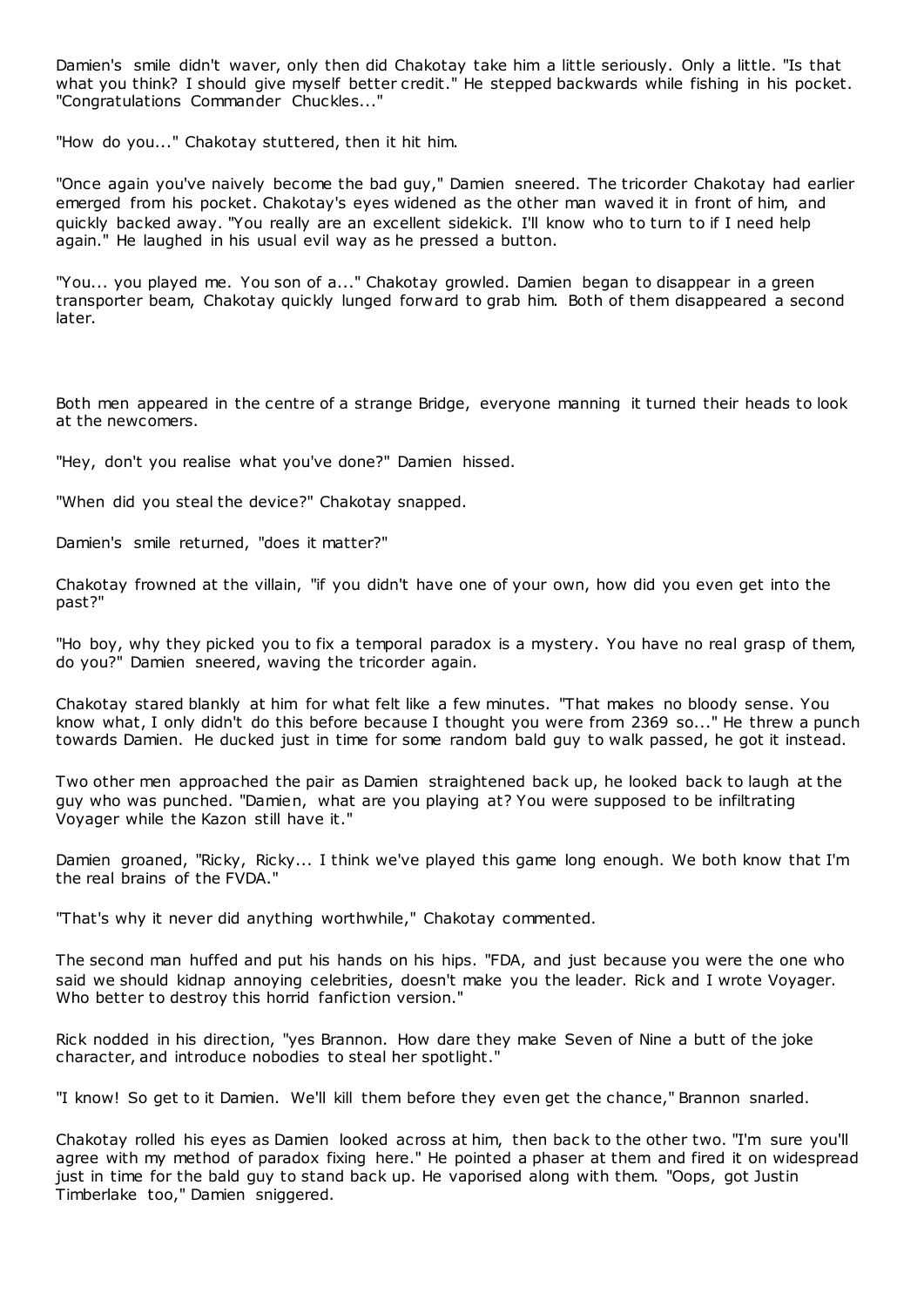"Great, enjoy," Chakotay groaned. Damien then realised the tricorder was gone from his other hand, he swung around just in time to see Chakotay transporting away. He grabbed him at the last second.

When they rematerialised Damien was lying on the ground, nursing a black eye. Chakotay smiled as he looked down at the tricorder. That strange line had plummeted its way down to near the bottom, and was now orange. "Huh, weird." He then realised that something large was in his pocket, his hand went into it to pull whatever it was out. His face turned blank as in both of his hands sat a futuristic tricorder; the only difference between the two was the line that kept bugging him. The one from his pocket was still red and high on the little screen.

"What the..."

The original one disappeared from his hand, then he caught a blur run away from him. Damien was no longer lying on the floor, so it was obvious to him what had just happened. He narrowed his eyes and gave chase.

It didn't take him long to catch up but it made no difference. He watched a waving Damien disappear yet again.

"Temporal transport complete," his tricorder spoke again.

"Hmm," Chakotay figured he understood what that meant now. Like before he pressed the flashing button.

Little did he know a small child had just walked into the room. He transported away without realising. The little girl blinked a few times. "I gotta lay off the tea," she said, turning on her heel. She ran out of the room. "Mommy, can I try your coffee?"

"No Kathryn, no... No don't touch that filter machine!" a woman's voice yelled from outside.

Chakotay appeared in a more familiar place, but he wasn't too pleased about it. It was Voyager again but the corridor he was in looked charred and there were no signs of power or life. A quick pace down the corridor and he caught Damien faffing about with a second tricorder.

"You better not be doing what I think you're doing."

"Relax," Damien rolled his eyes. "Can't you tell the portal rubbish has already happened..." He smiled, "more or less." He disappeared again leaving Chakotay clenching his fists.

Just around the corner another Damien sat down with a small device. He activated it. A few minutes later a very old man walked slowly over to him.

"Damien."

Damien shushed him, keeping his full attention on his device. With a spare hand he pulled out a yoghurt.

"In my day we used our hands to eat yogurt," was the old man's response to Damien pulling out a spoon.

"Uh huh. Any minute now," Damien mumbled.

The older figured looked confused. Suddenly a blue swirly portal appeared behind him, the gravity of it dragged him inside. Minutes later it closed.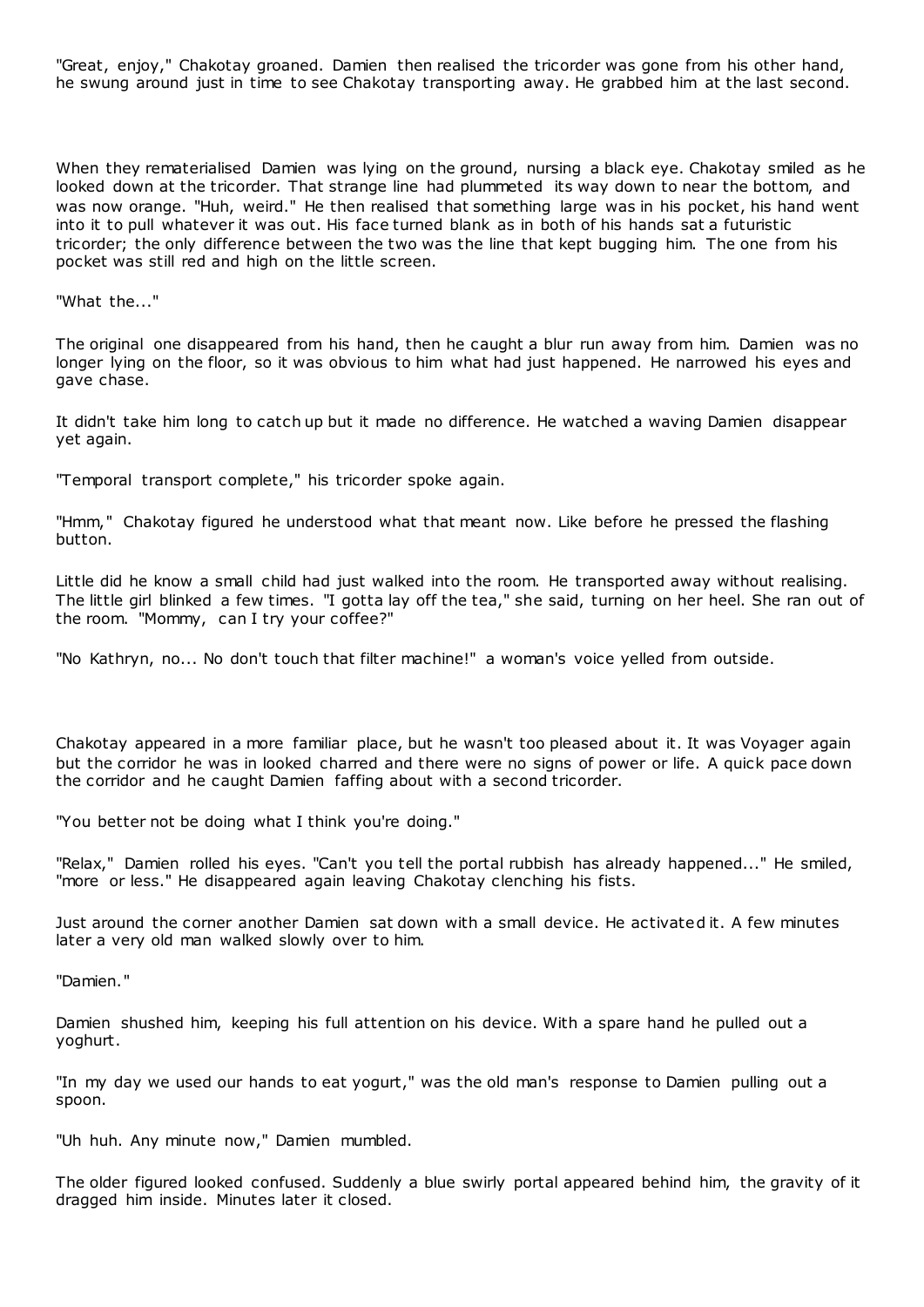"Mwahahahaha," Damien laughed. "I knew sitting on Deck Thirteen would get rid of that codger eventually. Now I'm free to get on with my dastardly plans in peace." A growl caught his attention, he looked down at his device with an evil smile on his face. "Oh you're picking a fight with me, how foolish."

Chakotay popped his head around the corner and back again. He shook his head and pressed the button to follow the other Damien.

"You killed off the old man, really?" Chakotay asked as soon as he materialised. His eyes widened. He wasn't talking to Damien.

"Commander. It is highly inappropriate to transport into somebody's quarters while they are dressing."

The resulting screams could be heard throughout the ship. Damien was just outside the Cargo Bay so it was deafening to him, he still smiled though.

"Maybe we should rescue him," a familiar Ocampan said to him with concern.

"Ohno, that's the threat I was talking about," Damien said. "Those two..." he pretended to shudder. "You have no idea what they get up to in the future. I'd get off this ship while you still can, there's nothing you can do here."

"But you're Damien, why do you care?" Kes asked suspiciously.

Meanwhile they could still hear voices in the Cargo Bay. "Well if you insist on watching, I shall continue," Annika's voice said. Once again all they could hear was screaming.

"Normally I wouldn't but he even tops what I do. I can't have him stealing the limelight you understand. People hate him more than me," Damien explained.

Kes gasped, "ohno. Perhaps I should warn the Captain, or..."

"You can't. That new drone will not hesitate to kill you, she's here to replace you, you know," Damien said, he started seriously but he was sniggering by the end of it.

"I don't trust you," Kes said.

"Fine don't, let Barbie Drone become a crazy homicidal maniac and Chuckles dig up dead bodies. I'll just have to step up my game to keep up," Damien said with a sneaky look in his eyes. "Just don't be surprised when Janeway, pre dig up obviously, starts complaining about those two hooking up in the series finale. She'll do worse time travel damage than I could ever do."

Kes shook her head, "you don't really expect me to believe this, do you? Chakotay would never date her, and he'd never do something so awful. The Captain would never alter the timeline in such a way. Also Seven turns into a lunatic , how stupid do you think I am?" She marched off, shaking her head. Damien smiled evilly.

Chakotay chose that moment to walk out of the Cargo Bay. His face was whiter than it was when he was a dead Tolg drone.

"Oh Chuckles, pop quiz for you. I hope it won't strain your tiny brain too much," Damien said in a sing song voice.

Chakotay answered with a gag, Damien pulled a face as he ended up with sick all over his shoes.

"Hmm, I know that feeling," he actually said with some sympathy. He shook it off immediately.

"She... she has nothing... nothing underneath that suit," Chakotay muttered.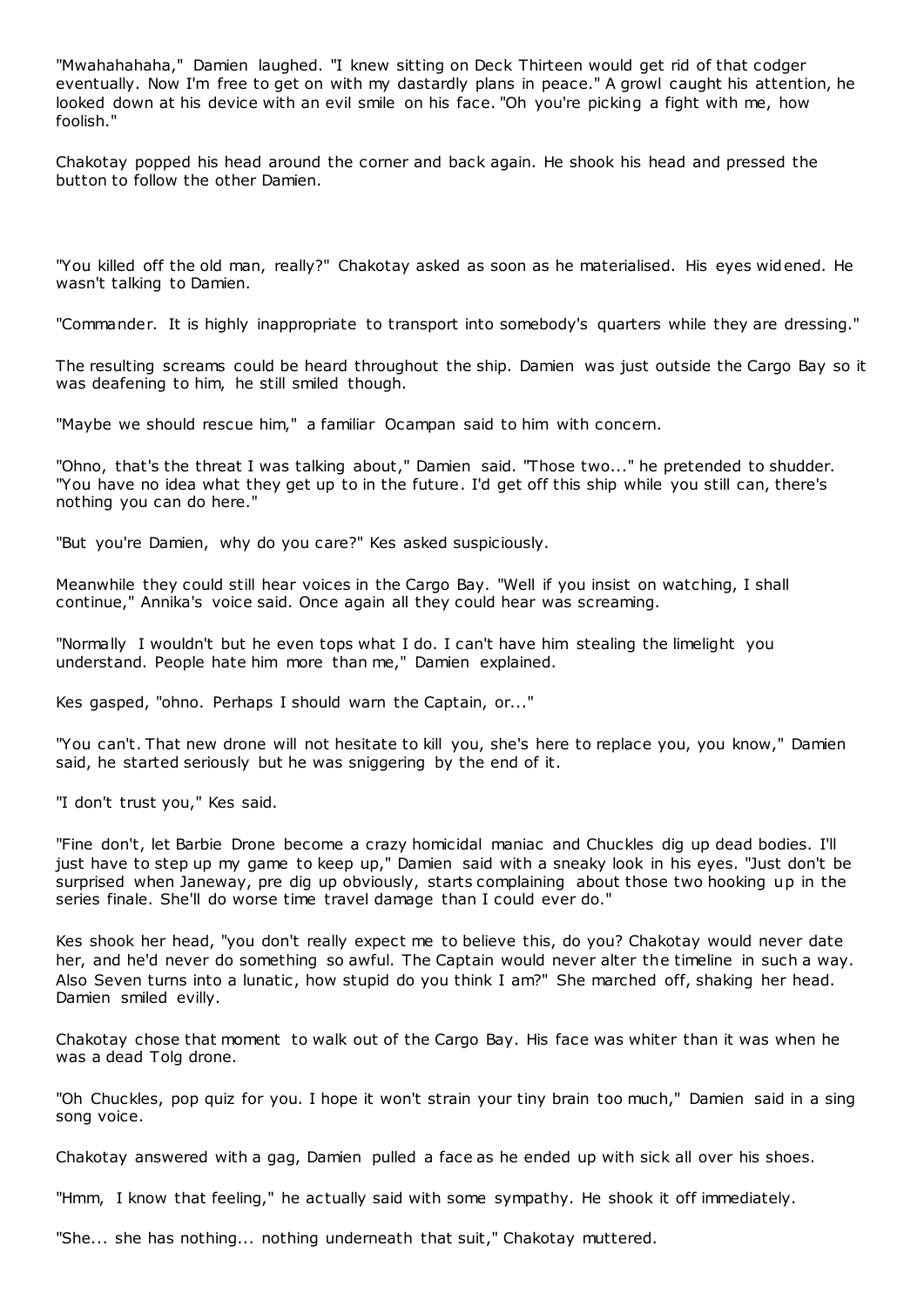"Fantastic ," Damien shuddered. "Now what would happen to your little paradox daughter if I tricked Kes into thinking she should stay on Voyager."

"Nothing," Chakotay muttered. "Kes would leave anyway."

Damien stared blankly as he tried to figure it out, he was annoyed that he couldn't. "What?"

Chakotay rolled his eyes, grabbed him by the arm and pressed a few buttons on t he tricorder. They disappeared, then reappeared in the exact same corridor. Damien looked at him like he had just tried to count to three by using a four, Chakotay then dragged him around the corner. Just then a nearby, already damaged wall seemed to mutate and then exploded.

Kathryn lead an exhausted Kes down the same corridor, Tuvok soon joined them. "I can't control it... I must leave," Kes stammered.

"She's not going to make it to the shuttle bay," Kathryn told Tuvok. He nodded, quickly mind melding with Kes.

"Well... I..." Damien stuttered. He pulled his arm from his grasp, "it's not my fault that I didn't know. This never happened in Season One."

"No, not much did," Chakotay muttered plainly.

Damien's eyes narrowed, "you're right." Chakotay groaned as he pressed his tricorder again. Chakotay easily followed him by taking his arm again.

"Who's threw up here, it bloody stinks," Kathryn muttered, staring at the mess on the floor in disgust.

They rematerialised in the Cargo Bay once again, Chakotay responded to this by throwing up one more time. Damien tried to get away while he was doing this but Chakotay kept a hold of him.

"She's not even here," Damien argued.

Chakotay begrudgingly wiped his face, directing a glare towards him. "The room triggers the memory, now... Stop and think about what you're doing here. None of us are getting anywhere with what we're trying to do."

"Then stop following me. It's not that hard," Damien grunted. "I'm doing you a favour. Imagine a Season One without Hunters, or more episodes with me in it."

"Swell," Chakotay said quietly.

"I can remove that claptrap excuse about Slayer boy being different because of a spell. I've already given Kes a leaving scene. I could make Season One make sense. Why fight me?"

"I can't believe that moron told me I'd have to help you," Chakotay grumbled. "You can't just go back to old episodes, change everything around, make characters do different things and expect it to still be the same in the future. You have to alter everything, and quite frankly I don't want to waste years rebooting the timeline when I could be wasting time in the present."

"It's better than having a sixth season instead," Damien commented.

"What?" Chakotay said.

Damien frowned, "what?"

Chakotay rolled his eyes, "don't be cute with me. Fourth wall jokes about the series were old before they were even done."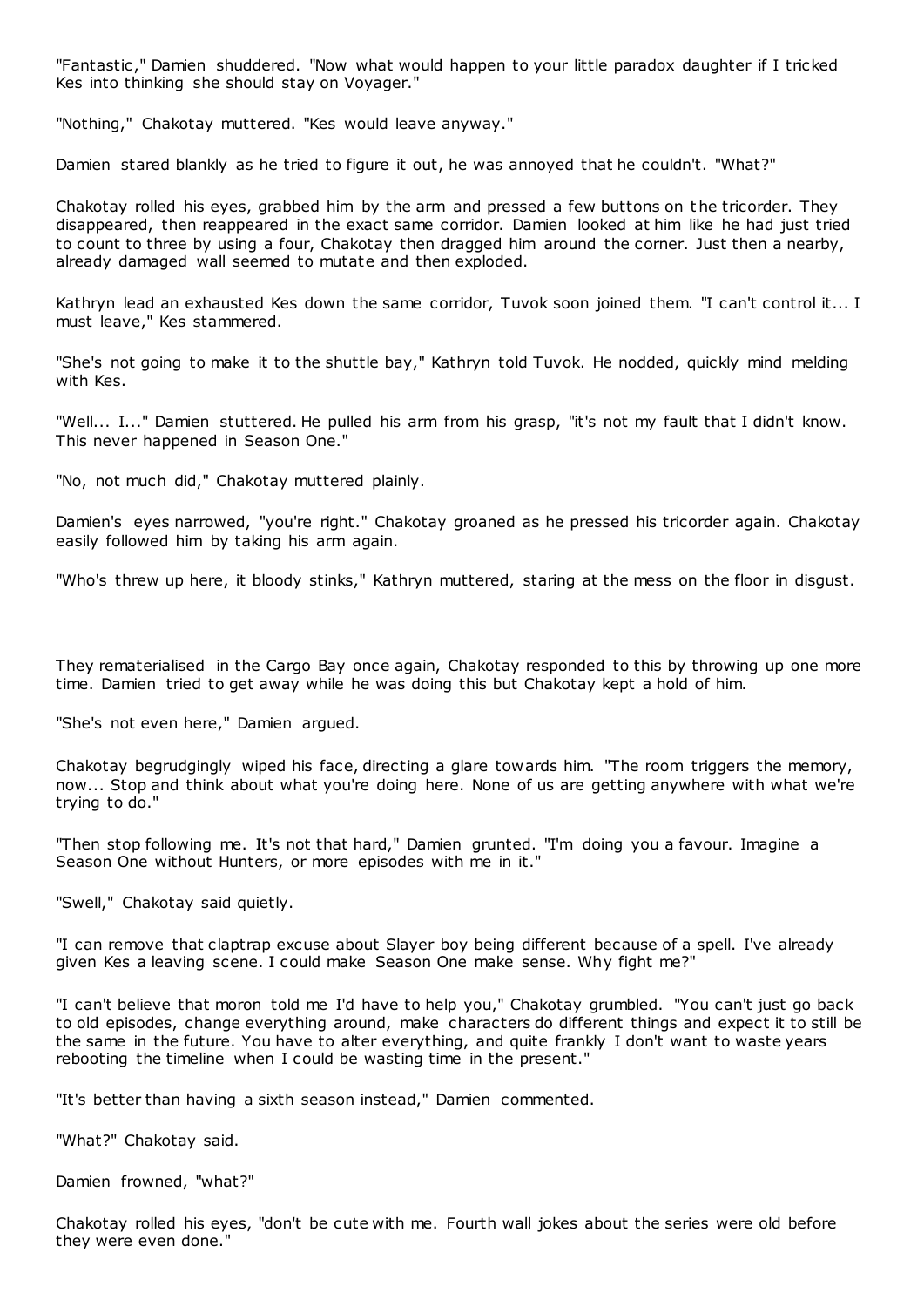Damien smiled evilly, "that reminds me." He pressed a button on his tricorder.

"No!" Chakotay ended up yelling at an empty room. He groaned to himself, "if I only I knew when, how and where he was born. This would be such much easier then." He pressed the button that normally followed Damien.

"Yeah, you're dying at the end of Season One to make way for better female characters," Damien said when Chakotay reappeared. "I know what I'd do if somebody tried to replace me."

"That is not likely. I am clearly the most useful and interesting character in the series," Annika said. Chakotay tried to not to react the same way, his stomach and throat ached.

Damien scoffed, "no that's me, and they're even killing me off. Well trying to, I'll come back. That's a Season Two plot twist, keep it to yourself."

"I see, thank you for the advice Mr...?" Annika said.

"Um Smith," Damien improvised.

"Mr Smith," Annika nodded. She walked away.

Chakotay shook his head, "I thought you were changing things, not doing what I'm supposed to do."

"No. Telling her that her later delusions are true before she goes insane, it's obvious what will happen," Damien sneered.

"She'll go insane and try to kill the girls replacing her, get locked in a holodeck nut house, be not cured and end up being comic relief for three more seasons?" Chakotay said.

Damien stared at him, narrowing his eyes gradually. "What are you saying?"

"I'm saying that all you've done so far is keep the timeline exactly how it was," Chakotay laughed.

"Enough! My efforts have altered it," Damien snapped.

"Right. I've got no real reason to follow you around as you've done a great job so far. I meanwhile have been side tracked from what I planned to do. I'm sure it's of no interest to you, I really doubt redoing the Tolg ship incursion will effect you in anyway," Chakotay smiled.

Damien smirked back, "even you are too goody two shoes to do that."

"To do what? Do the right thing?" Chakotay said. He closed his eyes, grimacing a little. "I won't let myself make that huge mistake again. My daughter and wife will live, you will still have to body swap with some schmuck, and I won't have to listen to everyone bitching at me for the rest of the trip. I imagine there will be other changes, but they'll likely be good ones."

"What? You can't save Janeway. That Frenit vampire killed her, you know, the strong one," Damien grumbled. "Don't waste your time. I know why it all went wrong on that Tolg ship. You can go back, fix it and she'll live again."

"Yes because you'll be more than happy to help me undo an event that benefits you," Chakotay said with a roll of his eyes.

"It wouldn't undo my return to my own body, will it?" Damien said.

Chakotay shook his head angrily, "I'm not really asking for your help. I just wanted you to know before I erase you from the timeline." Damien tried to stop him but Chakotay disappeared first.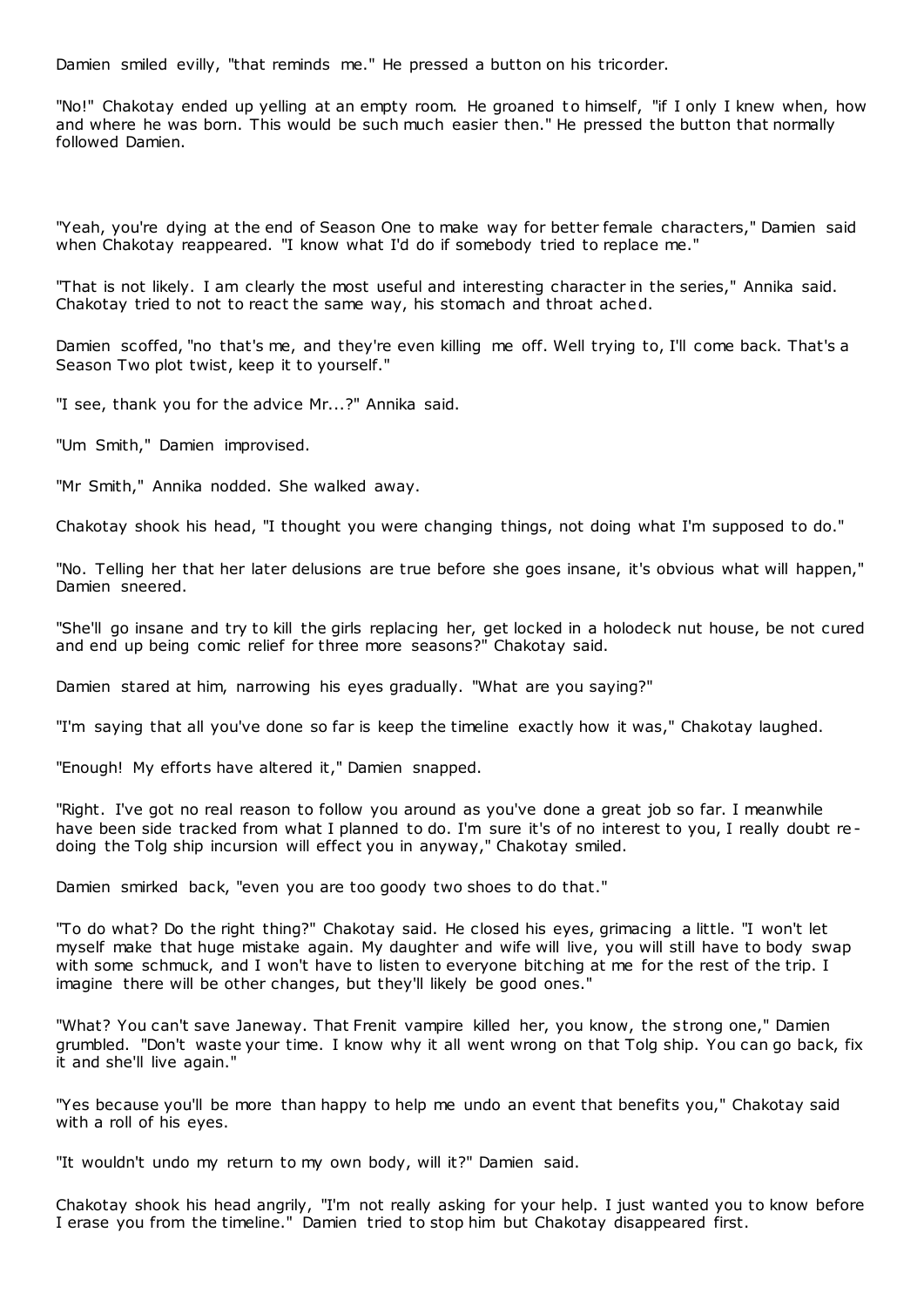"Damn it," he groaned.

He scanned the tricorder, unlike Chakotay he understood it enough to use it properly. A date and place appeared on the screen. "Co-ordinates set for temporal transport," it spoke. The date confused him, it wasn't what he expected.

"Oh Chuckie, if you think this will bring your daughter back and make you a good guy, you're stupider than I thought," Damien sighed. "Who cares though. Does this paradox affect me?" He quickly typed a few things in, his face went very pale. "I die? Haha no way that's happening." He pressed the button to time jump.

## **2372 New Earth**

Chakotay found himself inside a dense forest. The only light was from the tricorder. In the distance he could hear a few men's voices, slowly approaching. His head turned to the source, then towards the nearest tree. He quickly hid behind it.

"I dunno Thompson, I'd much prefer to be in a group of three than be the guy picked off cos he's alone."

"I won't though, that will be Tom if you come back with me."

"Guys you can be gay for each other all you want when you get back. We need to help him."

Chakotay shook his head and sighed deeply. His thoughts were conflicted; he had gone back as far as possible to make sure he succeeded, but on the other hand it was so far back he had no way to really predict the consequences. The present he knew would be unrecognisable.

*"This isn't about doing the right thing. You know that better than anyone," he remembered Maxwell saying.*

Maxwell's explanations seemed to make sense, in a way, until this point. What did he mean by that, Chakotay thought. Is this what Maxwell wanted him to do in the first place? Is this the right thing to do? What would Kathryn think, how would she feel about this?

That final thought froze him on the spot. He remembered the time when he was at his worst and he thought, or imagined that he saw her. He wondered if that was really her or what was left of his conscience trying to stop him. He was too focused on these thoughts he missed Tom and the two Security officers Thompson and Foster walk passed him.

Kathryn would be devastated and this thought made him rethink his entire plan. Is there another way? Is there a way to do this without...

"I don't get it. Are you here to relive your glory days?" Damien's voice interrupted him.

Chakotay only moved his head to the right slightly. Damien stood behind him looking puzzled.

"How is coming back to your old love nest, before you even came here, going to bring your coffee missus back?" he asked.

"Frenit killed her to get revenge on James. I just thought..." Chakotay actually explained.

Damien looked a little shocked, it was out of character for him but nobody really saw it. "You've really gone to the dark side, Chuckie. Killing her brat to save her skin? I'm impressed."

"Don't... I wouldn't be the one to do it," Chakotay snapped.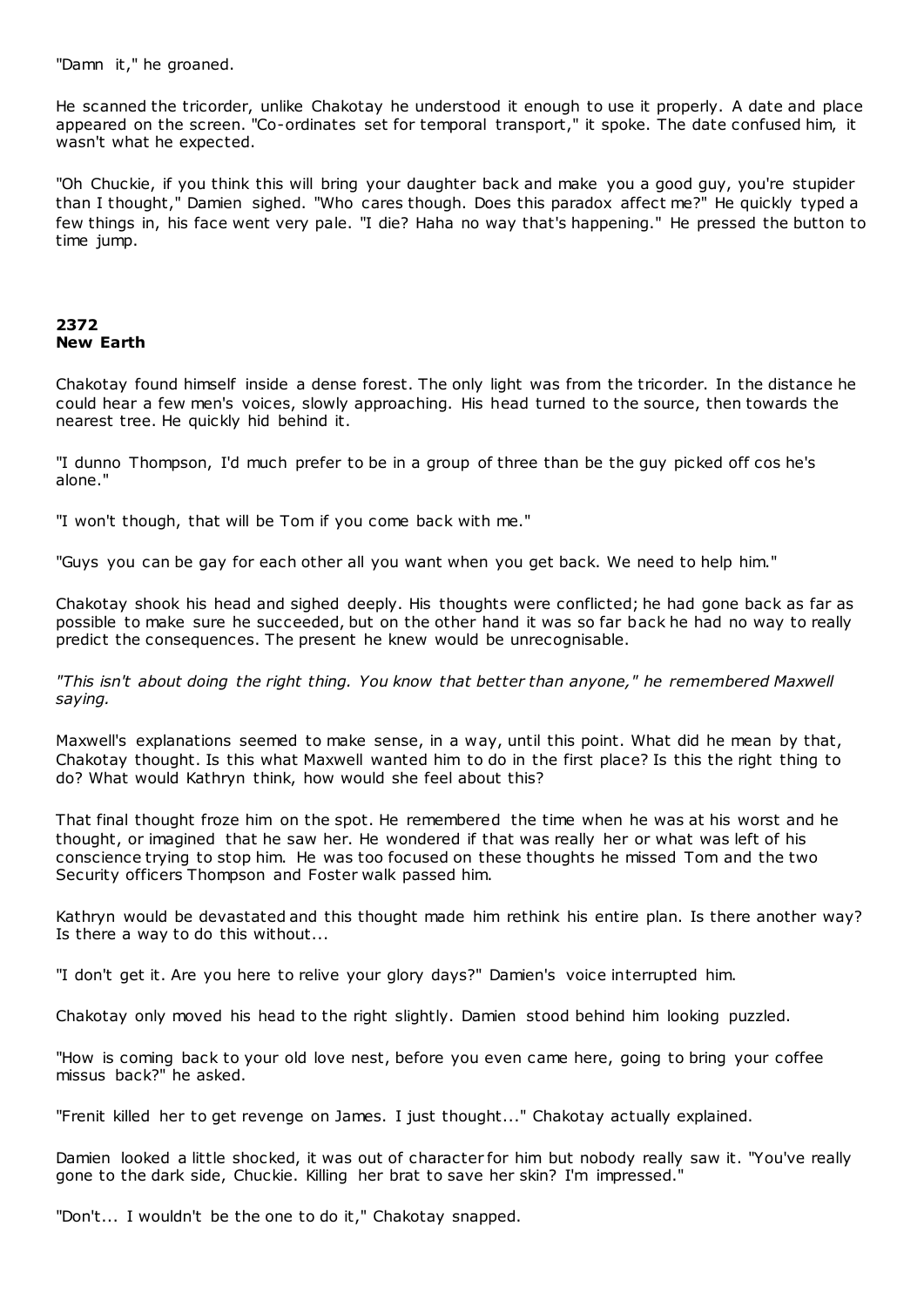"I never thought I'd ever say this but; I don't understand," Damien said with disgust in his voice. He shuddered violently. "I don't like it."

"I couldn't kill him even when he was normal," Chakotay quietly said. "Frenit would take care of that, I just..." He turned his head to the right. "If I stopped Tom from saving his life, then Frenit would win, he would have his revenge already."

Damien interrupted him again with a slow clap. "Nice job Chak. You almost singlehandedly did more damage than I could ever have imagined."

"What do you mean?" Chakotay muttered.

"You have no idea do you?" Damien shook his head. "You didn't just want to save Janeway, you wanted to make sure your daughter wouldn't give in when Ylara possesses her too. Congrats, that would have done it."

"It doesn't matter. I can't think of another way to stop Frenit without killing her annoying, self centered son. We should both return and see what Maxwell really wanted me to do," Chakotay said.

"Pot, kettle, black Chuckles," Damien sniggered. "Let me ask you one thing."

Chakotay rolled his eyes and finally turned around to face him. "You're not qualified to judge people on being self centered or annoying."

"That's basically what I said but..." Damien smirked, he shook his head. "What would really happen if James stayed dead? Hmm?"

"I'm not giving you tips," Chakotay muttered.

Damien scoffed, "good, because you obviously don't know but I do. Like I said, Janeway is saved but at what cost? How do you know something else doesn't kill her later? I imagine a ship's energy eating rift to a demon dimension would do the trick." Chakotay stared blankly at him. "That's just one thing, would you and your missus have survived on this planet to even get back to the doomed Voyager?"

"You're giving him way too much credit. I only decided not to do it so I wouldn't hurt Kathryn," Chakotay said.

Damien rolled his eyes, "it's not about credit. You kill him off and what happens to your daughter?"

"Nothing. Her body is not affected by changes in the timeline, Ylara would just cease to exist," Chakotay said, shaking his head.

"Wrong." Chakotay had enough of him at this point, his hand raised to strike him. He didn't even look concerned about it. "Lena's the one that ceases to exist." That stopped him in his tracks, forcing Damien to smile. "I thought you knew. She was only brought here to fix the Chosen line. Kill her brother and there's no reason for her to be here."

"You... you don't have a clue what you're talking about!" Chakotay snapped.

Damien put a finger by his own lips. "Shhh, keep that up and Frenit kills us instead, another big no no."

"The temporal implant protects her. Even if it didn't, what you're saying is baloney. The Q have admitted to being responsible for this, along with Kes. That idiot blond has nothing to do with this," Chakotay ranted at him.

Damien waved his hand in his own face like he was waving away Chakotay's argument. "True the temporal implant protects her from time travel alterations, but it doesn't cement her here. I don't know why I'm explaining this to you, you should know this."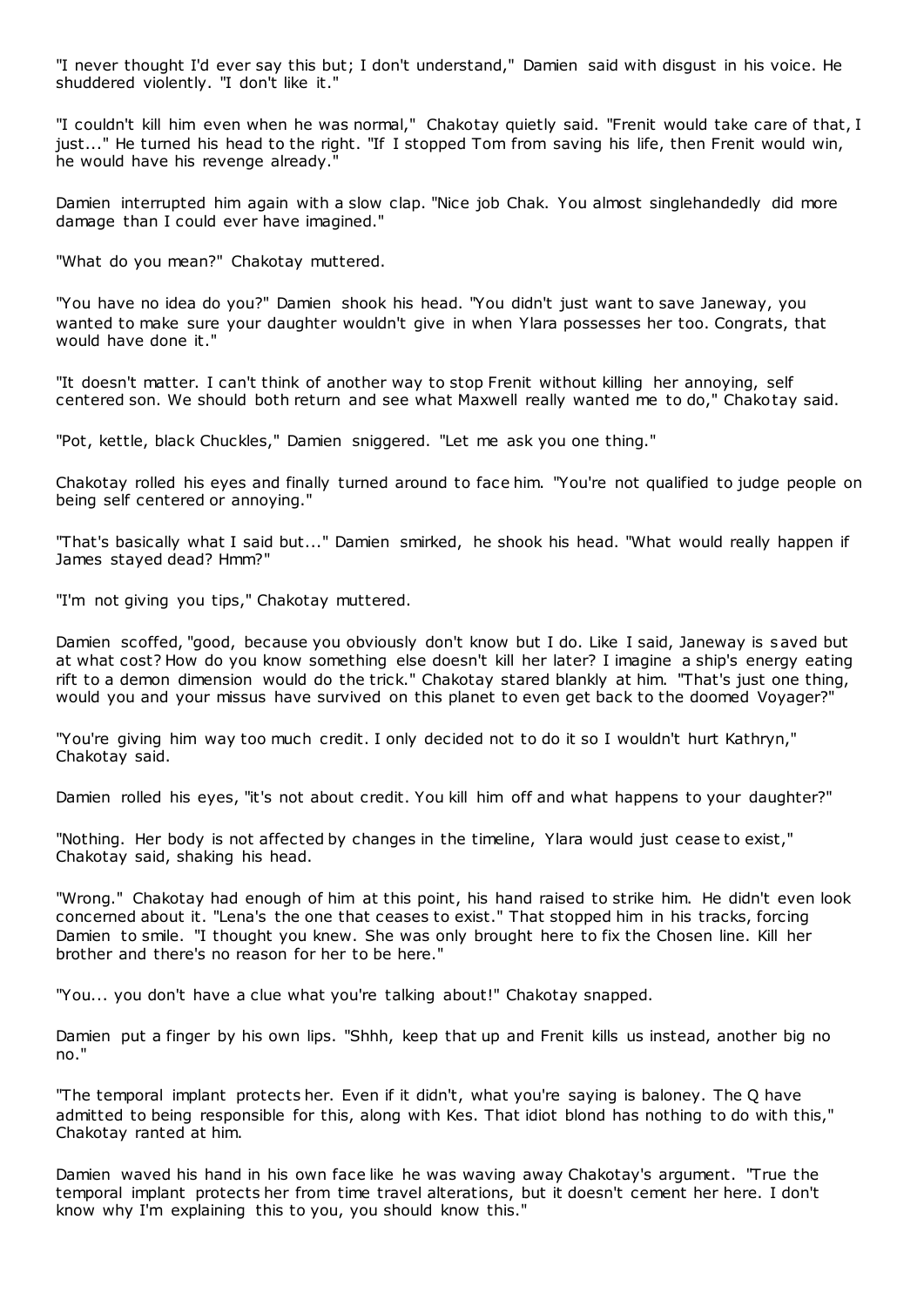"No, I don't know why either. You don't care about anyone but yourself. This is just some scheme to get me to do something you want," Chakotay growled.

"Like bringing your dead wife to the Tolg?" Damien teased him. Chakotay finished what he started, but Damien quickly backed away from his reach. "Oh wait, that was your idea, wasn't it? You really do come up with some corkers."

"I'm taking this from the guy who was so sick of Annika stalking him that he went back in time to make her insane," Chakotay rolled his eyes. "While we're at it; celebrity crewmembers, a clone of Riker that could only eat and be deeply stupid, the rabbit army, killing off Jessie and when she was back, killing her daughter so she'd turn evil on you. You're right, I make stupid plans."

Damien bit his lip and trembled with fury. "I stopped you from making a terrible mistake, and this is how you treat me?"

"No, I decided against it before you had even shown up. I really doubt that saving us from some paradox you made up was really your reason for following me here," Chakotay said.

"It's not made up. I followed you here because your idea would reset the paradox back to the beginning. I'll tell you what that means," Damien angrily explained. "Goodbye Lena, adios Voyager, and good riddance to your precious Earth and Federation." Chakotay frowned and shook his head, he didn't believe him. "Fine, go back and knock Tom out, or whatever you were going to do. Heck just for laughs, go back to when Janeway did James's father and shoot the guy in the head before they even meet. You'll see how right I am. Oh wait, you won't, because you'll be a part of floating debris in the outer edges of Borg Space."

"Lets say that what you're telling me is true. How do you know this?" Chakotay asked.

"My god, I travelled through alternate dimensions to search for people to crew my own Voyager, or haven't you forgotten?" Damien groaned.

"Of course I have. A lot of the cast have tried to forget Season One, that's why nobody acts like that in the other seasons," Chakotay said. "Before you say it, Season Two; it's dependant on the episode."

Damien shook his head furiously. He was smirking again though. "More excuses disguised as jokes, fine. Let me explain as simpleton as I can."

"That should be easy for you," Chakotay commented.

"Hilarious and original," Damien pretended to laugh. "James doesn't die. You and Mrs Chuckie visit your little monkey and vampire haven for two months. Sappy crap happens. A few years later Lena is born." Chakotay opened his mouth to interrupt, Damien raised his hand. "Shush! More years later those idiot Q's impregnate her. They see a perfect opportunity to fix the Chosen line which croaked it earlier on. You can't have two Chosen's with a generational age gap between them, can you?"

"This is just a theory from what you've heard, it's rubbish!" Chakotay managed to interrupt

"I'm not done. Things go a bit hokey, the Borg get involved. They manage to send her back to that time when the Chosen's drop dead, but she still gets Borg-ified. It doesn't matter; she's in the right place and the right time for a memory wipe for everyone involved. A year later, Kiara appears. Some more later Lena arrives thinking she's her, all Chosen and other bull crap. Cycle is complete."

"So what's stopping Lena's birth if he did die?" Chakotay questioned smugly. "In fact no, I don't care cos..." He leaned forward to snatch Damien's tricorder. Before he had time to react, a fist flew into his face, knocking him back into a tree.

"This, is what I think of your ridiculous tale." The tricorder fell to the ground, his foot immediately stomped on it, smashing it to pieces. Damien's eyes widened in horror. "The only paradox here will be you showing up in the vampire's evening meal tonight, good riddance." Chakotay pressed a button on his own, transporting instantly.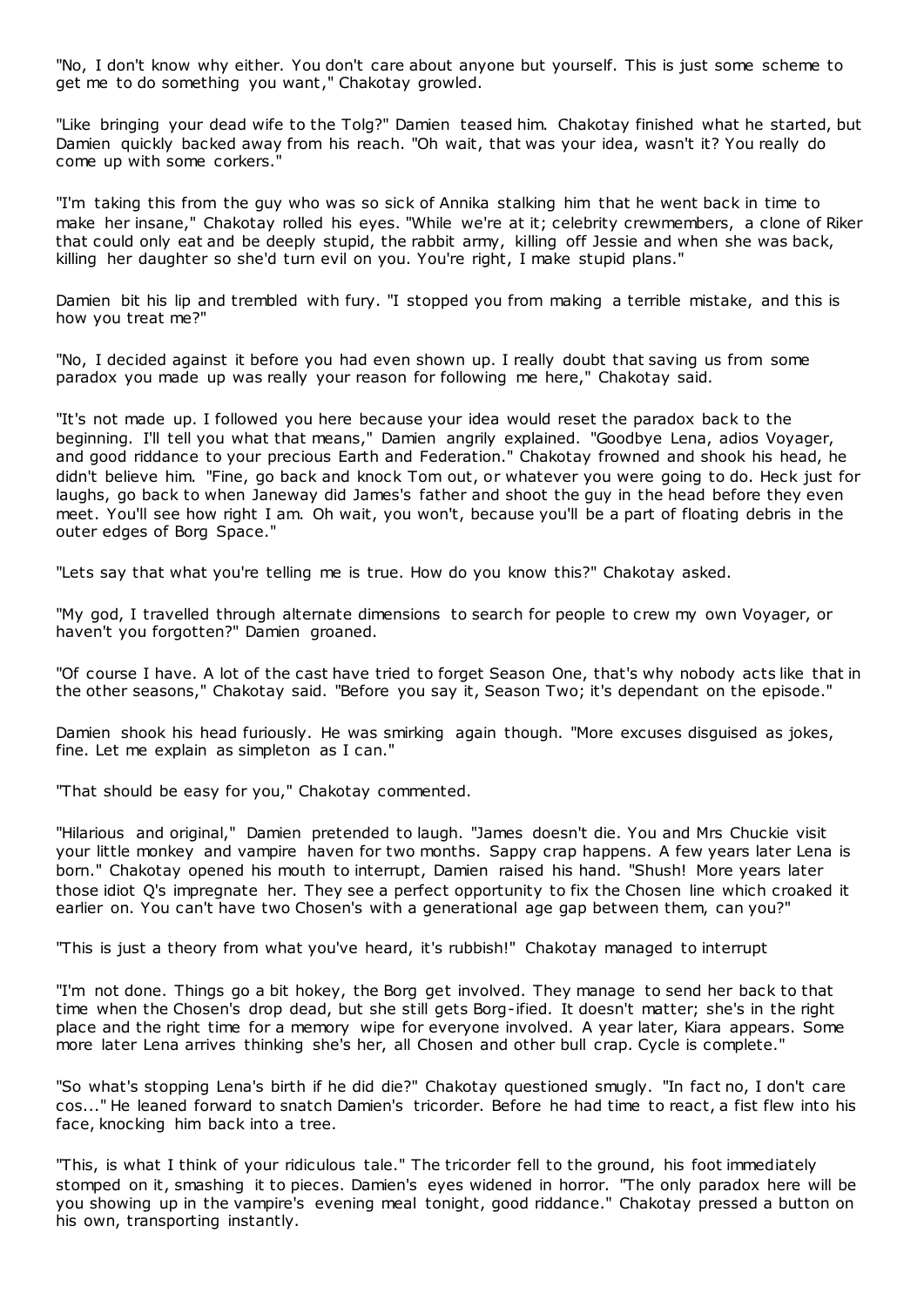Damien used the tree he fell against to climb back up, his hand rubbed his sore cheek. "It's true," he pouted.

Chakotay appeared in a ship's corridor, he frowned immediately. His attention went to the tricorder.

*"February 2382, USS Leda."*

"Okay," Chakotay said, glancing at the nearby door. "Well I was close."

Suddenly the tricorder was snatched out of his hands. "Yoink!" Damien's voice giggled.

Chakotay groaned as he disappeared in the same green transporter beam. "So that's how Damien got his own device."

"I knew you'd figure it out," Maxwell's voice said from behind him.

"God," Chakotay grumbled quietly before turning around. "Look, I'm sorry I stole it. As usual I thought I could do better and..."

"It's alright," Maxwell smiled.

"Is it? I've basically just sent Damien loose in the past. I also considered erasing the last ten years of Voyager's history," Chakotay said.

Maxwell stepped forward. "I know. Did you forget the advice I gave you?"

"Um yeah, I hope you have another one of those things. What was it you wanted me to do?" Chakotay questioned sincerely.

"You've done it, that's my point," Maxwell answered.

Chakotay looked very confused, "technically only Damien kept the timeline as it was, until I left him on New Earth. I don't..." Maxwell shook his head.

*"I know, but believe me, that's for the best. If I gave you the information, you will handle it differently. You see in my perspective, and technically yours, what you do has already been done. I'll be sending you back to a certain point, what you do there will result in the timeline you're used to. I cannot influence you anymore than what I've already done."*

"You knew I would steal the device and follow Damien's attempt to change the timeline, which only happened 'cos I changed my mind and returned here?" Chakotay said.

Maxwell nodded. "Exactly."

"Time travel," Chakotay shook his head. "So I suppose saving Kathryn from Damien's assassination attempts, manipulating Kes and Annika... Forgive me if I say that this is a ridiculous thing to believe. Firstly Kathryn wouldn't have needed saving if I hadn't have let Damien steal the device."

"Oh she would have," Maxwell said.

Chakotay groaned loudly into his hand, he shook his head and looked back at him. "What?"

"Think about it. Deep down you have good instincts, Commander Chakotay. You just have to tame your warrior heart all over again, be patient," Maxwell smiled.

"Ugh god, and I thought the last episode was a sick fest," Damien groaned.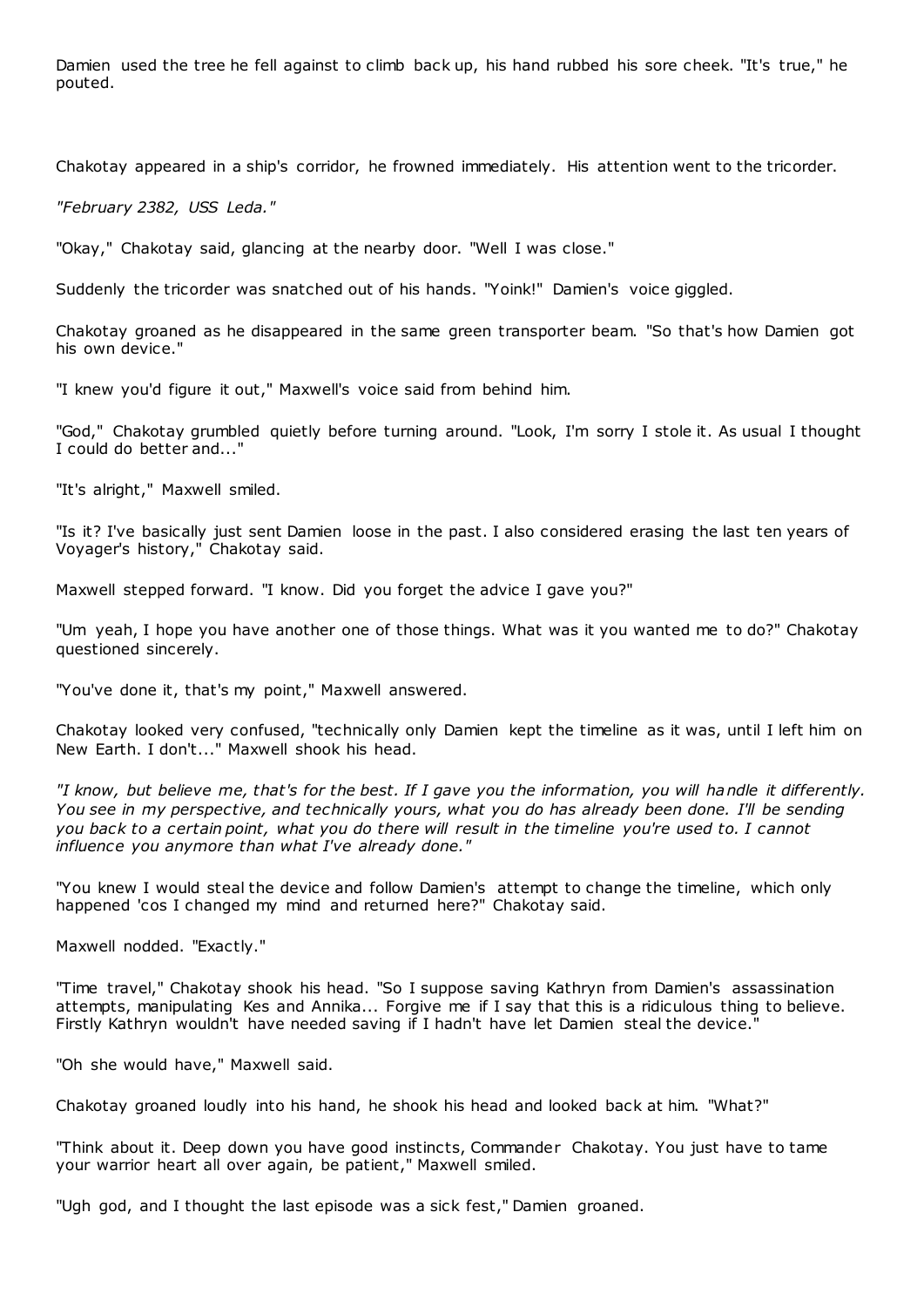Chakotay closed his eyes and silently preyed to his animal spirit. "No, why?" He turned around briefly to see Damien standing behind him.

"Can't have him running around in 2372 with ten years of future memories, can we?" Maxwell answered cheekily. "He fulfilled his purpose too."

"Hey, I'm nobody's tool," Damien complained, glancing at Chakotay intently. He rolled his eyes.

"No of course not," Maxwell said. "I wish you both well."

"That's easy for you to say, you know how the rest of my life will be," Chakotay said.

"Maybe. Maybe not. Goodbye and thank you," Maxwell said before he disappeared.

Damien huffed loudly, "you really are a SOB, you know that."

Chakotay smirked at him, "oh?"

"You weren't going to alter 2372, you just wanted to leave me on that planet at that time," Damien muttered.

"If you want to believe that, be my guest," Chakotay said. "What happened anyway?"

"Oh I told Frenit that his so called nemesis wasn't dead and killing his mum would teach him," Damien said. Chakotay didn't react, he didn't believe him for a second. Damien sighed as he noticed that right away. "I mean, wouldn't you like to know?" He quickly dashed off.

"I really would," Chakotay said to himself. With a smile he re-entered his quarters.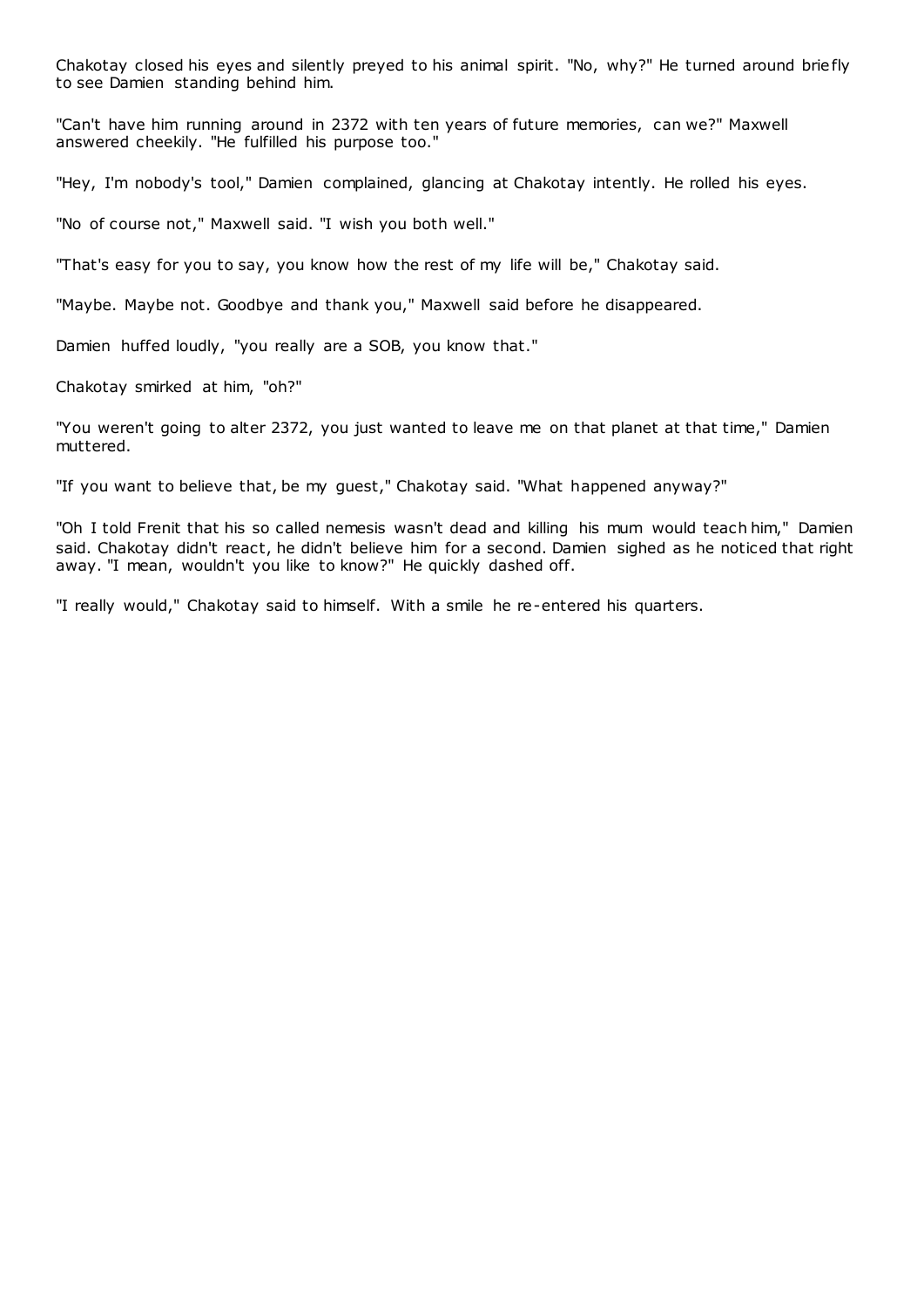## **PART TWO**

She had never seen a man like this before. He was covered in a strange cloth, its colour was also odd. A tiny piece of gold seemed to be attached to the cloth around his chest. His skin was much lighter than what she was used to seeing, and she had seen lots of different people in these recent years. He stood right out.

He also had a strange way of speaking, she could only just make out his words.

"I am sorry. Who did you say you are again?"

"That doesn't matter. You're in danger."

She didn't think for a second that he was wrong, but she was starting to assume he was the real reason for it.

The man sighed as if he sensed her discomfort. "There are men who are after your daughter and son. I overheard them talking about it. They'll use you to get to them."

His words chilled her to the bone. He knows. Nobody but her knows. This didn't change her mind about him though. He could still be one of them.

"Would I be standing here in the sun... that sun if I was the real threat?" he said like he read her mind. His hand pointed to the blaring sun over their heads.

That was an excellent point. How did he know though? Will she have to find another village to live in again? She had to protect her children.

"Please, you must listen to me."

"Oh I am listening. You say they will use me to get to my children," she said. The strange man nodded. "They will fail. I would do nothing to hurt them. They would have to kill me."

"They know that, that's what I'm talking about. You don't know what they're capable of."

"I do." She heard all the stories. Not all of them could be true though. "Even if they destroy my soul, my body could never harm them."

He was annoyed now, his fists were clenched. His strange pale skin turned red around his cheeks. "You know nothing. Once your soul is gone they can do whatever they want with your remains. Your children will be none of the wiser and they will die."

"I do not believe you."

"Well that's too bad, because I'm not going anywhere. I'll die if it meant stopping this from happening."

What an odd thing to say, she thought. He didn't seem like a noble person to her, he only seemed odd. "You are not a warrior?" He shook his head. "Why would you risk your life for people you do not know?"

"I'm not. I'm doing it for somebody else. Lucky for me it's the right thing to do."

"Oh come on!" Damien complained. "You already knew about this!"

On the other side of the forcefield Craig folded his arms and smiled.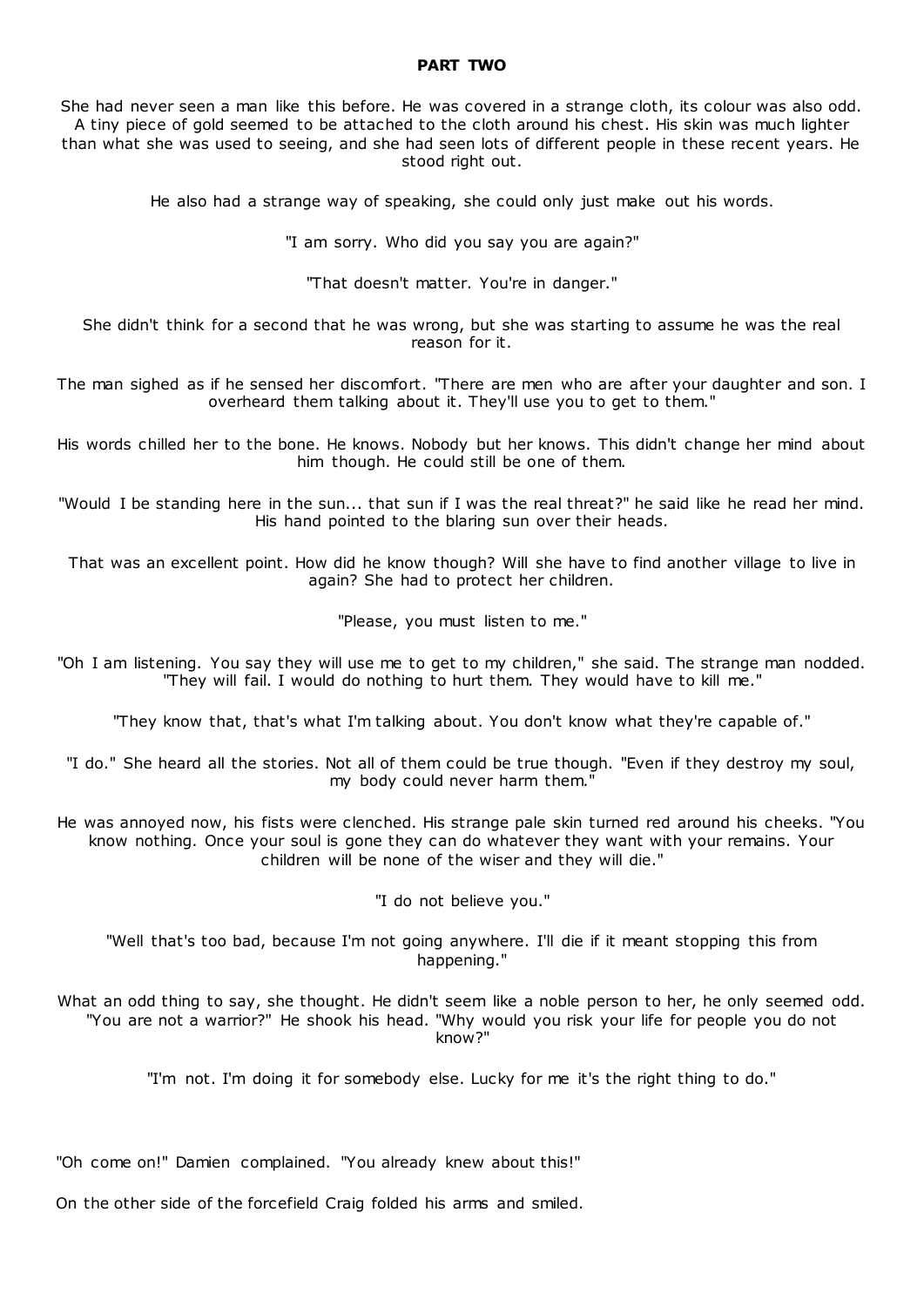"You know I'll only get out again," Damien muttered.

Craig shrugged, "I'll take what I can get." He walked out, leaving him alone with the other prisoners and the guard.

As he rejoined the corridor he spotted Ylara walking towards him in the direction he wanted to go. He decided that going in the opposite direction would shorten his time with her, so he did just that. It didn't work as he planned as she went out of her way to stop in front of him.

"I was trying to avoid you, not talk to you," he groaned.

"I know," Ylara said. "I was looking for James but you'll do."

Craig couldn't help but roll his eyes, "I'll do?"

Meanwhile the Brig doors opened again. Damien's head popped out to see if the coast was clear, he saw he was in Ylara's field of view and disappeared again.

"I need to talk to you about Kiara," she said.

Craig shook his head before continuing on his way. Ylara didn't stop him but she followed instead. He grew even more impatient with every step.

"Somebody needs to talk to her. I have no idea how to deal with this situation," Ylara explained. Craig knew exactly what to say but she quickly over took him and stopped them both again. "You've known for a while that I didn't intentionally kill Lena or ever plan to. Don't say that I deserve it, it's getting old."

"What has she said exactly?" Craig asked.

"Many things, it seems like she worked it all out. Wouldn't it be better if somebody talked to her about it before she gets her powers back?" Ylara replied.

Craig nodded, he sighed deeply. "You're right. We wouldn't want her making you disappear or anything, now would we?" He rolled his eyes and walked away from her.

Ylara stayed where she was, clenching her jaw. She spotted Damien trying to sneak out of the Brig again, he spotted her and this time ran off in the opposite direction. Her head shook slowly.

He must have been staring at the ceiling for hours, it definitely felt that way. This happened every night now. Craig would rest his head on the pillow and the days events would make him question everything. Right now he was thinking that he should have listened to Ylara, not for her sake but for Kiara's sake. Then he questioned that exact thought. It was his fault that Ylara was even confronted in the first place, his fault that Kiara knew so much.

Craig knew he was wrong to ignore Ylara as soon as he did it. Being rude to her came naturally to him, he never hated anyone more and it ate him up inside. It was her evil side that destroyed his life, but it was her good one that brought her onto the fleet so he'd see her all the time. Seeing her wear Lena's face every day, and act the way she did made getting over her impossible. Craig hated the part of him that liked the idea of Kiara using her powers against her. Why shouldn't she attack the woman who took away her mother, she deserves it. He fought that side of himself everyday, and usually lost. The bitterness was stronger than him, and he resented himself for that.

*Why am I so weak? Why, even now, am I not strong enough?*

Once again he realised his thoughts were keeping him awake. His eyelids felt heavy, they were telling his brain to cut it out and let him sleep. As he rolled onto his side he caught a quick glimpse of the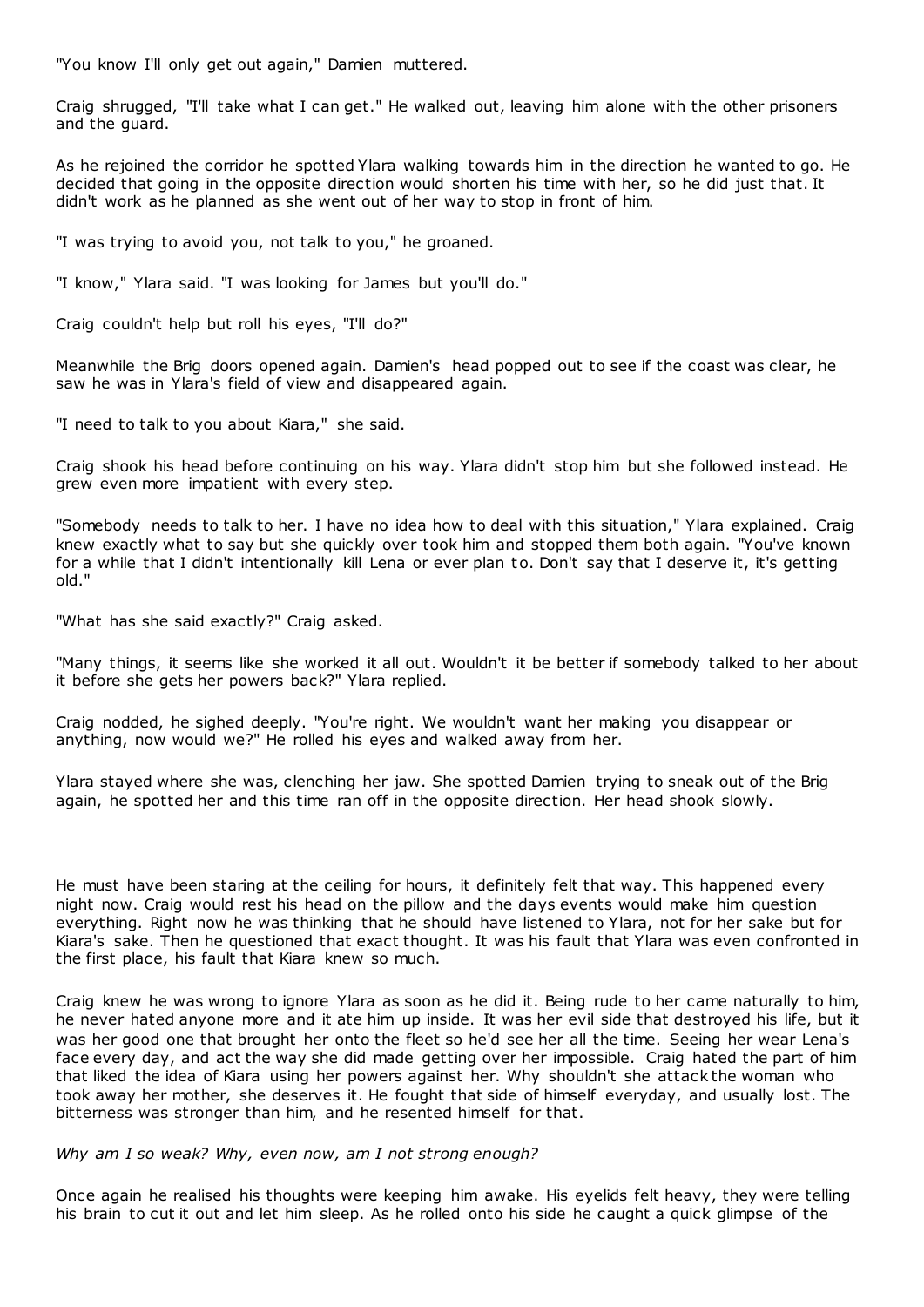time on the panel by his bed. 0324. His final thought was that he was right, he had been staring at the ceiling for hours.

A red light flashed in his eyes, the klaxon screeched into his ear drum. Putting these two things together brought him back into the waking world. As he sat up he caught a glimpse of the clock again, but he didn't really read it. There was obviously an emergency so he went to grab the clothes he left in a messy pile on the chair. In his rush he ran out of his quarters without his boots. It didn't take him long to realise, so he ran back to pick them up.

Only then he noticed something odd. 0324. The time was familiar, why? It wasn't important, he quickly hopped around on one leg to put his boot on and did the same with the other. He ran for the door. When he left, a group of three crewmembers ran passed his quarters, shoving him back a little as they did. One of them looked back, apologetic but in a hurry.

Craig thought he should contact the Bridge, find out what was going on. He realised right away that his commbadge was probably still in his quarters. *I'm not going back again.* He ran down the corridor to the turbolift. When it opened he saw a familiar face, but something was off about it.

"Ylara, what's going..." he thought he'd ask. Well try to at least. It happened so fast, he didn't see it. The pain in his face was excruciating, his vision was blurred. He could feel the blood pouring out of him. Once again he was staring at the ceiling.

Suddenly he saw a wavy, blurred hand open out in front of him. His own was weak as he tried to grab it. He felt a twinge in his arm as he was lifted up off the ground. He wasn't entirely sure if he had helped with that, everything still felt very fuzzy.

The face in front of him was not familiar. He seemed a lot friendlier than the last face he saw. His eyes weren't... Black. That's what was so off about it. Ylara with black eyes was definitely worth the Red Alert he was woken up by.

"I apologise," the face in front of him said. "I had to show you but I guess I had to cheat a little. Can't have you dying on us, can we?"

What? What was this man talking about? Craig wondered if he was dreaming all of this.

It was blurry but he could just make out a few flashing lights right next to his face. The pain in his face faded away into nothing, he felt a little more focused. The unfamiliar man smiled at him.

"What's going on?" Craig had many questions, but that one covered them all.

The man pointed to something behind him. Craig looked around. Ylara was still standing there, with her fist raised. He was about to duck when he realised that she seemed to be frozen in that position. The black eyes gave him chills even while she was like this.

"I thought... I thought she'd be immune to magic or something," he stuttered.

"It's not magic ," the man said. Craig looked back to him, he noticed the man had a different uniform to any he had seen. "I'll explain. This isn't real, not in your perception anyway." That created more questions than answered them. "I had to show you this as it's simpler than telling you. I need your help."

"Me? What could you possibly need from me, and seriously, what?" Craig muttered.

"My name is Maxwell Evans, I'm the Commander of a Time Management vessel. We fix ruptures in time. I need you to help me with one," the man explained. "This is the result of you refusing to."

"Oh so no pressure then," Craig shook his head. "I didn't cure Ylara's evilness. In fact I don't know what did. Why me?"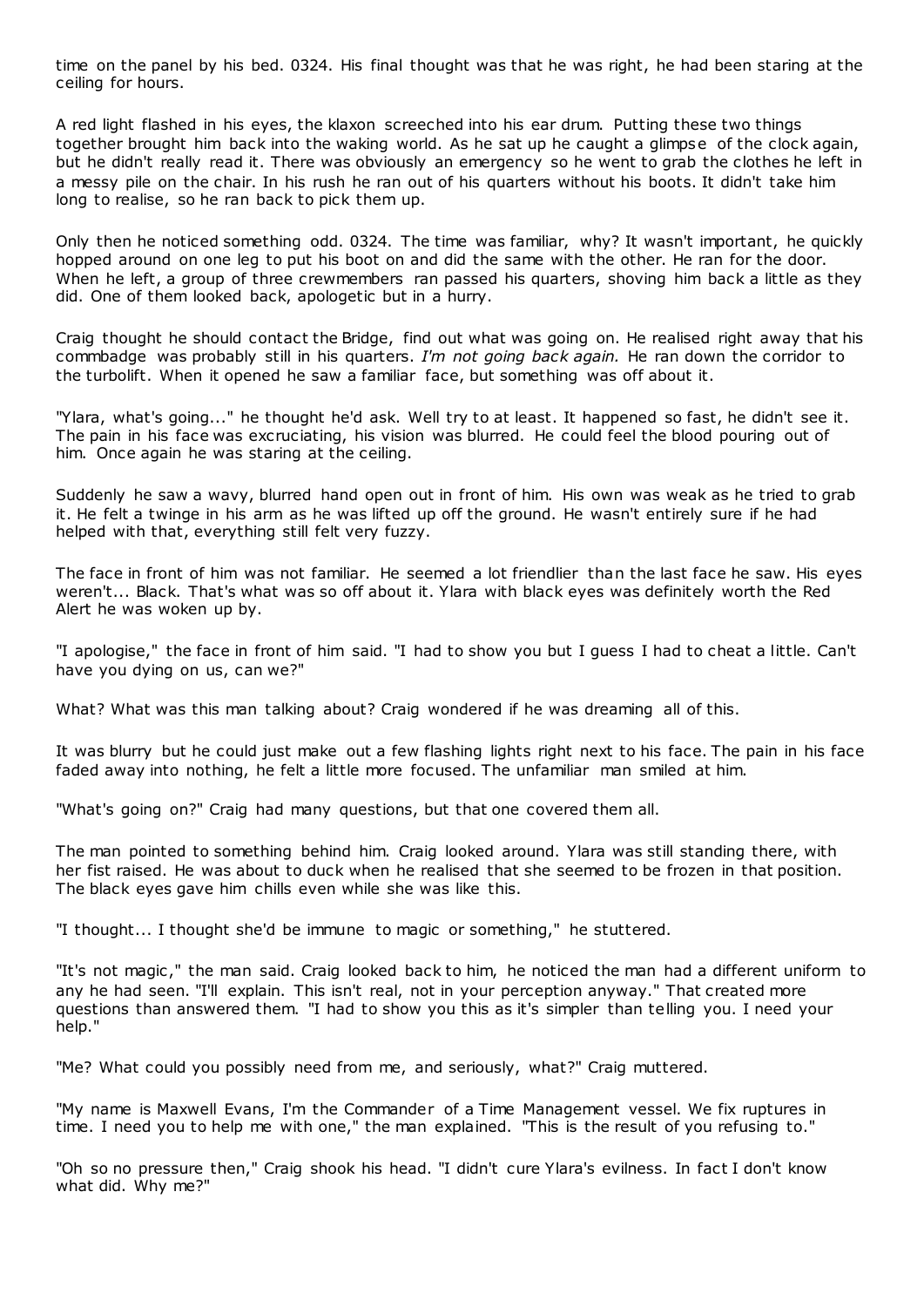Maxwell stayed silent for a few seconds, almost like he was trying to think of a way to answer him correctly. "In your present as you remember it, what you are going to do has already been done in the past. Nobody else can do it."

"Okay," Craig groaned as he rubbed his forehead. "What do I do then?"

"I can't tell you that," Maxwell replied.

"I have to do something, only I can but you won't tell me what it is. I'm sensing a flaw," Craig said.

Maxwell smiled in an almost smug manner. "Do not worry, I've had to explain this many times. It is hard to accept and understand in the beginning, but once you've done it..."

"I'm not going to do anything until you explain this to me," Craig butt in.

"I am allowed to give you some details, not all of it. We can't tell you everything as it'll effect whatever you do. I am confident though that when I tell you what I can, you will help me," Maxwell said.

"Oh, and why is that?" Craig wasn't convinced.

"Because, it concerns the woman you love," Maxwell said in a dubious voice.

Maxwell stared at him for a while, waiting for his answer. Ylara still stood there with her fist in the air, frozen in time. The red alert lights had frozen on the flash, nobody rushed passed them in a panic . Craig had his arms folded, deep in thought.

Eventually he looked back up towards Maxwell. "Do I really have to do this?"

"I'm afraid so. An Evil Slayer who has killed so many that their humanity has all but gone, is a dangerous thing, especially on a fleet of ships. No escape, no mercy," Maxwell replied.

"But maybe James, Zare, I assume Kevin's still alive since she was always like this, could..." Craig stuttered. Maxwell shook his head. "I may give James crap sometimes, but he has a habit of doing the impossible. He's not the only one I know but with an Evil Slayer..."

"Craig, this isn't the same. The *Evil* you have seen were still grieving, angry but sad. They were reachable. What the Leda and Voyager face now is a merciless killer. You would have better luck negotiating with a virus. There is no good in this present. Only death," Maxwell explained.

Craig looked down at the ground. "You're asking a lot of me, and I still don't know what exactly *it* is."

Maxwell nodded, "I know. Out of the three your task is lot less rewarding." Craig didn't care about a reward, he just didn't want this hanging over his head. He had enough of a burden on his shoulders. "That is why I showed you this. You're a good man, a one in pain but that doesn't change who you are. Sometimes doing the wrong thing can lead to a greater good, it's harsh but it is worth remembering."

Craig turned to look at the frozen Ylara. He had faced Evil Slayers in the past, James more so than others, but something about her eyes seemed different. He assumed the eyes turning black was a warning to people that the person had no soul, nothing was left behind after they've made the first kill. Ylara's seemed darker, a lot more hollow. Maybe he had the right idea, only the eyes turning black was just the start of what was to come. Luckily he had not seen any further than that until today. Maxwell's warnings felt right, she was dangerous and there was no talking to her. Even James in his worst of moods would talk to you and wouldn't attack random people, this kind of evil was the real deal.

"What are we waiting for?" he finally answered. Maxwell smiled and nodded.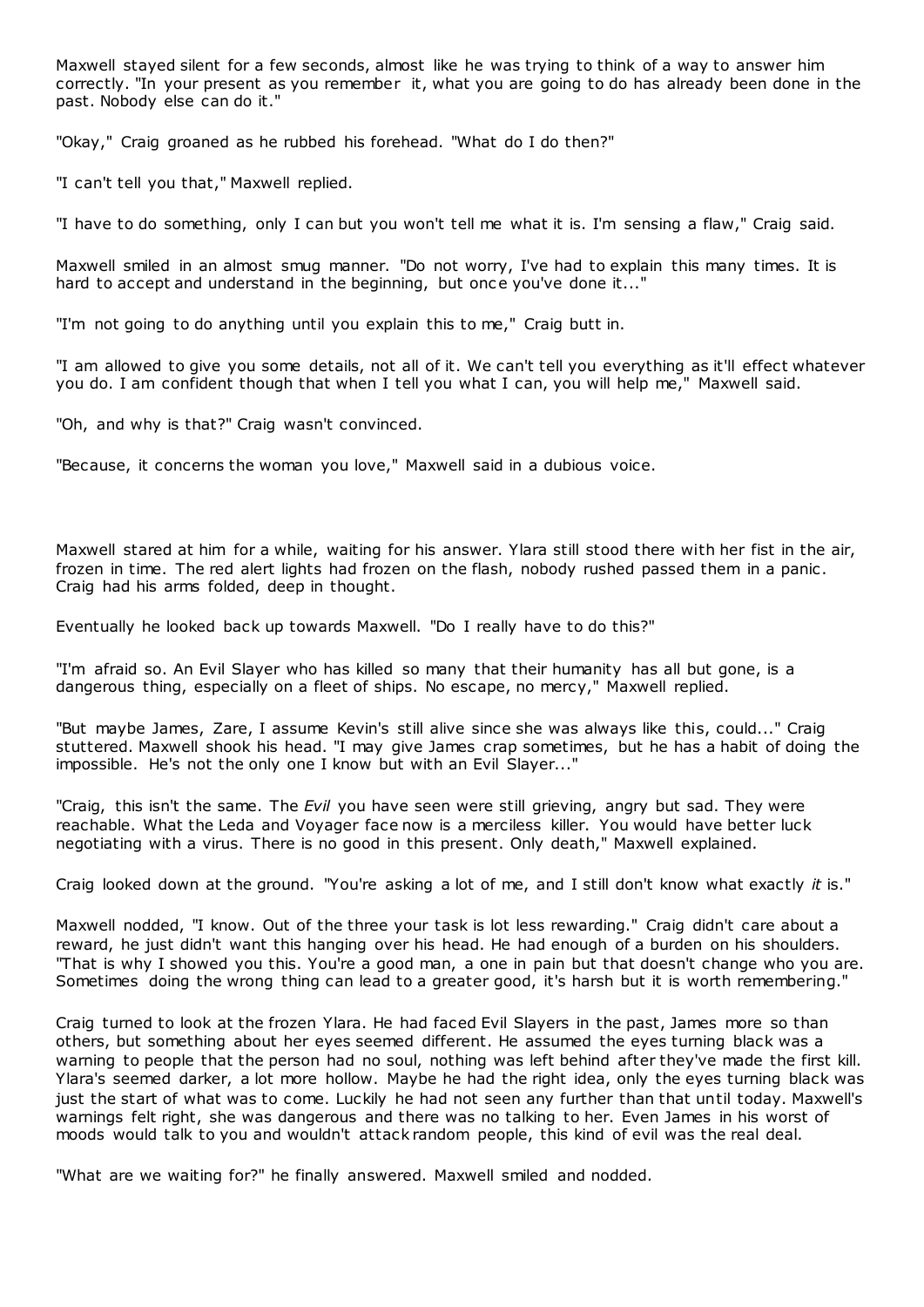The sun was blinding, he could feel his skin already burning. Craig was fair skinned, he was an English weather boy through and through. A lot of people complained about it, but he secretly loved the mild, not extreme weather. Not too hot, rarely too cold. Here he would turn red in ten minutes. Maxwell had been kind enough to allow him to dress down before he came, but he was still very aware of his clothes. They stuck to him, it wasn't pleasant. Considering where he took him, he thought that maybe Maxwell should have given him a different outfit completely.

The people he had seen had stared after him, mostly with wide, frightened eyes. They were barely dressed, darker skinned, black hair, and here he was with the Starfleet tank top and black pants walking in the desert environment.

Maxwell had told him that he'd given him a lot more information than the other two. Whoever they were. It was only because he was going to somewhere unfamiliar, he said. But he had been here before, and the memory of it ached more than he'd like. Two years ago he had arrived in this same country, hoping he would help in the rescue of the girl he loved. Instead his heart was ripped out as the evil inside Ylara beat her soul out of her own body.

Craig walked alongside the river, following Maxwell's instruction to do so until he saw a settlement. It didn't take him long to find it, but he didn't want to cross paths with the people here. He felt so alien compared to them, and they probably felt the same way. A little further down he started to walk towards the settlement.

Maxwell had also gave him some visual aids printed on pieces of paper. He was a little grateful for that as the sunlight was so harsh and he was alien enough to the people nearby. He checked one of them, then looked back up at the settlement. One of the tiny buildings matched the picture, that was his target.

As he made his way across the sand he tried to think of what to say. Maxwell had warned him that his new universal translator, hidden away in his pocket, may not be accurate. There was no way to really know how this ancient language was meant to be spoken. That was all he needed, it was bad enough looking out of place but sounding out of it too? He worried that people wouldn't even understand him at all.

Fighting the worry, but still distracted by his thoughts, he went to press a door chime. Obviously there was none, there was barely a door. He felt like such a fool standing there with his finger hovering next to a wall. He quickly tapped the door with it instead.

A woman answered, as he expected her eyes widened for a second. She composed herself quicker than he expected. It was time to try the translator, he hoped for a miracle. "Hello, I'm Craig." He waited for a response, she didn't look confused so it was a start. "I'm a..." he hesitated a moment. "Friend, of Ylara."

After a lengthily talk the woman had invited him inside. He was reluctant but he wasn't confident that he'd convinced her of the danger she was in.

"I am sorry but Ylara never mentioned you," she said as she sat down.

"She wouldn't. I doubt she'd remember me," it was the best lie he could come up with.

"We have only been here a week. Those things chased us from our last home," the woman said. Craig tried to remember her name, it was a bit of a mouthful. Yefetiri, something like that. "We are safe during the day, how did you hear this?"

"It wasn't during the day. You must understand, these... what did you call them?"

"Vampyres. They will not change me. I understand the mythos behind it. While dying I must consent. I will not," Yefetiri said.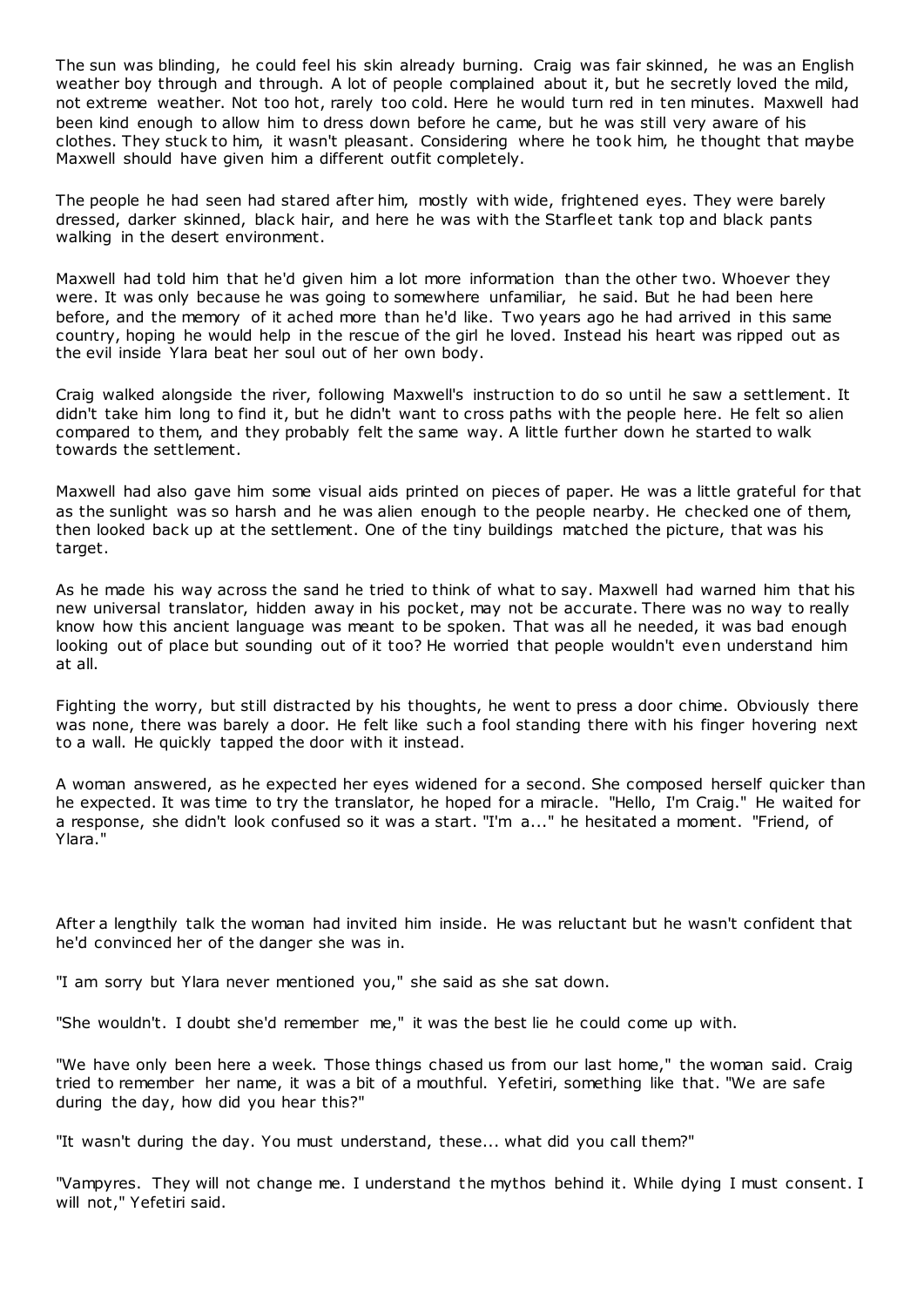Craig had to convince her that there was a serious danger here. Maxwell told him that in Ancient Egypt there was a serious threat from the vampires. Ylara had done quite a bit of damage to them, so naturally they didn't just want her dead, they wanted her to suffer. Her brother, the second Chosen, had only just turned ten. He remembered somebody telling him that his death turned Ylara to her black eye state in the first place. If that didn't happen that would mean in a nut shell that her soul wouldn't inhabit Lena in the future.

*"Sometimes doing the wrong thing can lead to a greater good, it's harsh but it is worth remembering."*

It made him feel sick to his stomach. Everything about this was wrong, he knew it, but it was what must be done. He wasn't like Chakotay, he hadn't fell off the sane ladder. He still believed in doing the right thing, he was just bitter about it. Right now his good side was winning over the bitter. It had been so long, the timing was terrible.

"I really doubt that anyone would consent to becoming a vampyre, but we still have so many of them running around. Consent, probably not a problem for these things," he told her.

Yefetiri stared down at her hands as they entwined nervously. "You really believe they will come for me?"

"These things are monsters. They don't like to lose. They'll want to make Ylara suffer," Craig explained through a lump in his throat. This is wrong, he thought again. Like a stubborn hair that was out of place, he flicked it aside knowing full damn well it would be back.

"My son Rashlal, he's ten years old. He's so eager to help his sister," Yefetiri said, fighting back the tears. "He is too young, she was too young. What kind of god would force such responsibility on children. What have we done that is so terrible?"

"It's too much for two people to bear, I know. Once the sun comes down..."

Yefetiri threw her head towards him, "are you saying I should let him fight?"

"No, I was just going to say that they know that, and they'll go out of their way to make sure she is alone," Craig answered reluctantly. Yefetiri stared at him through glistening eyes, she understood, a part of Craig hoped that she wouldn't. The weight on his shoulders was getting heavier. "Ylara needs you and her brother, don't let these monsters win by letting them take you away."

Yefetiri nodded, "of course, you are correct. I will prepare for our departure." She wiped away the tears with her hand. "My boy is helping with the harvest, you will have no trouble noticing him. He insists on carrying the heavier equipment. Because he can, you know. Ylara has explained to him many times that he has to be discreet about it, but he's a ten year old boy. You understand?" Craig wondered why she was telling him this, while he thought that he figured it out. "Can you collect him? Ylara will be home soon, she is bringing water." Yeah, that's what he feared.

"He wouldn't come with me, would he?" he tried to get out of it.

"No, just tell him the sires will run. He will know what that means and he should come home on his own," Yefetiri said. She got up to start picking up the few items in the shelter. There was no arguing with her, he figured. He walked out as quickly as he could, he didn't look back at the damage he caused. He hoped that Lena would forgive him for this, no... he hoped he would.

The weight was now crushing him.

The sun was starting to set, but Craig was too conflicted to really be thankful about it. He had watched boys and men harvesting the crops by the river, looking out for a boy with super powers showing them off. At least that was the picture his mother had given him. Nobody really stood out, he had no idea who to talk to. It was frustrating, he was in a hurry. That was when he finally realised how little time he had left, the sun wasn't burning him as much, the sky had become hazy.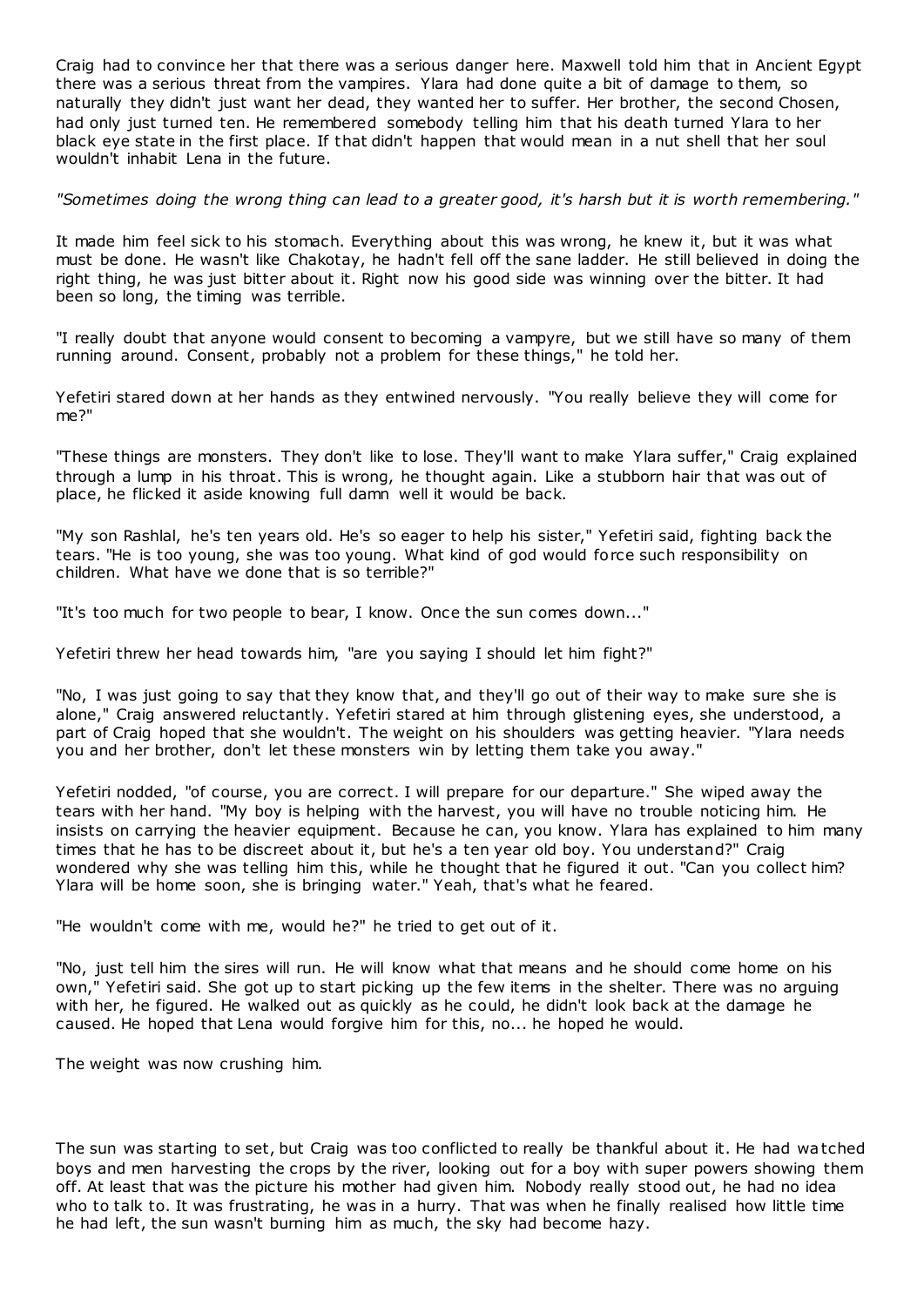Perhaps he was looking for too much, he wondered. The boy didn't have to be carrying huge equipment or anything, he just had to be eager enough. His eyes scanned the fields one more time. Finally a boy stood out. He didn't look ten to him; he was tiny but he fit the image he was looking for. The boy was energetic and was constantly bounding off to give somebody, anybody a hand. After he was done he'd help someone else.

A man ruffled his hair, smiling down at him. He said something that made the boy pout. The man said something else and the boy looked up at the setting sun. He spoke too before running off in Craig's general direction. *Maybe I don't have to interfere after all.*

Something told him to approach anyway. The boy seemed to spot him walking his way. He expected him to run another way or something, but the boy actually walked faster to meet him.

"Hi I'm..."

"You are from that other place, aren't you?" the boy said with no fear in his eyes.

"Other place?" Craig wondered what he meant.

The boy scowled at him, "I know, the See-er told me to be secretive. You do not have to watch me."

Craig had more questions, but the boy seemed more than happy with his own explanation, so why ruin it by acting confused. "Your mother has a message for you."

The boy crossed his arms. "You talk funny, just like your friend."

"Yeah so do you," Craig muttered. "The sires will run. That's the message. "

"Oh," the boy's face whitened and his cheerful facade was gone. "My sister, does she know?"

"No but..." Craig replied honestly, though reluctantly.

"What kind of See-er are you? Ylara should know first," the boy hissed at him. He shook his head and ran around behind him. Craig didn't waste any time, he chased after him.

"Where are you going, it's not safe!" he yelled after him.

The boy had the cheek to turn his head back and shush him. He continued running. He wasn't running in the direction of his home, panic started to set in. The boy was a lot faster than he expected for a boy his age and size, and Craig didn't really enjoy running that much. He was never really any good at it, if it wasn't for his long legs he'd probably be amongst those poor kids at school who'd still be running ten minutes after the race. He used that advantage to catch up and grab the boy's arm, thinking that would be enough to stop him.

He forgot. How could he?

The boy's arm slid out of his grip with no effort, Craig felt himself fall forward for a second. He wasn't going to give up, he needed to catch him and bring him home. A lot was at stake here, not that he could tell him that, the boy would definitely run away from him if he knew the real reason.

"Wait, don't you think you should protect your mother," he called after him. *That should do it, surely.* Sure enough the boy stopped suddenly, Craig had to stop quickly to avoid crashing into him. He turned to stare up at the strange man. "I'll tell her."

"Hmph, you've got guts, Mister?" the boy grunted.

"Craig," Craig told him. "Why do you say that?"

The boy smiled, his eyes appeared mischievous. "My sister would be so mad if she knew you were sending me to fight."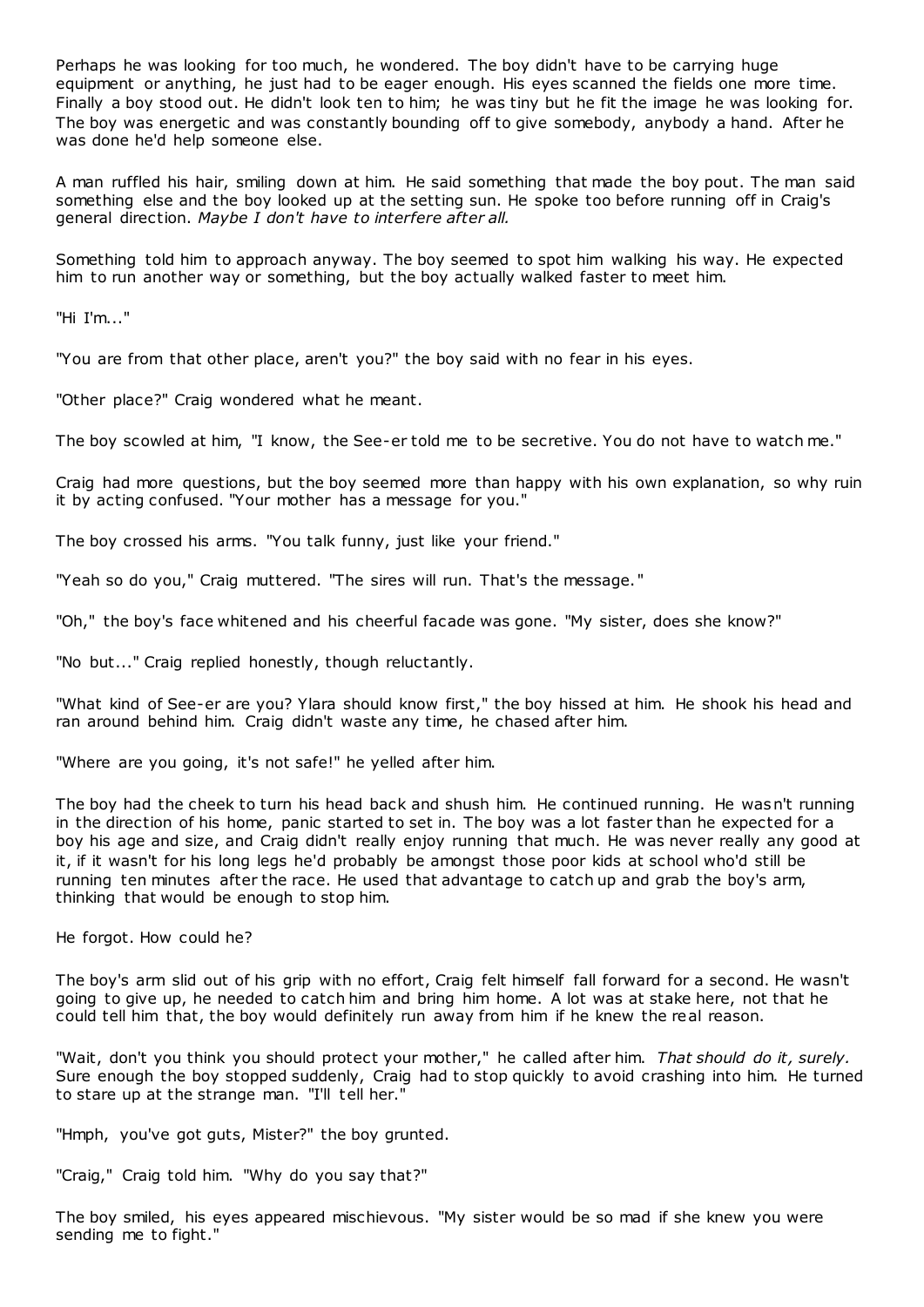"I'm not. Your mother is waiting for you, we're running out of time," Craig explained, pointing towards the sky. The boy looked, his smile disappeared. "Ylara is probably back anyway, you need to get home before they do."

The boy nodded, he understood, he even looked sorry. He didn't say anything else, Craig lead him home as quick as he could. Maybe there's still time, he hoped. His eyes looked up at the sky, that hope was fading.

The sun was barely creeping over the horizon when they reached the shelter. The village was still well lit so Craig had no idea what went wrong. He looked around for any signs of clues. The boy was starting to panic .

"She would not leave without me," he said.

Craig only nodded. Yefetiri was packing things away when he left her. She hadn't got very far, the shelter still looked the same. The only difference was that the young woman was not there.

"It is still light. I..." the boy stuttered. Craig placed a hand on the boy's shoulder. "Mother."

"The vampires couldn't have taken her or anything. The sun's not down yet," he tried to reassure him. "It's not your fault." The boy nodded but Craig could tell he wasn't believing it. "We should find your sister."

The boy looked at him with surprise. "We?"

"I can't leave you here alone," Craig said. He shrugged, "I can fight, so don't worry. Once we find her..."

"Rashlal!" a girl's voice yelled from outside.

The boy's face lit up, "Ylara." He didn't wait, he ran straight out much to Craig's annoyance. He was about to rush after him when a thought oc curred. *She'll recognise me.* Not right now obviously, but later. He couldn't leave the boy alone though, he carefully stepped outside.

"What are you doing?" the girl's voice said.

Craig looked to where the voice came from. The boy had ran into the arms of an older girl, not much older than sixteen. Long black hair tumbled over her shoulders, her eyes were a soft brown, they matched her soft features perfectly. *So this is the real Ylara, she's not what I expected.* She looked to him like she wouldn't harm a fly, or even say a bad word about anyone.

She hugged her brother tightly. "I came home and you were not there, mother too. I was worried."

"Sorry sister," the boy cried. "I wanted to help at the harvest and mother told me to come home and..."

The girl looked angry, she shook him but only lightly. "I told you to be back home before third quarter."

"I know, but..." the boy sniffed.

The girl stared at her brother, she wiped his tears away. "No, I am sorry. It is still light. Mother told you to come home?"

"Yes, she sent a man," the boy replied.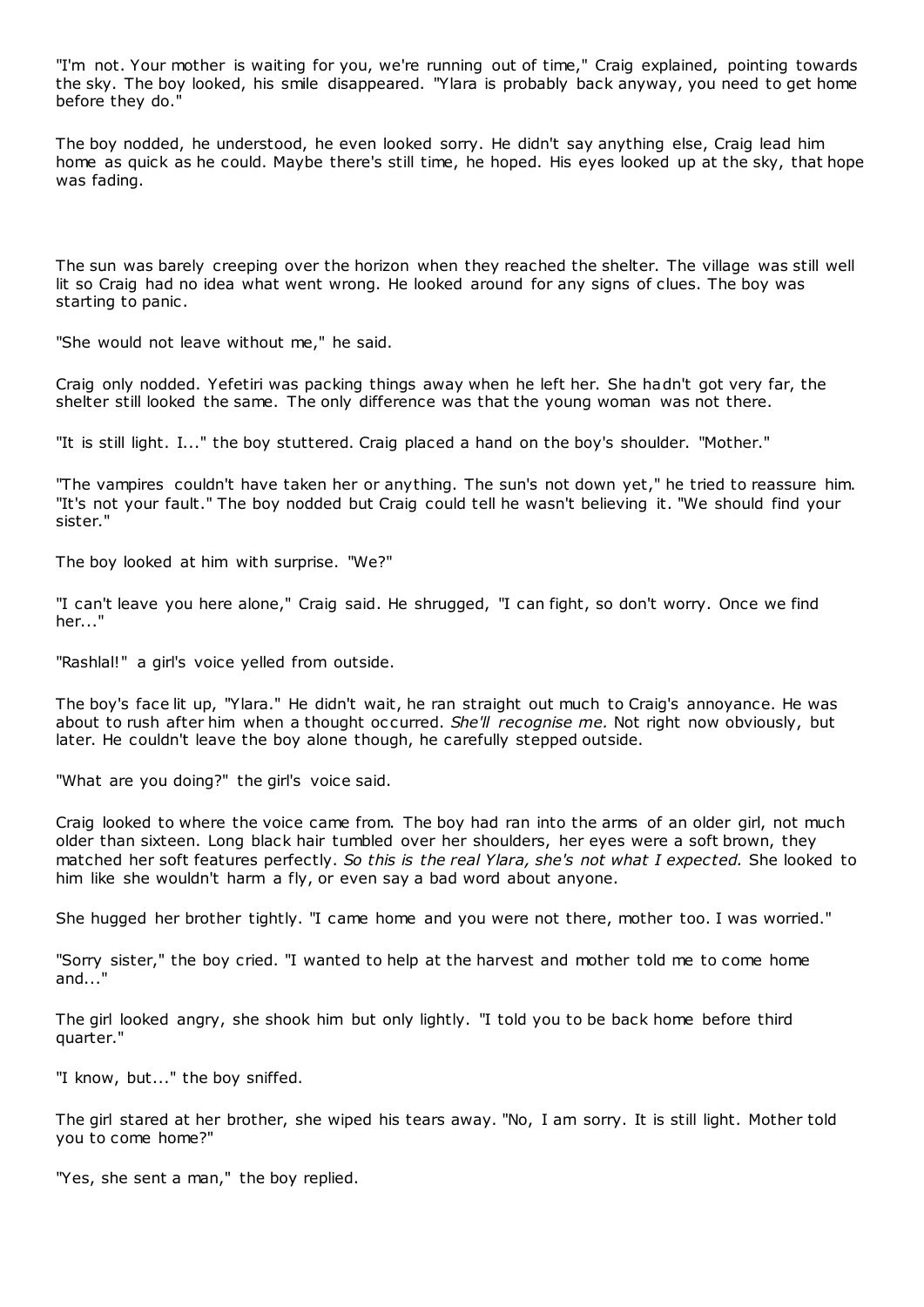Craig felt like he was being watched. He slowly turned his head to the left. Sure enough he was right. A woman had quickly turned her back on him, and was walking alongside a wall. She looked over her shoulder, allowing him to see her face for a second. "Yefetiri." He quickly ran after her.

"Another See-er. We came home and mother was gone." The girl looked over to the shelter briefly, concern planted on her face.

"George said nothing about another See-er. Are you sure?" she said.

Craig followed Yefetiri's path alongside the wall, only then he realised something was horribly wrong. The wall was shading what light was left from the setting sun. *Idiot.* It should have occurred to him immediately. Her children are alone, scared that something has happened to her and she had just walked away from them. Craig's heart sank, he failed. He stopped following her and turned around immediately to go back where he came.

His heart was thumping so loud and fast, blood was draining from him as dread prickled at his skin. They were gone too.

*I can't do anything right.* Why did Maxwell choose him? He did everything wrong as usual. *What a pathetic mess I am.* He stamped his foot in anger.

"Mother?" the boy's voice called. Craig's head flew in the direction that came from. He still had a chance, he walked fast. *Wait, did he say Mother?* He didn't have to go far. Within the shade the boy ran towards his mother, her arms were outstretched to embrace him. His sister ran after him, grabbing his arm. She pulled him back with all her might.

"Don't!" she cried.

"Why?" The boy could only see his mother. Even at a distance Craig could see what Ylara was probably seeing. Yefetiri's eyes were hollow, there was no life in there. She had tried to hide it with her hair, but a brief movement revealed the scar on her neck.

"That isn't mother," Ylara stuttered.

Her brother pulled her forward. His strength was equal to hers but for now she had a size advantage. She picked him up and ran away as fast as she could. Yefetiri laughed coldly, she only followed by walking slowly.

Craig knew what he had to do. This was his mess, his fault, so he had to. She was new, she shouldn't be tough to beat. He stepped forward while his hand edged its way to his hip, what he didn't find there was a grim reminder. "No weapons."

A fiendish giggle emitted from right in front of him. He looked up, those hollow eyes were right in front of him, gazing into his own. Her smile was wide as she licked her top lip. Without a weapon he really didn't have a chance. He couldn't kill her. At the very least he could stall Ylara and her brother's escape. He stood his ground but the fear within him was desperately trying to win him over.

"Thanks for the warning, Mr Craig. You were just in time," she taunted him. Her eyes widened suddenly, she gasped. Craig frowned, what was that about? As if to answer his question her whole body faded into dust. Once it cleared he saw a man facing him, holding what he thought was a knife, but it was made of wood. Then he realised that this man looked like he didn't belong here either. "Wha... what?" he could only say out loud.

"Craig, huh? Interesting name," he said, suspicion in his voice. "I think you would be a lot better off if you forget this incident."

"You're, you're not from here," Craig said.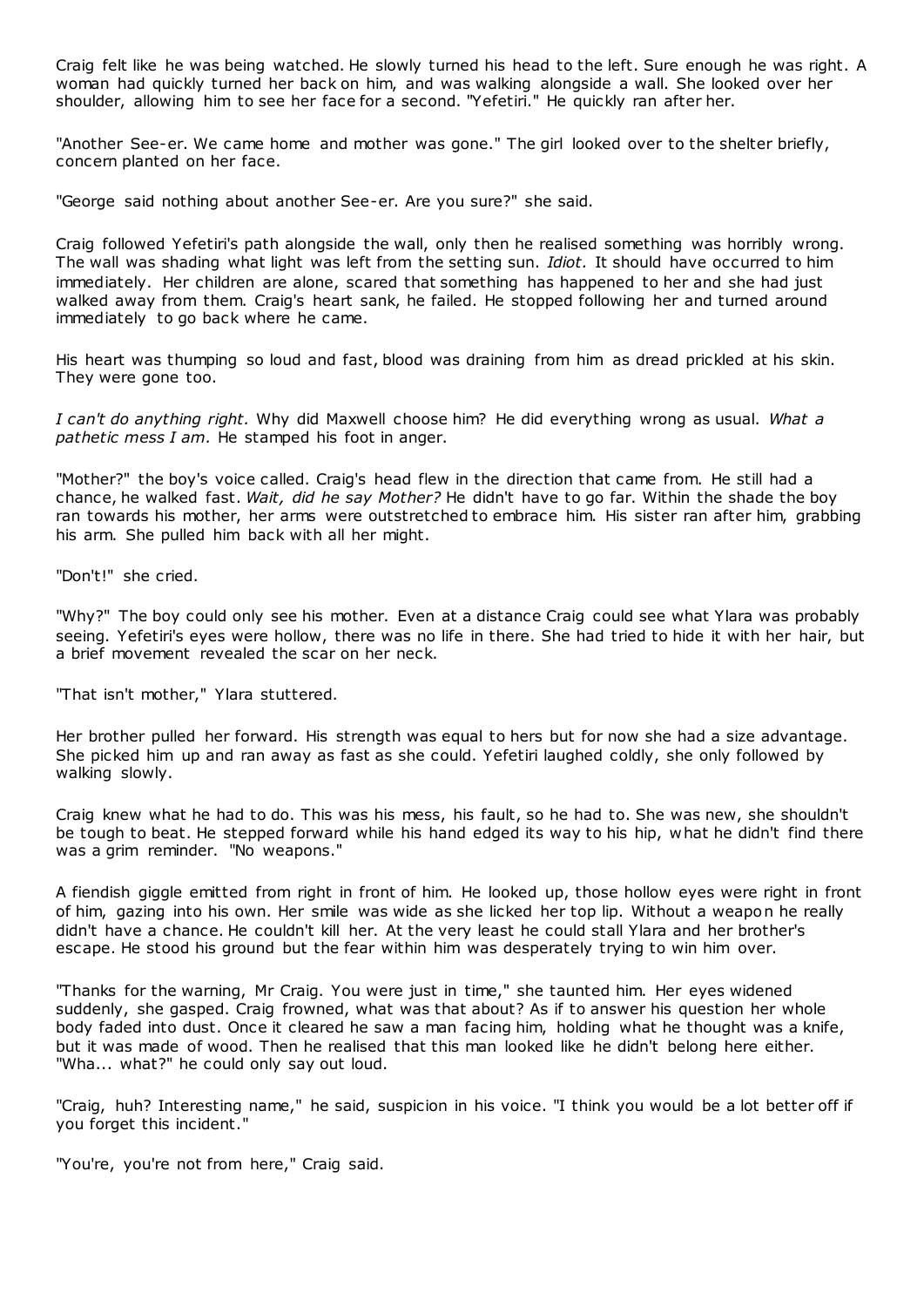"Look who's talking," the man said with a smirk. "Excuse me, I have urgent matters to tend to. If I were you, I'd find a crowded place to stay for the night." With that, he ran off in the direction Ylara and her brother went.

Craig sighed as he sat down on the ground. His hands covered his face. "I knew I wasn't right for this. What have I done?"

"You haven't done anything," a familiar voice said.

Craig almost jumped out of his skin, his heart skipped a beat at least. He looked behind him and up to see Maxwell standing behind him. He sighed in half relief and annoyance before turning back the way he was facing before. "Let me guess. I have to start again."

"No," Maxwell replied. He brazenly sat beside him, Craig looked at him and then at his uniform with a raised eyebrow. "Oh don't worry, I pressed the pause button."

"You wouldn't be here, influencing me if I screwed up," Craig said.

Maxwell disagreed, he shook his head. "You're right in saying that I'm not supposed to influence your actions, that's not why I'm here."

"The mother's dead, please don't tell me that was what I was supposed to," Craig groaned. "Let me do it again or get someone else."

"You obviously still don't understand," Maxwell said in a soothing voice, he smiled warmly. "You will."

"Okay, so the mother being sired was supposed to happen?" Craig questioned. Maxwell made such a small nod he wondered if that was just an accident. "So I caused it." Maxwell did the same again, but this time his head went sideways. Craig climbed to his feet, groaning in anger. "This doesn't make any sense!"

"It shouldn't yet," Maxwell said.

"If I didn't screw up why are you here?" Craig snapped. "If my being here didn't change anything, why did you send me in the first place?"

Maxwell smiled. "It did something, that much I can say, but you didn't kill her. To answer your other question, I'm here to send you forward a bit."

Craig's eyes narrowed, he didn't understand. "Forward. Isn't that influencing?"

"You misunderstand. I'm not here to give you a reassuring push to keep going. I mean quite literally, forward." He showed him the tricorder he used to transport him here for emphasis.

"Oh," Craig muttered. He felt really stupid now. He was used to Maxwell being vague so maybe that was what threw him off. "So I did nothing, now I'm off to another point in the past to do more nothing?"

"Sometimes time travel doesn't require you to do something huge. Time travel is delicate, even a small thing can change things in more ways you can imagine," Maxwell said. He climbed to his feet. "I understand that you're conflicted, and this situation is overwhelming but you've got to stop doubting yourself. As I told the others everything you do here is what is supposed to happen. The pressure is only in your head. You know deep down what to do, follow your gut, it's right."

"Is it? It keeps telling me that what I'm doing is wrong," Craig said quietly.

"Hmm," was Maxwell's only response to that. "Do you remember what I told you before?"

"Vividly," Craig muttered.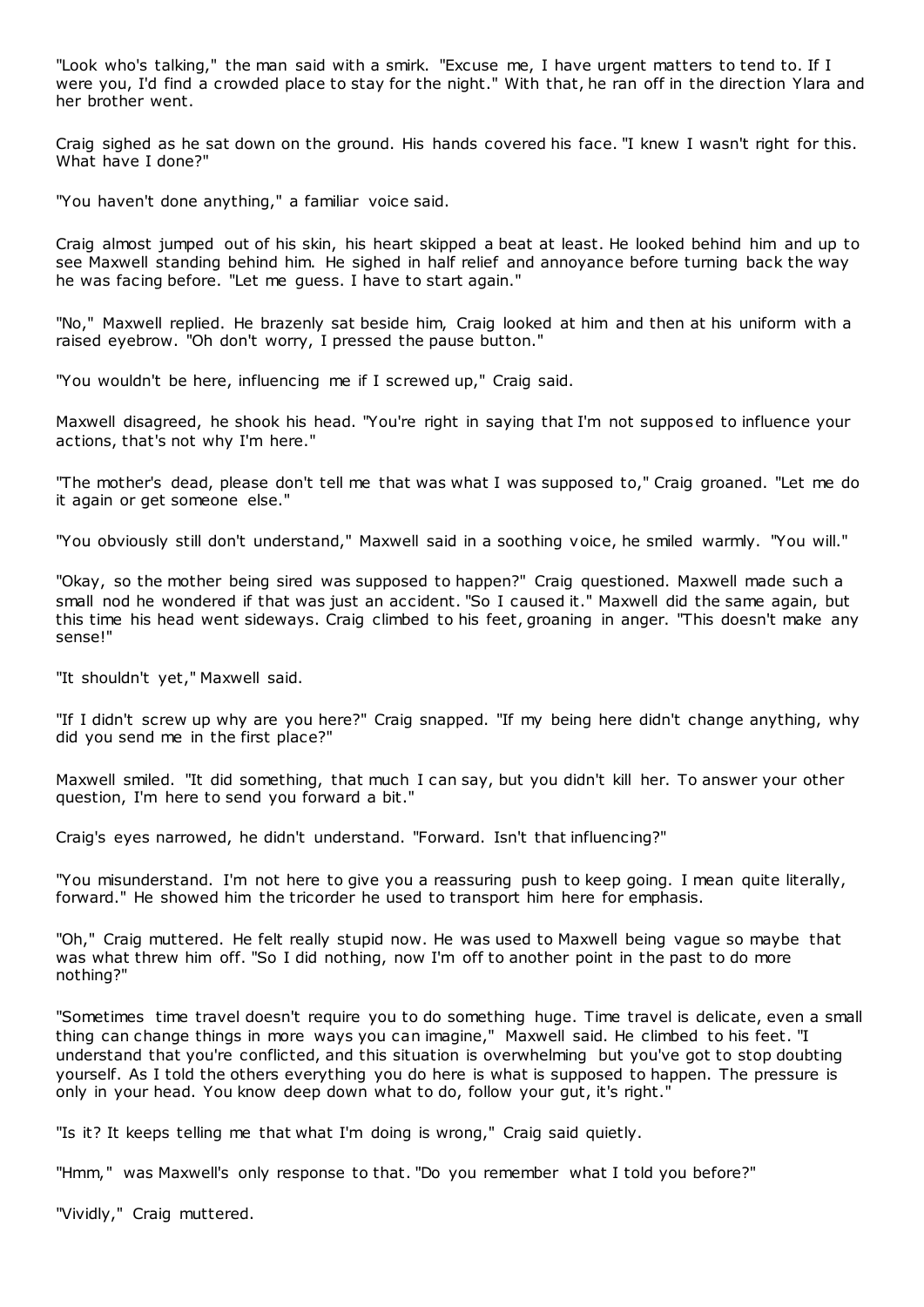"Keep it in mind for where, or rather when we are going," Maxwell said with a smile. Craig wished he would stop smiling at him like that. He may be used to this time travel rubbish but he wasn't. "Are you ready?"

"One question," Craig answered. Maxwell seemed to allow it as he didn't say anything. "Who was that man?"

Maxwell chuckled, "and here I was expecting a question I can't answer. I'm surprised."

"I'm getting used to the avoidy, time travel rules answers. I figured that this question wouldn't be such a headache," Craig said.

"In pre-warp civilisations a watcher is recruited from their own world, it's basically to ease the Slayers into the idea of other worlds and people. No use scaring them with an alien watcher. I'm hazy on the details of it but there's your answer anyway," Maxwell replied.

"The See-er," Craig mumbled. Maxwell nodded. "Wouldn't that watcher have to be recruited by a Human to ease them into the idea of other worlds and whatnot, and same to them?"

"Like I said, I'm hazy on that," Maxwell shrugged. "Now are you ready?"

Craig sighed, "he was English, I think. Wouldn't an Egyptian one be better?"

Maxwell smirked at him, shaking his head. "I'm a time traveller Craig, not a Game Cube/Slayer expert. It's back to being a secret or need to know basis in my time." Surely that was something he didn't need or should know. "Well?"

"Yeah, yeah, ready. When are we going?" Craig asked.

"Not far," Maxwell replied as he punched in the commands on the tricorder. The two disappeared in a green transporter beam.

They appeared in complete darkness. Neither of them could really see anything but the lights on the tricorder.

"Well somebody oughta have seen that," Craig commented.

He heard Maxwell laugh quietly, "nobody is here, I assure you."

"So what am I..." Craig began to ask.

Maxwell shushed him, he then spoke in a whisper. "Use what you know, what you feel. It'll come to you."

"Ohno, not more cryptic cra..." Craig grumbled. A green transporter beam interrupted him. "Crap," he sighed. He tried to look around but there was no light at all now. "Why did he tell me to hush?" he ended up whispering, just in case.

Right on cue a source of light appeared, faint enough to be in the distance. It appeared to be coming from a small ball of fire. It hovered along, got closer like it was walking. Craig got it, it was likely somebody carrying a torch. He didn't dare move, for all he knew he was hiding in between walls, and any false move would be painful. All he was certain of was directly ahead of him was safe, but that would mean getting closer to the owner of the flame.

The flame got closer until it was possible for Craig to see the definite proof that it was a torch. It swayed slightly, he could hear voices grunting. The flame fell to the ground. The voices got more and more violent. He carefully walked forward towards the fire. Black rolled in front of it, then back again. That stopped him for those few seconds. Quietly he continued.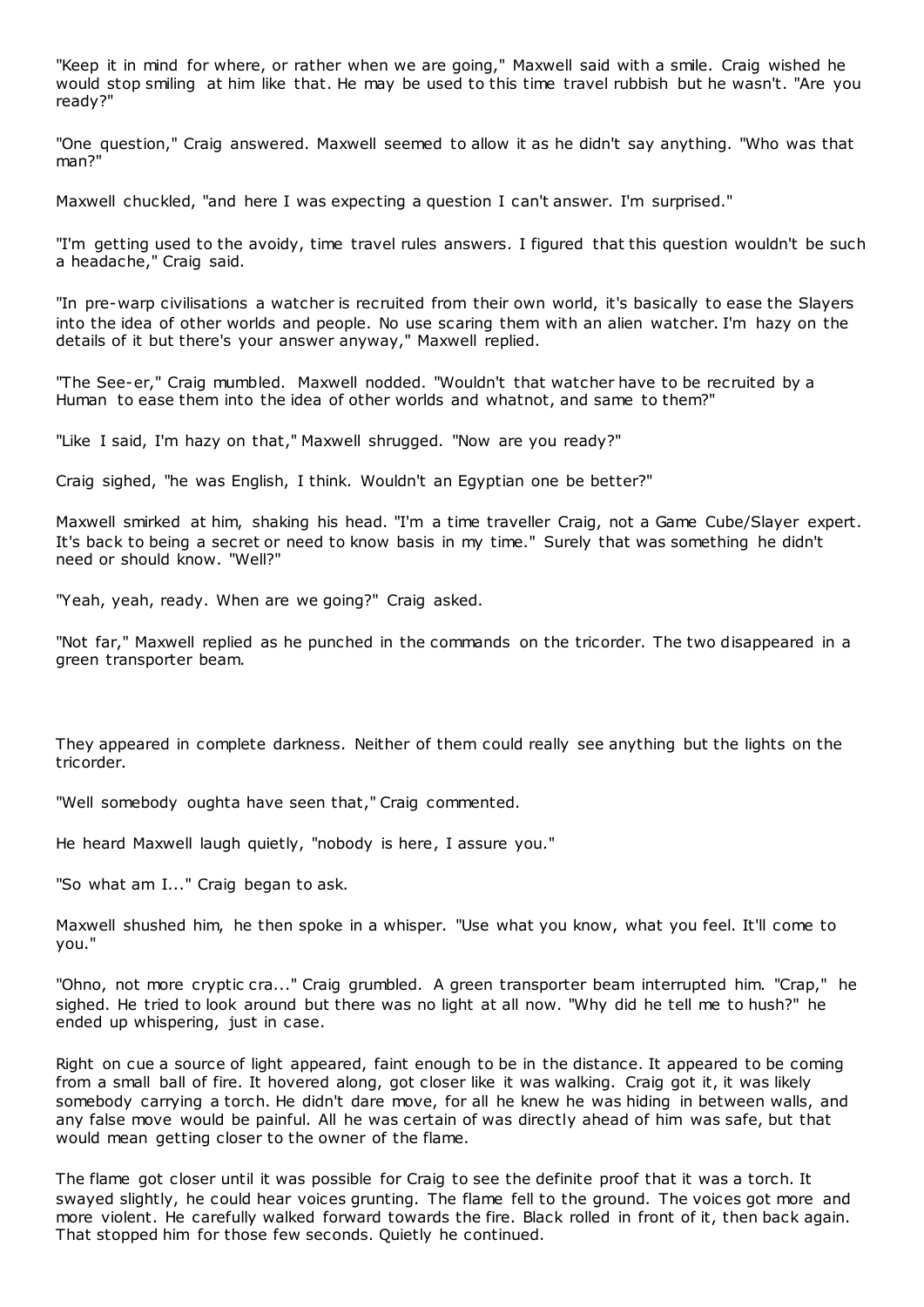A child's yelp got his attention, he stopped dead. The flame looked close enough to pick up now. His hand reached out around it, looking for the torch. Finally he found it, picked it up and hovered it around the direction he could hear the voices. All he could see was one large figure lying on the ground in front of him. The child's voice was grunting, while the other voice's laughter turned into a hiss.

Craig looked towards the fire in his hands, then back to the shadows. There was only one thing to do. Clutching the torch with both hands, he swung it flame first in the shadows direction. There was a scream, and Craig was thankful that it wasn't a child's. He recoiled the torch just in case that changed. The fire had spread, becoming a human shape. Whatever he got burned to ashes, the remaining flames fell to the floor.

"Hey!" the child's voice complained.

"What?" Craig muttered. He didn't expect that response.

"I got him, what did you do that for!" the child growled.

"I..." the torch was snatched out of Craig's hands, he wasn't strong enough to keep a hold of it. "I thought you were in trouble."

"I was not," the kid huffed. The torch was pushed close to his face he was worried he'd be next. "I know you. You were that man who warned me about mother."

Craig sighed as he backed away from the flame in his face, he was starting to sweat. "Yes, I'm sorry for what happened."

"Hmm. They were lucky that I was not home. They would not have touched her," the child's voice snarled. Craig felt a bit uneasy to say the least, the boy from before and the boy he was talking to now were different. They were obviously the same person but the difference was noticeable. He was angry, very angry.

"You can't blame yourself," he decided to say. The flame in his face, well almost, made him regret it.

"I do not. I blame you!" the kid snapped.

"Oh," Craig stuttered. *That makes two of us, kid.* "I just thought you would cos you didn't go home when you were supposed to. That's great that you don't, you're just a kid after all, you couldn't have stopped them."

"Were you not listening? I would have!" the boy shouted at him.

"Okay fine, so how is this my fault?" Craig dared to ask.

"I was going home, you stopped me," the boy answered with a growl. "You made me think my sister..."

Craig tried to wrap his head around what he was saying, and what Maxwell had told him earlier. If he was telling the truth, what would have happened if he had not given him his mother's message? He thought that he would have gone home, and most likely been caught up in the attack on his mother. He was only a kid, would he have stopped it? If so, why was Maxwell lying to him about causing her death? A horrible thought came to him. Was Ylara's brother meant to die with his mother, were they both sired to drive Ylara to the edge, turning her evil. No, that can't be it. Maxwell was all about preserving the timeline, if he had screwed it all up, he wouldn't have brought him here.

A rough shove brought him out of his head, it was a hard one at that. It almost winded him. "I bet you were behind it. You are on their side. You killed her, I should kill you."

Craig shook his head, "no, you don't understand. I was trying to help you. You have no idea what was at stake."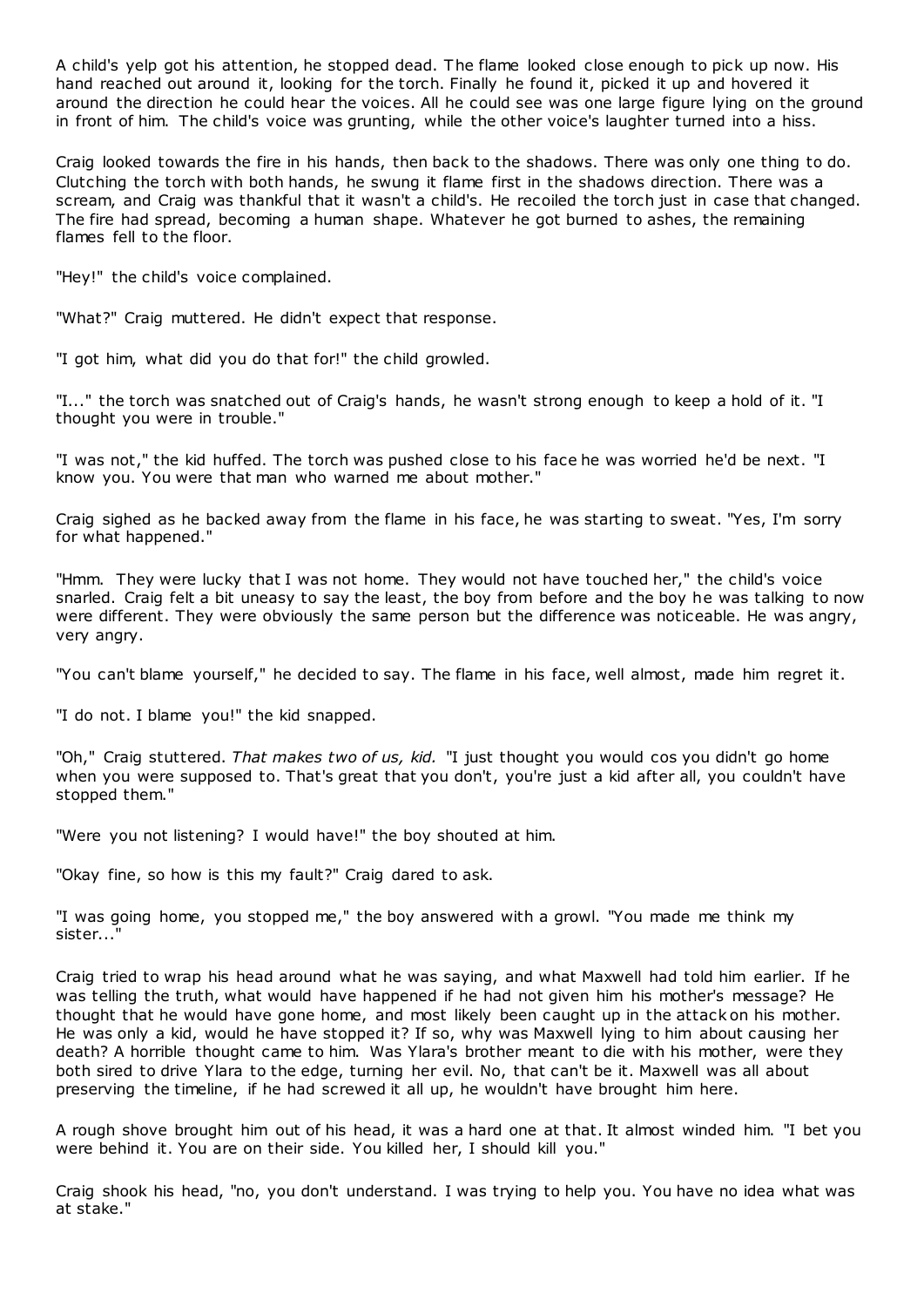"You took my mother. I hate you!" the boy screamed at him.

Craig knew to back away a bit further, but he had no idea what his surroundings were. His gut was telling him that running would solve nothing anyway. He wasn't a coward, not anymore. This kid maybe an angry Slayer, but he was still just a sad kid who had lost his mum. "My god..." he st uttered.

*"Craig, this isn't the same. The Evil you have seen were still grieving, angry but sad. They were reachable,"* he remembered Maxwell saying. Angry but sad.

Suddenly he was on the hard stone ground, his right knee was throbbing. He tried to get up but he felt a heavy foot press against his chest. The flame hovered over near his head. It drifted to the side, reflecting the light against the boy's familiar face. He stared at him with so much anger. The flames had given his face an eery orange, red glow.

"Sister will be so proud of me. She will see I am not weak. I will avenge mother," he said.

He should have saw this coming. The fact that he was a child shouldn't have made him forget, it should have made him realise it sooner. Evil Slayers are born from anger and blame, loss and grief. He tried to think that he was just jumping the gun, and the kid was only venting. The red glow across his face, lighting his eyes red made him re-think that idea. This boy was angry, he was blaming someone. His mother was taken, he didn't know how to grieve. A ten year old wasn't likely trained to deal with this. He knew what he was up against for sure.

Craig just didn't know what he had to do about it, other than survive at least.

The boy had knelt down, he assumed. His face was a lot closer. Now he could see for sure that the flame's light wasn't the cause of the red in the boy's eyes, it brightened them further so he could see it clearly.

"How would you like to die? Like the vampyre did, or slower?" he said in a creepy voice.

Craig closed his eyes tightly. There was one way out that he could see, but that would only save him. He didn't think it would help fix the timeline as he wouldn't have been here to be murdered by an Evil Slayer child in the first place. It was a start though.

"You're right. It was my fault."

The boy was taken aback for a second, he shook it off immediately. "I am hearing slower."

"I... wanted to get revenge on your sister. Ylara killed somebody I loved." The boy grabbed him by his hair, he inhaled through gritted teeth so he wouldn't give the evil the satisfaction of a complaint.

"So you killed somebody she loved, I see," the boy growled.

"I had the opportunity... I had the choice. Stop the woman who I hated, or help her to save other lives. I thought, I thought I could bring her back," Craig continued, his voice strained. He dared to look the boy in his red eyes. "It was only for a second. I can't bring her back. No matter what I do here, nothing will bring Lena back."

"Now you know how I feel," the boy growled. "And you did it to me."

Craig had to continue his story, despite what the boy was saying. He had to say it all outloud. "If it wasn't your sister, it would have been someone else." The boy frowned, he didn't understand but that didn't matter at this point. "I know that now, but I still can't fight the hate, the blame. How else will I get better? If I blamed myself, it would destroy me."

The boy looked at him, he backed away so he couldn't see what expression he had on his face. He seemed to have his attention at least. Whether that was a good thing or not, Craig didn't know yet.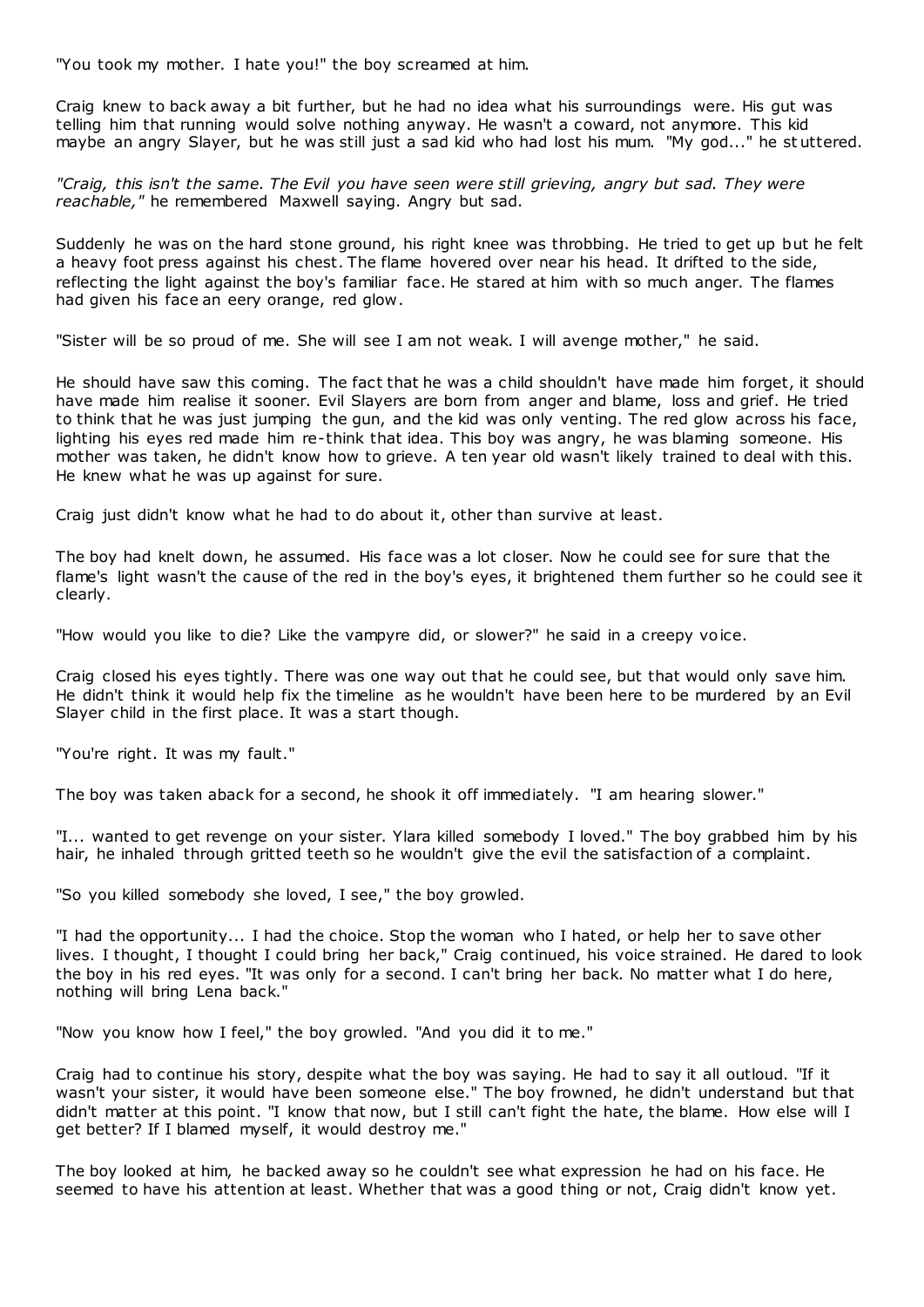"My mission was a mystery, I still don't know what it really is. All I do know is I felt I had a choice. Interfere in a stupid, pointless effort at..."

"Revenge," the boy cut in.

"Bringing the woman I love back by changing things. Or, I save the woman I hate, keeping everything as it was, saving lives," Craig continued. He waited for a response from the boy, he imagined he was confused. "It was only a moment. One tiny moment. Ridiculous. Lena would still die, just by someone elses hands," he repeated in a stutter. "Another Slayer. All I would do is set another bad Slayer loose in her body. Ylara, she..." He couldn't finish, it was too difficult.

"Ylara would not kill anyone. She is the nicest person there is," the boy almost growled. "You are making no sense."

"Would you?" Craig thought he'd ask.

The boy growled again, "only bad men who kill mothers."

"I didn't kill her," Craig said. "I thought I had to save her, I tried. I was wrong." He felt a fist hit his face, it made his head spin. He swore he heard his jaw crack. "I didn't cause her death. The vampires were always going to kill her. I don't know what I was supposed to do. All I did was slow you down." As he expected his face was hit again, he felt a small hand clutch his throat. "If you think that means I killed her then go ahead, kill me." The hand squeezed his throat. "You'll only kill yourself," he managed to croak out.

The hand moved away. "What do you mean?"

"Look at you. I'm not the vampire that killed your mother, you only think that I stopped you from saving her," Craig explained.

"I know that you did," the boy huffed.

"You don't. You're doing what I've been doing. Blaming someone else to hide from my own guilt," Craig said as he quickly sat back up. The boy let him, maybe he was getting somewhere.

"You think it was my fault?" the boy stuttered.

Craig reached up to check his sore throat, then his jaw. "No. I think you do. If I hadn't come along, would you have tried to kill every vampire you found?"

"Why not, it is my job," the boy spat.

"Not yet, you're just a kid," Craig said. The boy huffed, he must have kicked him lightly as he felt a sharp pain in his leg. "I blame your sister, give her a hard time because it's easier than blaming myself. I was a different man before that. I've mistaken it for being strong, but for a while I've been thinking that it's the opposite. Every night I think about it. It's not your sister's fault that Lena died, just as it isn't my fault that your mother died. We can't take it out on the real reason."

"Cos it's us?" the boy said, he sounded like he was about to burst into tears. He couldn't see it for himself though.

"No, it's not us. You'll probably never find the guy or girl who killed your mother, and I can't take it out on my reason because the reason went with her," Craig said, that lump in his throat was back. "Lena wasn't the only victim, but she was the only one who died. The reason is she wanted it. I can't ever blame her for that."

"Oh," the boy mumbled.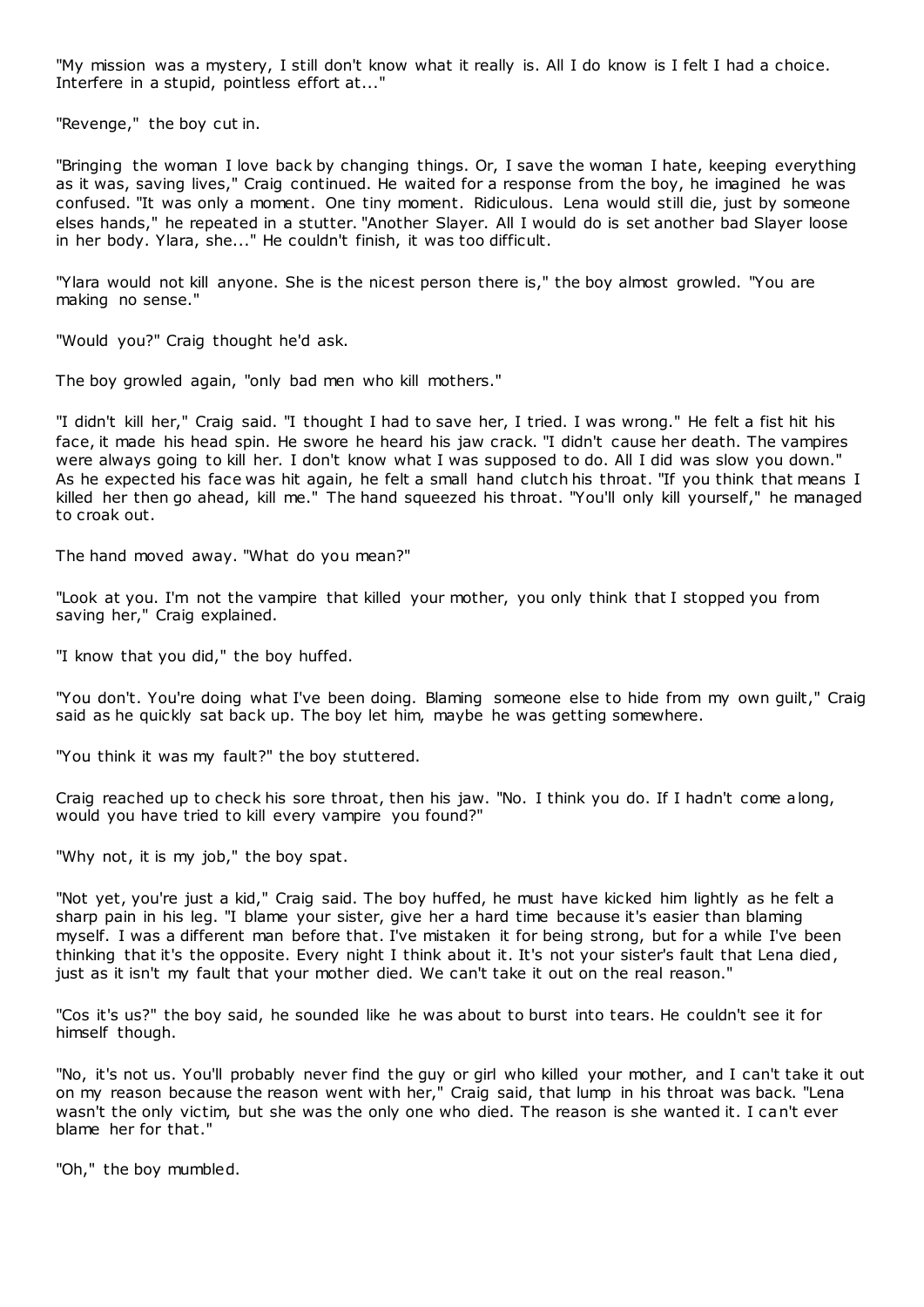Craig noticed that during his sitting up he had rested against a wall. He didn't remember trying for it, the punches to his head must have did more damage than he thought. "You have to accept the truth, grieve. If you don't, you'll end up like the things you hate. What do you think your sister will think?"

"It's hard," the boy had definitely started to cry.

"I know. My mother died years ago, and I had no way of avenging her either. I realised that she'd want me to be happy," Craig said. "Your mother wouldn't be any different, would she?"

He could hear the boy crying, but he couldn't see him where he was. The torch burnt beside him, abandoned during the one sided fight. As if they were linked the flames flickered as the boy sobbed. Craig's shoulders fell, he felt awful for making the boy cry. He knew though that it was better than the alternative. Evil Slayers only stay evil if they let the anger completely consume them.

A familiar girl's voice echoed around them. "Rashlal!"

He didn't think the boy responded, he didn't call back to her at least. All he did was sob. Craig reached his hand out, hoping he would see it somehow. It felt like an eternity before a hand clutched his back, tightly. The girl's voice yelled for him again and the boy let go. Craig felt something heavy against his chest, he wasn't sure what it was until he felt some arms wrap around him, the boy's cries were muffled against him. This whole thing took him by surprise. The boy hated him before, he wanted him dead. Craig could only think that he was a much stronger person than he was.

"Answer me, please!" the girl's voice was desperate.

Craig looked towards the torch, it was probably the only way he could get her attention without yelling back. With one hand embracing the boy back, the other reached for the torch to raise it in the air. He wafted it side to side. The girl's voice called out the boy's name again, it was a lot louder this time. Footsteps followed.

For the first time Craig was thankful for the darkness they were in. He handed the still sobbing boy to his big sister, she never had to see his face or hear his voice.

"Thank you," she said. Her voice almost broke, she was really thankful that her brother was alright. Footsteps faded away, so did the cries. Craig was alone.

Craig sat down on the small hill of sand, watching the almost black view ahead of him. He wasn't alone now.

"I hope you're not going to send me forward again," he said.

Maxwell stepped forward to sit down besides him, he looked at him with a sympathetic expression. Craig slowly turned to see it. "I am, but it's home."

"Which one is that? Is it the one where I'm decked by a killer Slayer?" he asked.

Maxwell sighed deeply. "I do apologise. What I had to ask of you was, tasking to say the least."

Craig scoffed, but he accepted the apology anyway with just a nod. "Like you said, nobody else could have done it."

"So you're sure that you've done it then?" Maxwell smiled at him.

"No," Craig replied honestly. He shook his head while looking down at the sand. "I don't understand how this all fits together, all I have are theories."

"They fit together, it is simpler than you believe," Maxwell said. "Try me. One of the theories may be right."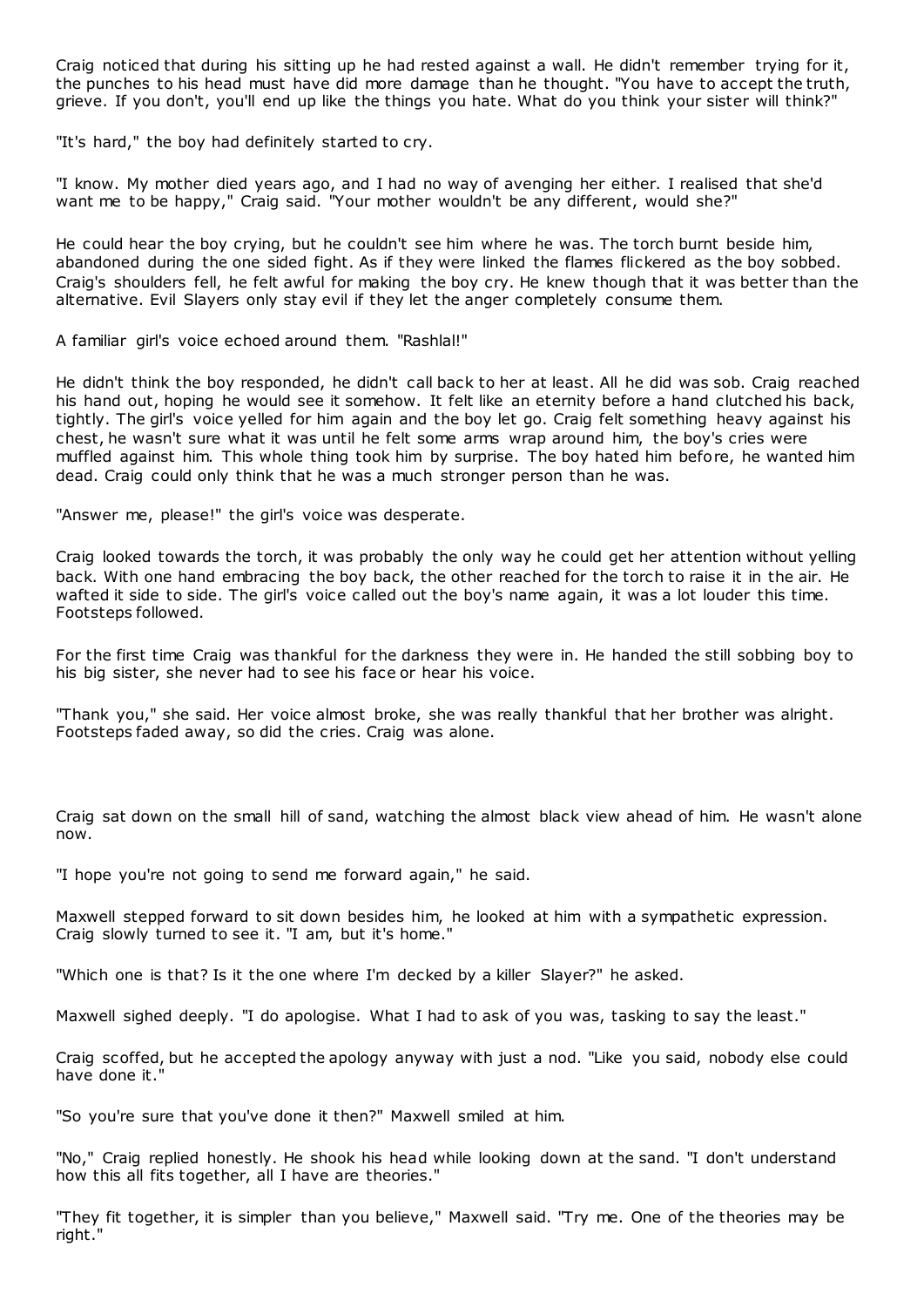There was one particular part of the whole experience that stuck in his head. "The Slayer that possessed Lena, it was the boy instead wasn't it? Not Ylara." He didn't get an answer, he turned his head to Maxwell. He nodded grimly. "In that reality, alternate time whatever, we invited him onboard when he was still evil? Surely we'd notice."

Maxwell smiled, a laugh caught in his chest. "No. I did say I cheated with that one. The *present* you saw was not long after your ships started their mission to Death Corridor. Rashlal got onboard on his own. He had a mission to accomplish."

"Kill people?" Craig said, but he didn't believe it. "A planet full of people and... No, how come nobody got rid of him. Three Chosens and a few Naturals."

"It's a difficult thing to ask of someone isn't it?" Maxwell said cryptically. "Kill your sister, the one who stood by you when you were *evil*."

Craig frowned, maybe he should have said two. He wouldn't expect James to do it. "Sandi, Kevin."

"You're thinking too much about it. It no longer applies," Maxwell tried to reassure him.

"He killed them didn't he?" Craig was getting used to the way he answered questions now. Maxwell nodded to confirm he was right. "All of them. I bet I was no help at all. Pathetic to the end."

"Do you always do this?" Maxwell asked him. "You talked a Slayer out of turning, saving many others in the future. That's including the one you care about." Craig's eyes widened, he wasn't sure what to say to the last part. "Nobody should blame you for hating the girl who inhabits her body now, you shouldn't. However I believe you knew that it could be worse even before this. Am I wrong?"

Craig shook his head lightly. "Her mother was sired, her brother died later on." He closed his eyes, he stupidly forgotten about that. "I stopped him from turning evil, but that means he'll die in front of her later." Maxwell didn't say anything, he didn't have to. "It was the way it had to be, she had to turn evil so Lena wouldn't be used to murder people. She, he would have to be stopped. She'd be gone forever."

Maxwell nodded, smiling a little in approval. "Yes. I can tell you now that this is over. Only one Slayer remained, Rashlal spared that one for a particular reason. It became his undoing. However the consequences of that difficult decision proved costly too."

"I think I know which one you mean," Craig muttered.

"I'm sure you do. If Rashlal was going to die, he was going to die by only one person's hands. He made sure he got what he wanted, he made sure that, that particular Slayer would have no choice," Maxwell said.

Craig cringed, he shook his head furiously. "I get it okay. Rashlal goes on a killing spree in Lena's body, probably tries to kill that Slayer's family. He then kills Rashlal and goes down the deep end too. The circle of evil, yeah. He seemed like such a nice kid too."

Maxwell looked impressed, "was I that obvious or did I give too much away?"

"Bit of both," Craig replied.

Maxwell chuckled, "now you know what a huge impact you've made. That *nothing* you did with delaying Rashlal from witnessing his mother's murder, and just by talking to him saved so many lives. You might want to cut out the pathetic comments, hmm?"

Craig looked straight ahead again. He wanted to think like Maxwell did, but he just couldn't get there yet. For the first time in two years he had hope.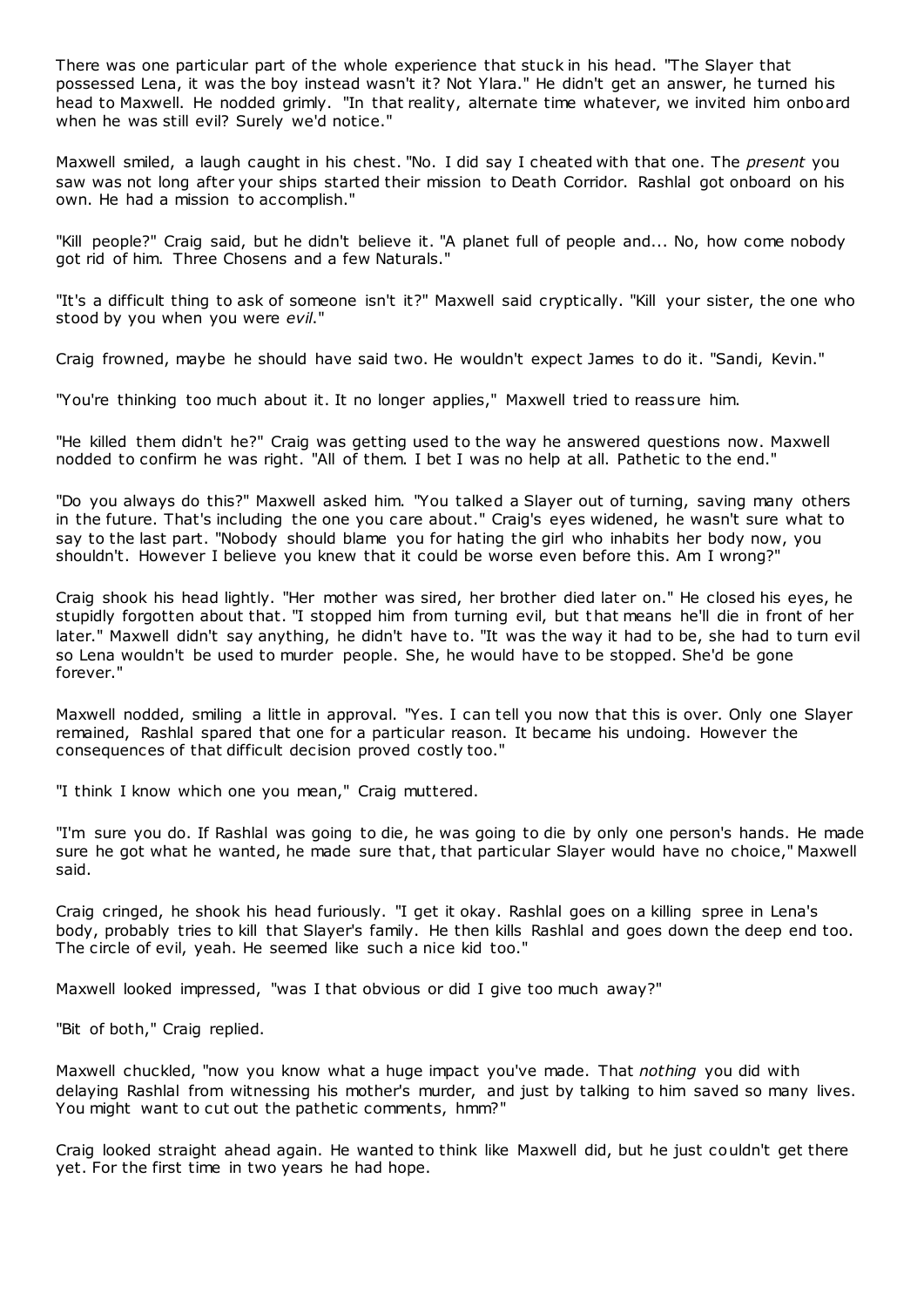## **PART THREE**

Another tree branch sliced through his chest as he forced his way through. He couldn't let his speed drop even for a moment. The sun was beginning to set so he had no way to see them coming. An inconsiderate tree stump got in his way as well, but it would not break or swipe to one side for him like everything else. His footing was lost, it must have slowed him down only by a few seconds. That was too much, he thought.

He could finally see something directly ahead of him; light from what appeared to be small buildings. It got clearer and clearer. He was so close.

Freedom was within arms length when he was pulled harshly to his right. A hand tugged at his arm. He wasn't going to face death without a fight. All he could see was a faint glow of two eyes to his right, he instantly calmed down.

"What are you doing, you can't leave," a familiar voice hissed into his ear.

His relief soon faded, he had to explain himself or they would all be in trouble. "Sir, you don't understand. We were wrong."

"About what? We've waited so long for this opportunity."

"There is one here, and it knows we're here. It's protecting her."

Either his imagination was playing tricks on him or the pair of eyes brightened with fury. "Impossible! I know for a fact they're all dead. Even if that were not true, Human ones would be disposed of quickly."

"I swear to you sir. It was one, and it got in the way of our pursuit of the subject."

"Don't be ridiculous! Why would it want to get in the way?"

He didn't understand it either, but it was true. He saw it, no, felt it for himself. He was lucky to get away. "It's true. It killed Rifnon."

"I'll take care of this. Stay here."

His superior didn't have to go far. He watched as the larger man was tackled to the ground. Until then he could only make out vague shadows, but now he could see nothing, he could only hear.

A chilling crunch was the last thing he heard. As he could not see who or what did it, there was no way for him to know if he was still in danger. Staying on guard he slowly backed away. His foot landed on a twig, it snapped on impact.

The last thing he saw was a shadow appear in front of him. As his body fell to earth a child's scream blew through the wind. That scream ironically saved his life.

"Are you ready?" James asked.

Jessie smiled, her hand reached for something. "I'm always ready."

"All right, lets do it," James smirked.

Jessie pouted a little, "I dunno, maybe you could be a little more into this. It's like you're not even trying anymore."

That comment threw James off a little bit, "what do you mean? I thought you wanted to."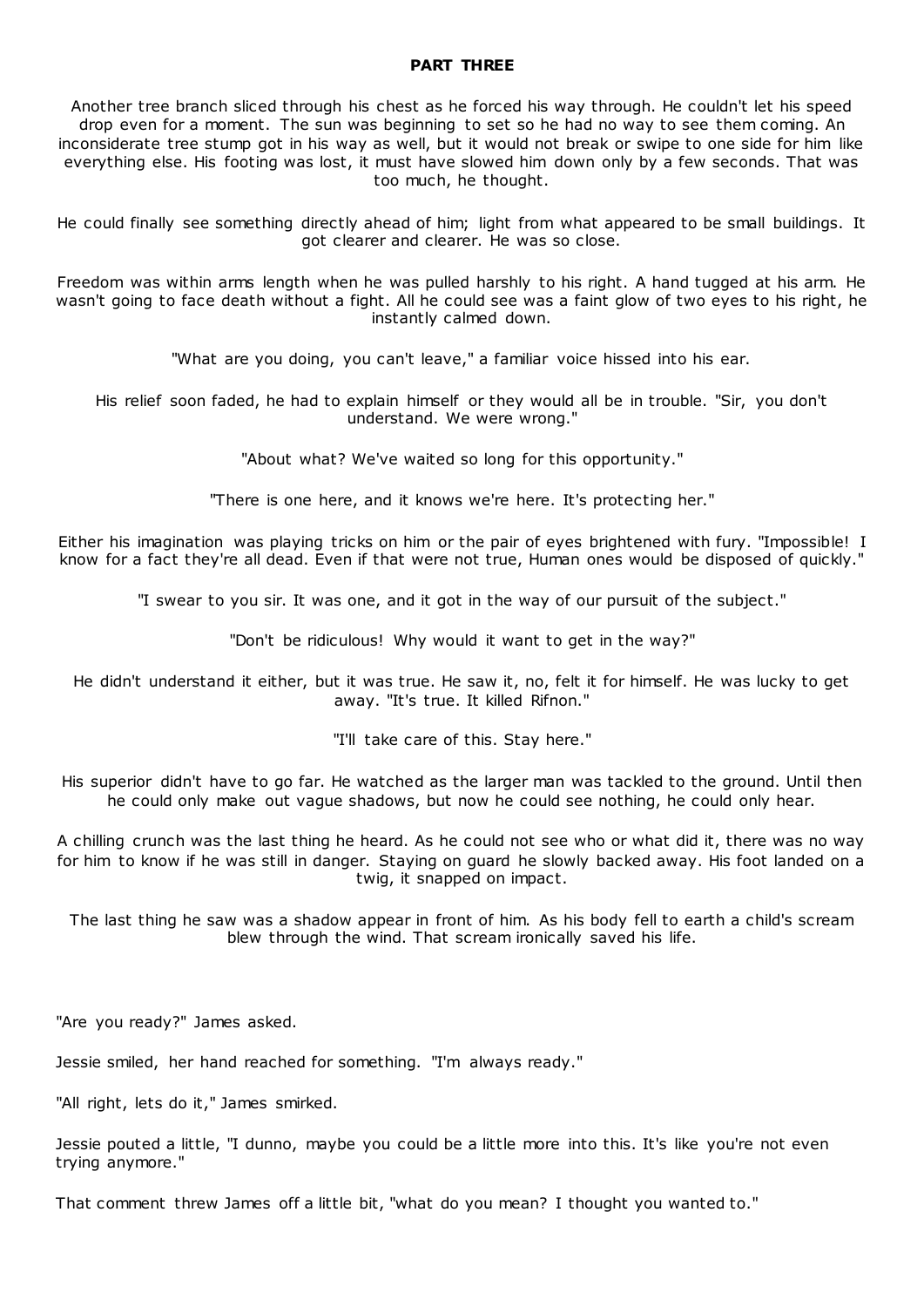"*Lets do it*. Besides I'm the only one really doing something, you've already done your bit," Jessie answered. "Come on, where's that imagination I fell for?"

"I thought I'd make it up as I go along. You know I usually improvise," James said.

Jessie nodded and smiled again, "that's true. It's just not as fun if you're not enjoying it too."

"Guys stop it," Jodie giggled. The pair looked across at her. They both weren't sure what was so funny, her cheeks were bright red.

Jessie shifted in her chair, and looked over her shoulder. "What?" she asked her sister. James meanwhile turned his own seat all the way around.

"I feel like a fly on the wall, it's kinda hot," Jodie answered with a giggle.

James and Jessie looked back at each other, he was still none of the wiser but she just shook her head. James shrugged and turned his chair back around to the station he was at.

"How come you've got the crazy pregnancy hormones before me?" Jessie asked. She returned to a more comfortable position.

B'Elanna shook her head too, she decided to keep quiet for now and continue fixing the Tactical station.

"Never mind, hail them," James said.

Jodie shrugged and did what she was told. The big screen at the front of the Bridge activated to show the Leda's. Instead of Harry sitting in the big chair, Tom had stolen it. He panicked at the sight of them.

"Who did that?" His eyes narrowed. "What is she doing in my seat?"

Jessie smiled as she relaxed in the Captain's seat, her finger pressed one button on the armrest. "Just trying it out." A foot rest appeared from the base, Tom's eyes widened. "Someone should."

"You... you bitch," he growled.

Jessie's smile just got bigger, her legs stretched on the new foot rest. To annoy Tom even further she waved sweetly at him.

"How could you let her... We were getting along," Tom stuttered. "And how could you do this without me? You two are too cruel to me."

To make Tom sweat a little more James decided to lean back in his own seat. Tom's eyes started to bug out when he put his feet up on the helm. "This is shock to you? Did you bump your head?"

"Copy cat," Jessie teased from her spot.

James shrugged, "not my best, but it works."

## **The Leda Mess Hall:**

Most of the habitants were holding their nose with one hand or just breathing in through their mouth. Unfortunately a lot of them were the children. Unknown to this Neelix was busy stirring something disgusting in a pot.

"How did he do that, isn't the oven turned off?" one of the teachers asked another.

She shrugged, "he even replicates bad."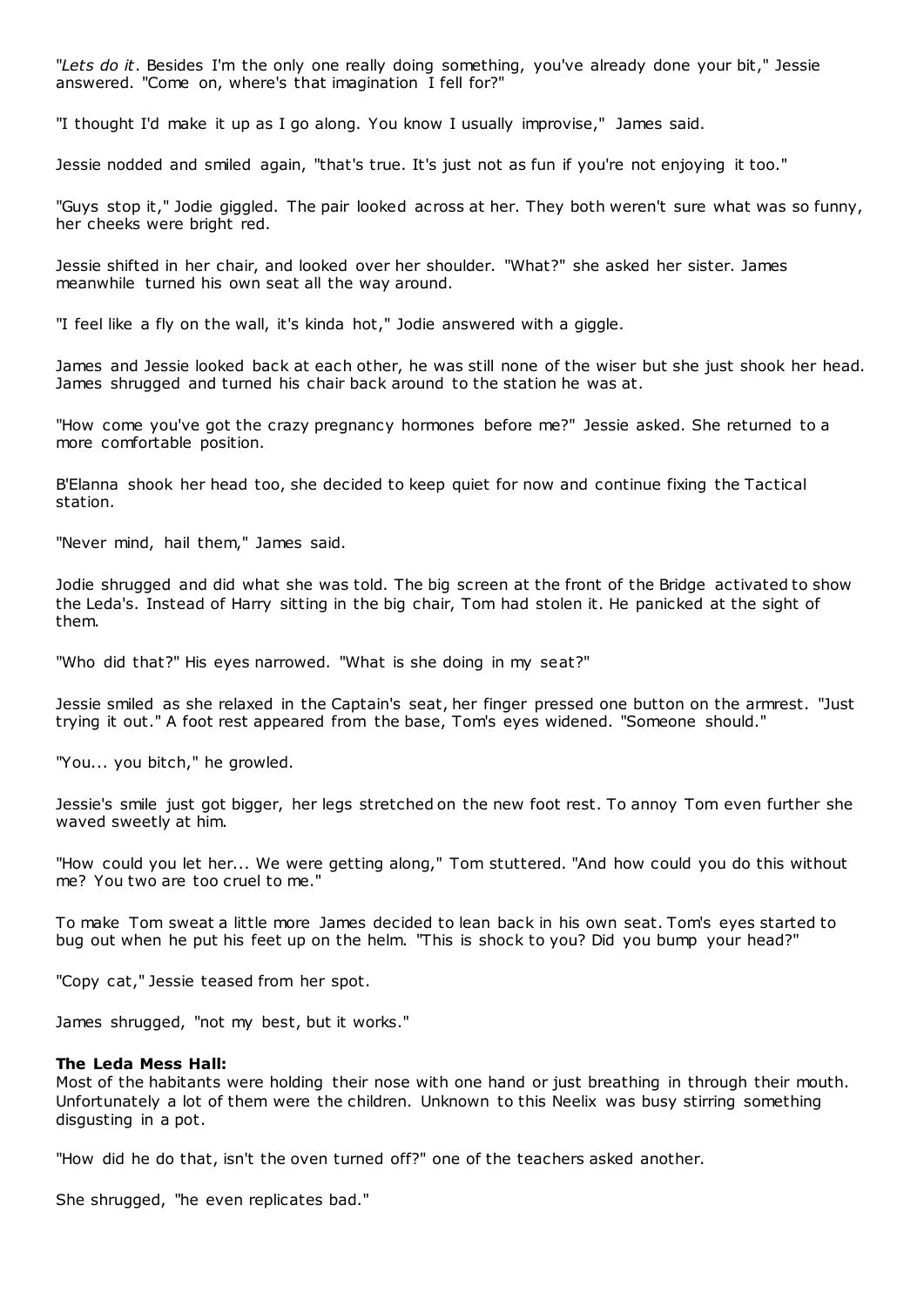Tom entered the room in a rush. He inhaled deeply to get his breath back, immediately regretting it. "Oh my god." He spotted Neelix cooking and even humming. His two youngest kids spotted their dad and ran over. "Is this the emergency you called me for?" They both nodded while pinching their noses. He quickly lead them out while holding his breath.

Sasha noticed this and pouted, "why didn't I think of that?"

She didn't know however that Duncan was desperately tapping his own commbadge only a few metres away. "Mum, Dad... help. Neelix is cooking crap. It bloody stinks in here."

*"Damn it, I'll take care of it," James' voice groaned.*

To Neelix's horror his pot disappeared in a transporter beam. The air immediately started to become breathable again. "Hey, that's just..." He then spotted the pot rematerialised directly outside the window. "Ohno, I better get that back." He ran out as fast as he could.

Soon things were back to normal, the kids were playing like nothing happened.

Carl walked over to where Amy was sitting. She was busy building something with large Lego bricks so she didn't notice him come over at all.

"Hmm," Carl mumbled. He reached over and pulled a piece away from what she was making. Her head darted up and her eyes widened. "I need that one."

"Hey!" she quietly squeaked. "That's mine."

"No it's not," Carl retorted, rolling his eyes. "We share."

Amy looked around, nobody really noticed what he did. "But, I already used it. Give it back."

"What?" Carl teased, he placed a hand by his ear. "Speak up or lose it."

"I... it's..." Amy stuttered. She looked at the ground around her where other blocks lay. She even saw ones exactly the same as the one Carl stole. While she did that he took more of her creation apart. He then tossed most of the bricks on the floor and only kept one.

"Need this one too, see ya squeaky," Carl laughed. He turned to walk away.

Amy quickly climbed to her feet and followed him. "You broke it. That's mean," she cried.

"You broke it, that's mean," Carl imitated her with a squeaky voice. "Wah." He turned back to face her, "stop being so whiny."

"But, you could have..." Amy stuttered, pointing at the other pieces she hadn't used. "Why?"

"We share. Stop being selfish," Carl groaned. "God, you're not like your family. Adopted are we?"

Amy's eyes began to fill up with tears, this made the older boy smirk. "Stop being mean," she whimpered. He shook his head before pushing her down to the floor. He walked away with his two pieces leaving the younger girl lying on the floor in floods of tears.

One of the teachers spotted her and quickly rushed to her side. Carl looked back briefly. He was more than surprised when he looked back.

"You like picking on smaller people, huh?" Duncan grumbled, his eyes narrowed.

"Oh sh..." Carl quietly said. Duncan smiled and pushed him the same way he had pushed Amy, but not as hard. The boy still fell backwards onto the floor, landing on his bum. He cried louder than Amy did.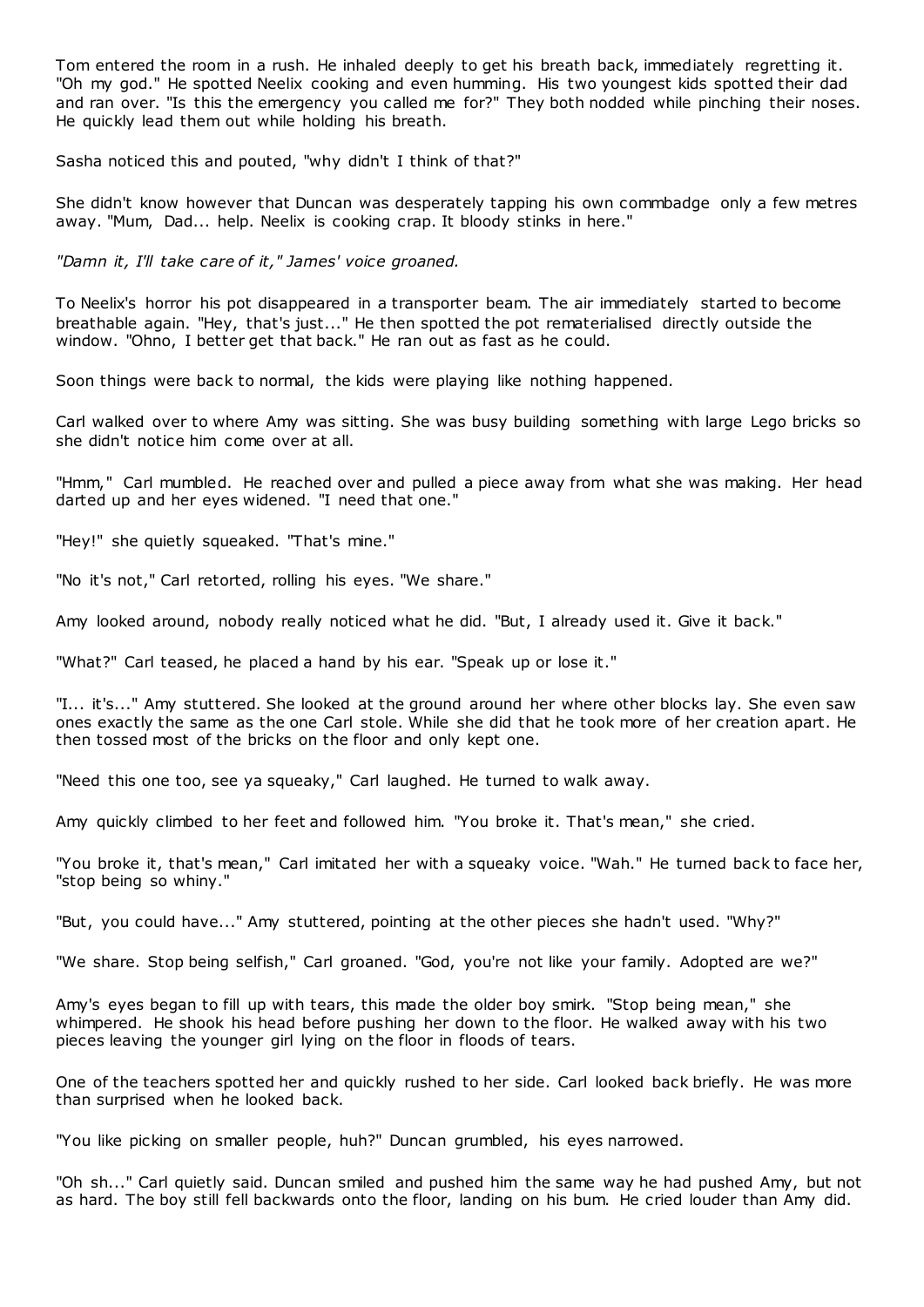"Duncan!" the teacher Grace snapped. She rushed over to Carl's side. Jacqueline soon joined her, holding a crying Amy in her arms. "You don't do that!"

"But... he's a prick," Duncan protested. Grace and even Jacqueline scowled at him. "Oh so it's ok for him to do it?"

"Of course not," Jacqueline scolded. Her attention turned back to Amy to comfort her, nothing was helping.

Some of the other kids were treated to a view of a spacesuit crawl across the window. One of them could easily see Neelix's face through the helmet's glass.

Grace picked up Carl to comfort him, he stopped crying very quickly. "Now that wasn't very nice. You don't push people around."

"She was hogging all the bricks," Carl tried to explain, pointing a finger in the girl's direction.

"There were plenty of bricks for you as well. I saw you destroy what she made. You don't ever do that, and you don't ever push," Grace said.

Duncan rolled her eyes, "yeah that'll teach him." Both teachers told him off with just a look in their eyes. "He didn't even want the bricks. He just likes to take stuff and be an ass."

"Duncan, stop saying things like that," Jacqueline snapped.

"What, the truth?" Duncan was genuinely confused.

Neelix's grip seemed to slip and he then floated off the hull. He clearly mouthed *noooooo* as he did so. His hand still tried to reach the floating pot.

"No. You keep saying bad words, your sister will pick them up," Jacqueline said.

"Yeesh, priorities here. We got a future girl beater on our hands and all you care about is me saying ass?" Duncan said with a shake of his head.

Both teachers sighed as they looked at each other. "I'll be glad when he goes back to school," Grace commented. Jacqueline nodded.

"Not that I think girls can't handle it. I just think if you're going to hit anyone it should be assholes like Carl," Duncan continued like he hadn't been interrupted. Carl glared at him, he smiled back. "Yeah so start hitting yourself from now on, okay prick?"

"Screw you freak," Carl hissed.

"Both of you stop it!" Jacqueline snapped. "I think it's time we have a long chat with both of your parents."

Only ten minutes later the two teachers were regretting their idea.

"It's your fault you stupid bast..." Carl's mother hissed.

"Yeah yeah, everything's my fault. It's never your fault," Carl's father interrupted her. "No wonder he gets mad when broads nag at him, he gets it enough at home, you bitc..."

"Um," Jacqueline could only say while Grace's mouth was hanging open in shock.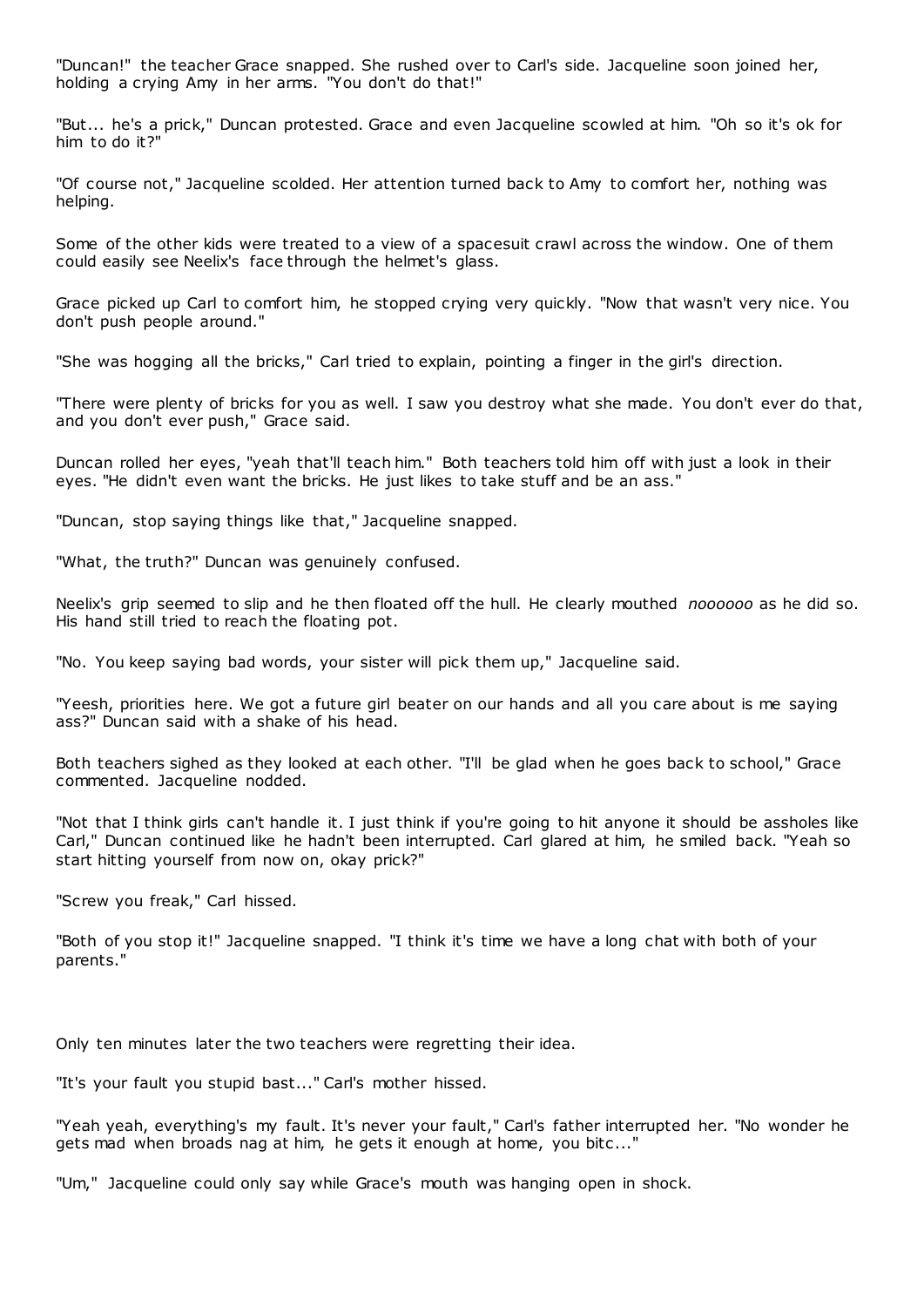"Oh so smacking some little girl around is totally okay with you, you son of a..." Carl's mother grumbled.

"He didn't smack her, he pushed her. You can't even get that right," Carl's father growled.

Jacqueline spotted Jessie arrive so she quickly got up and ran out. Grace was too shell shocked to really do anything about it.

Neelix was still outside the window trying desperately to get back to the Leda. He tried doing a front crawl but he wasn't going anywhere. The pot floated off into the distance.

Jessie watched as he burst into tears, unable to rescue his pot of horrible food.

"Mrs Stuart?" Jacqueline said.

"I'm not going to ask," Jessie said with her eyes still on Neelix. Jacqueline looked too and was surprised to see him. "So what's Duncan done now?"

"How did you know?" Jacqueline didn't ask seriously.

Jessie sighed, slowly shrugging her shoulders. "If it isn't Duncan being sarcastic or fighting with Carl, it's Amy escaping and..." She pointed in Amy's direction. Now she was sitting in the corner with Sasha while she played with dolls.

"Yes well, I'm afraid it was the second one," Jacqueline said. "Is your husband coming?"

"I doubt it. Tom's had to look after his kids cos of some emergency and..." Jessie said, trailing off. "Oh yeah, that'll be it," she said as her finger pointed to Neelix. "So somebody has to stay in charge of the Bridge."

"Ah well, I'm sorry to say this but one of the other children was picking on Amy," Jacqueline explained. "Long story short he pushed her, and Duncan decided to do the same back to him."

Jessie's eyes widened only briefly, she shook her head afterwards. "I'm not surprised, about Duncan anyway."

"Yes but it is getting to be a problem. He and Carl always clash, but Amy rarely interacts with the other children. She and Miral get along but that's it," Jacqueline said, turning her attention to Amy and Sasha. Jessie did the same. "I know once Duncan's back in school with the older children this shouldn't be a problem anymore, but I thought that if Carl's going to start on Amy I..."

Jessie nodded, she then noticed the two angry parents still arguing in front of Grace. "I'm glad you told me. I was worried about this."

"Well... since Voyager's back in action, the school should be running again soon. I know he's not going to be my problem then, but I think it's a shame that a clever boy like him keeps putting his foot in, so to speak," Jacqueline said.

Jessie nodded, "yeah I know. His father made me worry about him too for the exact same reason. We are trying. I mean he's not exactly like his dad was."

"Dare I ask?" Jacqueline smirked.

"Duncan only pushed Carl," Jessie said carefully. "Though in the early days that was all James would do. He only started hitting when he figured out how to not break things."

"Yikes," Jacqueline mouthed. "I assume he looked after you like Duncan does with his sisters." Jessie only nodded grimly. "Well then, once Duncan is out of the nursery group again, it's more up to us and Carl's parents to deal with the problem then." Both women looked back at the two warring parents and poor Grace watching it.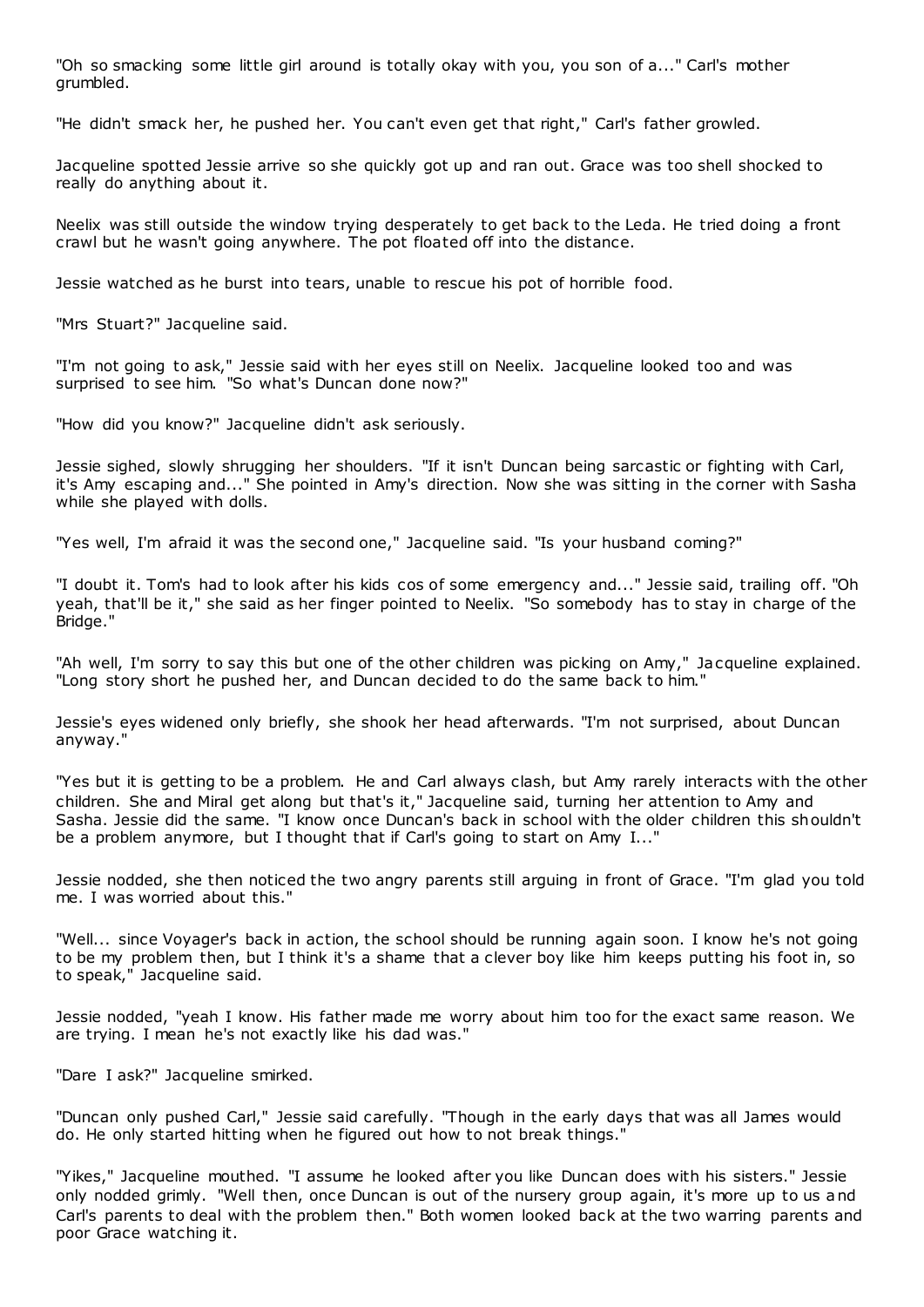"Good luck. I remember those two going at it like that when she was having Carl," Jessie said. Jacqueline's eyes widened again. "No wonder the kid's like that."

Jacqueline only nodded in agreement.

There was a knock on the window. Neelix had managed to get back to the ship but was not close enough to really grab anything. He was already floating off again.

"You see the problem, don't you?"

James' eyes drifted to the left towards the helm, Tom was busy tip toeing across towards it. At the last minute he snapped, "no!" Tom jumped and scampered back to his usual seat. He turned back to look towards Jessie. "I see *a* problem, but that's not what you're on about."

"No," Jessie sighed. "History is repeating itself."

"You're not kidding," James muttered as he spotted Tom trying again. He noticed he was being watched still and dashed back. "I don't understand how Duncan defending his sister is..."

"He's you," Jessie quickly butted in. "And she's me."

James pulled a face before leaning in closer to her. "I'm sorry but that just sounds wrong," he whispered.

"I know," Jessie closed her eyes. "I don't mean *that*. Duncan's impulsive, protective and clearly has no fear about saying and doing what he wants. Then we have Amy who's shy, keeps to herself and worst of all, starting to get bullied for it."

James tried his best not to look mad at the thought of it, he chose to bite his lip. "Jess, Duncan's always been like this. I can't ever do it, so I'm kinda glad Duncan looks out for her this way. I don't want any of our kids to go through what you did."

"Well I don't want them to go through what you did either," Jessie said. "He's just going to get himself into trouble with teachers and groups of angry bullies. If he comes home one day in the state you were in, I..." She took in a deep breath as she was starting to stammer, her body trembled. James placed a comforting hand on her shoulder. "I can't go through what I did with you with my own son, I can't. It's too hard."

"I know, but I have a feeling this is more to do with Amy than Duncan," he said. He rolled his eyes, "Tom, you can pilot the ship the next time we crash land, okay!"

"I'm the bloody Captain, I shouldn't have to take this," Tom complained as he stormed off to his chair again.

"Yeah but it's my job to stop the Captain doing twatish things," James said with a smile.

"You're not even a pilot," Tom grumbled quietly.

Jessie sighed, "I think you're right."

"Of course you do, you're his wife. Though B'Elanna never agrees with me," Tom commented.

"Not that," Jessie groaned. "I always figured I was naturally like I am now, and was just shy because of my lack of upbringing. Amy is proof that I'm wrong. She's got that from me."

"I dunno. Mum used to say I was shy when I was little," James said.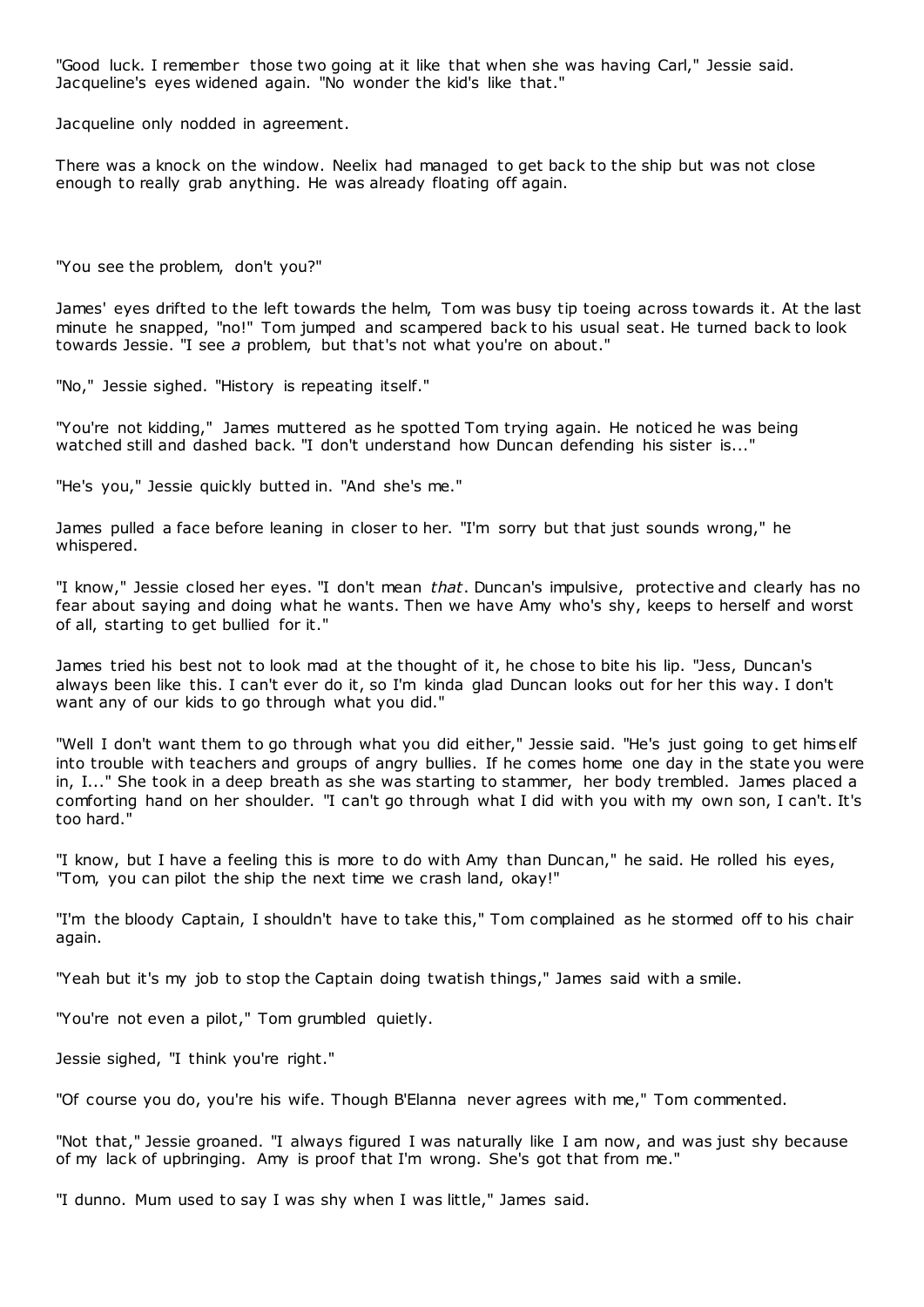Jessie shook her head, "we both know it was daddy dearest and other circumstances in your case, not genetics. It has to be me. I must be naturally shy, and what happened to me didn't help."

Tom's eyes lit up, "oh, what happened?" Both James and Jessie's glares shut him up, he want back to pouting.

"Jess, she's probably only shy because she's still not used to other children. Give her time," James said.

Jessie shook her head, "in the mean time Carl keeps pushing her around. You know that's how my bullying started."

"I wouldn't worry about that. Miral usually looks out for her," James said.

Tom groaned, "you're welcome! Maybe you can stop being mean to me now."

Both of them stared in his direction, James armed with his usual smirk and Jessie's face was blank.

"So she got the man hating, Klingon temper from you then?" Jessie eventually said.

Tom shifted in his seat uncomfortably, he tried to maintain a confident look on his face until they stopped staring at him. "Yes." They continued to stare with the same expression on their faces, so his facade started to fail. He turned his head away to avoid showing that. "Still wouldn't be here if it wasn't for me, so..."

"Yes, thank you for the difficult job of creating her. Those five seconds must have been such an awful experience for you. I'll tell you what, I'll be super nice to you from now on cos bless your heart, really. You must have been through hell and we owe you one for enduring that torture," Jessie said in a fake polite voice. She rolled her eyes and shook her head as she walked away. "Imbecile."

Both Tom and James watched her leave, while Jodie just snickered quietly to herself. Once she was gone the two men looked at each other; James couldn't help but laugh while Tom looked like he had been kicked in his favourite spot.

"What just happened?" he squeaked.

"Man hating, Jessie temper?" Jodie giggled her answer.

Tom exhaled through his nose while he rolled his eyes. "If she was shy, I repelled women."

"Yeah," James said through a smirk. Tom dared to narrow his eyes at him.

"I dunno what you're laughing at. She was making fun of you too," Tom grumbled.

"It's a shame that most insults go right over your head," James sighed.

*"Torres to Bridge. I have some bad news."*

"What, did Jessie decide to pick on you too?" Tom asked not seriously.

*"I'm not going to touch that one. I'm afraid the warp core isn't responding yet. I think we've still got a lot of work to do."*

"That's alright. The Leda will be off on another refugee mission, we may as well wait here for them anyway," Tom said, smiling slightly. "Isn't it time for your shift to end, Jamesy? You've got a cranky wife to calm down."

"You just want to land Voyager on the planet and bring her back into orbit cos you didn't get to do it," James said, narrowing his eyes at him in jest.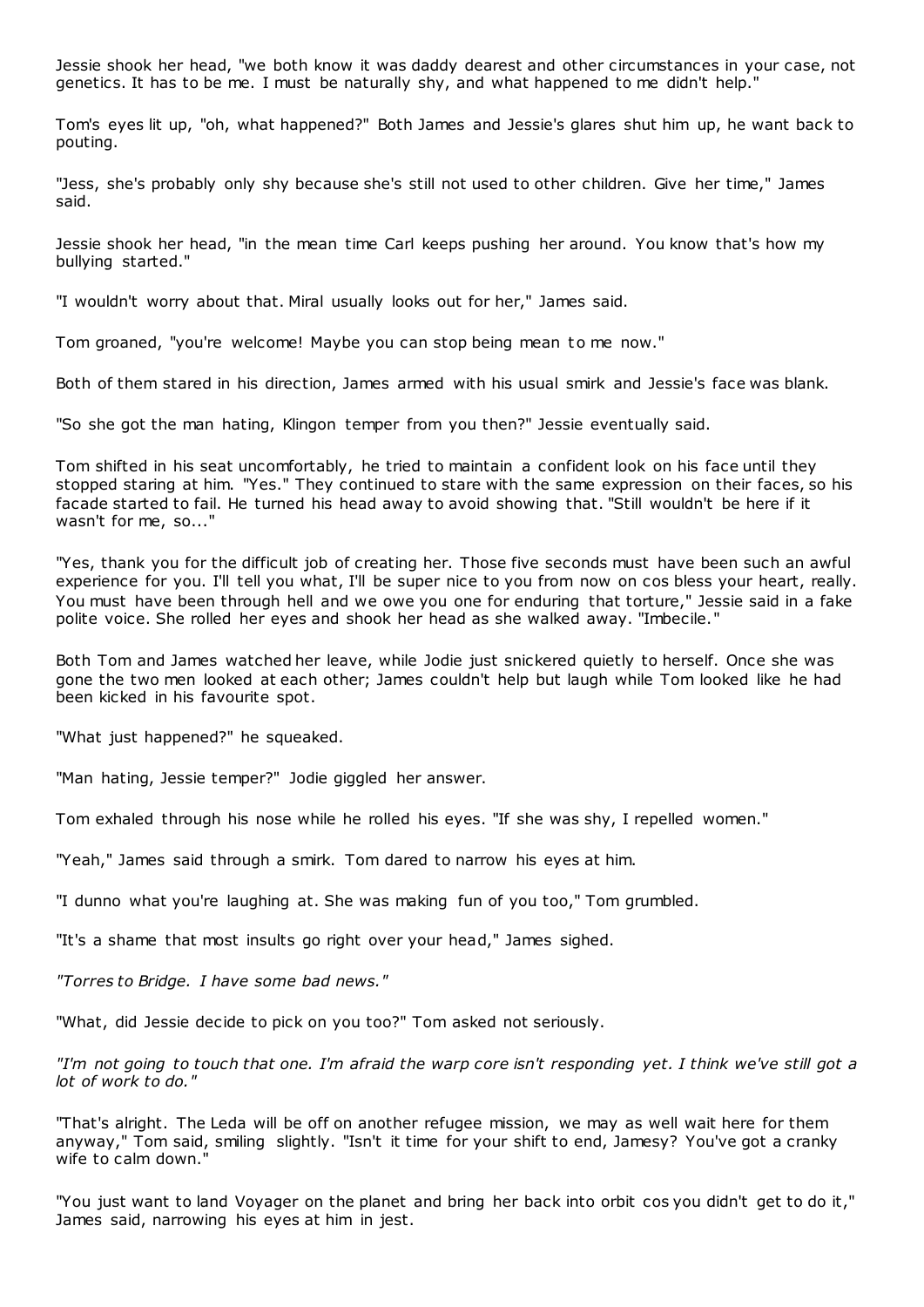Tom shook his head a little too much, giving him away. "No way. Somebody needs to calm Jessie down before she breaks someone. Who was she fooling with the shy little thing lie?"

James shook his head. "Obviously you." He turned to leave the Bridge.

Tom waited until his back was on him before edging for the helm. He was about to sit down when he realised that he hadn't heard the turbolift doors close. His eyes slowly glided to his left as he looked over his shoulder. They met with James' just before he rolled them. With a shake of his head he went into the turbolift anyway. Once the doors closed Tom returned his att ention to the helm, only then noticing that the power was off on it.

"Damn it James, you're no fun," he whined. The disappointment had dimmed the blue in his eyes.

His eyes flickered open. Only then he realised he must have been sleeping on his arm. He reluctantly decided to sit up, clutching his sleeping arm with his good one. A few stretches and bends would wake it up. He had only managed a couple when something strange caught the corner of his eye.

James slowly looked over his shoulder at the window behind him. What he saw confirmed that he wasn't imagining things.

When both he and Jessie had finally turned in for the night, the entire length of the window was filled with the planet they were now orbiting. All he could see now was black. Still feeling t he effects of waking up he thought that the planet was just blocking the view of the star. That thought only lasted a second when he turned around as much as he could and noticed that he could see stars still, but they were streaming passed like the ship was at warp.

James knew that Voyager was not ready for warp travel yet. B'Elanna's earlier tests proved that. Something was wrong, and he felt it wasn't just what the ship was doing.

A muffled groan behind him snapped him out of that thought, if only for a second. If he didn't already, he wanted to figure whatever this problem was without waking up Jessie. Once he was alone in the living area he'd at least be able to ask the Bridge what was going on.

Quietly as possible, James climbed to his feet and made his way over to the door. It opened, displaying a much bigger mystery.

The whole room was completely different. Nothing was in the right place, the shape of the room was even wrong. It was almost like he had stepped into the past; his old quarters looked exactly like this. James thought that it would be best to check a few details before bothering the Bridge. Finding out why Voyager was flying at warp when it couldn't, wasn't going to explain why he had moved quarters.

A small computer sat on the sofa in front of the window. He approached it quickly, and then leaned over to touch it. One button press woke it up. The details already on the screen confirmed what he needed to know.

"It's definitely still 2382," he whispered. His eyes immediately looked over to the other side of the room. In his normal quarters there were two doors, one for each small bedroom there. There were still two doors there but that didn't relieve any anxiety he was starting to feel. One door was facing towards the window. This made him look behind him to the door he walked through. The bathroom was on the same side of the quarters, or at least that's where it should be. The bedroom he had exited was the only room on that side.

The anxiety was still growing. He dashed over to the other side of the quarters to check out the other two doors. The first one was the bathroom as he expected. The second door filled him with dread as soon as it opened. A double bed and two wardrobes side by side were the only objects in the room. It looked like nobody had used it in months.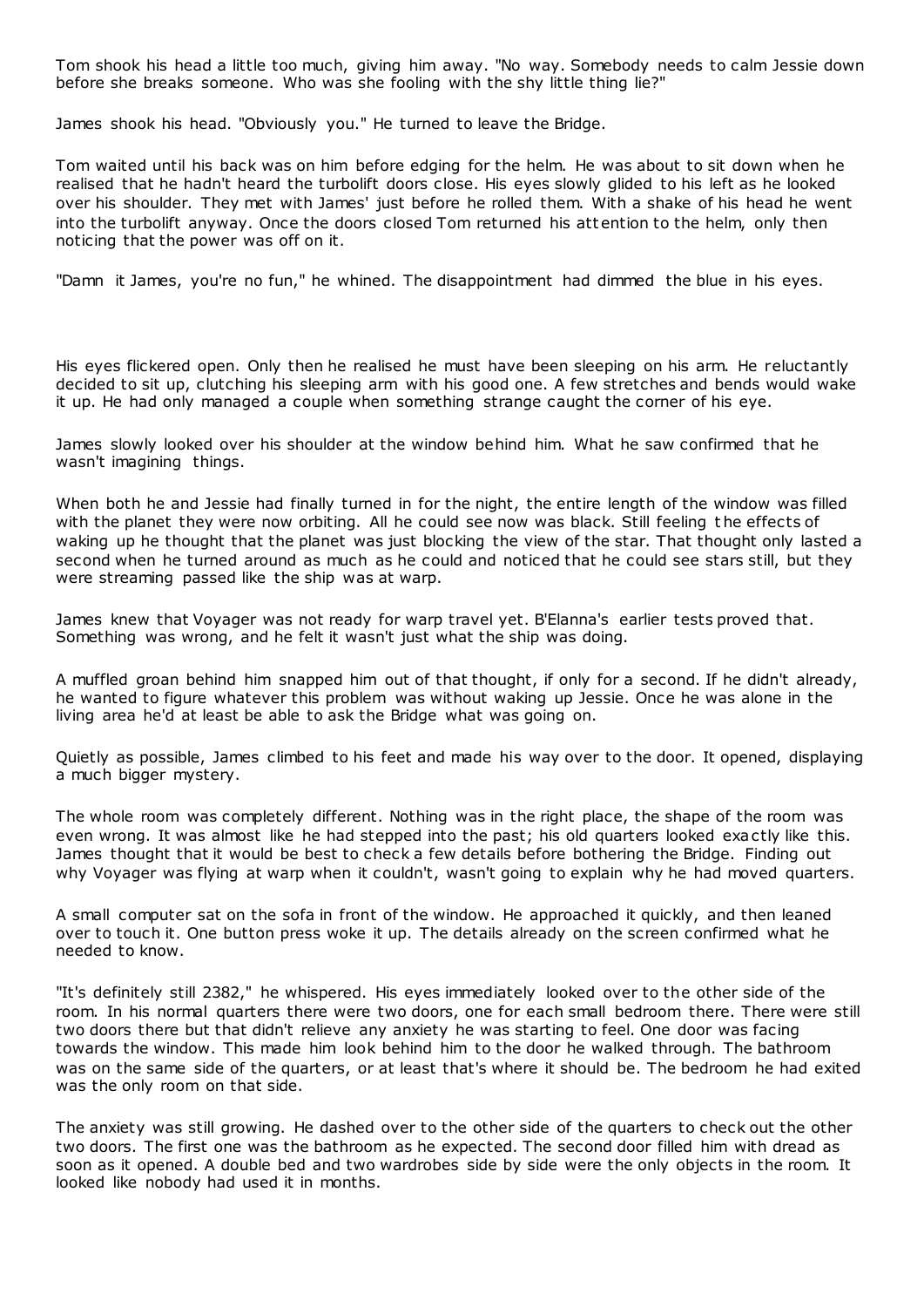James returned to the computer as a panic started to set in. He dropped onto the sofa, grabbing the computer as he did. He didn't notice he now had company.

"Trouble sleeping?" Jessie asked, stifling a yawn.

"Um yeah," James stuttered. He frowned as he looked across at her, she didn't seem fazed at all about their quarters drastic change. "You don't see it?"

"See what?" Jessie asked, quickly looking behind her just in case. "Another vision dream thingy?"

"No... at least I hope not," James replied with a wince. "If it isn't a dream though, what is it?" he said to himself.

Jessie sighed as she carefully approached. "What am I supposed to be seeing?"

"Everything's different," James answered. He glanced down at the computer then back up at Jessie. She had the biggest frown he had ever seen on her. "I know how that must sound but...'

"It's okay, I'll believe you. Probably," Jessie said with a shrug of her shoulders. "What's different?"

"First it was the ship. Where are we going, and how..." James said, trailing off.

"Where else would we be going?" Jessie asked him, her frown managing to grow. "We wouldn't be going backwards, though Janeway likes her coffee hunts I suppose."

Her sentence didn't quite register with him yet. "Then I came in here and noticed that the whole room was different..." His eyes widened finally, he looked back towards her. "Janeway?"

"Uh yeah," Jessie said carefully. She noticed his expression but wasn't sure what to make of it. "What's the big deal?"

"Backwards. We're still in the Delta Quadrant?" James questioned. Jessie only nodded, her face was filled with worry. He grew a little more concerned too when he noticed a little fear there too. "What year is it?"

Jessie turned slightly to walk away from him. "Okay, maybe saying I'd believe you was me being optimistic ."

"Please Jess, what year is it?" James asked her. The computer on his lap obviously had the wrong answer on it.

"2382. FYI, time travel pranks aren't really funny," Jessie replied with distaste.

"I'm not joking, I wish I was," James stuttered as he quickly stood back up. He caught her looking a bit anxious. "Sorry, I know I wouldn't know what to think if this was the other way around but..." He shook his head. "Janeway, Delta Quadrant but it's the same time." His attention went back towards the doors on the other side of the room. Dread started sinking in deeply.

"Oh so not time travel prank, just losing your mind kind. Nice," Jessie commented. Her arms folded tightly like she was protecting herself.

James didn't respond right away, his attention was still towards the other rooms. Eventually his head hung down so he was staring at the floor. "Not time travel but... what is happening?" He slowly turned around to look at Jessie, she appeared very nervous to him. "Um, so... these quarters are normal to you?" He only got a nod again. "So the fact that we have an empty bedroom seems normal to you then?"

"This is a weird way of asking me to go back to my own room," Jessie muttered. She looked a little hurt at the thought.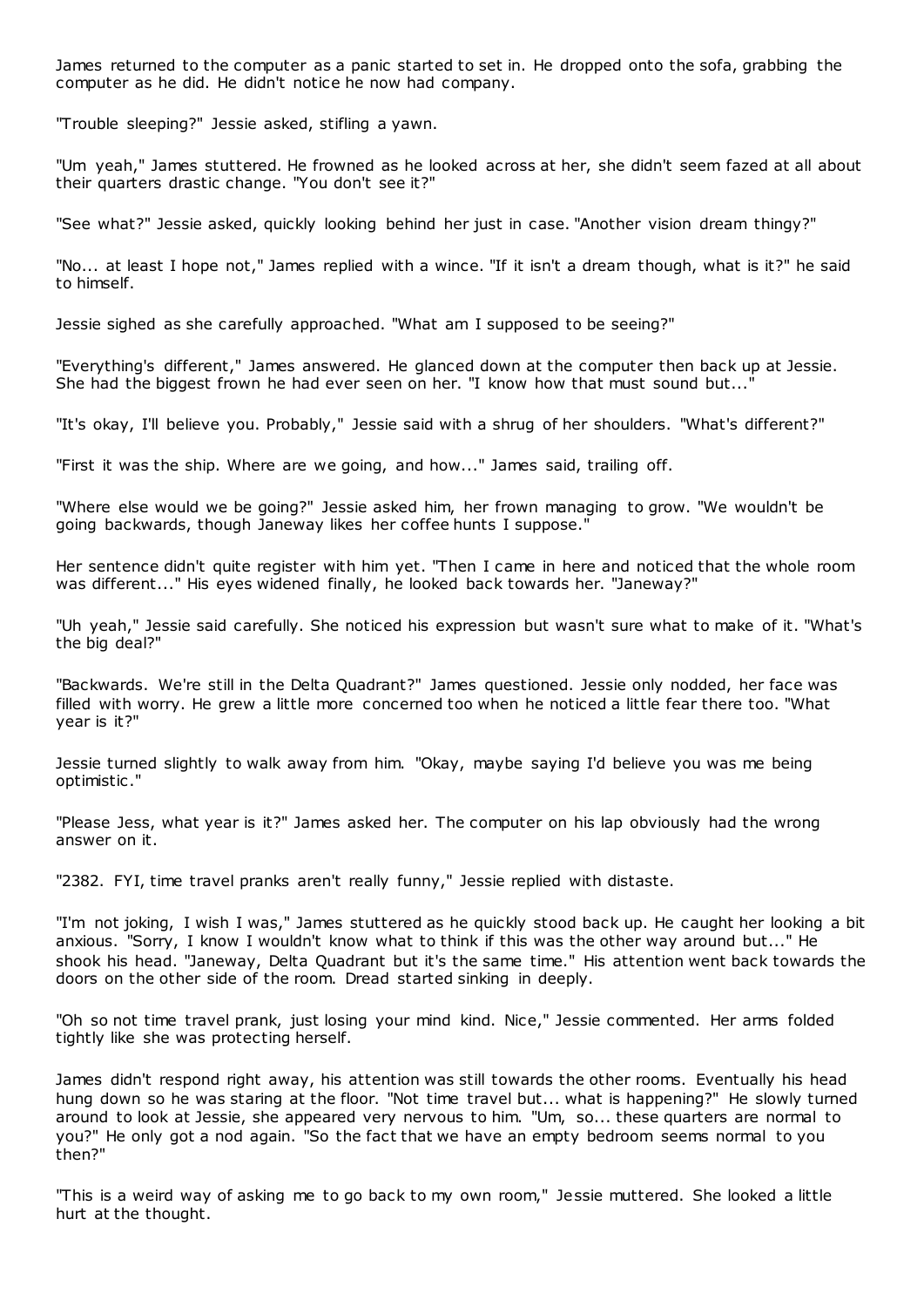Once again James had the *this is the past* feeling he had before, but he still remembered that Jessie had confirmed the right year earlier. "That's not what I meant. I just mean, no one else is living here right?"

"Uh, who would be living with us?" Jessie asked, her eyes were now wide. "Maybe you should go to Sickbay."

If this isn't time travel, what else could it be? Jessie wouldn't play a trick like this, and she didn't look sick. That was when he noticed another detail that was different. Without thinking he blurted it out, "you're not pregnant?"

Jessie's face flushed red, and her eyes widened a lot more. "What! Of course not, how could I be?" James instantly regretted saying what he thought. "We've only just got engaged, slow down okay."

"Engaged?" James was even more confused, another detail was wrong. "This is definitely 2382, I don't..."

Jessie shook her head. "Of course it is. I never thought you would be in a hurry. This is why I trusted you in the first place. I knew you'd be patient enough to wait for me," she rambled quietly he could only just hear her. He frowned not just at her words but at the familiar way she spoke. Once again he felt like he had gone back in time, only this time a lot further back.

"Wait? Wait for what?" James dared to ask.

"Well I'm not going to be pregnant before a wedding, am I? It's impossible without..." Jessie remarked quietly. She shook her head again and then marched over to a nearby table. Someone had left a commbadge sitting there. "I'm calling the Doc . I'm really worried that there's something wrong with you."

"No, no, I'm fine," James said to try and to stop her. It did work for the moment, but not in the way he liked. She looked at him, startled. She hung around the table just in case. The look on her face made him feel awful, guilt spread across his own. "It's not me, it's..."

"Me?" Jessie said with a raised eyebrow.

"No," James replied. "I realise how this must sound but please, I need you to trust me for the moment while I ask some probably weird questions."

"It's a bit late for that warning," Jessie commented.

James nodded slightly, he began to pace as his mind raced. "How long have we been engaged?"

"A while, about six months," Jessie replied quietly, her head turned towards the window.

"Together?" James asked.

Jessie quickly looked back at him, her eyes were back to being wide. "Okay, now I'm really worried." She sighed. "Just under two years."

"What?" James could only manage to say. He felt like he had been thrown through a couple of walls again. None of this made any sense at all. "No wonder we don't have any children. Even Amy wouldn't have had a chance." Saying her name made his blood run cold as well. Her, Sasha and Duncan weren't just gone, they didn't even exist. He started to feel sick.

"Children? First I'm pregnant, now we have children. I have to say, I'm a little freaked out," Jessie stuttered. She remained where she was, folding her arms again. "What's going on?"

"I... I wish I knew," James quietly stuttered. "I'm sorry, I'll do what you suggested."

"Sickbay," Jessie sighed.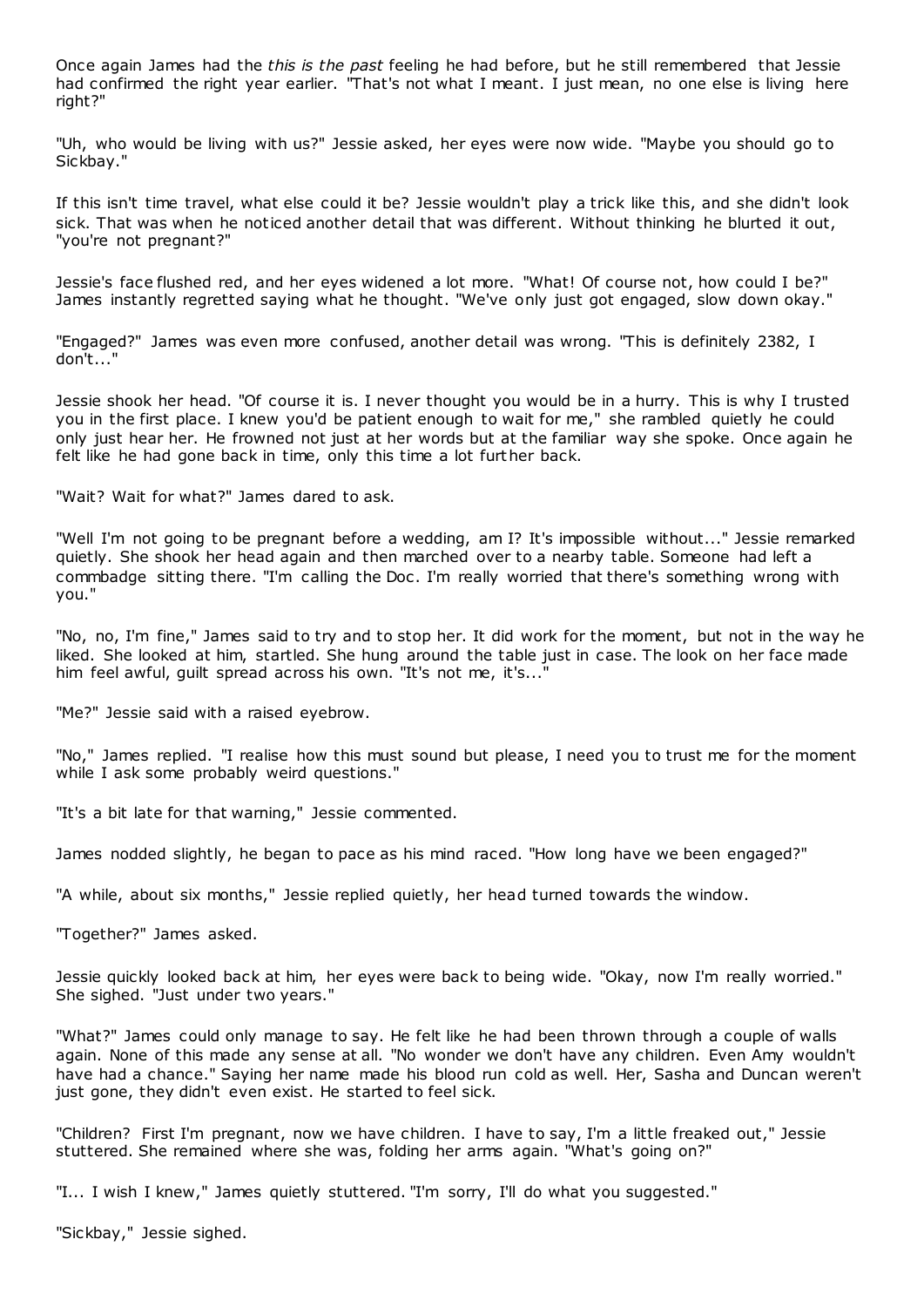James nodded as he turned to leave. He couldn't say anything else, there was a throbbing lump in his throat. He still had a vivid memory of tucking in all three of his kids last night. He especially remembered spending more time getting Amy to sleep as she was still upset about being bullied. Duncan fussed, but he always did. Sasha always drifted off easily, she was just hard to get up in the morning. They all were.

Now they were gone. He couldn't wrap his head around it, he didn't want to. Whatever was causing it though, had to be fixed. The only good thing about what was happening was that his mother seemed to still be alive, everything else was wrong.

Once he was alone in the corridor he fought back a few tears. They were distracting and he had to think, not mope around. That was when he noticed a strange man watching him from around a corner. Once the man had seen him look his way, he disappeared.

James gave chase. Once he had turned the corner himself he didn't have to do that long. The man wasn't in a hurry, he just walked like nothing had happened.

The man didn't seem surprised when he was grabbed, and roughly shoved back first into the wall. A hand squeezed his neck, but he still wasn't concerned.

"You're behind this, aren't you?"

The man even smiled. "Yes," he managed to croak.

"What did you do? No, I don't care..." James shook his head angrily. He also shook his hand as well, shaking the other man violently for a second. "Just bring my children back and maybe I'll think about not killing you."

"That is my intention," the man said.

James frowned, but he didn't budge. The man also kept a surprisingly calm expression on his face. "You just admitted to being behind this."

"I am. I have to show you somehow," the man said.

"What the hell does that mean?" James snapped.

"This isn't real. Not exactly," the man answered.

James reluctantly let go of the man, but kept close just in case. "A vision?"

The man reached up to caress his own neck. "No, not exactly. I'll keep it simple. This is an alternate present, you do not belong to it."

"That's you being simple?" James said, rolling his eyes.

"You understand. Your fate is revolved around alternate timeline's, which I'm sure you're aware of," the man said.

James slowly shook his head, his eyes were getting a lot more deadlier. "Keep to the point or I'll start breaking walls."

"Of course. I understand your frustration, but it was necessary to get the point across," the man said. "Basically this is what will happen to the present if you don't help me."

"Help you, with what?" James demanded.

The man smiled. "I'm sure you're aware of my ship, so I'll introduce myself first. I'm Commander Maxwell Evans of the USS Sedna."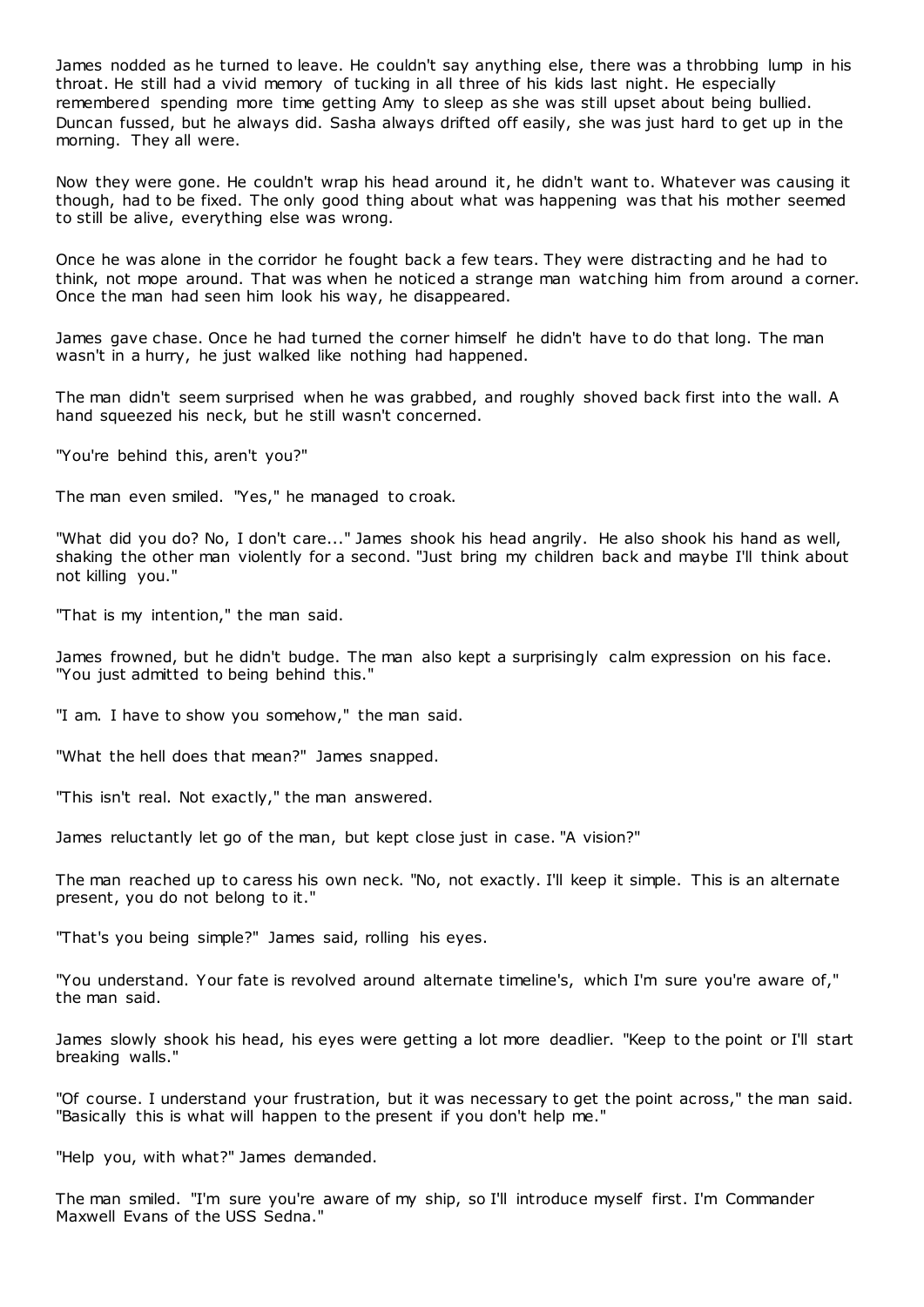"Sedna, it's familiar but I'm still thinking about the part where you admitted to doing this," James said.

"We're a Time Management vessel. We basically fix ruptures in time," Maxwell explained. He smiled, "well at least the ones that are particularly disruptive. Can't dissolve them all."

"Great, so you're saying that all of this is a time rupture, and you have to fix it," James said.

"Close, only you can fix this one," Maxwell smiled.

James groaned and rolled his eyes. "Me, why?"

"I really can't go into details. All I can tell you is that I have to send you back to an earlier time, doing so will restore the present you remember," Maxwell replied.

"So you need me to do something but you can't tell me what that is?" James questioned. He shook his head, "that's a good one. What if *this* is caused by you sending me back in time?"

"Ah, that's a good question," Maxwell smiled. "You have a benefit over the other two; you know I'm Human and not a demon. I have no reason to mess about with history. I suppose you do only have my word on that."

"Funnily enough, I'm going to need a lot more than that," James said.

Maxwell nodded, "I usually show people the consequences of the paradox not being resolved. It usually gives them an idea of what they need to do without telling them, and gives them a certain amount of proof that I'm not lying. Think about what you've seen and..."

"Yeah, you don't want me to think too hard about it. I may end up crushing something of yours," James muttered.

"Why would that happen? The events you've seen, not the crushing," Maxwell asked. "What would stop the birth of your children? Hmm. Think about it."

James sighed and looked back the way he came. He turned back. "Jessie... she was different. I couldn't put my finger on it."

Maxwell smiled and nodded. "Exactly. If I had sent you back in time without doing this, you'd have no idea what was at stake, would you?"

James shook his head, he wasn't convinced. He still couldn't understand what could have made Jessie so different that it would affect the timeline this badly. He wasn't even sure if what Maxwell was wanting from him was the right thing to do.

"I think you know deep down, that helping me fix the past will bring them back," Maxwell said, as if he had read his mind.

"No, I don't. Apart from the Erona, you time travel people tend to stop people from doing exactly that. No time travel and there's no problem," James said.

Maxwell sighed deeply, "it's not as black and white as that. Your sister for example wouldn't exist and you would be dead without it. You already know that. There are paradoxes that can only be resolved by going to the beginning. This is one of them."

Beginning. That word stuck out like a sore thumb, it worried him. "Beginning. How far back would you take me?"

"Well I imagine you're having trouble trying to determine what changed your Jessie so drastically. You really don't know," Maxwell stated.

"I don't like the sound of that," James shook his head.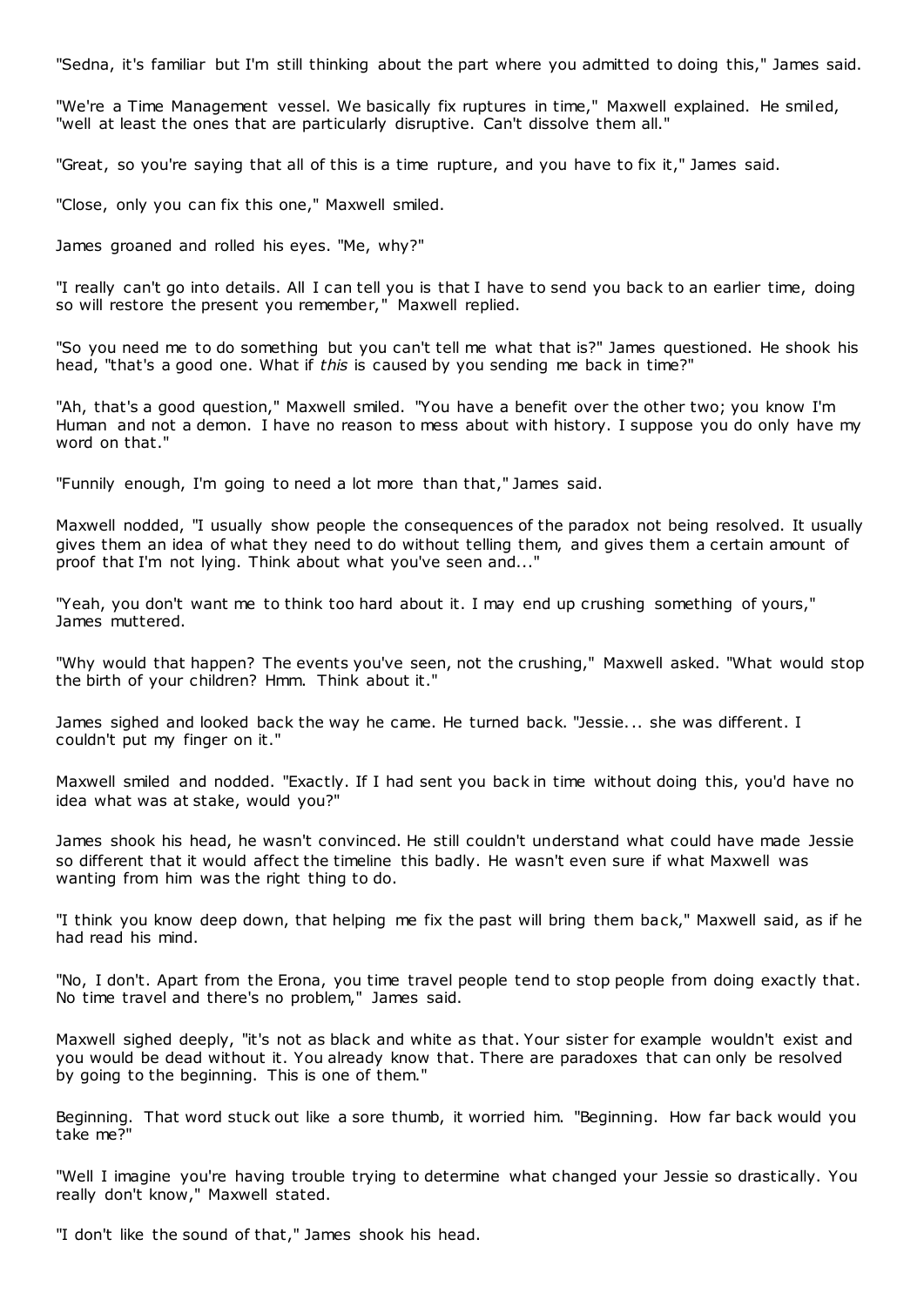Maxwell dared to chuckle at him, "it's not as bad as you think."

"I think it is," James said. "Jessie doesn't really ask what happened in my early childhood before I met her, and I return the favour. I know she had a rough time. If I go back then...'

"Then you'll save her," Maxwell said plainly.

James stared blankly at the other man. What did that mean? "Save her? She was alive."

"There are more ways to save someone," Maxwell stated. "You'll understand once we go. And I'm sure your wife will forgive your intrusion into her past, as you'll understand enough to explain it."

James shook his head many times. "No, I can't do this to her. She knows bits and pieces of what happened to me, but she's been very tight lipped about her own past. There's a good reason for that, and I don't want to betray her."

"You're concerned that she won't trust you after this. That's exactly what will happen if you don't," Maxwell said. He grimaced slightly, "that is all I can divulge I'm afraid."

"How on earth is interfering with something that happened to her before she met me, going to make her trust me? This makes no bloody sense," James' voice started to rise as his temper was failing.

"You'll see. Just remember, what you do in the past is already set. Your present is the result of what you're going to do, whatever it may be. I cannot influence you any further," Maxwell explained. He placed his hand into his pocket. A green transporter beam enveloped them both.

"What part of no, didn't you understand?" James snapped.

Maxwell sighed, "I knew you were going to refuse. I did what I had to."

"So much for not influencing me," James muttered.

Maxwell smiled and nodded. "You are supposed to be here, remember that." He looked around at their surroundings. "Do you know where you are?"

James thought about knocking him out and stealing whatever device he used to get here. That only lasted a second as the memory of his children from only the night before snuck into his head. He didn't want to know about Jessie's past if she didn't want him to, but he didn't want to fail his kids either. Jessie wouldn't forgive him either if he chose her feelings over their existence. He wouldn't. That settled any of the doubts he had left.

Maxwell was still watching him, patiently waiting for him to have a look around. Reluctantly he did so. They were surrounded by a dense forest. The light only just peeped its way through the cracks in between leaves and branches. What James could see of the sky was a beautiful hazy orange.

"Earth," he answered.

"Mmm hmm," Maxwell nodded. "We're in a place called Middleton, England. I've chosen a spot so we wouldn't be seen. I do still have some information for you, as well as items that will help you."

"You're really not going to tell me what to do here, are you?" James asked but he knew the answer.

"Telling you isn't a guarantee that you will do the same things exactly. You may think it's not good enough and try something else. Or you could try to match what I tell you, and fail in the process," Maxwell replied. "You need to experience it, follow your instincts and do what you think is right with the information you do have."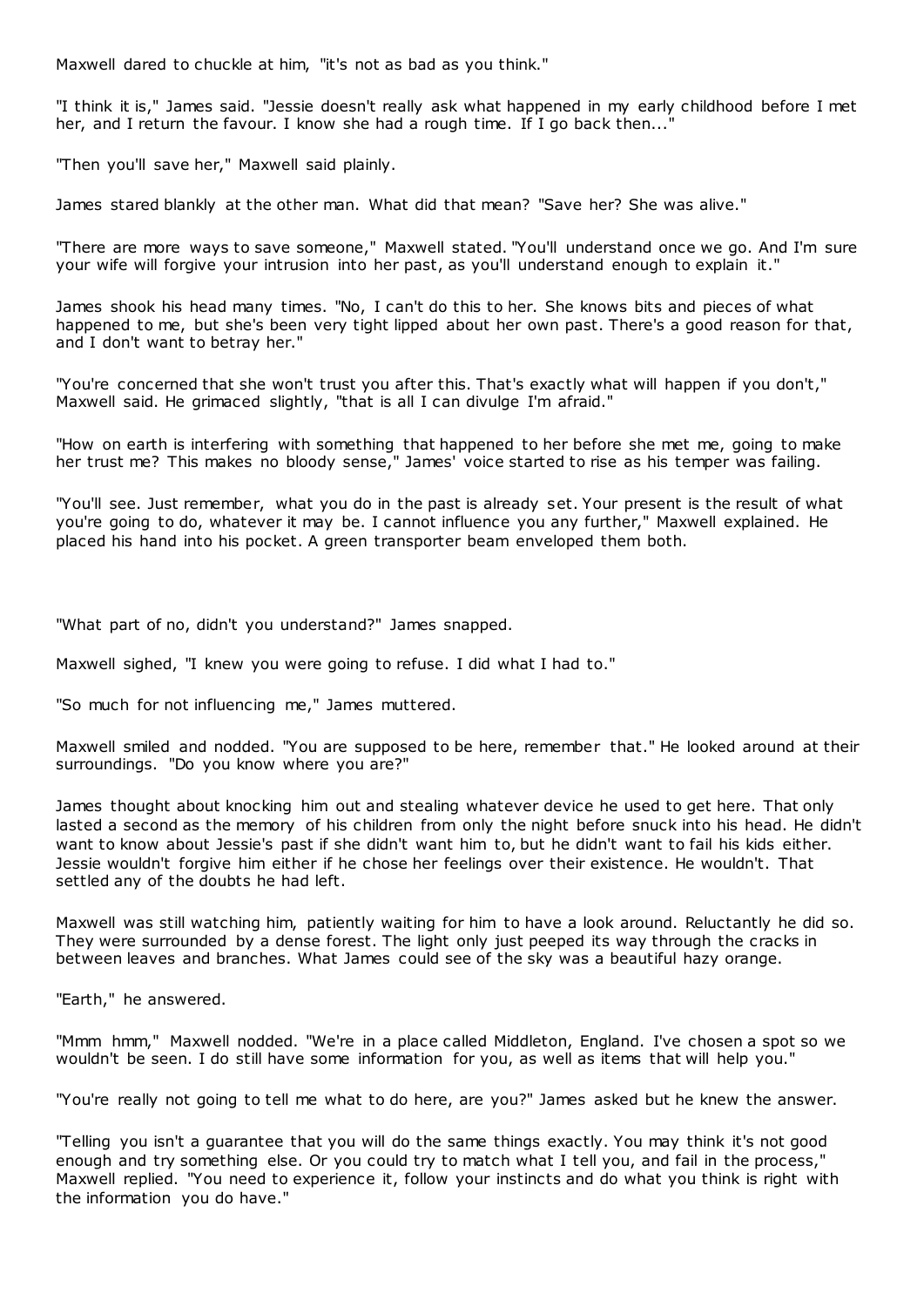"So you're saying I can't actually mess this up. What I do is right, no matter what," James said as a headache started to form. He tried to shake it off. "What if I did nothing, or go to my old house and interfere in my own past. What if..."

Maxwell raised his hand to try and interrupt him. "I can't answer that. Here." He dug into his other pocket to fish out a futuristic PADD, he handed it straight to James. "You will need this." He looked at it as Maxwell brought out another device from his pocket. It looked like a tricorder but it had different screens and controls on it.

"What, this is..."

"Your identification. Obviously we had to give you a fake name, and other details. I doubt an orphanage would hire someone with a date of birth of only two years ago," Maxwell smiled.

James looked up from the PADD. "It's 2351?" Maxwell nodded. "You weren't kidding about the beginning, were you?" He shook his head, "I still don't like any of this."

"I know, but your children's lives depend on it," Maxwell said in a sympathetic voice. He raised the tricorder up to his mouth. "Sedna, can you hear me?"

A woman's voice spoke from the tricorder but it sounded distorted. *"Donnings here, go ahead."*

"Can you please transport the last item I need to give our friend here," Maxwell said.

*"Yes Sir. Sedna out."*

As another green transporter beam appeared beside Maxwell, James remembered something else that Maxwell had said. "Orphanage?"

"Yes," Maxwell answered, he seemed confused. "I was under the impression you were aware of it."

James sighed, shaking his head once. "Jessie would refer to it as many things; orphanage, foster care, adoption centre. She's not an orphan so I assumed she just thought it was easier to refer to it as that sometimes."

"Hmm. I'm afraid orphanage is right," Maxwell said. He reached down to pick up a bag that was lying beside him. He struggled slightly with it as he handed it over. "You might need these too."

James took it and had a brief look inside. The first thing he saw was shiny, metal and very sharp. Without moving his head, he looked up only with his eyes at the other man. "At an orphanage? Really?"

Maxwell smirked slightly. "I'm afraid so. As I hinted at before, the orphanage is in need of another carer. Your identity was already hired so don't worry about the interview process. They won't check your bag unless you act like they should."

"Um, about this name?" James said, eyeing the PADD in his other hand.

"Don't concern yourself about it. As long as you get to the orphanage before the real owner of that name, there will be no problem," Maxwell said.

Another part of the file caught his attention. "You've hired me out as a carer?"

"How else would we get you inside?" Maxwell replied with a smirk. It was a big enough one to make James want to hit him again. He resisted for now.

Only a mile away was a large red-brick building, completely surrounded by a lush garden. The structure was at least three floors tall at the front of the building, while the back area was two floors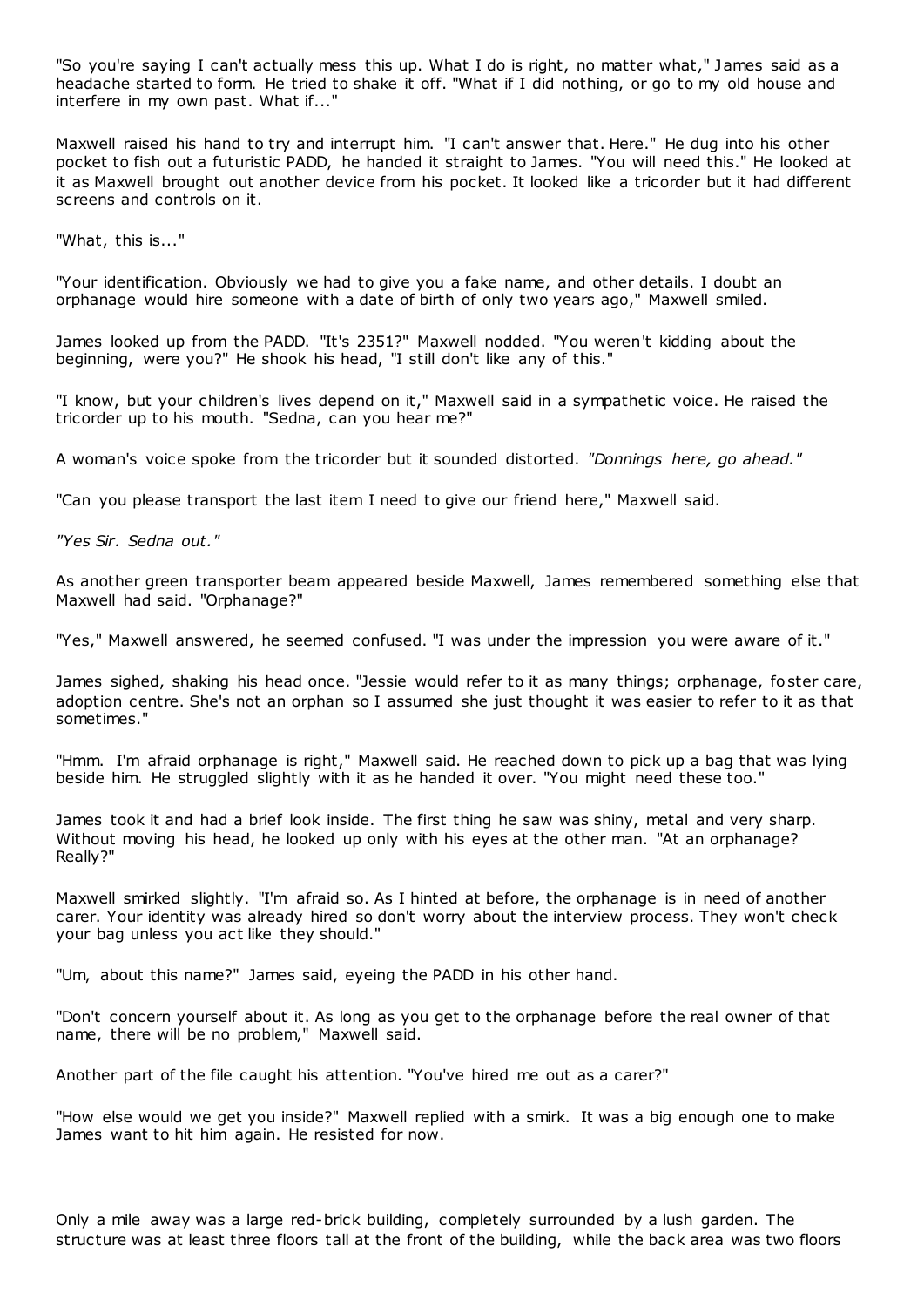high. Each window were old fashioned and large, with what looked like wooden frames and crosses across the glass.

The sun was already beginning to set, the orange haze was getting darker across the horizon. Most of the windows were brightly lit up until curtains were drawn. Only a few lights remained in the building, mainly on the ground floor across the front.

The inside of the building was very plain. Every room that James had seen as he walked down the cream and baron corridors looked huge and cold. He still couldn't believe this was an orphanage. He was forced to wait in the only decorated room he had seen so far. Calling it decorated was a stretch, it had a little more colour thanks to the chairs dotted around the room, and the tall green plant in the corner. It looked like a hospital waiting room to him, but staff were dotted around with cups or plates, chatting amongst themselves.

A young woman approached from the nearest doorway. Her eyes and demeanor seemed friendly enough, her smile brightened up the dank room. The bags under her eyes and loose strands of hair from her ponytail showed the stress she was really under.

"Right this way, Mr Michaels," she said politely, her hand gestured to the door she walked through.

James climbed to his feet, but that was when he noticed something wrong about where she was leading him. "Uh, the sign says Girls Wing."

The young woman looked over her shoulder at the small sign on the wall beside the door. She turned back with a smile still on her face. "Nobody told you? At Middletons we assign at least one of the opposite sex for each dorm. It makes sense that we get the girls used to a male, father like figure and the opposite is true of the boys."

"Oh right," James didn't really feel too sure.

The woman seemed to sense it. "I figured they'd have told you during the interview. You are replacing the last guy after all. Did they even mention what age group you're assigned to?"

Obviously nobody had told him. Maxwell had transported away so he could no longer threaten him about this. He should have known anyway. This was 2351, he and Jessie in this timeframe would only be at least one year old. "Babies and or toddlers?"

The woman nodded, "yes one to two years. It's a tough job, but your file said you had two children yourself and worked in a nursery. Piece of cake, hmm? Now please, I'll show you around." As she turned to lead him through the doors, James took a quick look at the PADD Maxwell had given him for any information that would help him not look like an idiot.

As the pair made their way down another long, baron corridor James tried to figure out exactly what he was supposed to do here, in this time and place. He didn't have much time to as the woman stopped. She opened a door to the right which lead to another corridor. Luckily this one was a little less depressing with windows showing off the garden on the right wall.

"Down here is the rooms for our on site personnel. As you're one of them I'll show you to yours," she said.

James quickly looked at his PADD for a hint about the on site reference, but he had to follow her quickly.

"I'm surprised, not many guys like to apply for the on site position. Not many people do but it's usually women who want to spend all day with the children," she answered him anyway. He wish he hadn't have wondered, not that it would have made any difference. He could look after all three of his own kids at once, but other people's children were another matter. "They told you you're on the night shift today?"

"Yeah they did," James decided to lie.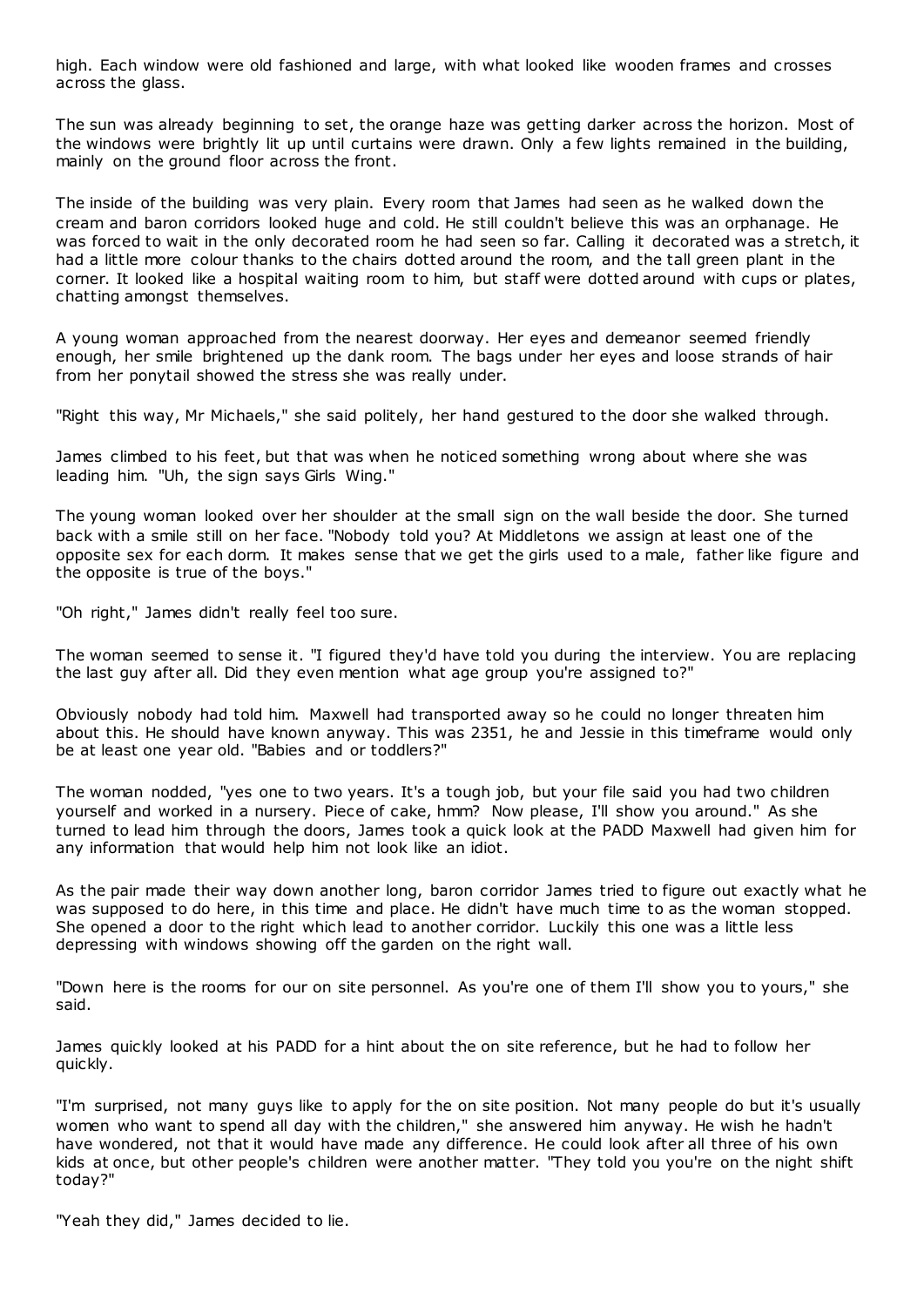The woman stopped at a door, then handed him another PADD. "Just in case any of the kids decide to have a run around, each room is passworded." He took it off her. "There's two things you should know before you start. First the lady you'll be meeting on your shift will be with you during the night too. Basically you take turns to rest while keeping an eye on the dorm. Anna's a lovely woman, she'll be more than happy to answer any questions you'll have. She's been doing nights ever since the last guy left."

"What happened to the last guy?" James asked.

The woman's smile vanished, she looked away and then back towards the door. "I'm not sure. He didn't come to work one day. He must have quit. It can be a stressful but rewarding job."

"I see." He didn't buy the answer, she obviously thought there was another reason but didn't want to spook the new guy.

"We'll have to introduce you to the girls before their bed time. Why don't you drop your bag off and we'll get going," the woman said. The smile was back on her face again. James followed her back down the corridor and into the drab one again.

It wasn't as bad as he thought. Sure the dormitory was as baron as the other rooms, but they had six feet tall windows giving them a view of the garden and the woods outside. The curtains were drawn now though. More importantly the young girls he was assigned to didn't seem too bad so far, most of them stared at him quizzically as he was introduced to them. The ones that could talk, politely greeted him afterwards.

He had tried not to, but he had noticed one of the girls was sitting on her bed already, absorbed with playing with her doll. Her back was towards him so he couldn't see her face. James knew he didn't have to though. He would have spotted Jessie out of the crowd, even at that age.

The women still on duty were now putting all the girls to bed. He had been told to wait until his shift officially started and oversee what the others were doing. He couldn't help but veer his attention to the lone girl from before. She had tucked herself in and he noticed none of the other carers had even looked at her, let alone gone over to check on her.

His attention was disrupted when another woman walked over to him. A chirpy smile was planted on her face. "You're the new guy, Mr Michaels right? I'm Anna Phillips."

"Nice to meet you," he smiled back at her. "So, do they usually break the newbies in with the night shift?"

The woman chuckled. "Not usually, they must have high hopes for you. Before it gets too late and we have to do the swap, I'll talk you through the ropes."

She lead him over to a table in the centre of the room. The other carers were making their way to one of the two exits. Anna quickly reached across to switch the lamp on the table on. Seconds later the other carers had turned off the main lights before leaving. The light on the table was dim, but enough for James and Anna to see. The rest of the room was clouded in darkness.

Anna hovered her hand over a tiny computer panel on the table, her finger rested on one of the buttons. Two cups shimmered into existence. "I hope you're a coffee person."

"Yeah, it's sort of a family tradition," James commented.

Anna smiled as she picked up one of the cups, he picked up the other. "There's not really much to tell you. You've done this sort of work before, I'm told."

Luckily it was so dark she couldn't see James' eyes shifting nervously to one side. "I guess."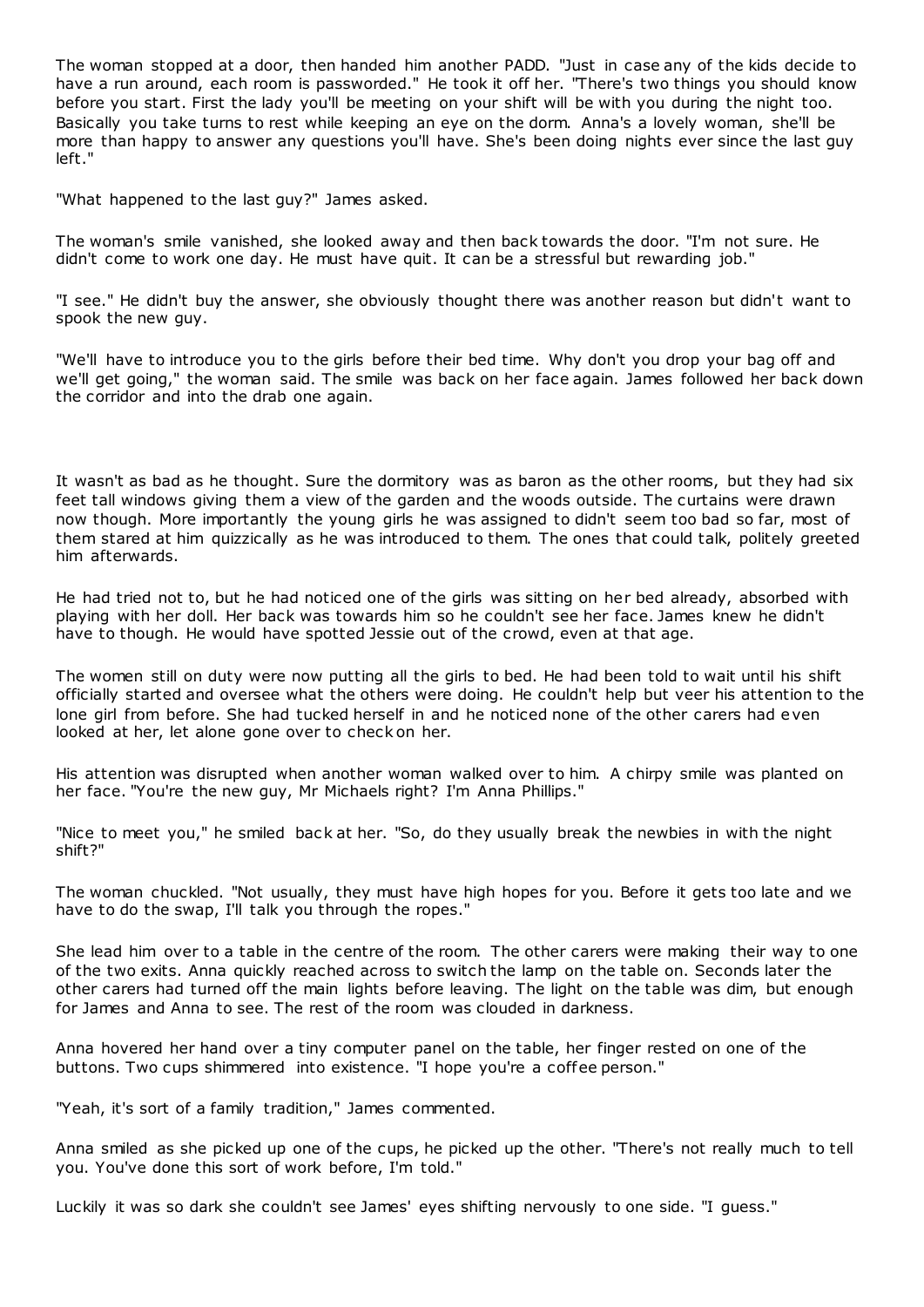"I imagine the other girls will fill you in on this too but there is one thing you need to know, especially as they've stuck you on nights for the first shift," Anna said.

"They've already told me about the rules for working with the girls," James said.

Anna shook her head, she hunched over the table and lowered her voice. "Not that. The girls have a habit of waking up in the middle of the night."

"They're babies, I'm not surprised," James remarked.

"It started with one of the girls crying about some bogey man, now all the girls do it," Anna continued. She noticed in the dim light James' face frowned. "I know that sounds normal, but they all describe it the same."

"*Bogey man under my bed*?" James guessed.

Anna smiled, "close. This Bogey man is in the same place, doing the same thing, every time." She turned her chair slightly, and then pointed her finger towards one of the beds. James looked over his shoulder to see which one she meant. It was too dark to really see who, but he did know it was the last bed on the row, in front of a window. "Standing at the foot of the bed, staring at her."

Cold shivers ran down his spine, he had just remembered that was the bed the ignored girl was using. "No, all it takes is one kid." He turned back to face Anna. "One kid to have that nightmare and tell one of their friends. Soon they all have it."

Anna lightly shrugged, "that would be true if they talked about it. They only tell one of us about it when they wake up. In the day, all that some will say is how creepy she is."

"She?" James frowned again, that part didn't sit well with him. "Bogey man would be a he, right?"

"I told you. He stands at the same bed and watches the same girl, every damn time," Anna whispered.

No, he didn't like this one bit. Now he was definitely sure the one girl who didn't join the group, the one who was ignored, was definitely one year old Jessie. She never said much about her life before she was adopted at three years old, but she did say that the other girls shunned her. It looked to him like it was a lot worse than that.

"That wouldn't make her creepy, that's stupid," he muttered quietly.

Anna looked confused as she noticed a little bit of anger in his voice. "Like you said, they're babies. They're afraid of this bogey man sure, but all they probably think about is why is he so focused on her."

"Shouldn't they be more scared for her, not of," James whispered, shaking his head.

"You're taking this personally, at least it sounds like it," Anna said with a wary voice. "It's not like she would notice any of this."

"A little girl wouldn't notice other girls avoiding her? You do know once kids get older they tend to attack the kids they're afraid of," James said. He looked down and muttered under his breath, "believe me I know."

Anna smiled sympathetically at him. "You're not the first one. A few days here and you'll see what I mean. It isn't just the bogey man. True, it's a big part of it. If it was just that we'd do something about it."

James rolled his eyes, "you should anyway."

Anna sighed. "She wouldn't notice. We talk to her, she doesn't even look at us, let alone talk back."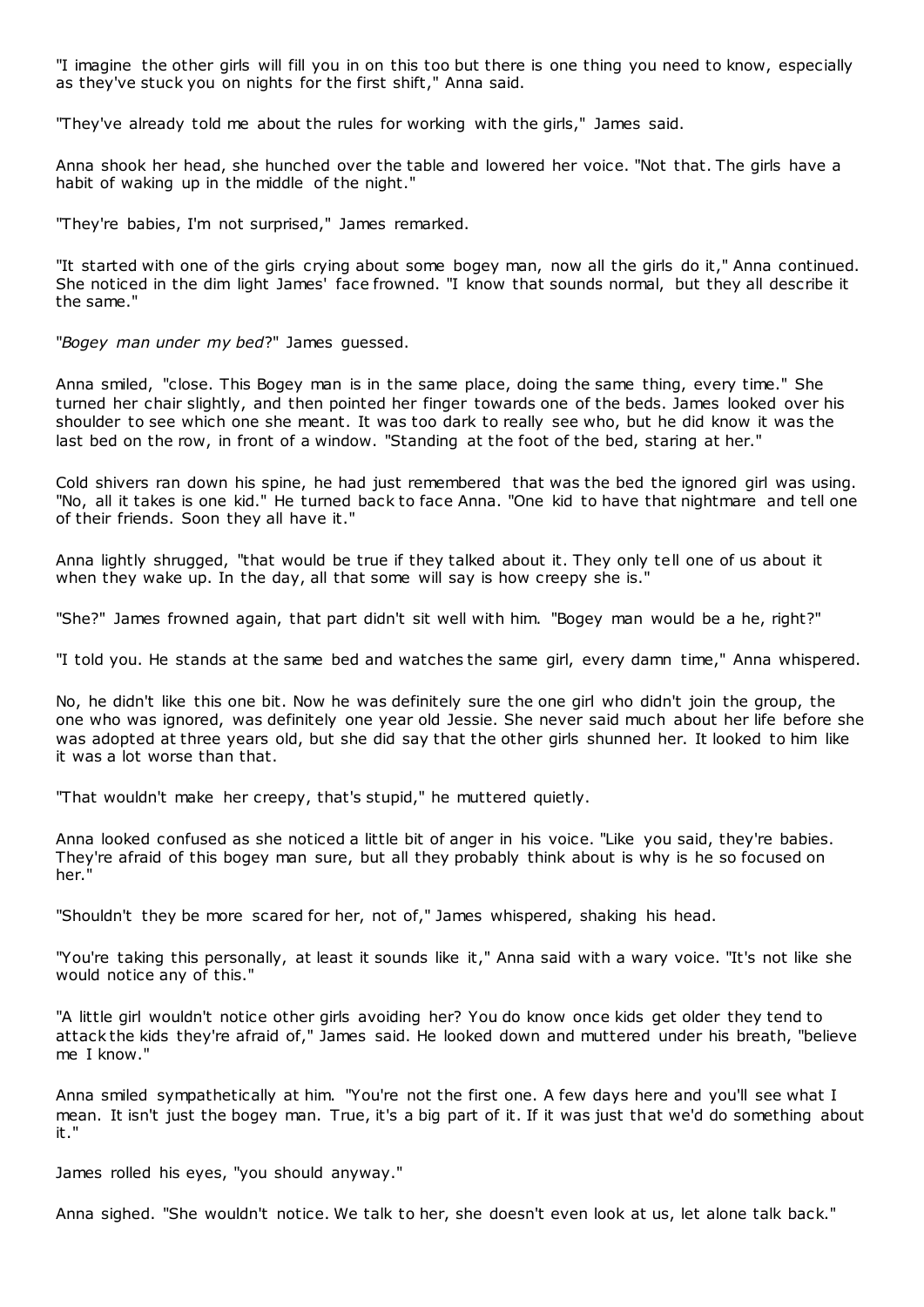"Can she?" James asked.

"Yes, she can definitely talk," Anna shook her head. She was starting to get a little irritated, but it only showed in her eyes. "All Jessica does all day is talk to her doll. When she's hungry, she'll eat. She doesn't make eye contact either, she's just not interested. The only time we interact with her now is to bathe her once a week. That's it. The child looks after herself, at least as long as there's food put out on the table for her."

James shook his head while burying his mouth and chin in his hand. He didn't want her to see him biting his lip in frustration. He was struggling to believe all of this. Even though it was nearly thirty years ago, he remembered the day he met Jessie vividly. She was definitely shy, but not in the way Anna described. When he started up their first conversation she didn't ignore him, she talked to him back. If she had not said Jessie's real name, he would have thought she was talking about a different girl.

"We're not cruel, please don't judge as such. She's just a difficult child, nobody can reach her," Anna sighed. "It's very sad but..."

"You work in an orphanage," James muttered. Obviously biting his lip didn't help that much. "Jessica can't be the only child that you'd consider difficult."

Anna closed her eyes, quickly glancing down at the cup in her hands. She quickly stole a sip of it. "The irony of it is, she's the only one here who technically isn't an orphan. But you're right, we do have a few tough cases here. We're trained for it, just like you." Her eyes made contact with his angry ones. "You've obviously not encountered a one like this, that's why you're confused. Some children can't be fixed, and it doesn't help that everyone is afraid of her."

James shook his head in disbelief. "What did anyone do before these nightmares started? Has any of the kids even tried to talk to her, play with her? Surely the adults have nothing to lose by trying to talk to her. It's not like you're afraid as well."

"Some are," Anna frankly said. James' eyes widened, before turning his head to the side. "The first nightmare was on Jessica's first night. Why do you think they're scared of her? They think she's brought something with her."

"Not one person thought for a second that this whole situation has frightened Jessica too? Maybe the reason she won't respond to anyone is because she knows they're afraid. No one's on her side," James whispered angrily. Anna slipped a hand over his arm. "Someone should be."

"I thought the same as you when I first started. The other girls will tell you the same thing. It's best to just leave her alone, okay?" she said. "I know it may seem horrible, but we all think she's too far gone to help."

James shook his head again as Anna climbed to her feet. "I don't."

"Look, I like you. It sounds like you give a damn, which is a great thing here, so I'll give you some advice. I don't want another good carer to up and leave without notice," she said. He looked up at her with a frown. "Don't even try. As soon as you feel like you can't help someone, and she will do that to you, it will ruin you here. I promise you that." James didn't answer, he had no idea what to say to that. "Do you want to get some rest, or do you want to keep an eye first?"

"I'll stay here," he answered quietly.

Anna nodded. "There are twelve other girls in this group. They need your attention just as much, remember that." She walked away towards the nearest door.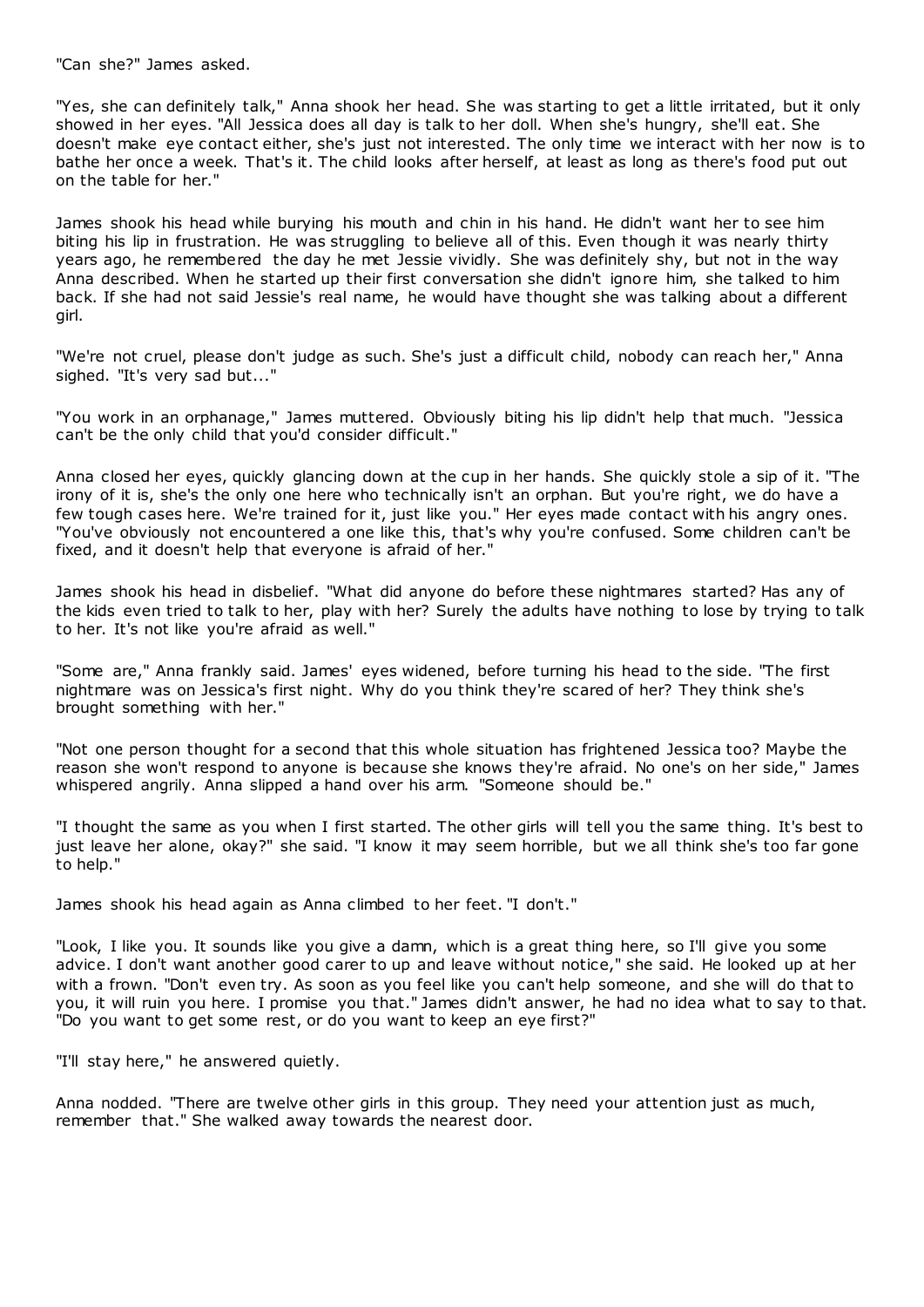It had been a couple of hours since Anna left James alone with the sleeping children. It had been uneventful, none of the girls had woken up from the nightmare he had been told about. They all seemed to be sleeping peacefully.

He ordered a second cup of coffee from the replicator on the table. His hand reached to grab the handle when he saw a shadow in the corner of his eye. He slowly turned his head a touch in that direction. He couldn't see anything more than a tiny patch, darker than the rest of the blackness. It felt like it was watching him, creeping closer to where he sat. Even though all his right eye could see was a black cloud, his mind could see eyes looking directly at him, watching his every move.

Enough of this, he thought. He swung his whole body around to face whatever it was. Nothing. Everything was normal.

The following morning, the sunlight rudely woke him up. The curtains in the room he was given were thin and white, like everything else.

Once he had reached the main corridor to the dormitory, he could hear one of the girls crying. He picked up the pace to get there, just in case. Anna stood at the door, mostly blocking his way in. Her face was pained with worry, her hand mostly covered it.

"What's wrong?" James asked her.

"Huh?" she was surprised, she hadn't seen him approach. "Oh, one of the girls woke up during my shift, about 5am. She was screaming, woke the entire dormitory up." Her fingers trembled as they approached her mouth, she was about to chew at her fingernails but she stopped. "The girls are wigged, to say the least. Little Suzy is still upset." Her eyes slowly lingered over in his direction. "Some guardian I am, I couldn't even get her to stop screaming."

"I'm sorry, I didn't even hear anything," James mumbled, looking down. He met her gaze again. "Has she said what was so terrifying?"

Anna shook her head. "Suzy can't talk. The most she can say is hello or please, and she says them *hella* and *plesh*. Don't worry about not hearing it, this is a huge place. Luckily nobody in the next room heard her, the walls are solid." Her whole body shuddered. "I'm hoping it's not the same nightmare as the others."

"Yeah," James said with a concerned frown on his face. "If she can't talk, she probably wouldn't understand the other girls talking about their shared nightmare."

"It's very unlikely, yes. That's why I'm hoping it's something else. If it's the same one, something weird is definitely going on here. We won't know unless she remembers later when she can talk," Anna sighed.

Another woman approached them at the doorway, she placed a comforting hand on Anna's shoulder. "Take a shift off, Ann. We'll handle it, try to relax for a few hours. Okay?" Anna only nodded as she walked away. The second woman turned to James. "You're the new guy, Michael right?"

"Michaels, second name," James quietly said. "Is Suzy okay?"

"Hmm, what a first day," the woman said with a slight smile. "She's better, yes. The poor thing w as shaking for a while. I'll be frank, this stuff happens a lot here."

"So I've heard. Is there anything I can do?" James questioned.

"Your second shift wasn't until afternoon, but I won't stop you. The other girls may need an extra adult around. Try to keep them distracted, we can't let this situation get any worse."

"No problem," James said, but it felt like such a big lie.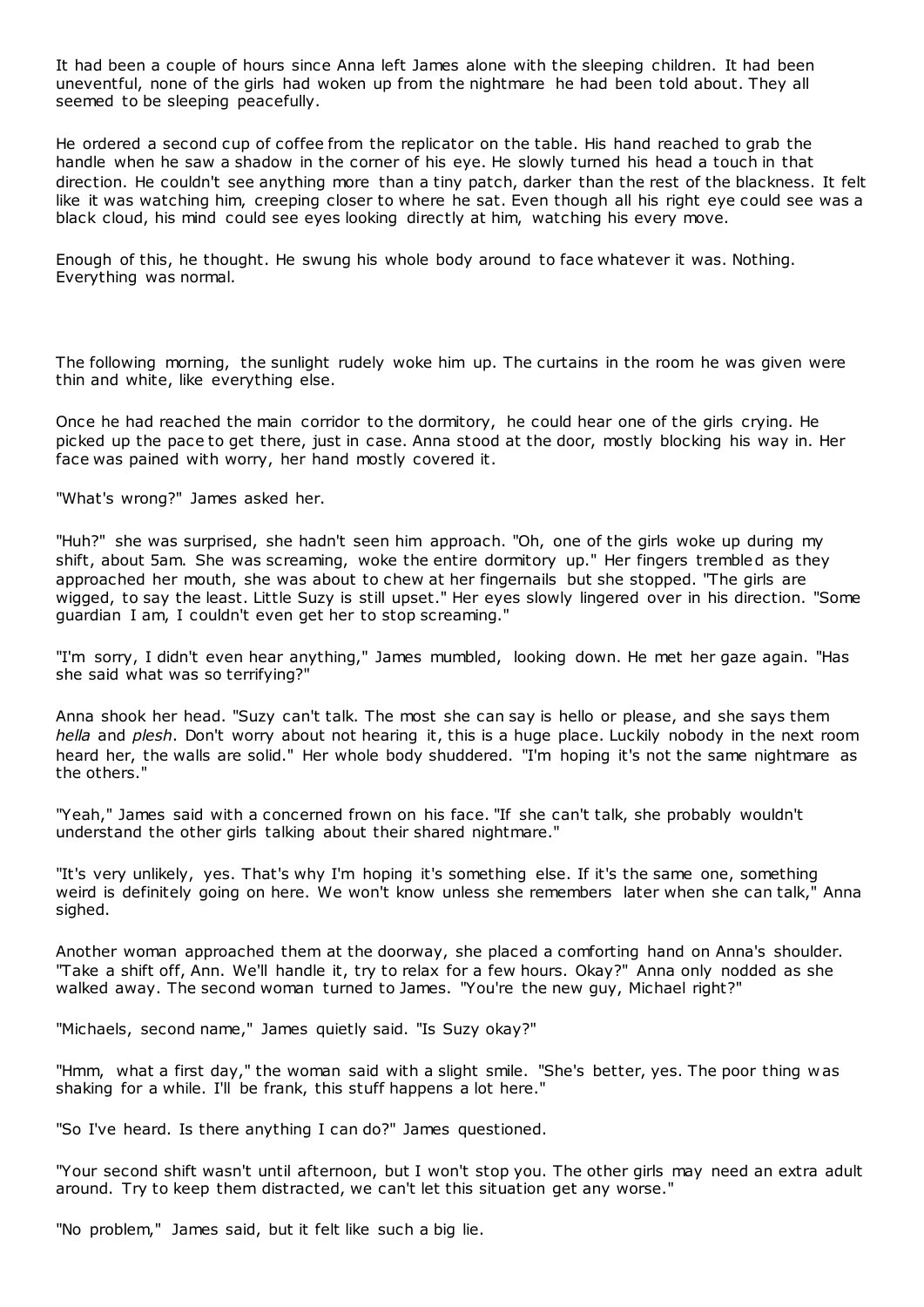Four tiny girls sat opposite him, each one staring directly at him like they were silently judging his every move. Luckily at least one of them wasn't really the silent type.

"Do you have kids of your own, Mister?" she asked.

"Uh yeah, th... two," James replied.

The girl squeezed her eyes part way closed. "Th... two?"

James smirked slightly, "yeah don't ask me to teach you how to count, I don't know how yet." Some of the girls laughed, but the others continued their stares of judgement.

"So why you look after other kids, and not yours?" the same girl asked.

James winced slightly, he had no idea what the person he was posing as's reason was. "That's a long boring story, and you've already had a nap."

"Why..." the usual suspect started.

Another girl cut in, "I don't wanna sleep. Bogeyman comes out then."

One of the other girls turned her head to her, shushing her. The very vocal girl huffed as she had been interrupted, her arms folded tightly.

"Have you all had the same dream?" James asked them all.

"He's real," the second girl squeaked.

"Why do adults never believe us? You're mean," the question girl huffed.

"I was only told by adults, so that's not really fair is it?" James said directly to her. "We shouldn't be talking about it anyway."

"No adults wanna talk about it," second girl moaned. "They ignore it."

"Well I kept an eye out last night, but I didn't see anybody," James said. All of the girls seemed to scowl at him, at least that's how he imagined it, they just stared. "Maybe he keeps visiting because you keep talking about him, so..."

"He visits cos of her," second girl butted in.

James sighed, he hid his frustration quite well besides that. "Who?"

"Creepy girl," another girl piped up. The others nodded. "He guards her."

"Suzy's bed is right next to hers," second girl said. "He probably saw her too and..." The silent girl began sniffling, she looked frightened at just the thought.

"Lisa don't, you..." James started to warn the second girl.

Question girl cut in, "are you going to run away like the last guy, Mister?"

"You don't know that he did," James answered.

"He did. He walked in when I saw the Bogeyman, he wasn't around anymore," Lisa said. The silent girl finally burst into tears. James shook his head, he reached over to pick the crying girl up and sit her on his knee. "Sorry."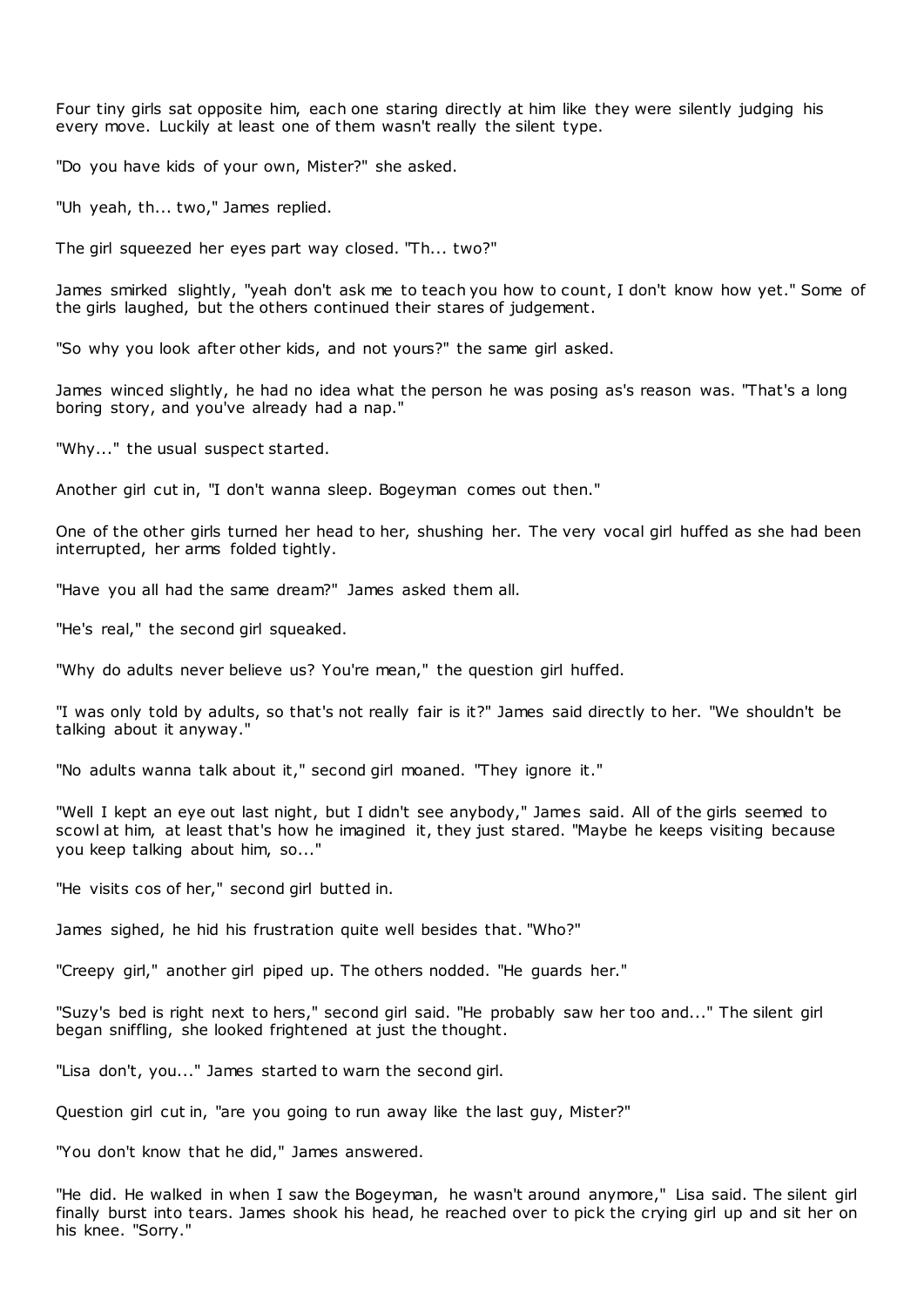"I think that's enough. We don't want to talk about scary things, do we?" he gently said. All of the girls shook their heads. "Okay so..." Another girl's cries interrupted him. The girls he was with didn't really react to it, they continued to stare at him. He looked around to see where that was coming from but he couldn't figure it out. Just then a fifth girl ran over to the group, clutching a raggedy old doll. She sat down with them, forcing the others to gasp.

"Ashley, you didn't?" Question girl stuttered.

The fifth girl pretended to look innocent. "Didn't what? We share toys."

James frowned as he looked around the group. "What, what's the problem?"

"We share toys here," Lisa explained.

"I got that but..." James said.

"You'll anger the Bogeyman!" the third girl snapped at the newcomer. "Give it back."

"No, we share, she doesn't," the fifth girl pouted.

Lisa sighed, "only creepy girl doesn't share. She has her own doll."

"I'm not scared of her. I waited until she left for the bathroom and..." fifth girl said. She noticed James looking towards her, she tried to hide her nervousness with smugness. "We share. She's greedy."

"She doesn't share, do you mean both ways?" James asked the others.

Lisa shrugged, "she only likes the doll. It's hers. Ashley's always liked it."

"It's not hers. I came here with a little pink pony, but I share it," Ashley protested.

"Creepy girl only plays with the doll though, you play with other stuff. Don't be stupid," Lisa snarled at her.

James raised his spare hand up, "stop it. Let see if I got this right. Even if they're your own toys, you have to share them?" Ashley nodded furiously. "But you took a toy another girl was playing with, and you think that's okay?"

"Told ya!" Lisa stuck her tongue out at Ashley.

"If it's the only toy she's playing with then..." James started to say.

"Creepy girl upset, Bogeyman angry," third girl squeaked, she looked worried.

James closed his eyes and took a deep breath. That was really starting to annoy him now. "Creepy girl stops here. She has a name, doesn't she?" All of the girls but the one on his lap pouted. "The doll was hers when she was brought here, right?"

Ashley nodded, "but I had to share."

"If it's the only thing she plays with, let her have it. Give it back," James told her. Ashley clutched the doll even tighter, stubbornly pouting her lips. "I'm not asking."

"Hmph, mean old man," Ashley huffed, she didn't budge.

James sighed again as another carer approached from behind. "I'm afraid it's the rules, Mr Michaels. Jessica left the doll behind, Ashley's allowed to play with it."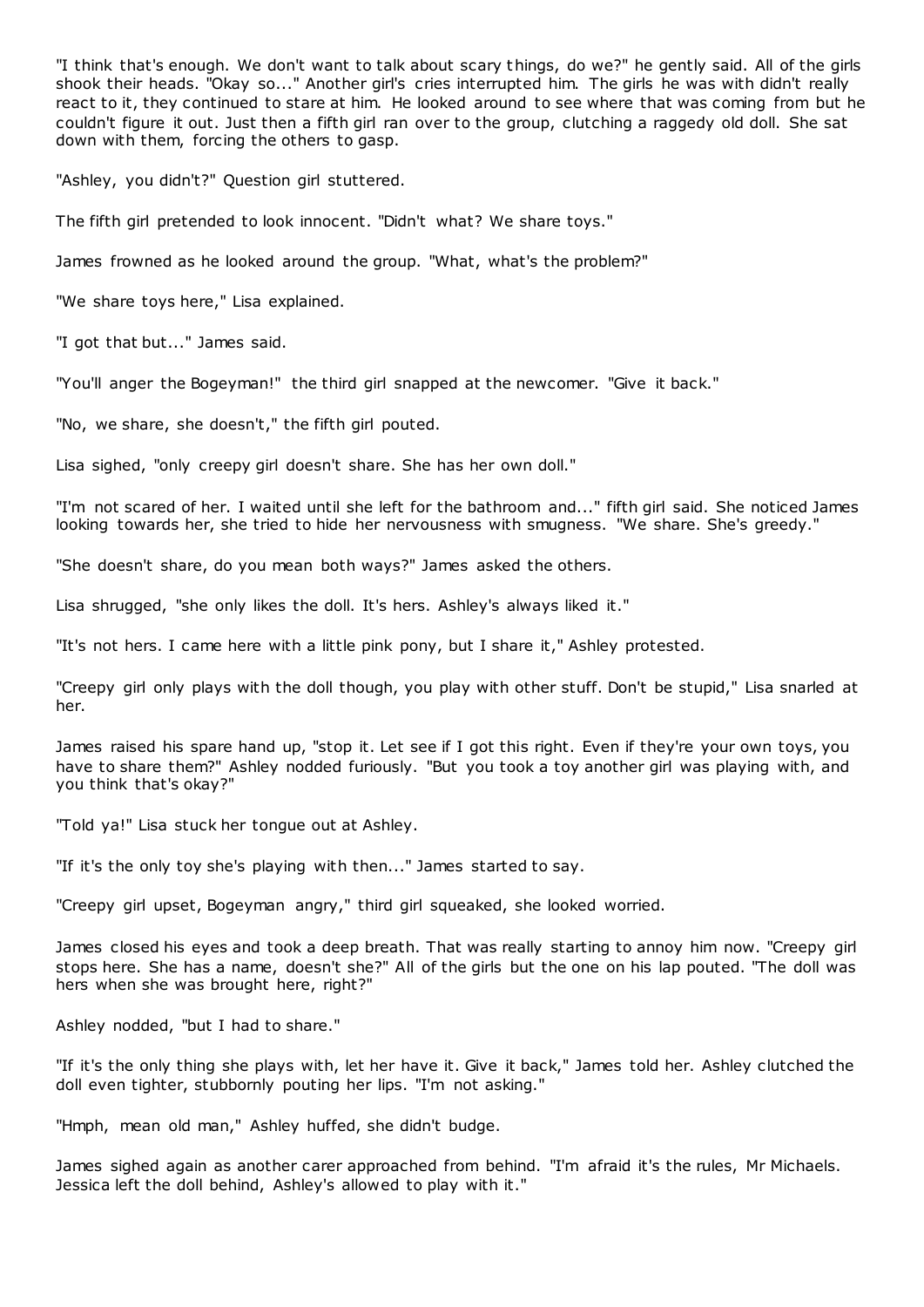"To go to the bathroom, Ashley admitted that," James argued. "Come on, somebody have a heart. She doesn't play with anything else."

"Sorry, there's plenty of other things to play with. It's not like we're the ones keeping her from them," the carer said before walking away again.

The crying was still going on, it was really starting to get to James. He squeezed his eyes shut and again, tried to keep his temper. "Okay, I'll ask you." He opened his eyes again, looking straight at Ashley. "The only thing that you had was that pink pony. What if you were too shy or scared to choose anything else, and somebody took it from you. Would you like that?"

Ashley looked at the others, her pout was slipping. Her head turned back with some of that stubbornness back in her eyes. "She's not scared, she's the scary one."

"If you really believed that, why take the doll?" James asked.

Ashley sighed, the other girls looked expectantly at her. She sighed in a huff. "Fine." Harshly she tossed the doll at her feet, and stomped off. "Don't like him."

"I can live with that," James muttered as he leaned forward to pick it up. The girl on his knee reached out to play with it.

"She's got a mummy and daddy you know," Lisa said.

"Who, Ashley?" James frowned.

Lisa shook her head. "Jessca."

"She *did*," question girl stated.

James shook his head, "it's not nice to gossip."

"It's true," Lisa said. "They died."

James knew that wasn't true. Jessie's parents were definitely alive. He didn't think too much about it, all of these girls were here for the same reason. "This place... that's why she's here."

"Uh huh," Lisa nodded. "Not real ones. Real ones scared of her. Other ones, dead."

"Why you gossiping, he said not to," question one said to her.

Other ones? James' eyes tried to widen, but he didn't want to give anything away to the girls. "I don't understand."

"That's why she's here, and so's Bogeyman," Lisa said. James shook his head. "Other parents dead."

"He doesn't get why she had more, silly," question girl groaned. "She adop... adop, ed. You can shh now Lisa."

Lisa pouted, "they dead, now she brings bad man here. We're all scared. Ashley was stupid to do that."

James sighed as he returned the baby on his knee to the other girls. She squeaked as the doll was out of her reach again. He climbed to his feet afterwards. "I promise you. If there is a bad man here, I'll deal with it. But I really don't think you should be scaring yourself with tales like that."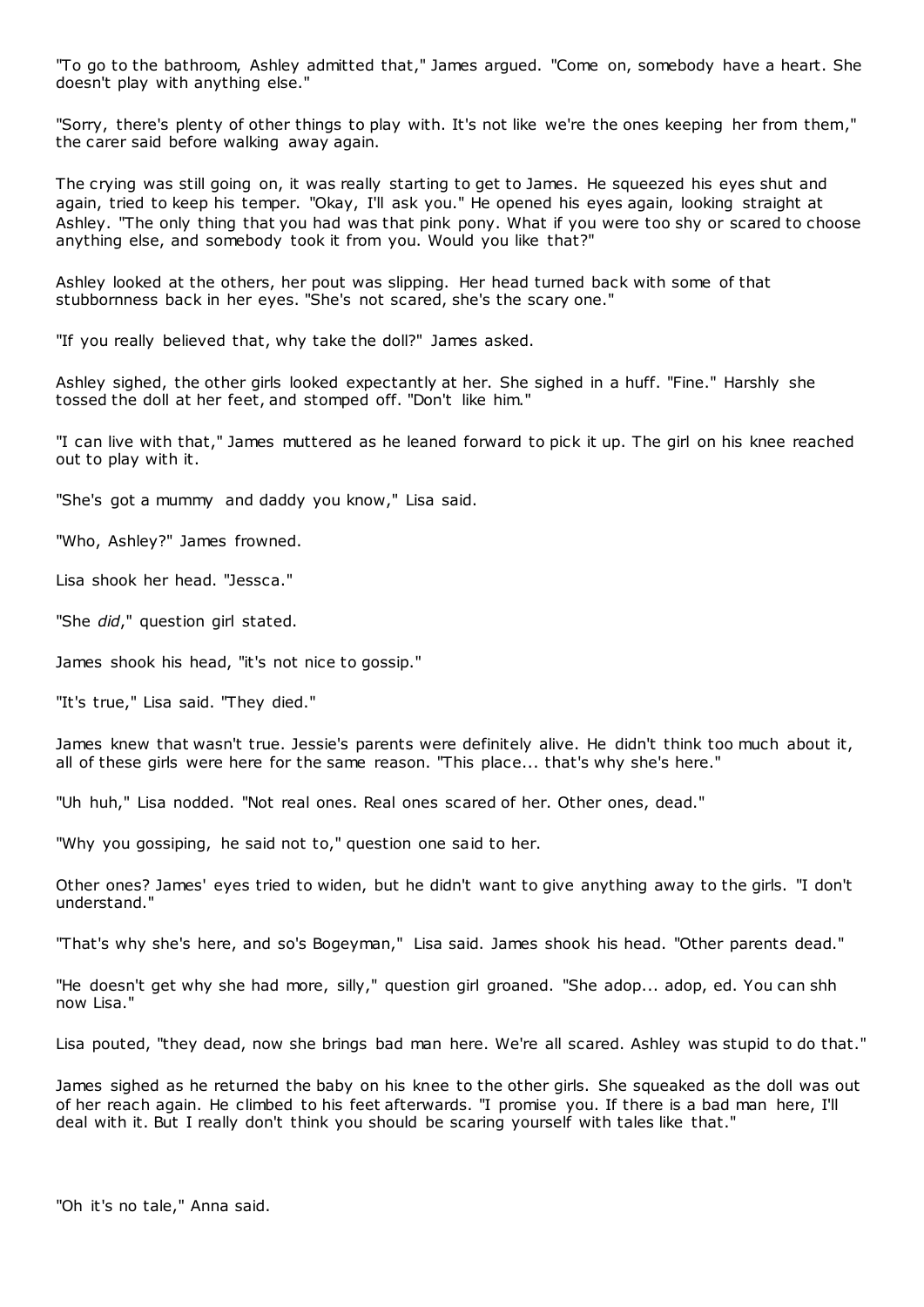"That's not helping," James muttered.

Anna looked at him with some sympathy. "I'm sorry. Your first day here and hell breaks loose." She noticed that he still had the doll in his arm. "If Miss Richard finds out you took that from Ashley, you'll have a stain on your record."

"What, for dealing with bullying?" James said. "Cos that's what this is." He sighed, letting his shoulders slump. "I'm trying to figure out how to give it to her without..."

"Jessica was adopted as a baby, something like a month old," Anna said.

James quickly shook his head, "please, I don't want to know."

Anna frowned, she continued anyway. "A family with two children already. Two months ago there was an accident. Jessica was the only survivor."

"I can't believe..." James muttered, his fists were both clenched. He didn't want to know any of this, Jessie obviously didn't want him to. Since it had already happened, he really doubted that he needed to know this to fix whatever he had to. "Why did you tell me that ?"

"I figured you needed to know to understand," Anna answered, guilt starting to form on her face. "Like you said, we get cases like this all the time, usually Starfleet children. I've never seen a child so broken. It's likely because..."

"I'm sorry but this is none of my business," James cut in. His attention went down to the raggedy doll in his hands. "I don't want to be some stranger freaking her out but for now, this is all she has left, so..."

Anna watched him walk away, she sighed deeply. The crying had long since stopped, so all he could count on was the memory of it. He wasn't going to forget it very soon. The thought that no one had really dealt with it made him even more upset about it. Eventually he reached the bed she was using the previous night, it was then he spotted her. She had not noticed him as her back was to him and the bed, her stare was directed to the nearby wall.

Thoughts about how to deal with this flew through his head. He didn't want her to recognise him later on and he certainly didn't want to frighten her. He wasn't sure if her original fear of men happened before or after this, and knowing paradoxes he worried that confronting her now may actually cause it. He figured the best way to do this was to give her it without her seeing him, but how?

It came to him, but right at that moment he heard her quietly sniffle. He carefully stepped to the foot of the bed to see how she was. Her curly black hair had stuck to her face, both of which were wet with tears. Even though he was close she didn't seem to sense him. James threw away his original idea, she may not notice it. He instead knelt down and gently placed the doll beside her and quickly straightened back up.

By the time she noticed and looked at it, he had turned his back on her. He obviously didn't see it, but she turned her head slightly back to see who had placed it there. A bittersweet smile spread to her lips as she picked her doll up and gave it a cuddle. James had turned his head back in time to see it, then he continued walking away.

Lunch time and tea time had been and gone without incident. During these hours the young girls were brought into a large hall, also baron like everywhere else, to mingle with girls of other ages. All he had been told to do was keep watch on his group of six, whilst a second woman known to him only as Miss Richard watched the other six and possibly Jessie.

Every now and then prospective parents were escorted to the hall, and they'd be shown around a particular age group like they were objects in a show room. He already understood why Jessie hated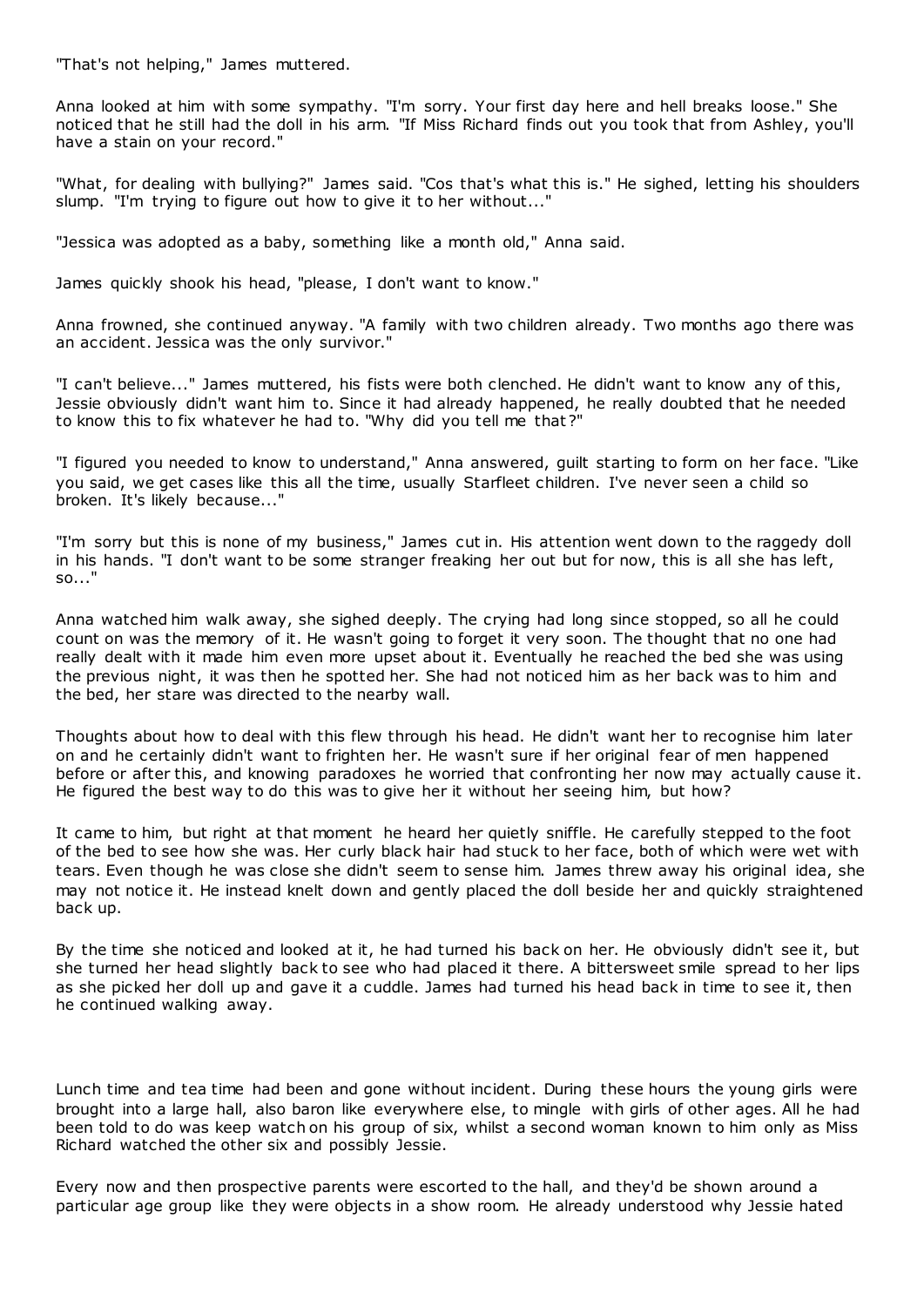her time here, but seeing that was just another layer to the cake. Some of the girls he looked after seemed perfectly normal so he worried that being in this degrading place too long would change that.

The group he had to look after were spread out in the room, so it was a little simpler to glance over to Jessie to see how she was doing. She sat in the middle of the floor on her own, mostly whispering to her doll. Even the older children seemed to be giving her a wide berth, he noticed. There was a lot of floor space circled around her. No wonder she always hated to be alone, he thought. The room might as well have been empty.

He still had no idea what Maxwell had wanted him to do. This nightmare the girls were having about her and the feeling that he was being watched last night came to mind. It seemed the most obvious answer, especially as he was given a bag with weapons, but something Maxwell had said gave him doubts about that.

## *"There are more ways to save someone."*

When it came to time travel even just saying hello to one of the little girls may alter things hugely. Maxwell told him everything he did had already happened, it was pre-destined. Jessie was how he remembered her because of something he hasn't done yet. He shook his head gently. It still made him wary about what he said and did. For all he knew he wasn't here to deal with whatever was causing the nightmares. It was probably little things like giving her the doll back.

The big doors to the room burst open, interrupting his thoughts. Once again the two people in charge were showing parent wannabe's around. They walked across the room, heading somewhere for the back. They had the cheek to get so close to Jessie and do a detoured half circle around her like she was in a forcefield. Luckily Jessie had her back to this and didn't see it. It still made him mad though. He could forgive babies, toddlers doing something like this. They didn't know better and they were frightened. These were fully grown adults in charge of an orphanage. Avoiding a tiny child like she was infected with the Phage in plain sight of her, he felt that was worse than anything his father did to him. Normally he would have stepped in, said something, but if he was fired he wouldn't be much help to her.

"Mister?" a familiar voice behind him got his attention. He turned around to see the girl with the many questions behind him, looking up at him with her curious hazel eyes.

James knelt down so he was a bit closer to eye level with the tiny girl, she was still only half his height though. "Yes?"

"Bathroom," she said. It was an order not a question. He straightened back up, but crouched a little so he could hold her hand. It wasn't far, so he wasn't worried about being away too long. Once he reached the appropriate door, he overheard another group enter the large hall. Something about the air seemed to change. His head tilted slightly to one side so he could at least see through the corner of his eye.

He could never describe the feeling, but he felt it so many times in his life he could recognise it immediately. Whoever had just walked in to be shown around the child showroom was dangerous.

The little girl was tugging on his arm at this point. Her nickname for him got his attention. "Oh sorry," he said down to her. His hand reached out to open the door, his head turned in another direction. Another carer had seen him and was already on her way.

"Don't worry, I'll take care of her," she said politely. "Watch my group, please." He nodded. The rules about male carers handling delicate situations such as bathroom visits for the girls saved him. He didn't want to leave for a second. Whatever he was here to do, it had something to do with the new arrivals.

The group of older children he was supposed to watch temporarily was nearby, and his weren't far off so he didn't have to go far. James was free to turn around a little to get a better look at whoever came in.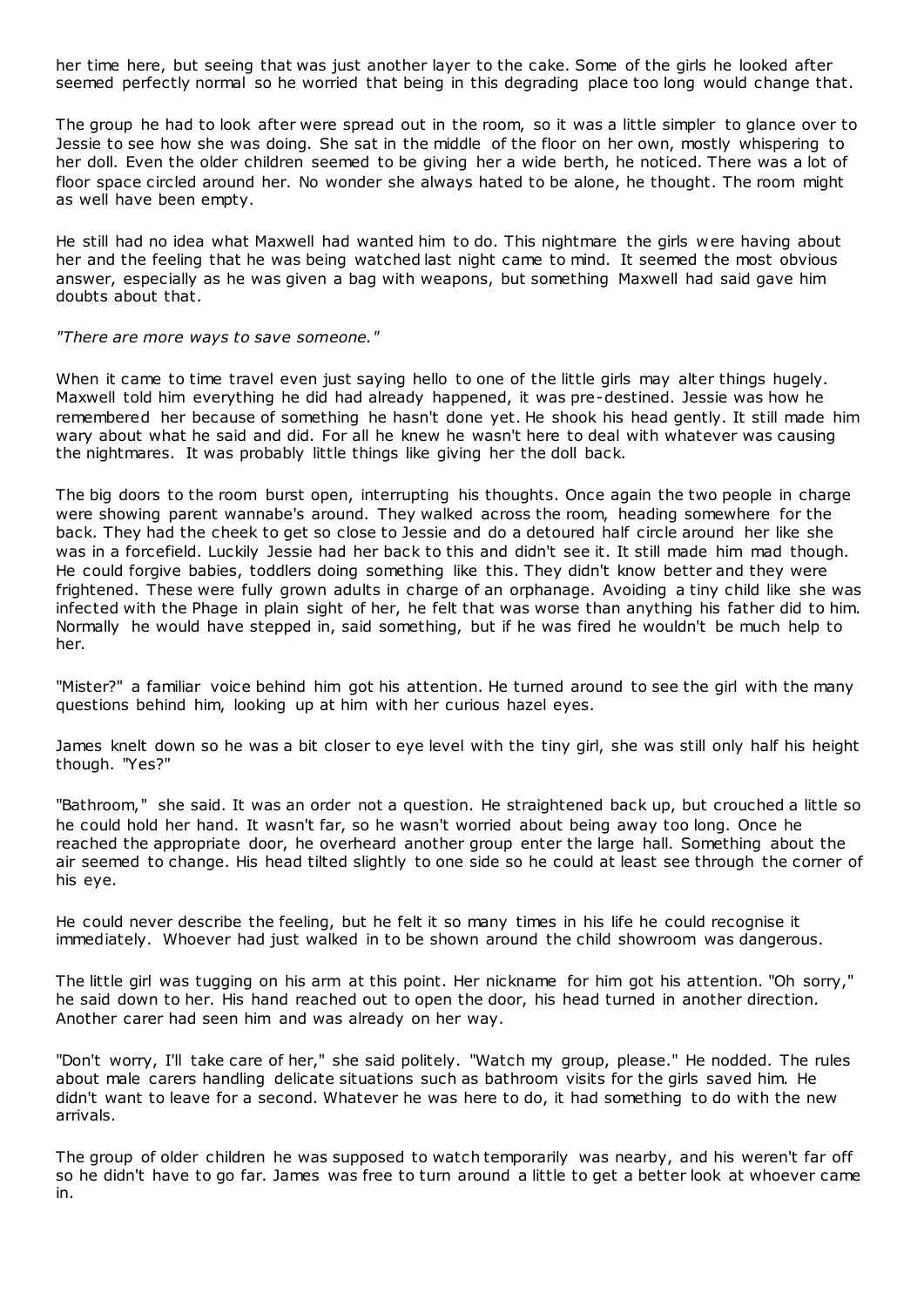There must have been only two people who usually show parents around, as this time Anna was brought away from her time off to do it. She had stopped not far from the doors to talk to the two men she was with. He couldn't get a good view of them as their backs were mostly turned on him.

His attention went to Jessie, but he was dismayed that he couldn't see her anymore. The previous group had walked another circle, no doubt, partially around her to advertise the children nearby. They were completely blocking any view he had of her.

He turned his head back to Anna and the strange men he had sensed. One of them was looking over his shoulder, directly in his direction. His eyes widened a little before turning back to Anna. James didn't like the look he gave him, maybe he could feel the same thing about him that he did. It's not like he'd recognise him.

For some reason Anna had decided to lead the two men over directly towards him. By this time the carer and the girl had stepped out of the bathroom. He gave her a nod as thanks.

"Anna, I thought you were off duty," James said, avoiding looking at the two men she was with. If he didn't he would have noticed both of them studying him carefully.

"I was but it's busy today. If we can find new homes for our girls, then it's a win," Anna smiled that chirpy smile.

Her intentions were pure, but she obviously didn't see anything wrong with them. "I see. They want a one or two year old, huh?"

"Yes. We're representing a family from another colony. It's not what you think," one of the men said.

James frowned. Anna hadn't noticed it, but he noticed the accusing tone he used. He reluctantly looked towards him. "Excuse me?"

"I apologise," the man said in an unconvincing manner. He didn't mean it. "I assumed you were homophobic and thought we both wanted a child."

"No, I didn't say anything," James said. The fact that they both looked like men never crossed his mind.

"Your tone said otherwise," the first man said coldly.

Anna finally sensed the tension and quickly came to the rescue, "Mr Michaels is new here, it's his first day. As an ex-nursery teacher he isn't used to the adoption procedure."

"Hmm, I'm sure he isn't," the second man smiled.

James' attention went for him this time. He figured he was probably right, they likely knew who he was. Or what he was at least.

"I was thinking little Lisa for this family. She fits the profile these gentlemen gave me," Anna said in another attempt to diffuse the tension. "What do you think?"

"I'm thinking it's a bit weird to have specifications on a child," James answered honestly.

Anna glanced at the two men then back at James, an uneasy expression was now on her face. She leaned in a little close to whisper to him, "I think it's cold too but what can we do?"

"Which one is Lisa?" man two asked her. His face seemed to hint that he already knew the answer. Anna didn't notice though. She smiled and lead the two men over to the group that Miss Richard was watching. Both men simultaneously looked over their shoulders to stare at James as they followed her.

He sighed a little before looking across to see if he could see Jessie now. The group had moved on thankfully, but that didn't make him feel any better. Where Jessie sat before was now just a huge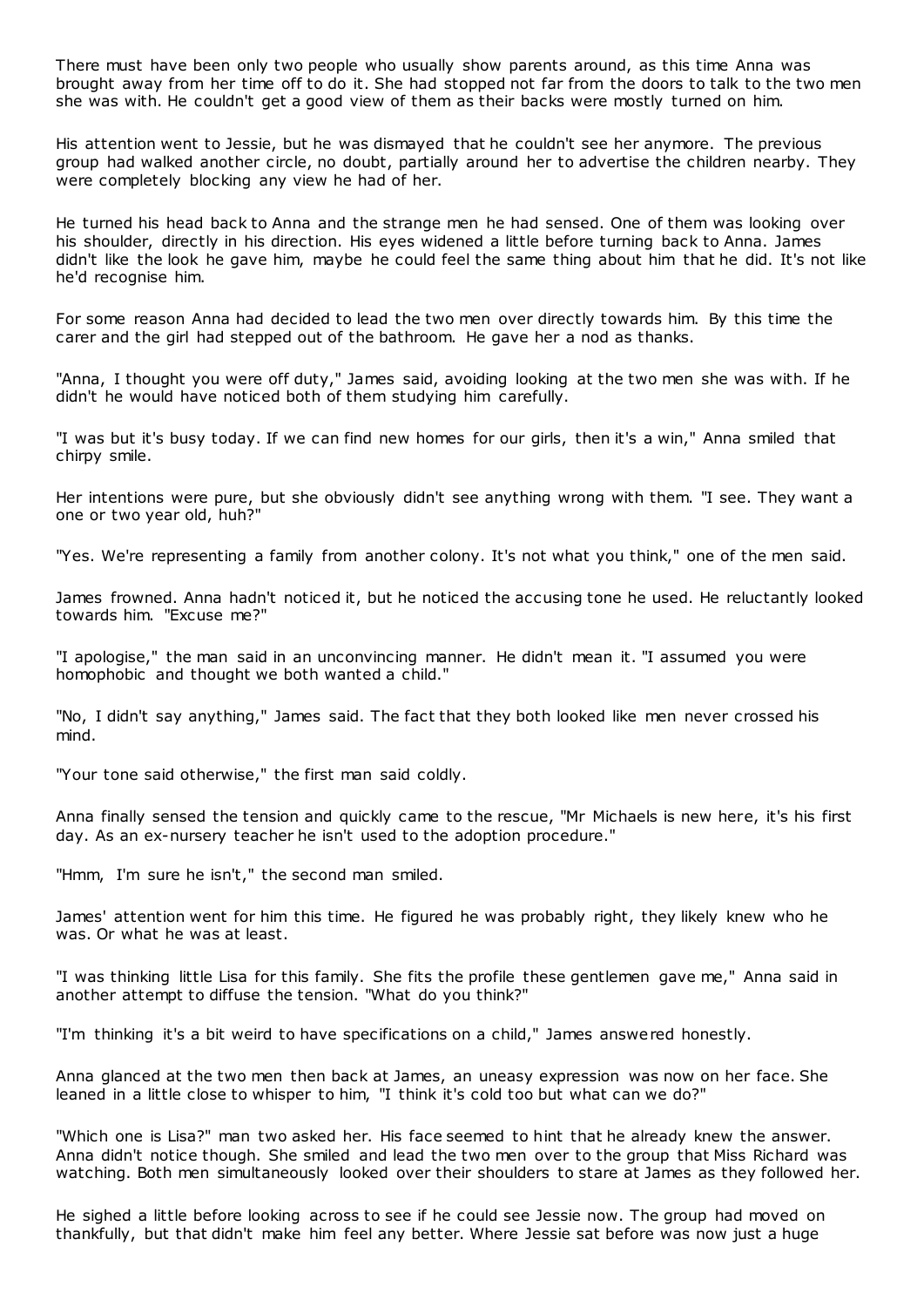empty circle. He walked quickly forward to the spot, darting his head side to side to catch any glimpse of her. There was nothing. Panic started to set in. Had he made a huge mistake in talking to those men?

"No, don't wanna go with him!" he heard one of the girls cry. He swung his head over to the source. The two men and Anna had reached the second group. He noticed Lisa was trembling behind Miss Richard. The other girls had backed away too.

"That's all right, I don't think that's what the Johnsons had in mind," the man coldly said towards Anna. She sensed the tone and did nothing to hide her distaste in her features. The other man seemed to be looking towards the same empty spot Jessie was in earlier, he quickly whispered to his friend.

"Um, we don't tolerate this kind of behaviour around the children, Mr?" Miss Richard said to them both.

"Harley and I apologise. I think we'll have to come back another time," the first man said.

Anna's mouth dropped open in shock. She was about to say something when Miss Richard hinted she shouldn't with a hand on a shoulder. "This isn't a shop. We don't get new stock in every week. Please tell your Johnson family that we will deal with them instead or nothing," she said.

The two men just nodded. Anna had the unfortunate honour of showing them to the door. James slowly followed them, glancing side to side every now and then just in case Jessie had just moved elsewhere.

"She's not here," one man whispered to the other.

"She was. Maybe he..." man two whispered back.

"It's possible, but why?" man one whispered. Man two slowly looked behind him, spotting James. He was forced to stop as a result, the man gave him a warning with narrowed eyes before looking back. "We'll find her." All three of them disappeared through the door.

Jessie was gone but not because of them. Where could she be? He had no idea where to start. He thought there was only one way out, excluding the bathroom, and he was covering both of them the whole time she had been in sight. He scanned the room once again, not noticing that anot her one of his girls had approached him.

"Mr Cranky," she said.

James pulled a face before looking down at her. He realised why she said that immediately.

"What you doing?" Ashley asked, giving him the evil eye.

"Don't call me that," James said, shaking his head. "I'm just keeping an eye, that's all."

"Hmm. Creepy men came in," Ashley said. "Creepy girl ran."

James couldn't help but widen his eyes, "what?"

Ashley nodded. "Saw her. Ran that way." She pointed to the opposite side of the room to the main doors. He looked over but he couldn't see any door there, just tall windows. He was about to turn back to Ashley when he realised one of the windows was open, and they were low enough for a toddler to climb onto the ledge. He started to wonder if an idiot picked this place to be an orphanage.

James knelt down next to the girl. "Thank you for telling me." She smiled and nodded. He quickly walked over to the window, it lead straight to the garden. He knew that it was possible for nobody to notice a girl everyone ignored to slip out, but they'd notice somebody fully grown do it. He remembered that Maxwell had given him weapons and they were barely a detour on the way out.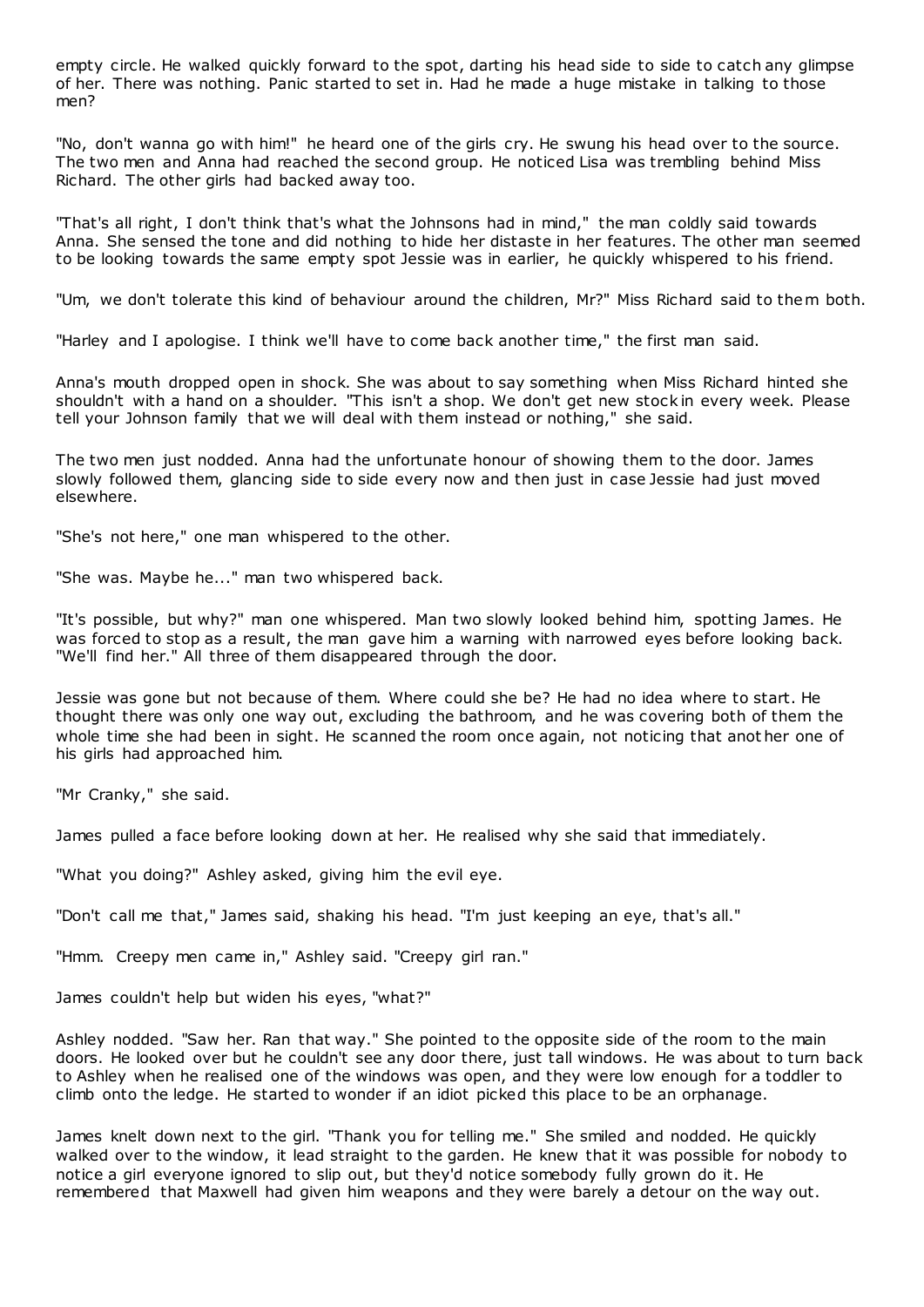Somebody would try to stop him, but that didn't matter anymore now. He quickly headed for the doors, ignoring the looks a lot of people were giving him.

Once James was outside he was surprised to see how much darker it was. The chill in the air reminded him that it was probably still around 5pm, and in the middle of winter. This wasn't going to help in finding Jessie, especially when there was a forest mostly surrounding the building. Why they would hide away a place like this?

He shook his head and continued his search. Movement at the far right side of the garden caught his eye and his head quickly moved to accommodate. He just caught sight of a little black haired girl squeeze through the fence and disappear into the wood. "No," he muttered to himself before making the first step forward.

Unfortunately he wasn't the only one who saw this happen. The two men stood by the gate to the orphanage, gave each other a knowing nod and exited that way in a hurry. James gave chase.

"You! I knew it. How..."

He didn't get the answer he expected or wanted. The only warning he really got was the sound of metal piercing the air. It was the last thing he heard.

The second man was only metres away, his eyes widened at the sight of his partner now impaled to the tree. The sword sticking through his chest slid out of him like he was made of paper, the body slumped to the ground.

The man knew he had to run.

The forest was so dense and it had gotten pitch black so quickly. James could only make out the silhouettes of the trees, but that wasn't what he was hunting for. The second man had ran this way.

Jessie was in here somewhere too but he was more worried that he'd not find either of them, and he'd go after her. He had to make sure he wasn't a threat before looking for her.

Voices in the distance got his full attention. Dead ahead, two of them at least. He recognised one. As he approached the silhouettes seemed to move. He maneuvered himself behind a tree as one looked like it was approaching.

Confident it was one of them, and was very close he threw himself at the shadow. They both tumbled to the ground. Only then he could see the man's face. It was not the same one that ran, but he got the same feeling from him as the other two. The colour of his eyes pierced the darkness, that was definitely not a Human trait. The man struggled to throw his attacker off. James' hand flew to his throat, he made it quick. He had to.

Demon or not, the sound of neck cracking under the strain of his hand always unnerved him. He shook it off and stood up, hoping to get a glimpse or any hint of where the last guy had gone. The sound of a twig snapping gave him a location, he didn't waste any time.

An ear piercing scream fluttered through the woods. It was a young girl's so James' thoughts immediately leapt to Jessie. He turned to run in that direction instead.

It felt like he had been running for hours. His head was racing. He couldn't imagine what would happen if he had failed. If she was in danger, mortal danger then he was responsible for this.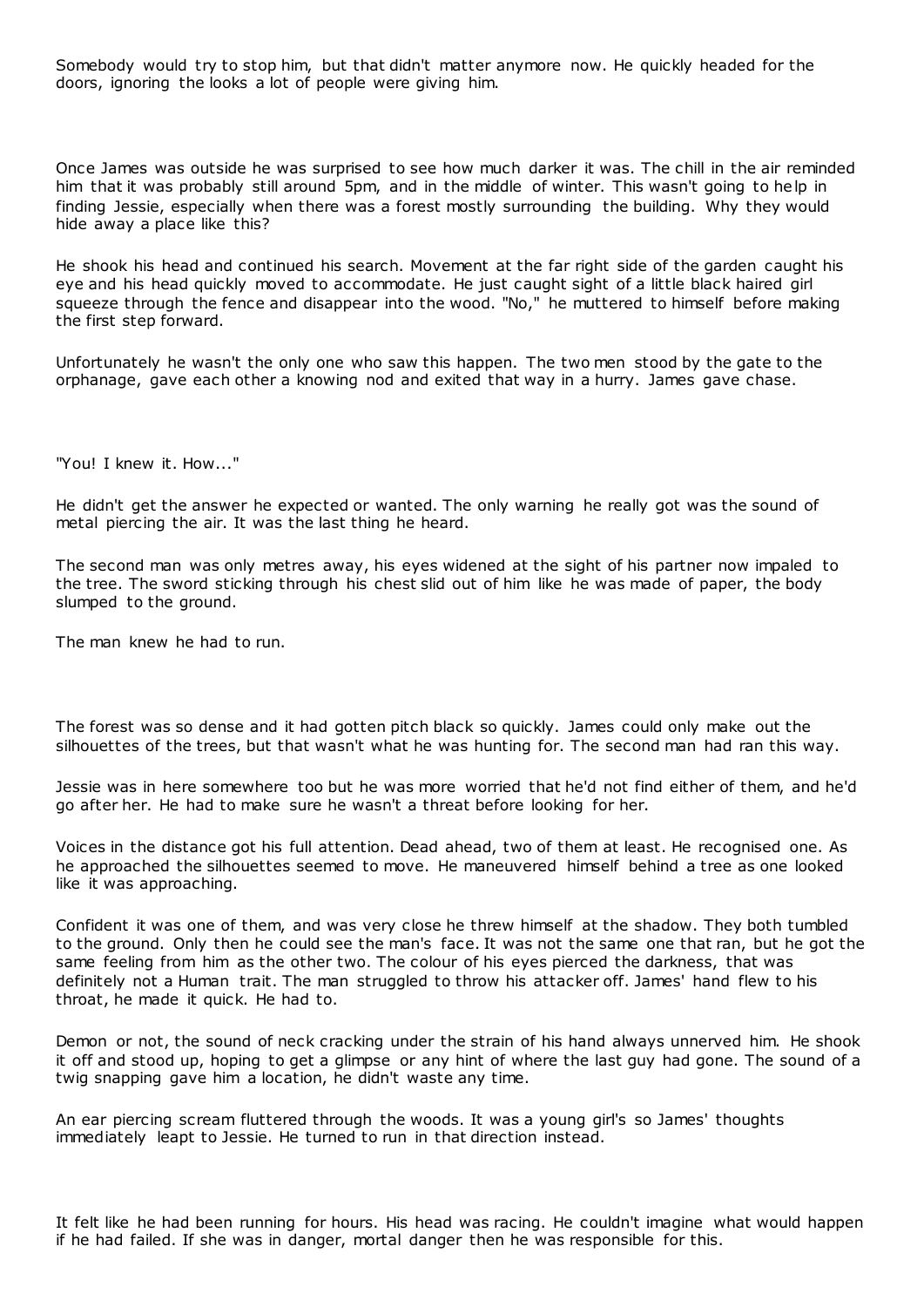Finally he reached the clearing. He could thankfully see Jessie but she was not alone. She cowered behind a park bench as a man with unusual ridges across his face slowly approached her. As if it sensed him his head swung in James' direction.

This one was definitely demonic. Its eyes were a blood red except for the iris, they seemed to glow in the dark. It looked back towards Jessie, cackling viciously. The bench was taller than her so it obscured her view of this thing, at least now anyway. The demon kept its eye on her, seemingly not caring that James was there. It was odd but he saw it as an advantage to be taken.

James moved forward, grabbing the monster around the neck with his arm. He pulled it backwards back into the abyss of the woods.

"Slayer? Impossible," it complained before it was tossed to the ground.

"No, you're just weak," James said. He covered the demon's throat with his foot instead. It didn't really resist.

"There are none of your kind on this planet. How?"

That wasn't a surprise. James wasn't pursued by things like that until he was a lot older. What he was surprised about was the fact they were here and were after somebody else. It didn't know about him before, so it wasn't here from the future. That was one theory gone.

"You mean Humans? This is Earth you berk," he said.

The demon chuckled until the foot holding him down pushed further. "Do you really want to protect her? Your kind are bigger fools than I thought."

"I'm not the one about to die," James said.

The demon smiled, "you will be." James rolled his eyes. The sword in his hand impaled another one of these things. James pulled it back out when he was sure it was dead. It was quickly placed back into the bag on his shoulder before he headed back into the clearing.

He expected it but it still worried him, Jessie was gone again.

The clearing had lead into a small park on the edge of the town. He only just noticed then that it must have snowed a little while he was in the orphanage. The ground was still slushy and he could feel the salt grinding underneath his feet. The sun was gone, the air was feeling a lot crisper than before. He had to find Jessie soon.

There were people still walking around the town, surely somebody would have seen a tiny child running around with no coat on. He had asked everyone he passed by, but it seemed he was wrong.

An elderly couple approached him and were about to pass by him. "Excuse me." They both stopped in front of him. "Have you seen a small girl, about one, with black hair..."

"Yes," the woman answered. She pointed to a large building which looked like a small hotel. "We saw her slip in the snow. A woman picked her up."

James sighed in relief. "Thank you." The couple smiled and carried on walking.

"Are you her father? Cos she was in a state when Alisha found her. She hasn't said anything."

James could feel the judgement in her eyes drilling into him. "No, I work at the orphanage." The woman's deadly stare didn't let up. He quickly checked his pockets, and almost the bag to prove what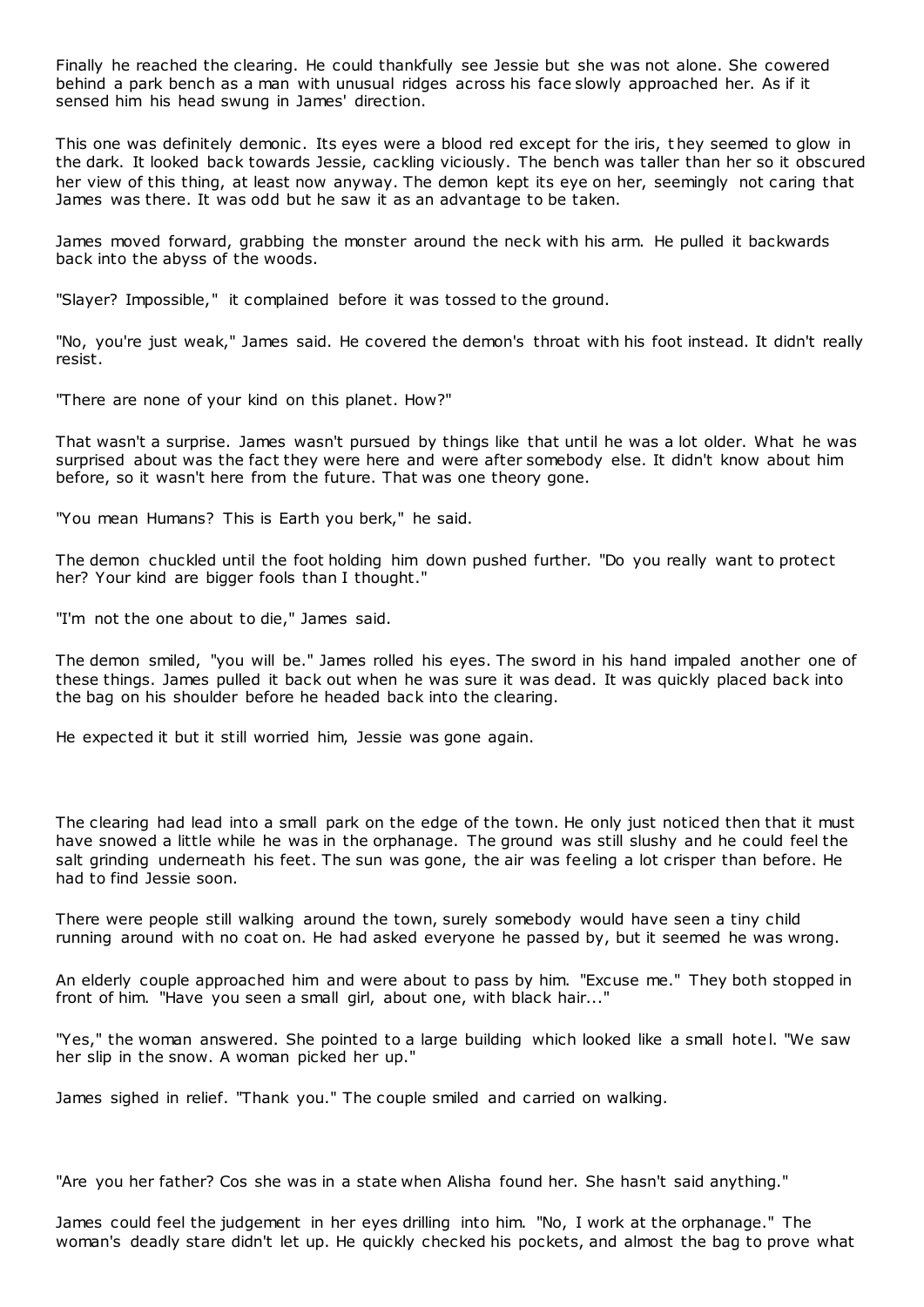he was saying. "I had proof, I'm sure..." The woman who he assumed was the receptionist continued her stare, the other woman behind her must have been Alisha. As if one wasn't bad enough, she was staring at him as well.

"Her name's Jessica Annet, and I'm..." At that moment he found the PADD he was given at the orphanage, so he handed it to them.

"I see. She's had quite a fright," the receptionist said once she looked at it.

"Yeah er..." James mumbled. How was he going to explain this without looking bad? "Some of the kids didn't like the look of the visitors, I think she must have ran while some of them were... wigging out. If you call the orphanage, they'll probably tell you the same. I'm sorry for the trouble."

The two women looked at each other with a knowing look. "Harley and Shanton," they both said.

James was surprised that they believed him and even knew what he was talking about. "They both stopped by here yesterday looking for the orphanage," Alisha answered his surprised expression.

"Yes, and not just us. They've spooked everyone they've talked to," the receptionist said. She gave her workmate a nod.

"I'll go check on her," Alisha nodded back. She turned around to step into the back room.

James sighed a little in relief. He really thought there would be a problem here. "Was she hurt? I was told she fell over."

The receptionist lightly shrugged, "well..." She and James both were startled at the sound of glass shattering in the next room. Screams soon followed with the sound of something crackling. They both were about to move when they noticed smoke drifting through the door.

Orange in the corner of his eye made his head swing to that side. His eyes widened. "Get down!" He didn't wait for her to listen, he dragged the woman down to the floor as a fireball shot through the nearby window. It smashed into the desk she was at before. Flames spread across the desk pieces, quickly spreading to the carpet.

"What's... why is this happening?" the receptionist stammered.

"I don't know, you should..." James said just as the front doors blew apart. More flames spread across the floor, blocking them inside. He looked towards the back room where it all started. The child's screams from there were hysterical, he jumped back to his feet to follow them through the thick smoke. In his rush his left leg grazed through the fire, but he wasn't going to let that slow him down.

The fire was scattered around the small room, black smoke choked the air. The only other movement he could see was Alisha's body struggling to stand up, then approach him.

"She's..." was all she could say before she needed to cough the smoke from her lungs. One arm went around her mouth to block the fumes while the other gestured to the back. He could tell without that. The screams were ear piercing and desperate. He didn't hold back.

The smoke was filling his lungs quickly as he reached the back of the room. James finally found the little girl trembling behind a chair. Her screams sounded painful, she would cough horribly, then go back to screaming as soon as she was done. Tears streamed down her black face. He quickly picked her up which made her struggle. He tried to ignore that and he made his way back the way he came, dodging the spreading fire. He felt her tiny hands squeeze his shoulder as her head buried into it. Her choked screams and coughs vibrated through his chest. He figured her screams must have been making her breathing worse, so he tried to comfort her by stroking her back gently. It didn't seem to change anything, but at least he tried.

Back in the reception, the two women had unlocked another door leading to a few steps, and a long corridor. "Back here!" Alisha yelled towards them. They entered the corridor as quickly as possible.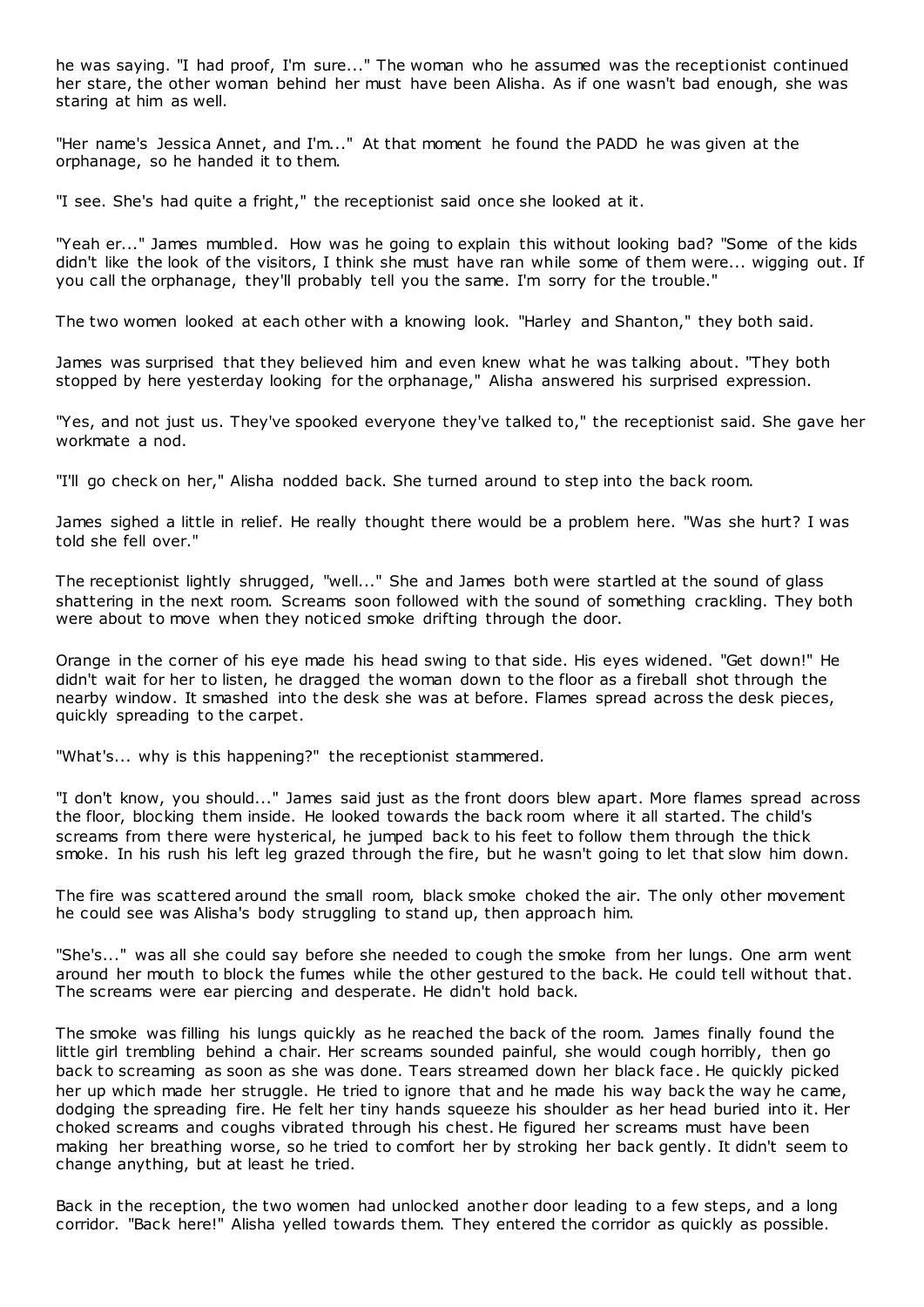James then felt the same thing he did at the orphanage when the two men arrived, so he glanced back. Figures brazenly strolled through the fires at the front door like it was nothing to them. He quickly shut the door before they spotted them, and hurried after the two women.

At the end of the corridor was another door. They quickly entered it into another room. The c hilling sound of the previous door opening got all of their attention. James quickly closed the door he was next to, span around and pushed his back against it. Voices echoed outside, they got louder and louder.

Alisha meanwhile opened the only window in the room as far as she could. Jessie screamed into James' ear as his body was jolted forward for a second. He felt the full weight of bodies throwing themselves at the other side of the door.

Nobody realised the ceiling was glowing orange, at least not until smoke billowed out from it. The two women looked desperately towards James.

"You need to get out of here," he told them. He looked down at the tiny girl in his arms while he carefully tried to pry her hands off him, which she resisted. Her screams grew more desperate as he lifted her forwards towards the two women. "Please, take her with you."

"But, what about..." Alisha stuttered.

This time it felt like two of them slammed into the door at once. "They'll get in any second. She can't stay here. Please, keep her safe."

Alisha nodded and then took a hold of her. James could only watch as the pair climbed out of the window with Jessie. Her screams still haunted him as they faded with distance. He waited to give the girls time to get away, while he removed a weapon from his bag.

When he felt like it had been enough time he swung it back through the door. He knew he got something with it, the sickening crunch he heard was obvious. He pulled it back out to his side, then swung around to open the door to deal with the ones he hadn't hit.

James could barely make them out, the smoke was getting thicker and thicker. There were so many of them there was no room to really move in the corridor. Their eyes each glowed maliciously through the smoke. If there was none he'd notice the two lying on the floor with bleeding holes through where their ribs would be, his sword stab would have sliced through in between them with no mercy.

The figure at the front scowled at him. "Where is she?"

James pretended to be confused, "who?"

The leader scoffed, then smirked at his friends as the smoke forced James into a coughing fit, he tried to control it but it was overwhelming. The group didn't seem to be affected by it.

"Having trouble breathing Slayer? It's probably something you can do without."

James was able to compose himself for the moment, but his throat was throbbing and his chest ached with every breath. "What kind of insult is Slayer?" he spat out.

The leader laughed viciously. "We could feel you outside, you can't fool us." His eyes danced as the smoke choked him again. "It's how you're here we don't get. Why don't you tell us."

James knew he wouldn't last much longer in this smoke. He was starting to feel drained as his lungs inhaled more of this poison. There was only way out without giving away where Jessie had escaped. He had to take out as many of these things as he could, but he feared he didn't have it in him to get them all. Nevertheless he decided to fight.

His left arm swung out to strike the leader, but he grabbed it right away. Good, they always fall for that. His right immediately attacked with the sword while he was distracted, but it was grabbed right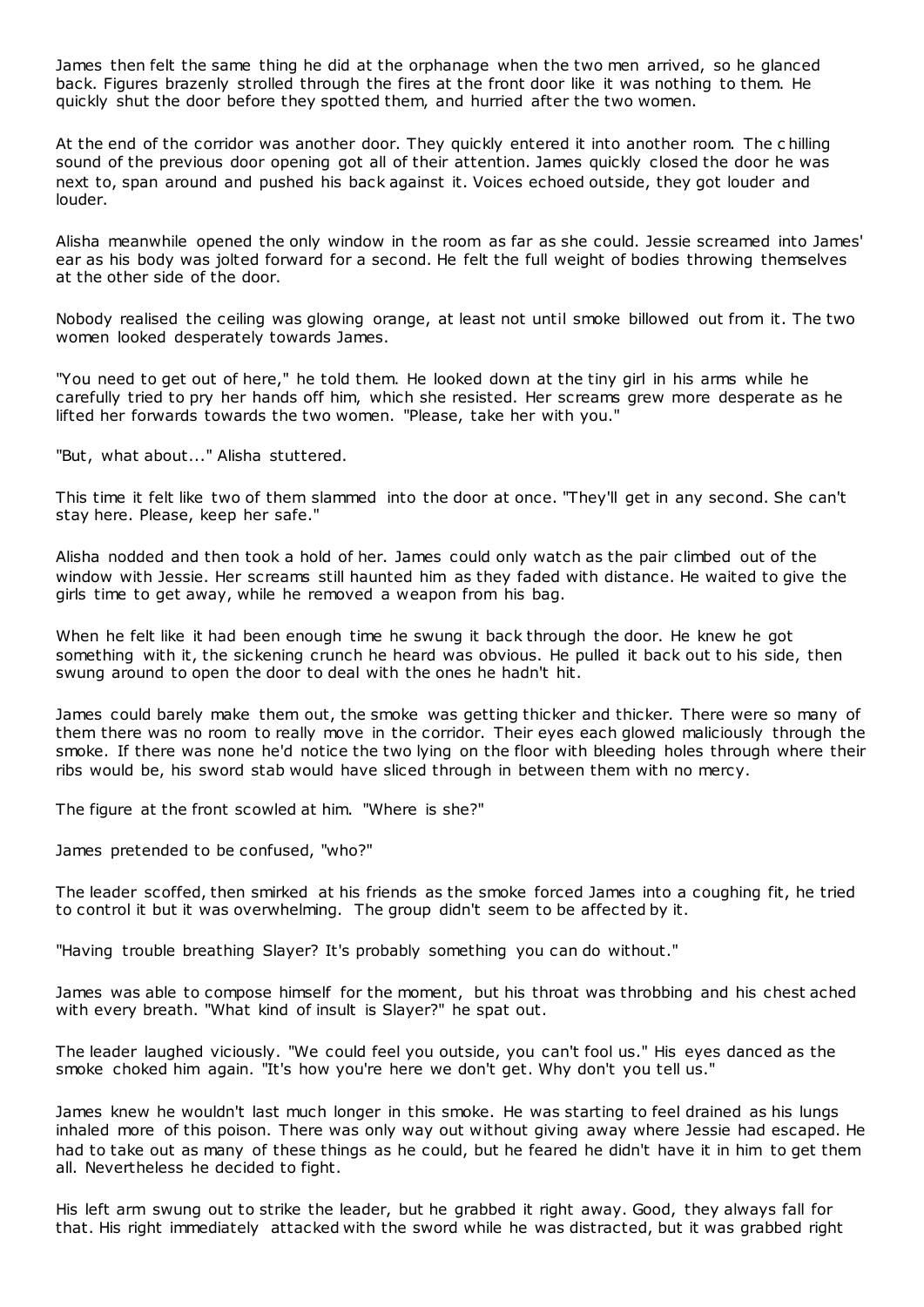away. That never happened before, usually it happens so fast and they don't expect it. His whole body felt weakened, maybe he wasn't going as fast as he thought.

Both blockers laughed fiendishly as they pulled him forward into their group, each delivering their own blows as he fell through them. He tried to fend them all but there wasn't enough strength left in him to block once. Soon even the blows felt numb. He could feel himself falling. His ears rung to the jeers of the group. His throat felt like it had been ripped to pieces, the smoke tore down it like sandpaper scraping a jagged surface.

He blinked and found his sight was sideways, all he could see were clouded feet. His whole body shook as more blows were delivered. It got darker and darker until he couldn't see anymore.

A child's cries echoed over the darkness. A light smoke drifted everywhere like a morning fog. One man's voice screamed over the abyss but was soon overwhelmed by many other voices overlapping each other.

One voice become crystal clear; a young woman's, desperate and lonely. "I don't know Zack, I can't do this..."

The man's voice overlapped hers, "you can't take her. She's my..." The baby's cries and screams drowned his voice out.

A house began to fade in amongst the shadows, hazy and distorted. White, surrounded by green. Windows would flash a deadly orange and return to normal in a second. A shaded figure would fade in and out of existence at the front door. More of them appeared, and the windows would turn orange for much longer than a second. They appeared broken, black only for a split second.

Numerous screams howled from the house, disappearing into the nothing that surrounded it. Unheard and helpless.

The front door creaked open. Then the house charred from an invisible fire, the windows flashed to its broken state. Only the baby's screams remained behind.

A white flash pierced the area, blinding and unforgiving. On its wave images flooded his mind all at once. No, this was too much. *If you want me to understand this, you need to slow down.* As if the images listened to him they started to split apart, coming at him one at a time.

The man knelt on a carpet, his arms outstretched. His voice filled with pride and encouragement. A tiny baby crawled towards him, the green in her eyes sparkled. The image faded but the baby's laughter remained on the wind.

The man held a smaller baby, his smile was bittersweet.

She vanished, the man's expression was pained and his eyes screamed in torment. A shadowed figure stood in front of him, leering at the crib behind the man.

As sudden as they appeared they were gone, in their place a hole in the ground appeared. Fire was overwhelming the darkness, making its way towards the crib. The baby's cries were deafening. He wanted to stop it, this thought seemed to make the image fade away as if it were just a cloud of steam.

It was black again.

A woman's voice pierced the darkness, "we can't replace her with another child, it's not right."

"The children were expecting a little sister. We can't break their hearts like ours have been," the same man from before spoke.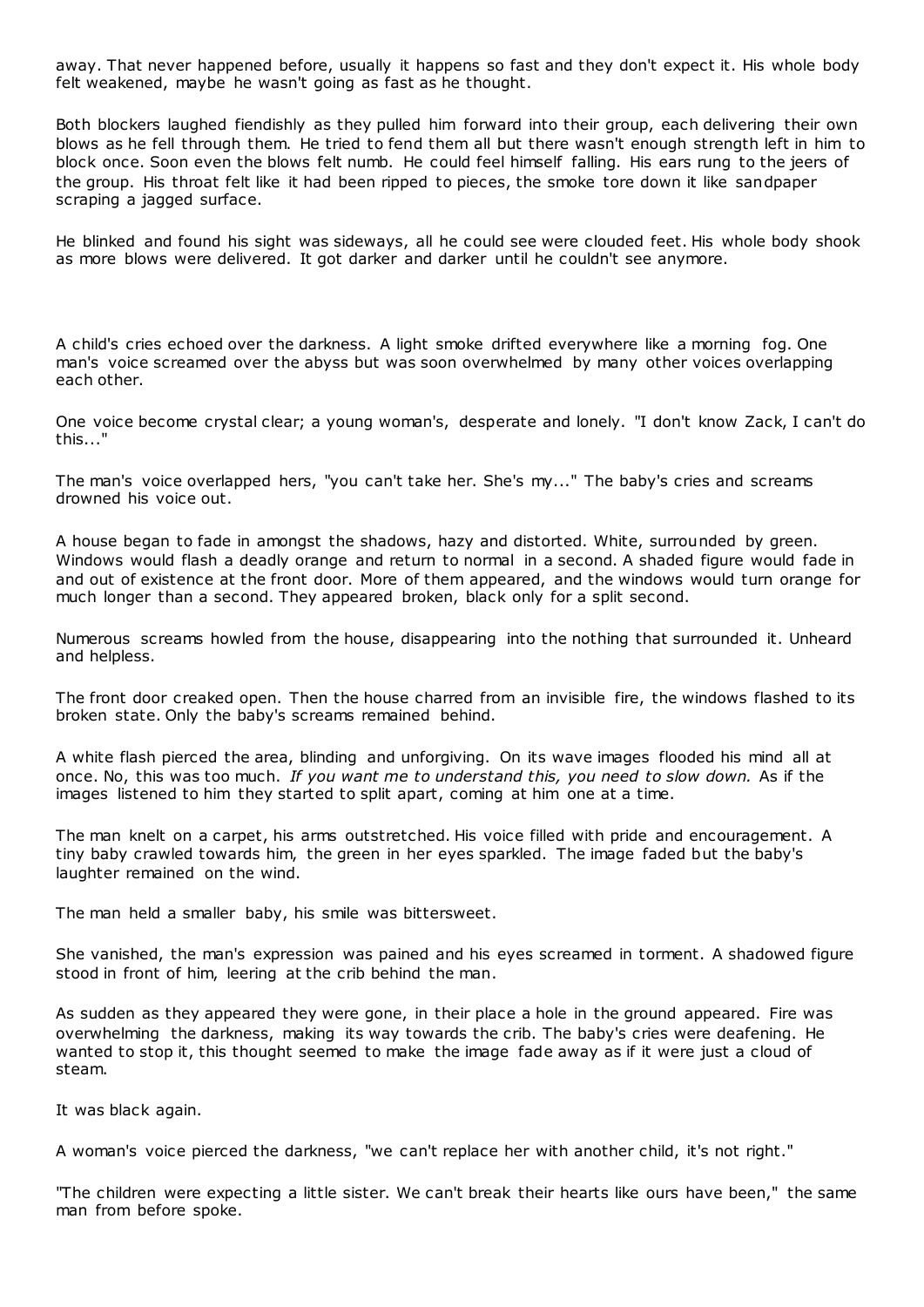The woman's voice suddenly sounded desperate, "I can't. We have to take her back. We both know... As long as she's in our family we will be reminded of what we lost." Her voice faded to a whisper, "I'm sorry."

Another man's voice cut in, it sounded very familiar to him. "She's not yours. Would you really trade your real family's life for her?"

"She's as real to me as my son and daughter are!" the first man's voice seemed to shout over something.

"They live, we take her," the second man's voice taunted him dangerously. The two men faded back into view along with the crib, the second one still hid in the shadows. The black nothing burned around them. "Or we kill them, we take her. It's really an easy decision." They started flickering into nothing while the hole replaced them again.

The man's voice turned into a gentle whisper, it didn't match his lips. "I know how hard it is, I feel it too. But our Jessica. Our Jess, she's been abandoned once already. I can't do that to her. We both chose to...." The menacing figure vanished, the other man distorted into a different position. A young woman faded in beside him. The tiny baby was back in his arms, wrapped in a pink blanket. They were both smiling, but their eyes were conflicted.

The dark figure walked straight through them, brushing their image aside into nothing. Fire burned around him, then his face was seen. The leader who wanted to take Jessie, he leered at him. The man stubbornly appeared again in front of the monster, and tac kled him to the floor. It creaked and quickly collapsed under the strain, taking them with it.

The fire spread to the crib. The girl inside cowered in the corner, squeezing her doll to her chest, screaming for help. It appeared to surround the crib. A sparkling blue light seemed to block its path, protecting it.

The fire faded away in the breeze. Only then a bedroom seemed to fade in around the crib, but it was black, all the furniture was destroyed. All that could be heard was a soft, timid cry come from inside the crib. Untouched by the fire, it was all that could be seen easily in the black abyss. The girl shivered as she looked around at the hell she was in. Her head buried into her knees as she cuddled her own legs.

Everything faded away before a bright light washed over once again. It was a lot more focused on one spot, it was coming from somewhere for the first time. James felt he could control something, even if it was just his eyes shutting slightly to block it out. He could feel a presence, a real one. Now he could feel a lot more, he could move. He was very aware that he was lying down on something soft. The light started to dim, he turned his head away from it. A blur soon cleared itself it up into a woman's smiling face. The familiar sound of a tricorder accompanied her.

"It's all right, try not to move," she said.

He tried to speak to her but his throat felt clogged up, it only made him cough.

"You were lucky. Any longer and I wouldn't have been able to help you." She hovered a device over his throat, soothing it.

"Did everyone get out okay?" his voice still sounded a bit raspy.

"You already know the answer," a harsh man's voice spoke from out of his sight.

The woman looked away, "Lieutenant Roves, you said you'd wait until I finished my treatment."

"He can speak can't he? Don't coddle the suspect," the man's voice grunted.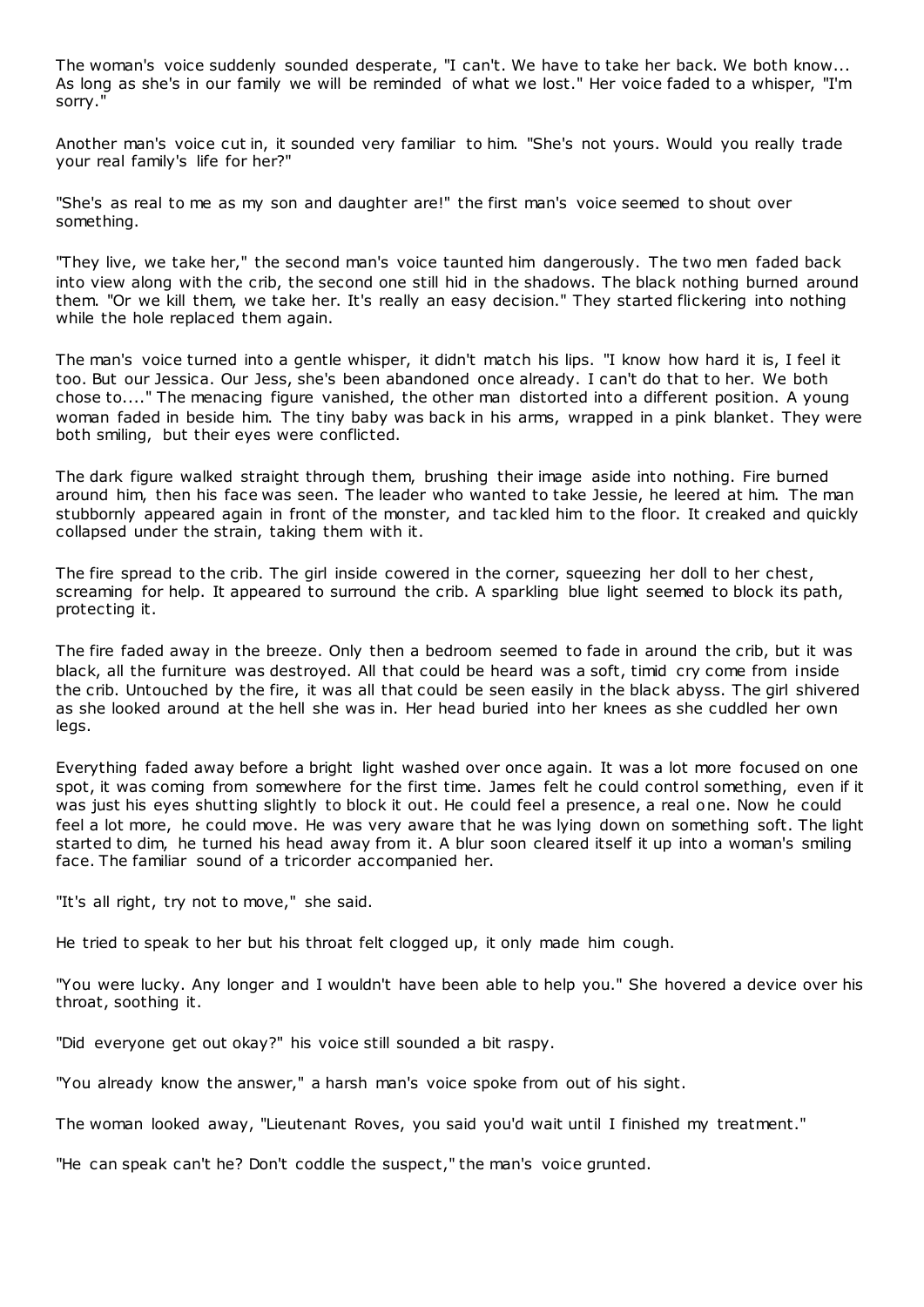"Suspect?" James said as he sat up. The woman was about to stop him but he had beaten her to it. Now he could see where the voice was coming from. A man c lose to his age with dark hair and a stubble, it was the gold and black uniform that caught his eye. He walked over to the bed.

"All were accounted for, except one. A little girl," he said. All the grogginess was gone, he had James' full attention. "The two women who rescued her were found outside, beaten."

"Well clearly it wasn't this man. He was found in the building unconscious and also beaten," the woman tried to defend him.

"Why are you wasting your time on me? Those men who started the fire..." James said.

"You fled the orphanage you worked at, a girl goes missing from it. Your friends show up to retrieve her and leave you beaten, clearly to deceive me into thinking you're innocent," Roves told him.

James shook his head, "the Lieutenant rank's only a formality right? Maybe a cracker prize."

Roves threw him a dirty look, grunting in anger. "You took her and lead her straight to them. At the very least you gave them a chance to take her, did you not?" He slammed his hands on the bed and leaned in to give him an intimidating stare down. Being a descendent of the owner of the deadly Death Glare, James was more than immune to it. He smirked at his measly attempts. "Don't give me the *I'm just somebody who works there, looking for a run away* excuse. You knew these men."

"Perhaps you should try a simpler job such as Security fodder or a PADD delivery man," James didn't even bother answering.

All he got in return was a growl. "Greg," the woman tried to calm him down.

"What would an ex nursery teacher know about Security *fodder*? Enough of this," Roves stepped back. "Will he stay alive during an interrogation?"

"Yes," they both answered. The woman smiled briefly in Greg's direction, he wasn't very amused. "I still need to do further treatments though," she said.

"Time's a factor." Roves gestured to the weapon on his belt, "come with me. Don't even think of trying anything, I'm not alone."

James decided to comply and follow him for now. He'd at the very least look out for an opening to escape, he had no time to waste with this man. Once they got outside he found out that Roves wasn't lying. A dozen guards, all with phasers, lined the corridor. "Is that really necessary?"

Roves gave him a little smirk, "just in case your friends c ome back for you."

"You really like to be insulted, don't you. It kinda beats the fun out of it," James commented.

Roves' smirk changed to a glare, he turned his back on him to lead him down the corridor.

"I don't know them. All you're doing is wasting both of our time while a frightened little girl is alone with these guys."

"We have people looking for her. Don't believe we're incompetent," Roves huffed back.

"You have no proof that I'm involved other than trying to get her back to the orphanage. How could I not?"

Roves stopped to open a door, he gestured for James to go inside first. He did so reluctantly. Inside was another man his age, he looked very angry when he saw him.

"Is this him?" he hissed.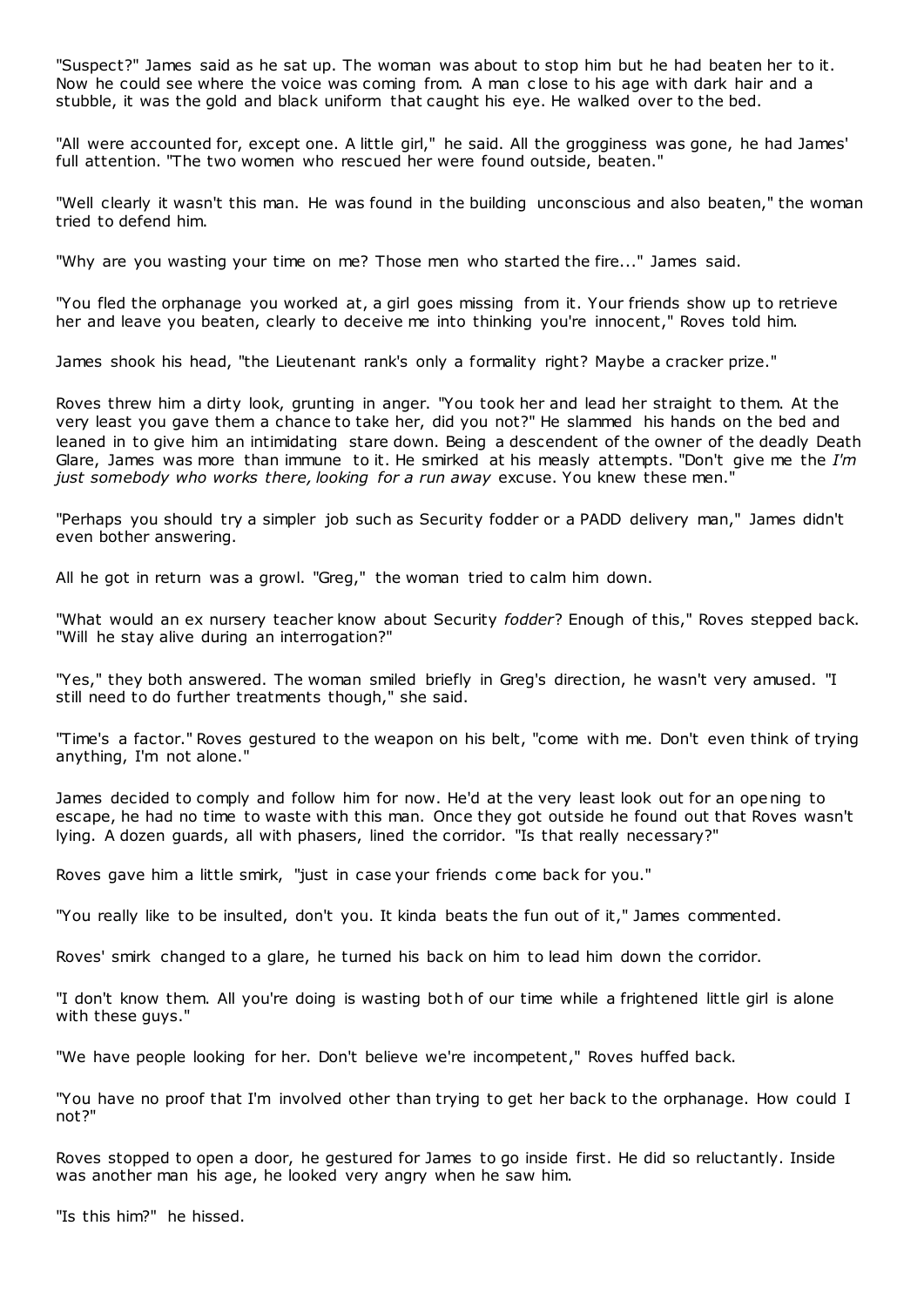Roves smiled at this, he closed the door behind him. "Mr Michaels meet Mr Michaels. Is that proof enough for you?"

James tried to hide the worry he was feeling by rolling his eyes and arming himself with sarcasm. "Congrats, you found another guy with the same surname."

Roves started to circle around him, keeping eye contact. "Same forename, date of birth, place of birth, job offer, resume, parents names. Shall I go on?"

The other man charged forward, "you stole my identity to get into an orphanage, kidnap a girl and do god knows what. There's a name for people like you."

"Falsely accused," James said, glancing away from him. "How do you know he's..."

"DNA never lies," Roves smiled.

DNA? This wasn't good. James tried to tell his anxiety that he just checked the other man's to compare the files. Roves meanwhile approached the real Michaels. "You can go, sir. I've informed the orphanage of this incident. They will gladly let you in."

"Thank you Mr Roves for clearing this up," the man said gratefully. He walked out, not without passing a dirty glare at James as he did.

"You knew it would come out, so you covered your tracks. You're a clever kidnapper, but you're not clever enough," Roves said, turning his head back to him.

"I'm telling you; files, even DNA information can be tampered with. I'm the real Michaels." He knew he wasn't going to believe it, but he still had to try.

"The file did show signs of tampering, very sophisticated. Once it was undone the truth came out. The question is, who you are."

"I told you."

Roves walked over to the only furniture in the dark, windowless room; a table. A laptop sat on it. He turned it around so James could see the screen. "While you were out we took the liberty of sampling your DNA, see if you match anything."

James was very white at that moment, he knew what was coming and he couldn't think of a way out of it. Anything he'd say would implicate him further.

Roves pressed a button to bring a personnel file up. "Tell me how you've tampered with this one too, *Mr Taylor*." He smiled, he knew he had James worried. "You look a little big for a one year old, don't you?"

"This is ridiculous. You honestly think I'm some kid?" James quickly said, feigning disbelief. "This is a stupid mistake, you're just wasting time." The man's smile was becoming a little smug. "Come on, that's not me. Don't you see how stupid this sounds?"

"You're right, it is. That's why you chose this file. Another ruse to keep us from your real identity. You will not waste our time further."

James shook his head, "clearly the men who took Jessica are doing exactly that. They've planted this here to keep you distracted."

"Oh, so this is their doing?" Roves pretended to look surprised. "You're a cruel man, whoever you are. I'll have to contact this boy's family so they can arrange a DNA test for him, his file is permanently damaged until we do."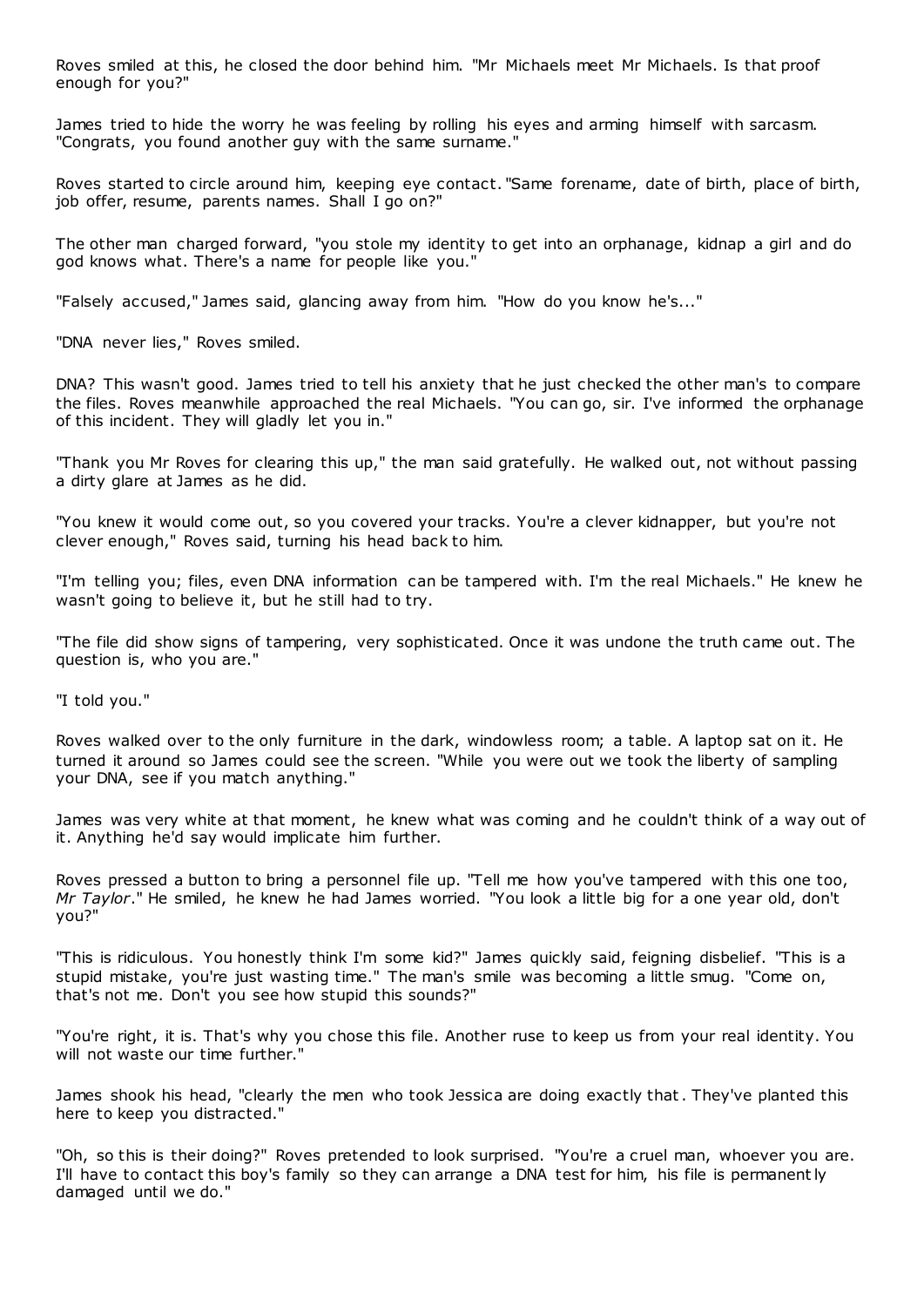"That's not necessary," James blurted out, regretting it immediately. Roves knew he was onto something. "You could probably fix it if you found someone who knew what they were doing."

"Like you, you mean?" Roves smirked. James shook his head and didn't respond to that further. "If I ask the family about you, do you think they'll know something or did you just pick the boy's file at random?"

"Enough," James groaned. "There is a little girl somewhere who needs help and you're wasting your time on some hacking. I know what I'd pick."

There was a knock at the door, Roves threw his head back. "I'm busy!" They knocked again. "Ugh." He reluctantly answered it. "What is it!" he yelled without even checking who it was first. He regretted that, "oh sir, I apologise."

"You're dismissed Mr Roves," another man's voice commanded.

"But, this man is..." Roves stuttered.

"Are you questioning my judgement, Lieutenant?"

"No sir, I'm relieved sir," Roves stuttered. He quickly dismissed himself.

James turned away, keeping his eye on the file. It was definitely his. The date of birth was right, name, his parents names. No picture yet as he would only be one year old in this time. Everything about this was awful. Demons had possibly kidnapped Jessie, and now his identity was almost out. If this Greg Roves contacted his father or worse, his mother, the timeline...

"I'm afraid we have a problem," the new man interrupted his train of thought. He entered the room. James got a vague glimpse of him through the corner of his eye. He was middle aged, white hair, almost his height, a stern face. This officer was wearing a command red uniform.

"We will if you don't let me go," he told him. It wasn't a lie.

"I can't do that," the man bluntly said.

James sighed in annoyance, "that girl needs my help. I failed her once, I can't..."

"Accessing that file alerts Starfleet Command, specifically me and a select few. I'm afraid Roves will not be able to issue the threats he gave you about contacting the family. Now I wonder, do you know why I'm telling you this?" the man said.

"What? No," James replied. He did have an idea what he was talking about. He had no idea though why his file was monitored this early, nobody knew about him yet. It did narrow down who, or rather what rank this man was. Only Admirals in this time would know to monitor a Slayer's file.

"The file is monitored for, how can I put this, strange events linking to it. I was alerted and here I am," the man explained.

"There's nothing strange about my involvement in this," James said.

The man approached by a few steps. "Where's my manners, I haven't introduced myself. I am Admiral Edward Janeway."

*That name*. James' eyes widened, the blood drained from his face. His mother had told him all about Admiral Janeway, her father, in one of the few times they got along. Things were getting messier, he had to get out of here. He definitely couldn't let him confirm his identity.

"I was the one who chose that file to be monitored. It couldn't be tampered with without my or other select Admirals knowing. We didn't get notified until Greg Roves did his DNA comparison."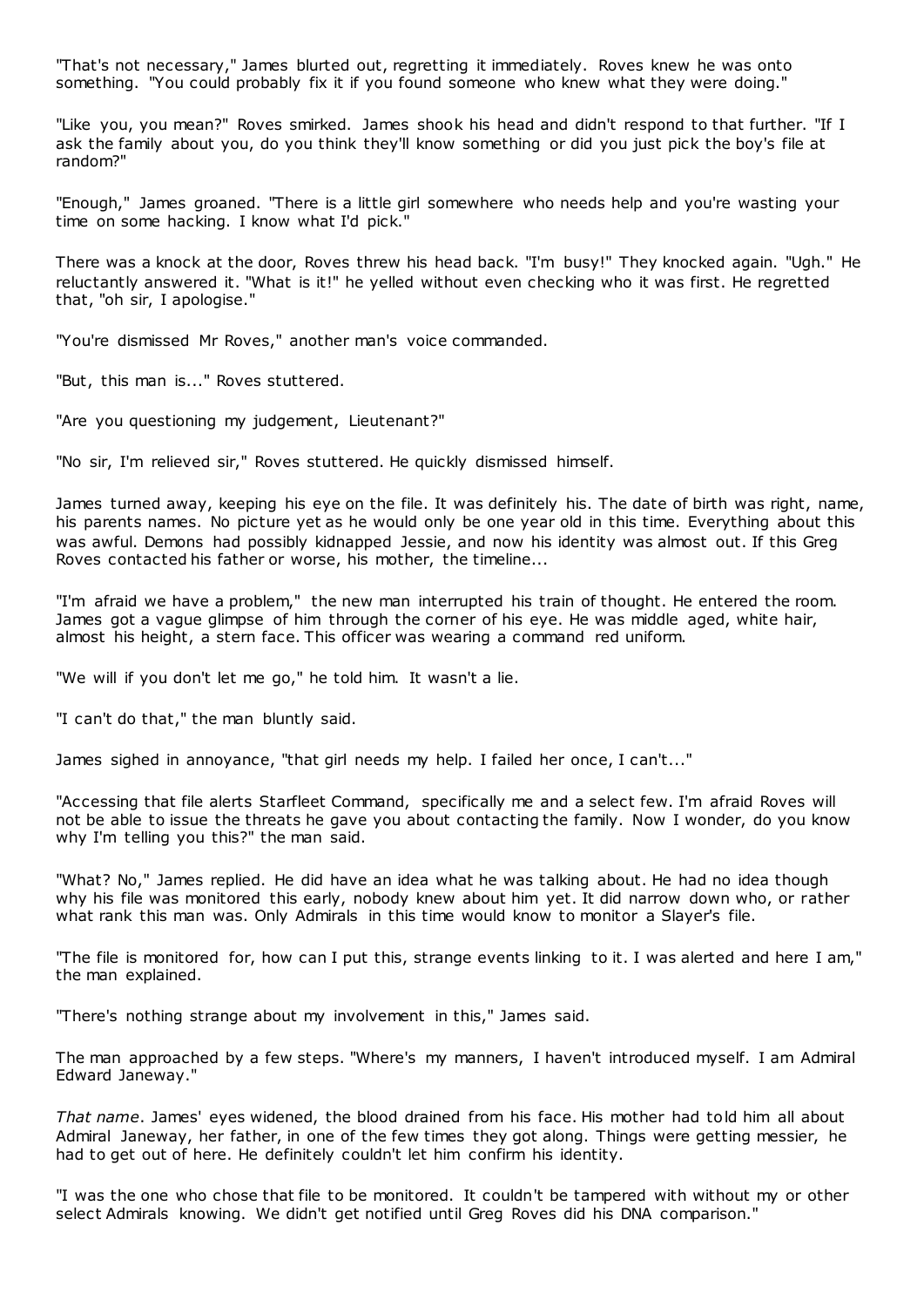"Not you too. That file has nothing to do with me," James tried to convince him.

Admiral Janeway wasn't taking his word for it. "James Taylor is one year old. I saw that for myself only last week. Your DNA matched his perfectly, care to explain."

James sighed, "it's a mistake."

"Impossible," Janeway said. He walked closer to get a better look at him, James turned a little to the side to stop him doing so. "Miss Annet was kidnapped. There were reports of unscrupulous characters who threw fire into the hotel she fled to or was chased in. The orphanage reported strange activities before this occurred."

"She could die if you don't let me go look for her!" James interrupted him, he had to convince him of that at least.

Admiral Janeway stood beside him, carefully studying him. "And then your... I'm sorry, James' file is accessed. It's not a coincidence."

"You're right, cos there's no relevance," James said.

Janeway surprised him by clasping a hand on his shoulder. Instinctively James pulled his shoulder back, but that made him face Janeway in those few seconds. "I'd recognise those eyes anywhere. I don't know how you've done it James, but you should know that time travel has consequences." James shook his head. "The longer you resist the truth the longer you'll stay here, and the girl doesn't get your help."

"If you really believed that this is a time travel thing, you wouldn't let me go anyway." Janeway smiled like he was confirming what he said. "You can't keep me here. My name is Michaels and I only want to return a scared girl back to her home. You and Roves are complicating things, and I really have no idea why."

"Just like your mother," Janeway said plainly.

James turned his head towards him without thinking, "what?"

"Once Kathy sets her mind to something it happens. Everyone else has to accept it, you can't fight her. You've got her stubbornness to a tee," Janeway replied.

"I don't know any Kathy, stop this," James said, turning his head back away.

Admiral Janeway shook his head in disagreement. "Your shoulders froze when I introduced myself. I wasn't sure if you'd know me or not until then. Kathryn told me she was leaving you in your father's care, perhaps she can be 'suaded after all."

"I don't know..." James muttered. He badly needed to get out of this situation, but nothing he said was helping at all. "You're mistaken. I'm not James, I'm not a time traveller and I'm not a kidnapper."

"Who is Jessica Annet?" Janeway asked instead.

James squeezed his eyes shut, grimacing slightly. If this was somebody else he probably would have knocked him out by now. He was running out of time. "The girl who we'll never get back if you keep asking me stupid questions."

"We have people searching. I mean, who is she to you?"

James couldn't convince him he was somebody else, his lies were getting him nowhere. Perhaps it was time for some truth. "I know where she could be, so can we just stop playing around and get her back?"

"Oh? In that case you'll tell me and I'll get the teams there," Admiral Janeway said.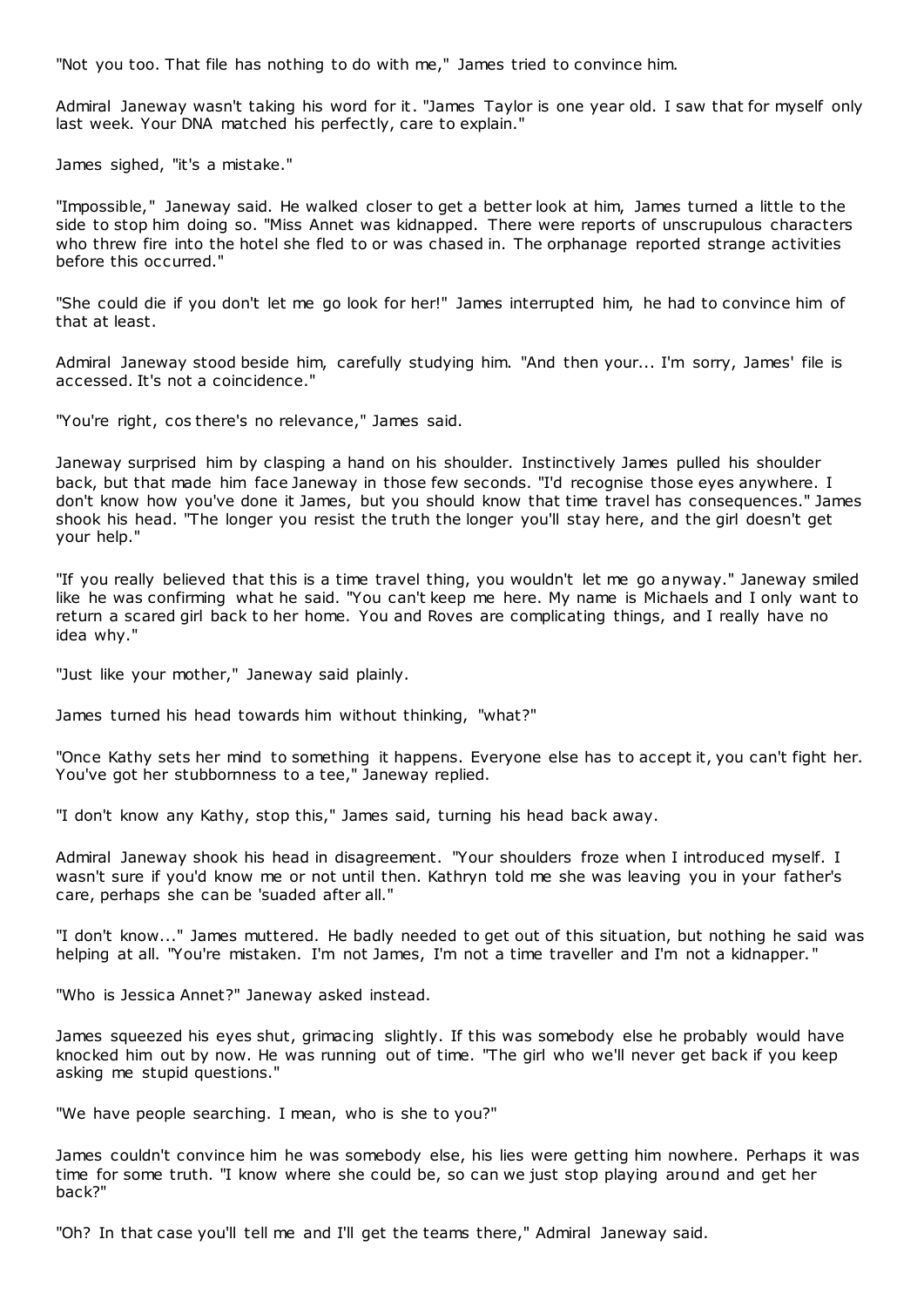*Damn*, that didn't work at all, he had just dug himself into a bigger hole. He remembered the sight of the men walking through the fire, how easily they overpowered him as a group. "You'll only send men and women to their deaths."

"So you're the only one who won't die? Why's that?" Janeway asked.

He knew the Admiral would pick up on that. James also knew he had started digging that hole he was in when he was knocked unconscious. After his DNA was taken there was no talking anyone around. He was a Security officer like Roves, and in his place he wouldn't believe him either. "You know for a Starfleet Admiral you seem to be really adamant about breaking your own directives."

Admiral Janeway chuckled, then smiled at him. "I understand your frustration, I'm not making it easy for you, am I? I'm afraid the cat was out of the bag long ago, it was just a question of when you'd admit it."

"Hmm," James sighed, allowing himself to relax a tad. "How would you ever know to monitor the file?"

"Maybe we can answer mine, it's a little more important right now as you keep saying," Admiral Janeway said. "Who is Jessica?"

"It doesn't matter."

"She's worth you travelling through time to save. If these things are from your time then we need to know before..." Admiral Janeway said.

"They go after me. They won't," James said.

Janeway did look concerned but he agreed. "I have a few teams monitoring where your younger self is living. Nothing has happened." He sighed deeply, "is she another... is Jessica like you? That's why I need to know."

"No," James replied.

"Then why would these creatures take her? If she's not like you then it must be to do with you."

"Thanks, you don't think I feel guilty enough?" James groaned.

Admiral Janeway looked like he sympathised. "I didn't mean it like that. Understand I have the Temporal Prime Directive to follow, as well as a secretive Slayer directive. They clash at the moment. I need this contained but I can't allow you to contaminate the timeline further."

"If I don't rescue Jessie... Jessica that's exactly what will happen," James explained. "I was shown what would happen if I didn't come here. What I do here is apparently supposed to."

"Including meeting your grandfather?" Janeway said in a bemused tone. "You called her Jessie. You do know her."

"Slip of the tongue," James muttered. What was with him today, he couldn't come up with a good argument if it hit him in the face. He shook his head in anger.

"She's either special like you or she's got something to do with you. I'm thinking the latter, she's your age and..."

James thought it was time to bite the bullet, he had already contaminated the timeline enough. "She's my wife. At least she was, if I do nothing she won't..."

Admiral Janeway wasn't shocked at all, he understood perfectly. "They'll kill her."

James didn't want to answer that. Jessie survives if he doesn't do anything either. "You were wrong. This can't have anything to do with me. They were surprised that Slayers were here at all, and it's not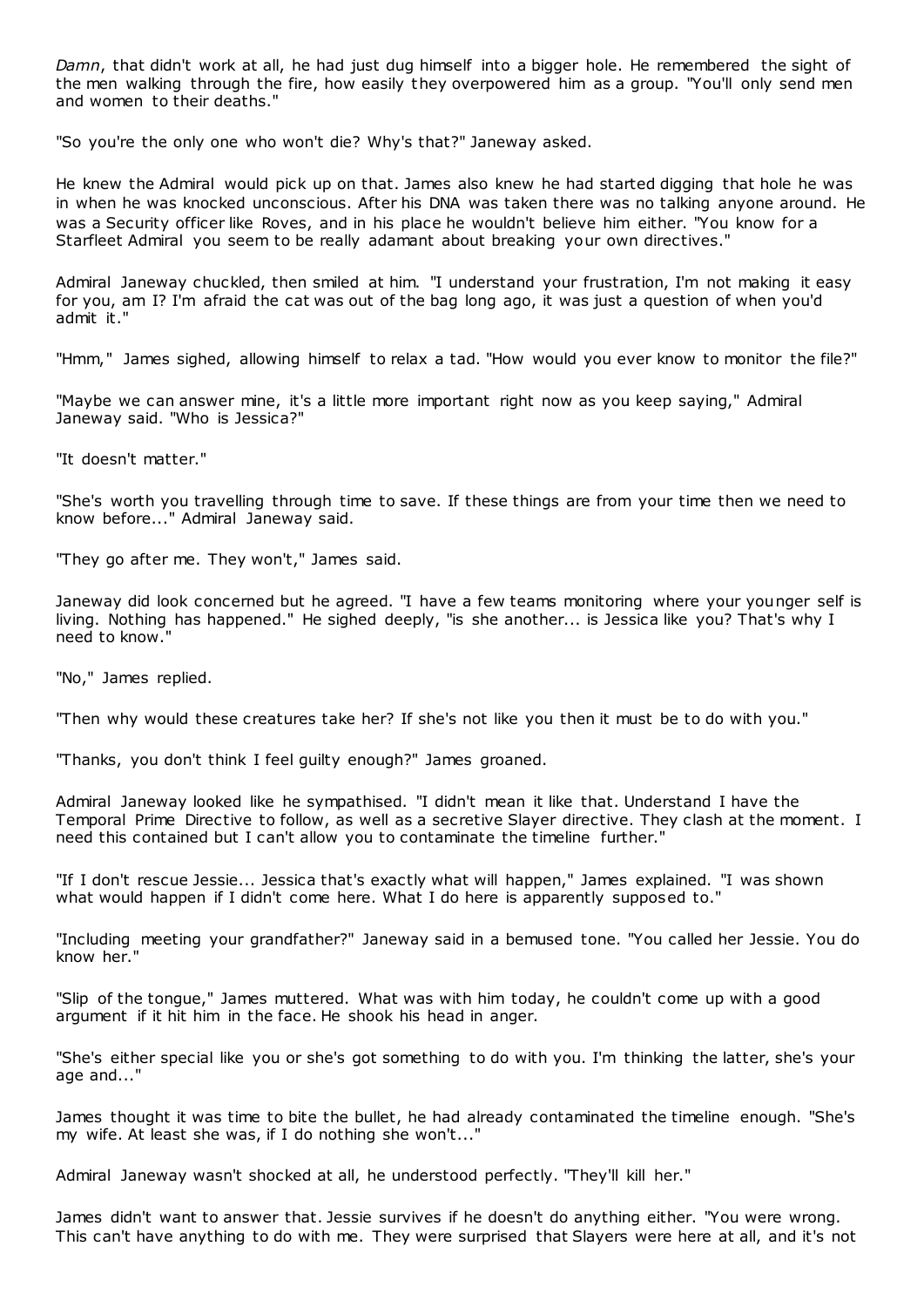like I have met her yet. She isn't like me but she is special." That was it. It finally came to him. That something that was missing from the Jessie he met in the alternate present. Her spark, the confidence she claims she doesn't have. The demons would have no way of knowing that she would be friends with him later. That left only one reason for the demons to take her. "She's special in a different way. They're not going to kill her, they want to take something from her."

"Take what?" Janeway looked worried.

"If I don't stop them the timeline will change to what I saw. I'm the only one that can," James once again didn't answer. "Please, just let me do this. I don't want to have to break out of here, but I will if needs be. Imagine the headache of *containing* that."

Janeway smiled. James thought he saw a little pride in his eyes, he swore he also saw a little of his mother in that look too. "You're Kathy's son alright."

"Does that mean?" he wondered.

"I only have your word. I can't make exceptions even for my grandson. Although I don't want to have to think of a reason how you escaped, but..." Admiral Janeway mused. "I will discuss it with the council first. Promise me you'll wait until then."

"I can't do that. This isn't just about Jessie and her future, this is about..." James said, trailing off. He had second thoughts about it, but if he was going to convince him he had to bring out the big guns. "The Jessie I know is miles away from Jessica. She's had an awful start to her life, I've seen it for myself. People call her broken, they're afraid of her, they believe there's no hope in there. I know better. I've seen what she'll become. These *men*, they'll take any of the hope she has left, destroying her. She became the woman I know all on her own, but I know it's us that need to give her the chance to before it's too late."

Janeway remained silent, listening intently. "She probably didn't even look at me, let alone trust me to be her friend. It's possible it took years before she ever said hello to me. I will never know for certain. But what I do know is the Jessie in that present was afraid of me. She looked uncomfortable around me at least, like I'd hurt her or leave. I can't explain it. My wife and best friend wasn't just gone, but our children too." Janeway's face turned a little pale at that part, he looked down to the floor. "That Jessie is what my Jessie always feared she'd be, I can't stand by and let that happen."

"You shouldn't have told me that," Janeway said finally. "Two weeks ago I didn't even have a grandson, now..." He shook his head, smiling slightly.

"You needed to know what was at stake," James said, mirroring what Maxwell said to him. "Just don't tell Mum, she'll freak."

Janeway laughed at him, "with good reason. It'll be between you and me."

"So, will you let me go?" James asked.

Janeway thankfully nodded, "I will, on one condition."

It looked like any other English housing estate, nothing really made it stand out from any other. It was only when James reached the end where the wide path turned around and changed into a narrow one leading to the woods, that the street took a dark, abnormal turn. Unlike all the others which were surrounded by wooden fences, this one house was cut off from the others with a tall imposing metal fence. The message *Warning: Dangerous, do not enter* was sign posted on many spots on the fence.

The house seemed to blend into the dark forest behind it. Its walls were charred black, t he gaps where the windows probably were so ripped apart, it was hard to establish where the glass used to be. The front door had been left ajar, so the part hanging inside had rotted away to mostly nothing. The roof had collapsed in on itself, bringing some of the first floor down with it. All that was left of the first floor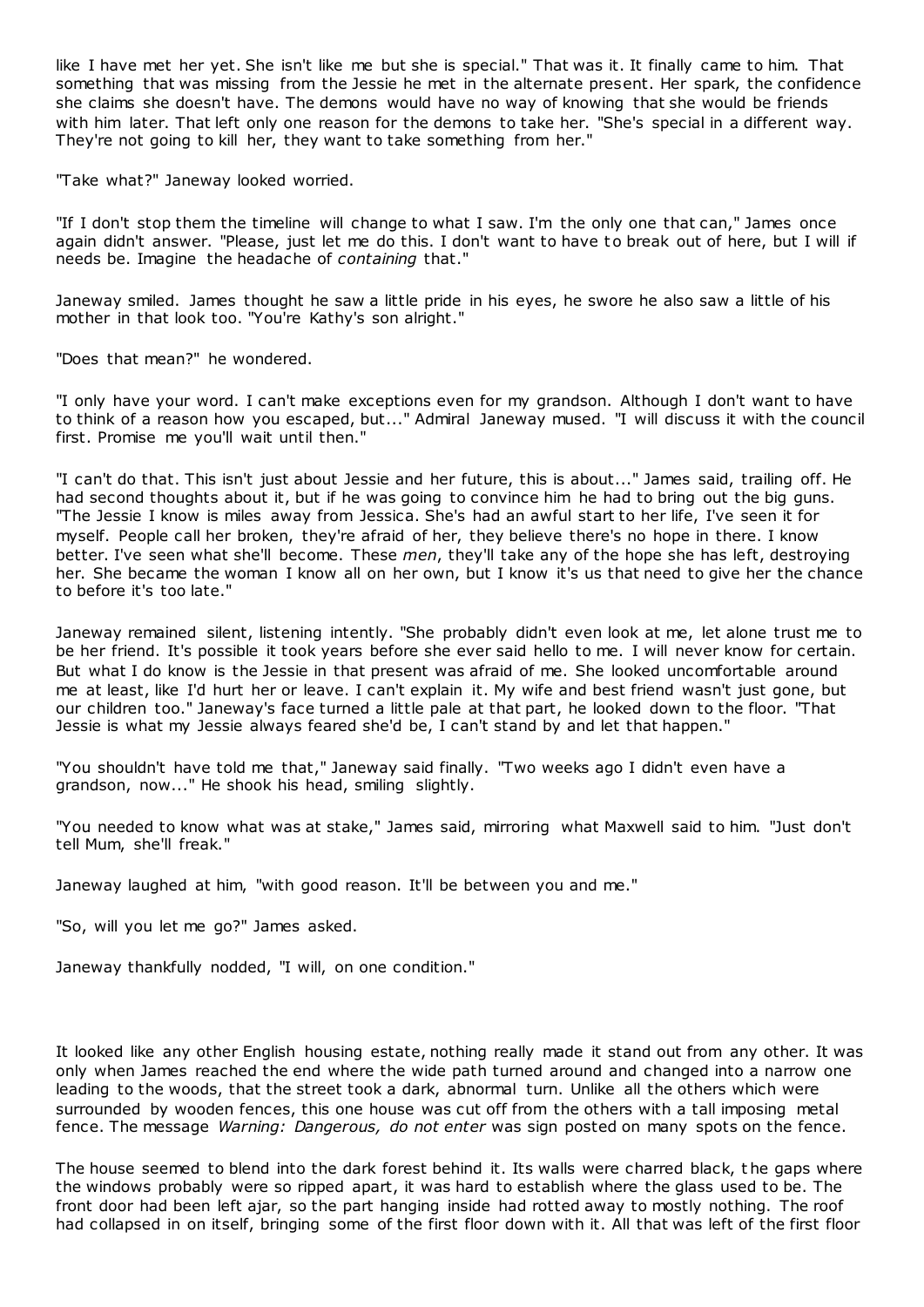was a lone window surrounded by barely a metre of bricks. Whatever room was there before would be exposed to the elements.

It was a grim sight. What made it stand out even further, in a dark morbid sense, was its neighbouring house. It stood proud with bright white, pebble dashed walls, a green garden filled with winter flowers, toys and a child's swingset. It just served as a tragic image of what the house used to look like before it was destroyed.

James looked at it for what felt like ten minutes. It was definitely the house he saw while he was unconscious, only now it looked a lot more sorry for itself than it did there. Only two months ago this was Jessie's home, now it was just an eyesore reminding everyone living in the street of the horror that took place here. It was also James' only lead to where she was now. It wasn't a big place, not anymore, so he was starting to get worried that he was wrong. Why else would he have *dreamt* about this house. At that moment he noticed something on the ground that looked familiar. He knelt down to pick it up, it was covered in soot but it was definitely the doll that Jessie carried around. He knew now he was in the right place, so he walked towards it.

The fence hadn't been touched at the front of the house. He followed it around to the side of the house where there were no windows, and then climbed over to the other side. As he approached the building he could just make out voices coming from inside it. He kept his back against the wall, edging closer to the front of the house, while trying his best to listen in.

"... heard something. Go check."

"It's probably the wind again. You're paranoid."

"We didn't expect one of those things here, we can't be surprised again."

James heard a loud sigh, then heavy footsteps. He kept hidden at the side of the house. The broken front door squealed as it was pushed aside. It took only a few seconds for James to see a figure walk out into the garden. He quickly turned his head back so he wouldn't be seen too. Even though he couldn't see him, he knew the figure was walking his way. The garden was littered with debris from the house, and his feet would crunch against some of it.

The figure was within inches of his hiding spot when he stopped. He hovered around for a bit, but as he couldn't see him, James wondered why. Was he being thorough or was he just planning the best way to grab him. The man's heel ground against a piece of glass, like he was turning around to walk back. This was his chance.

When James stepped out the demon had his back to him, his hand flew to cover his mouth while his other arm wrapped around his neck, and pulled him backwards.

"Listen carefully and I'll not kill you as slowly as I usually do," he threatened quietly. The demon could do nothing but listen.

The least damaged room in the house sat at the back of it. The fire appeared to have spread to the door to it and charred one side of it, but was put out before it got any further. The ceiling had a huge hole through it, the rest of it was intact, if not for some fire damage. The only sign that it used to be a dining room was the crushed table in the centre of the room, some of the smashed pieces of it pointed up to the ceiling and were stained with blood.

Five men had gathered in the room, all of them looked the same as the one earlier with the glowing eyes. Sitting nearby tied up and with tape on her mouth was Jessie. Her face was black from the fire before, the tears streaming down her face made it worse. With the tape all she could do was whimper.

"Are you sure it will be enough?" the leader asked his teammates.

"Of course. If we take anymore it'll kill her," demon two answered.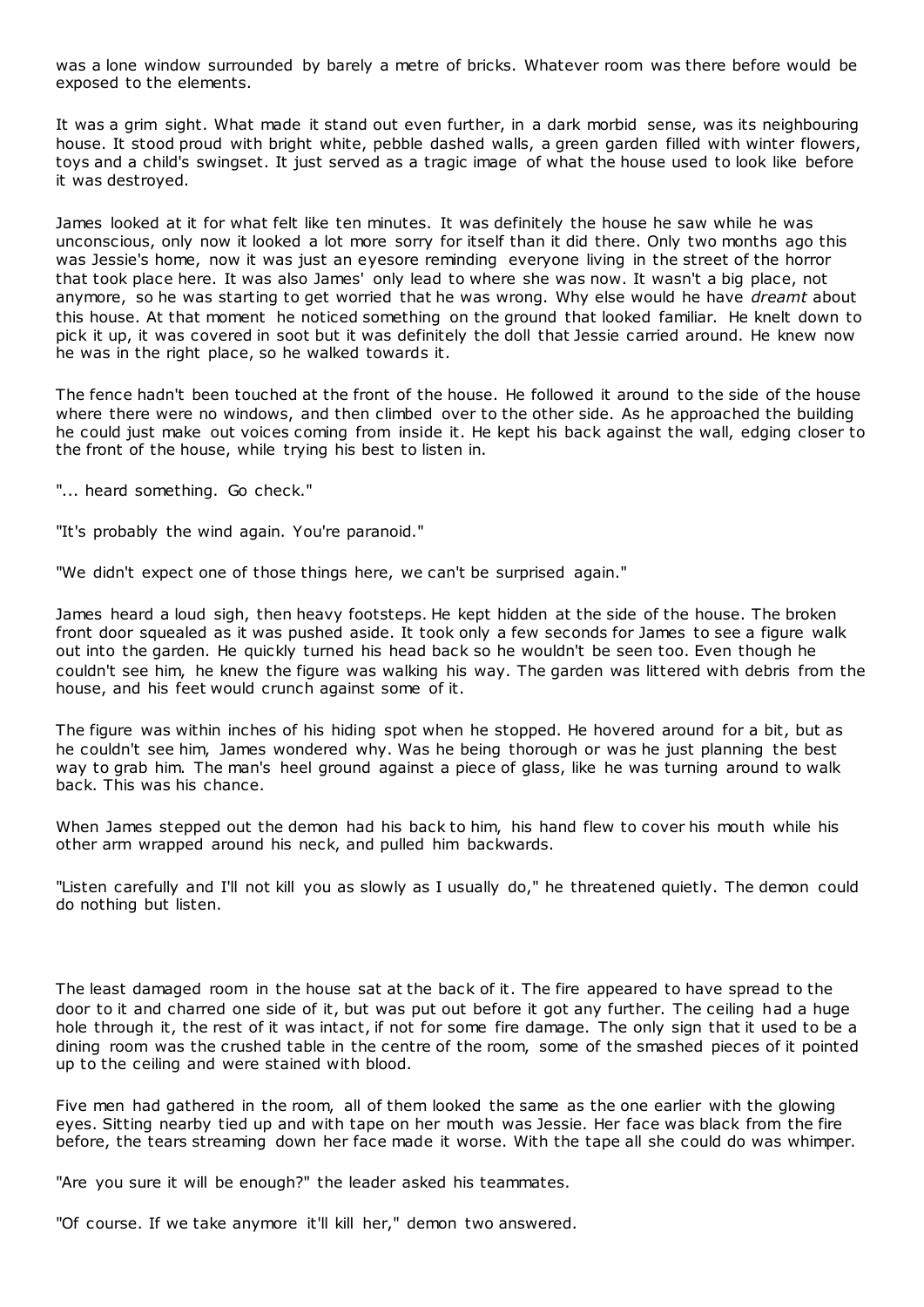The leader scoffed, "I fail to see the problem."

"If she dies the power we will get from her will fade over time. Keep her alive and we stay powerful until she expires naturally," demon two said.

Demon three laughed, "or when she kills herself." The other two laughed with him.

"Aaw that's a problem, isn't it?" the leader taunted in Jessie's direction. She closed her eyes as more tears flowed. "Poor thing, all alone and so pathetic . Nobody loves you, how does that sting?" The others but two laughed coldly with him.

Demon two cleared his throat, "how fortunate for us, this way no one will know what we did. No angry witch mum and aunt will hunt us down to make us return it."

"Yes, thank *god* for bad parents, hmm?" demon four laughed.

The demon from outside made his way inside, straight for the leader. "Sir, the Slayer is here." The leader's face turned very sour, the others looked towards him. "He tried to get me to lure everyone one by one to where he is, the fool obviously didn't think that once I was free of him his threats were futile."

The leader's grimace turned into laughter. "Ah the classic . Very well, we'll go to him as he wished." He nodded to three of the demons in his group, then at the messenger. "Get Horax too. Make our guest feel welcome." He turned to demon two. "Tu, prepare the spell."

Demons three to five followed the messenger out of the door, leaving the leader and demon two, or Tu alone with Jessie. Tu turned to a spell book on what was left of the table to study it further. There were some strange bottles sitting next to it as well.

The leader knelt down in front of Jessie, she tried to shuffle away from him but it was difficult. His hand roughly caressed the top of her head, her eyes squeezed shut. "Okay my dear, this will hurt a bit." He gasped as a piercing pain filled his throat. He slowly turned to look behind him, just making out a small thin object sticking out of him. His own blood was choking him as it bubbled up into his mouth.

Demon two heard his distress, then looked up at the hole in the ceiling. He just had time to see a face smile at him before the same pain pierced his chest. Both of them collapsed to the floor. Fortunate for her, Jessie still had her eyes shut and her head turned away so she didn't see any of it.

James carefully jumped down, but no matter how careful he was pieces of the upper floor followed him down.

Meanwhile the other members of the demon group had reached the spot where he was hiding before. All of them glared at the messenger with contempt. "You fool, what have you done?" the one known as Horax snarled.

"I... it's a well known trick. How was I supposed to know that he knew that I knew," the messenger complained. The group stared blankly for a moment and shook their heads. They rushed back into the house, leaving him behind to sulk. He followed slowly.

Jessie cried and struggled as she was picked up, she didn't dare open her eyes. James tried to reassure her by gently stroking her back while he headed for the hole that used to be the back door to the house. She settled down but he could still feel how frightened she was. As soon as he stepped outside figures emerged from the woods, James didn't seem surprised or worried though. As they approached the fence it was clear they were Human and all but one were Security personnel.

"Take care of her," James said as he handed Jessie over to the Admiral. She cried out again during the exchange, only whimpering slightly as Janeway held her.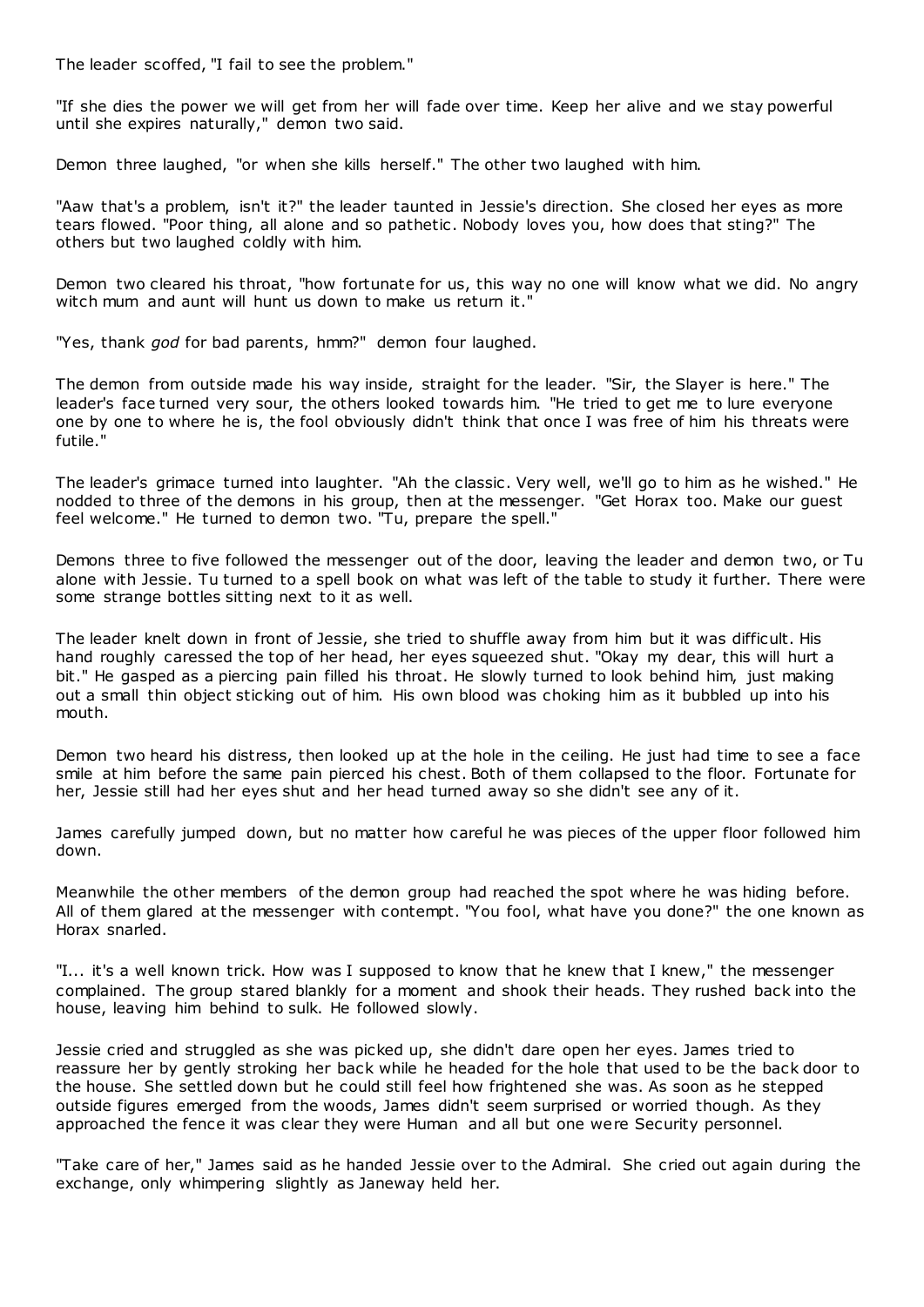"Of course. Be careful," he nodded. He gave a hand signal to the team. They seemed a little confused but they and the Admiral returned to the dark woods to remain out of sight.

The group of demons charged out of the back door frame. James smiled, "what took you so long?" He turned around to face them.

"That was a dirty trick!" Horax growled.

"Where's the witch?" demon three said at the same time.

"I think you've got more things to worry about than that," James answered with a shrug.

"Don't get cocky freak. We beat you easily before and we will again," the messenger snapped as he caught up. The others glared back at him.

"That's funny cos I don't see any fire and smoke here, do you?" James said.

The demons didn't seem fazed at all, they charged for him. "Don't get it? Fine, I'll show you." Before they reached him he raised his right arm, revealing a crossbow sitting in his hand. His left hand reached around his back to pull a sword out of the bag he was carrying too. Horax collapsed half way with an arrow sticking out his chest. The first one to reach James was impaled briefly for his trouble. He abandoned the crossbow, grabbed him with that hand, pulled the sword out and swung him into demon four.

Demon three took a swing at him, he quickly ducked. The messenger demon took the opportunity to try and kick him in the head. Demon three was about to strike again when James grabbed messenger's foot at the last second and swung the whole demon like a bat at him. They both fell flying backwards into a heap, with messenger pinning demon three to the ground.

"Damn it Yufo, what are you good for!" demon three growled. He shoved the poor hapless messenger off of him so he could get back up. Demon four got back onto his feet as well.

James had pulled another weapon from his bag when the two on their feet charged for him, on both sides. He always liked to troll people or things that did this to him by stepping backwards at the last second, but this wasn't the time for messing around. Instead at the last second he pointed both swords in their direction. They both gasped as they impaled themselves.

By this time only the messenger Yufo was still hole-less, he struggled to get up. He tried to ignore the birds flying around his head as he did so. His vision seemed to be dancing around, but he could vaguely see what happened. The pair fell from the swords and onto the ground, James turned around to face him. Now he was alone he was reminded of the whole threat he'd received before all of this happened.

"Huhm er... I did what you asked, hmm? No hard feelings," he stammered, backing away slowly. Of course he was only going slowly as he feared that he'd fall back down from the dizziness.

James smiled as he quickly closed the gap between them. "No, no hard feelings. I keep my promises." Yufo didn't believe him, but it wouldn't help him one bit. He was right. His throat was grabbed and squeezed. "I'm curious, what would demons want with a witch's power anyway?"

"Uh we... er, against... um well..." Yufo stuttered furiously. He didn't really need to breathe so the throat squeezing didn't effect his voice too much. "You. Not you specifically. You know, ones like you. You know?"

James nodded, "I see." His grip on Yufo's throat eased off, and Yufo relaxed a little. Maybe he was going to go easy and/or quick on him, maybe he could get away, he thought. Suddenly he was lifted off his feet into the air, and then slammed into what was left of the wooden fence. James let go of the demon's throat, scrunching up his nose slightly. He walked away, leaving the still alive demon impaled in various places on the fence.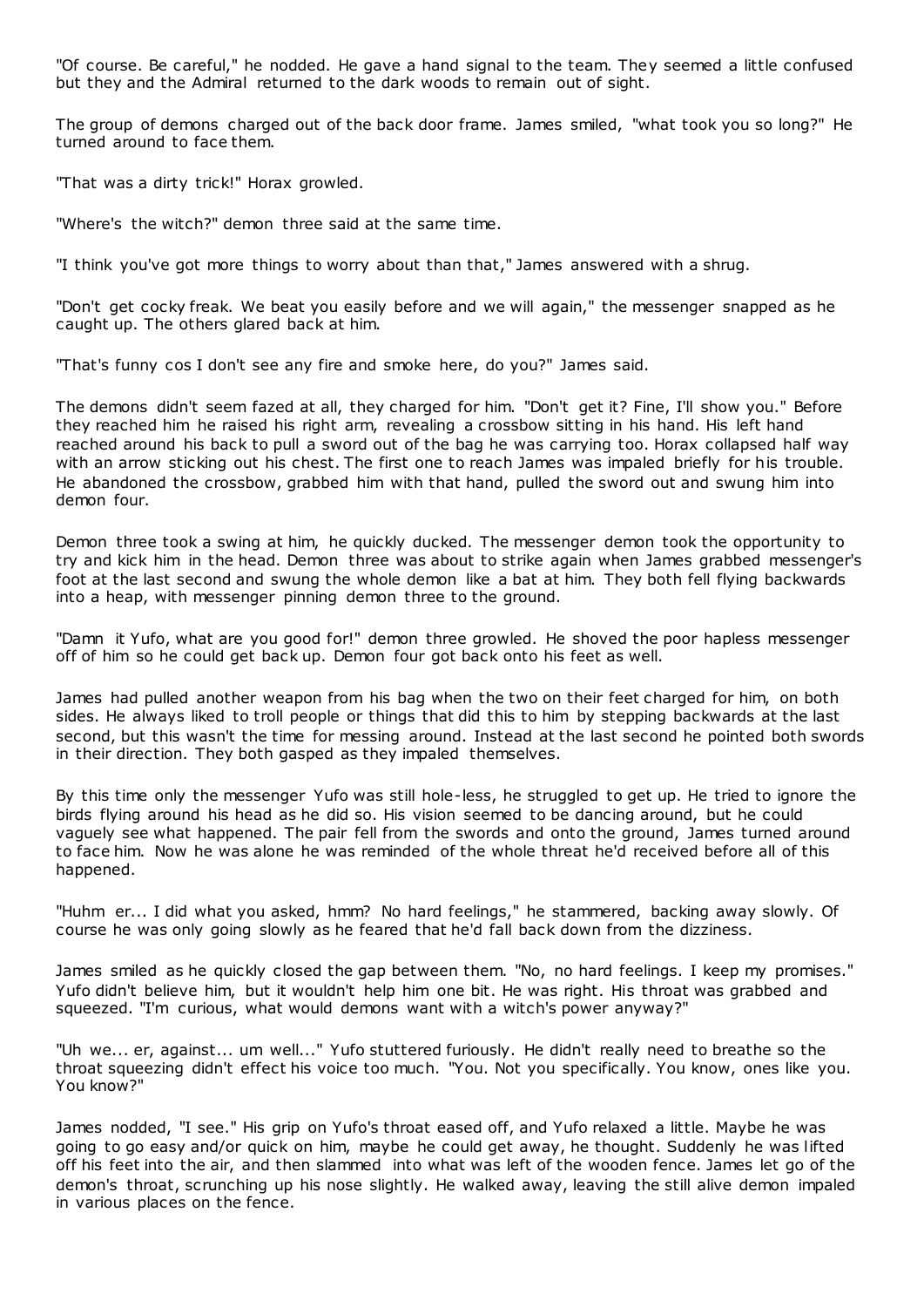"Did that last one do something to upset you or say anything?" Admiral Janeway asked.

He sat down on the nearest seat, James stayed standing in front of him. *The last one was what?* "The fence one?" he remembered. "Honestly, I thought it would be quicker than leaving him to bleed to death." He was surprised when Janeway chuckled at that remark. "He did help, not on purpose, so yeah I..." He frowned as his grandfather was still laughing. "What?"

"You were very wrong," Janeway answered. "No matter, you took care of them all."

James shook his head, then looked around the familiar reception he was in. He didn't intend to return to the orphanage but he had a nagging feeling of unfinished business. Maxwell not returning for him helped with that feeling. "Did the rest of your team see all of this? I thought the whole point was..."

"No. They were returning little Jessica back here, I just wanted to make sure you were okay," Janeway replied.

"You never answered my question before," James blurted out without thinking. As he expected Janeway looked confused. "How did you even know to put my file on the watch list?"

Admiral Janeway's face fell, his laughter was long gone. "You grabbed my finger."

"What?" James muttered.

"When I first met you. You didn't mean to, and I tried to hide it from your mother," Janeway replied. "I knew what it meant. Only a select few Admirals are chosen to maintain the secret. Fortunately I am one of them."

"From a finger grab? What did I do, break it or something? If so..." James said.

Janeway shook his head, "don't apologise. You were innocent. No babies know their own strength, why should you be any different?"

James looked towards the door as Anna entered the room. She walked over to them slowly. He looked down at the Admiral as he thought about Jessie and the demon's explanation for kidnapping her. He wasn't wrong. Jessie wouldn't find hers for a very long time.

"Jessica's fine, well as fine as she can get," Anna assured them, but could only look t owards the Admiral. "I still..." she reluctantly looked over to James for a second. "... Don't understand what happened, but..."

"We had to place an undercover operative here to flush out the kidnappers," Admiral Janeway lied to her. "I'm sorry we had to deceive you."

"I see, well the real Mr Michaels is looking after the girls for the moment. It's almost their bed time so whatever it is you want, can you please make it quick," Anna said.

"I... I just didn't want to leave without making sure she was all right," James replied. Admiral Janeway stood up to stand beside him. "Besides I have something of hers." He showed her to prove it.

Anna smiled warmly, she nodded. "Okay. Five minutes."

Most of the girls were staring at him quizzically. It was exactly like it was when he first arrived here. Anna smiled at them before turning to him. "The Security team told me that this Bogeyman the girls were seeing was one of the kidnappers, so we told them that he was caught. Ashley saw you rush out after those two that scared the girls, so..."